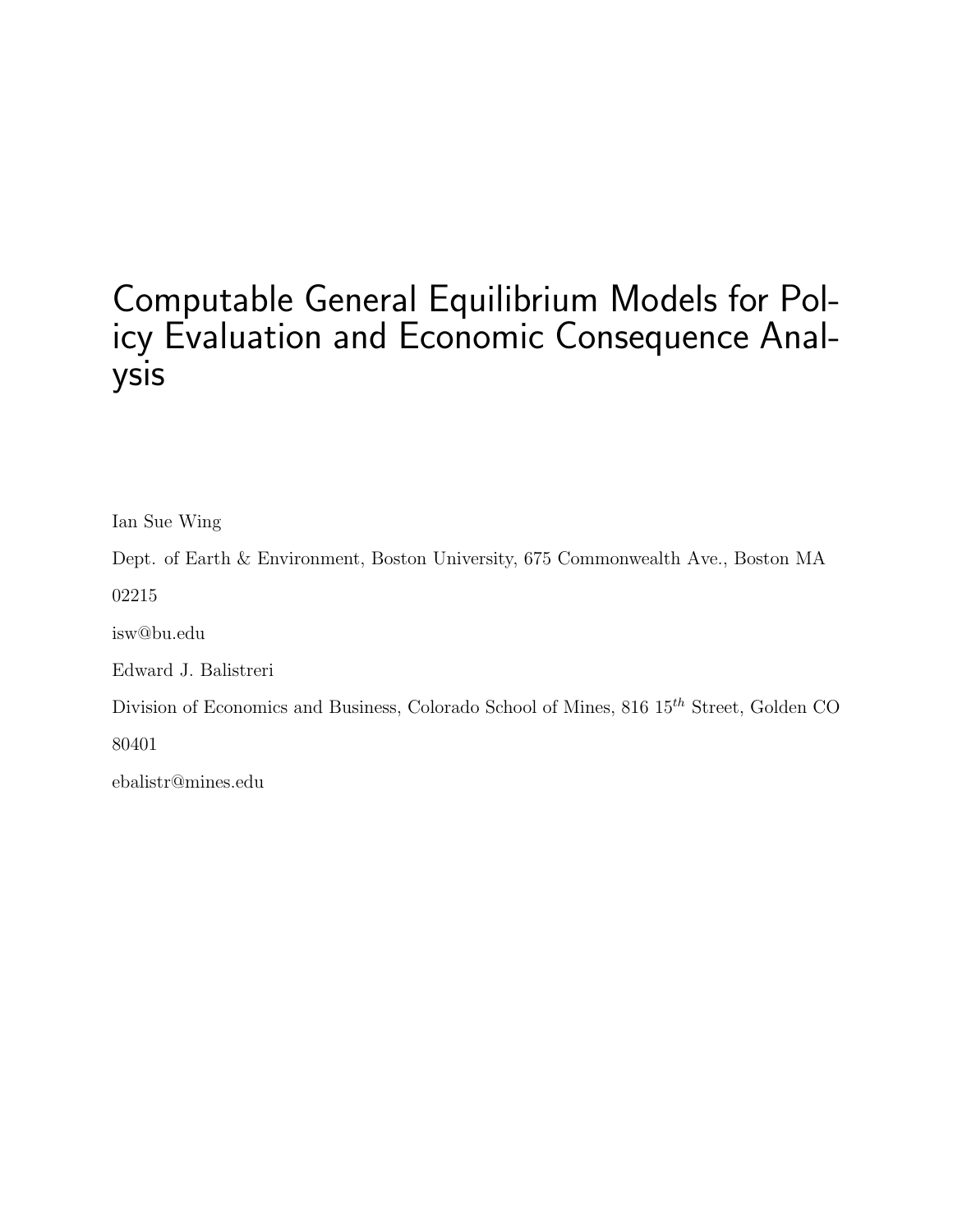# Computable General Equilibrium Models for Policy Evaluation and Economic Consequence Analysis

#### ABSTRACT

This chapter reviews recent applications of computable general equilibrium (CGE) modeling in the analysis and evaluation of policies which affect interactions among multiple markets. At the core of this research is a particular approach to the data and structural representations of the economy, which we elaborate through the device of a canonical static multiregional model. We adapt and extend this template to shed light on the structural and methodological foundations of simulating dynamic economies, incorporating "bottom-up" representations of discrete production activities, and modeling contemporary theories of international trade with monopolistic competition and heterogeneous firms. These techniques are motivated by policy applications including trade liberalization, development, energy policy and greenhouse gas mitigation, the impacts of climate change and natural disasters, and economic integration and liberalization of trade in services.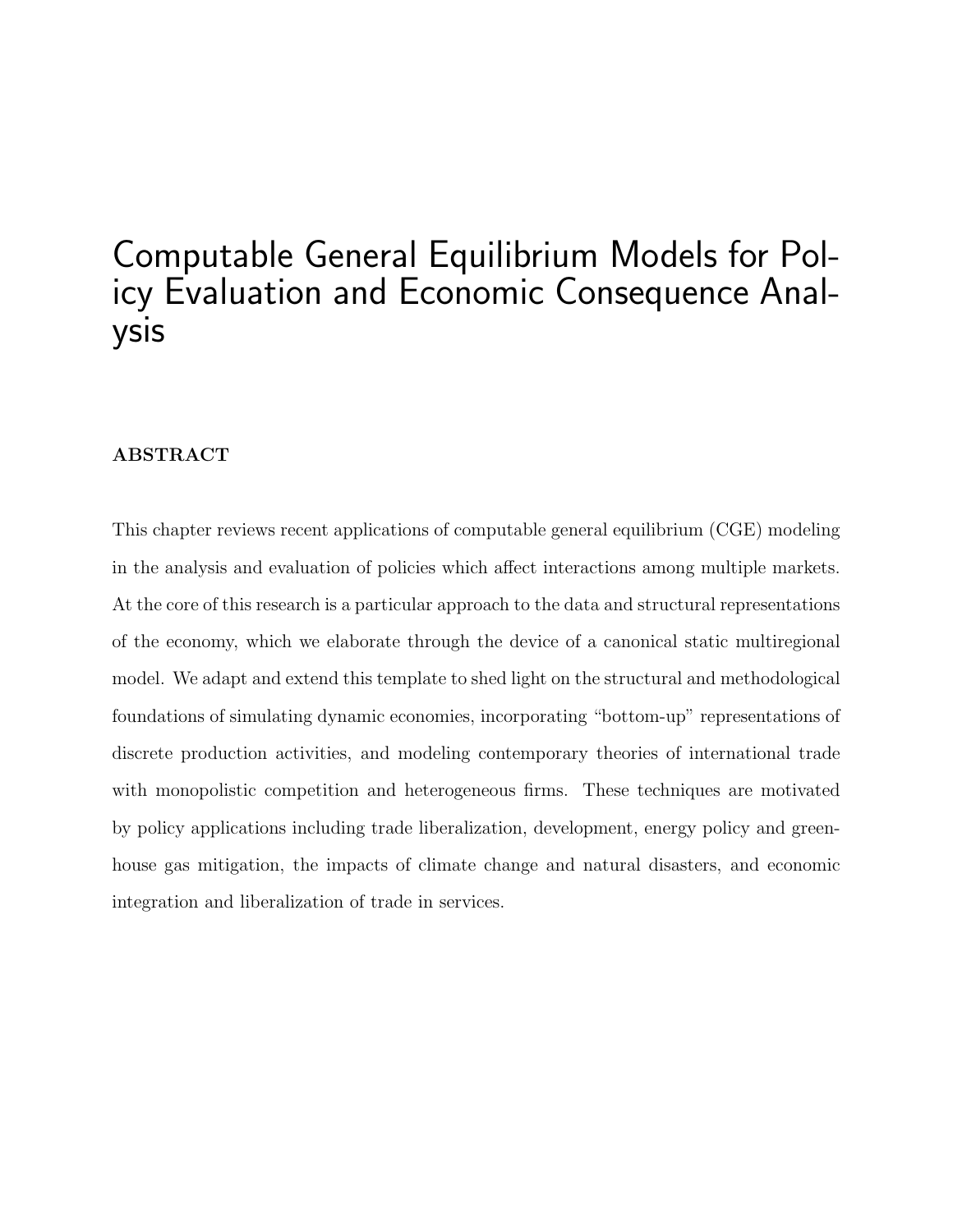### 1 INTRODUCTION

While economic research has historically been dominated by theoretical and econometric analyses, computational simulations have grown to satisfy the ever-expanding demand for the assessment of policies in a variety of settings. This third approach complements traditional economic research methods by marrying a rigorous theoretical structure in an empirically informed context. This chapter offers a review of computable general equilibrium (CGE) simulations, which have emerged as the workhorse of prospective characterization and quantification of the impacts of policies which are likely to affect interactions among multiple markets.

At its core, CGE modeling is a straightforward exercise of "theory with numbers", where the latter are dervied from input-output economic accounts and econometric estimates of key parameters. Advances in computing power and numerical methods have made it possible to specify and solve models with increasingly complex structural representations of the economy. These do far more than generate detailed information on the likely impacts of policies under consideration—their basis in theory enables researchers to pinpoint the economic processes that give rise to particular outcomes, and establish their sensitivity to various input parameters.

Our goal is to rigorously document key contemporary applications of CGE models to the assessment of the economic impacts of policies ranging from tax reforms to the mitigation and adaptation of global climate change. Throughout, we focus on the structural representation of the economy. In section 2 we begin by deriving the theoretical structure of a canonical static multi-regional simulation. This model is structurally simple but of arbitrary dimension, and is sufficiently general to admit the kinds of modifications necessary to address a wide variety of research questions and types of policies. We first demonstrate how our canonical model is general case of ubiquitous single region open-economy models with an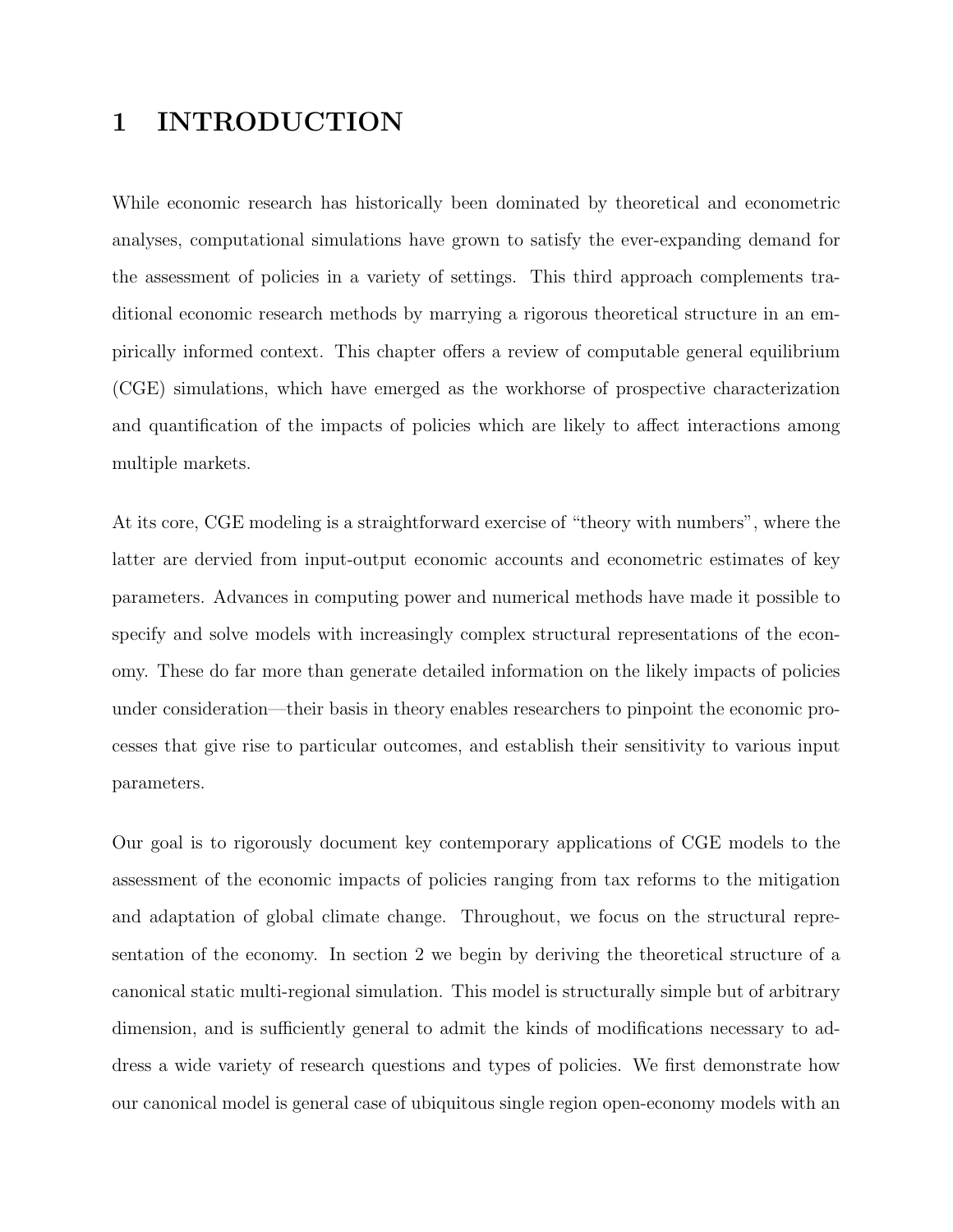Armington structure, and show how the dynamics of capital accumulation may be introduced as a boundary condition of the economy (sections 2.2 and 2.3). In section 3 we illustrate the application of the canonical model in areas which are both popular and well-studied international, development and public economics (section 3.1), emerging—energy economics and greenhouse gas emission abatement (section 3.2) and novel—climate change impacts and natural hazards (section 3.3). Section 4 moves beyond mere applications to document two prominent extensions to the canonical framework: the incorporation of discrete technology detail into representation of production in the sectors of the economy (with a focus on the electric power sector—section 4.1), and the representation of modern theories of trade based on heterogeneous firms and the implications for the effects of economic integration (sections 4.2 and 4.3). Section 5 concludes.

### 2 THE CANONCIAL MODEL

The economic principles underlying a standard closed-economy CGE model are well explained in pedagogic articles such as Sue Wing (2009, 2011). To conserve space we use these studies as the point of departure to derive the theoretical structure of a static open-economy multi-regional CGE model that will be the workhorse of the rest of this chapter, and, indeed, has emerged as the standard platform for international economic simulations since its introduction by Harrison et al. (1997a,b) and Rutherford (2005).

#### 2.1 A Static Multiregional Armington Trade Simulation

The pivotal feature of our model is inter-regional trade in commodities, which follows the Armington (1969) constant elasticity of substitution (CES) specification. A region's demands of each commodity are satisfied by an "Armington" composite good, which supplied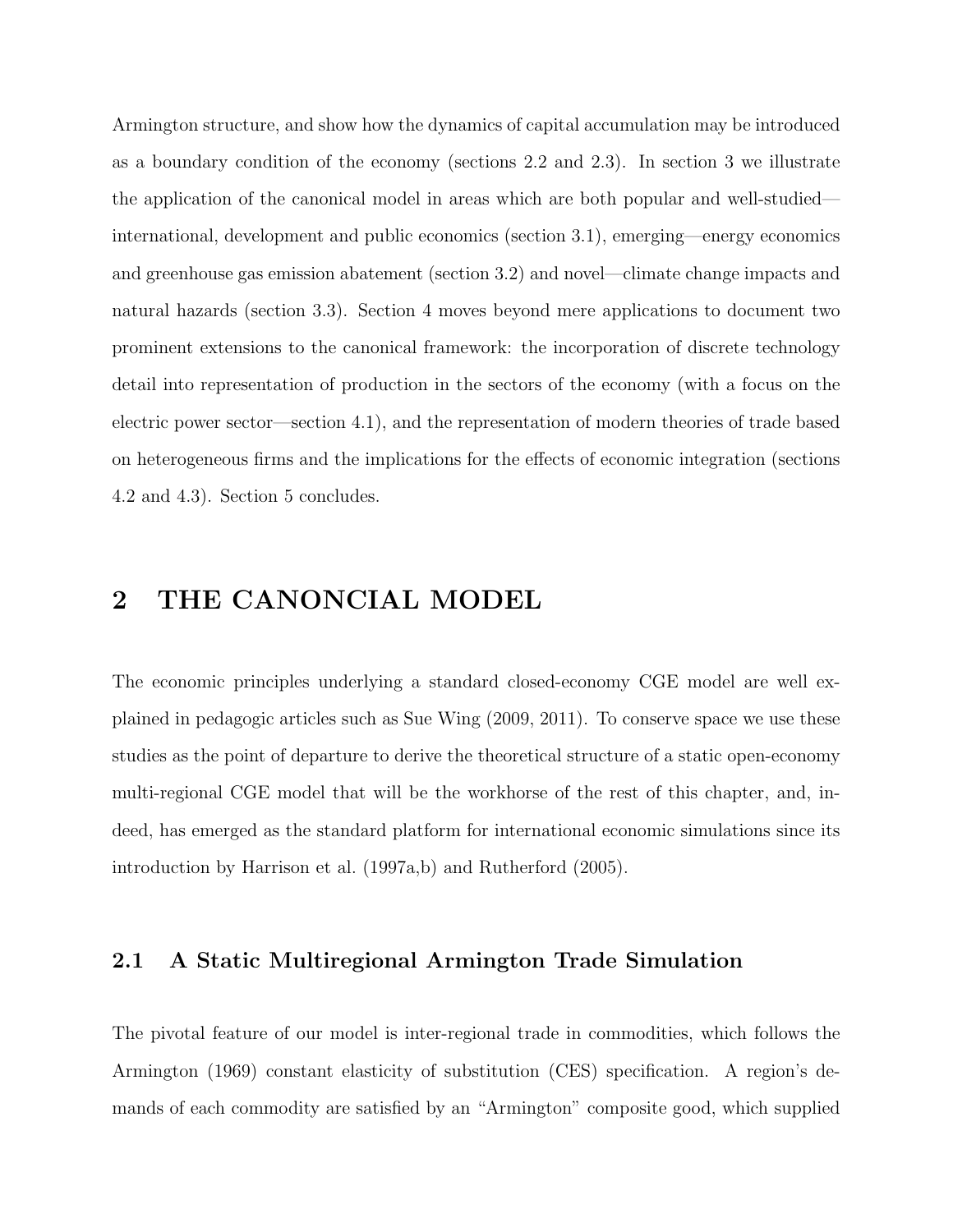by aggregating together domestic and imported varieties of the commodity in question. The import supply composite is in turn a CES aggregation of quantities of the commodity produced in other regions, at prices which reflect the markup of transport margins over domestic production costs. These bilateral commodity movements induce derived demands for international freight transport services, whose supply is modeled as a CES aggregation of regions' transportation sector outputs at producer prices.

There are six institutions in the multiregional economy: within each region, households (I1), investment goods-producing firms (I2), commodity-producing firms (I3), domestic/import commodity aggregators (I4) and import agents (I5), and, globally, international commodity transporters (I6). As in Sue Wing (2009, 2011), households are modeled as a representative agent who derives utility from the consumption of commodities, and is endowed with internationally immobile factors of production which are rented to domestic goods-producing firms. In each region, commodity producers in a particular industry sector are modeled as a representative firm that combines inputs of primary factors and intermediate goods to generate a single domestic output.

The key departure from the familiar closed-economy model is that domestic output is sold to commodity aggregators or exported abroad at domestic prices. Regional aggregators of domestic and imported commodities are modeled as a representative firm that combines domestic and imported varieties of each commodity into an Armington composite good, which in turn is purchased by the industries and households in the region in question. The imported variety of each commodity is supplied by import agents which are modeled as a representative firm denominated over trade partners' exports. Finally, each region exports some of the output of each of its transportation sectors to international shippers, who are modeled as a global representative firm. Interregional movements of goods generate demands for international transportation services, with each unit of exports requiring the purchase of shipping services across various modes. Thus, the economy's institutions are linked by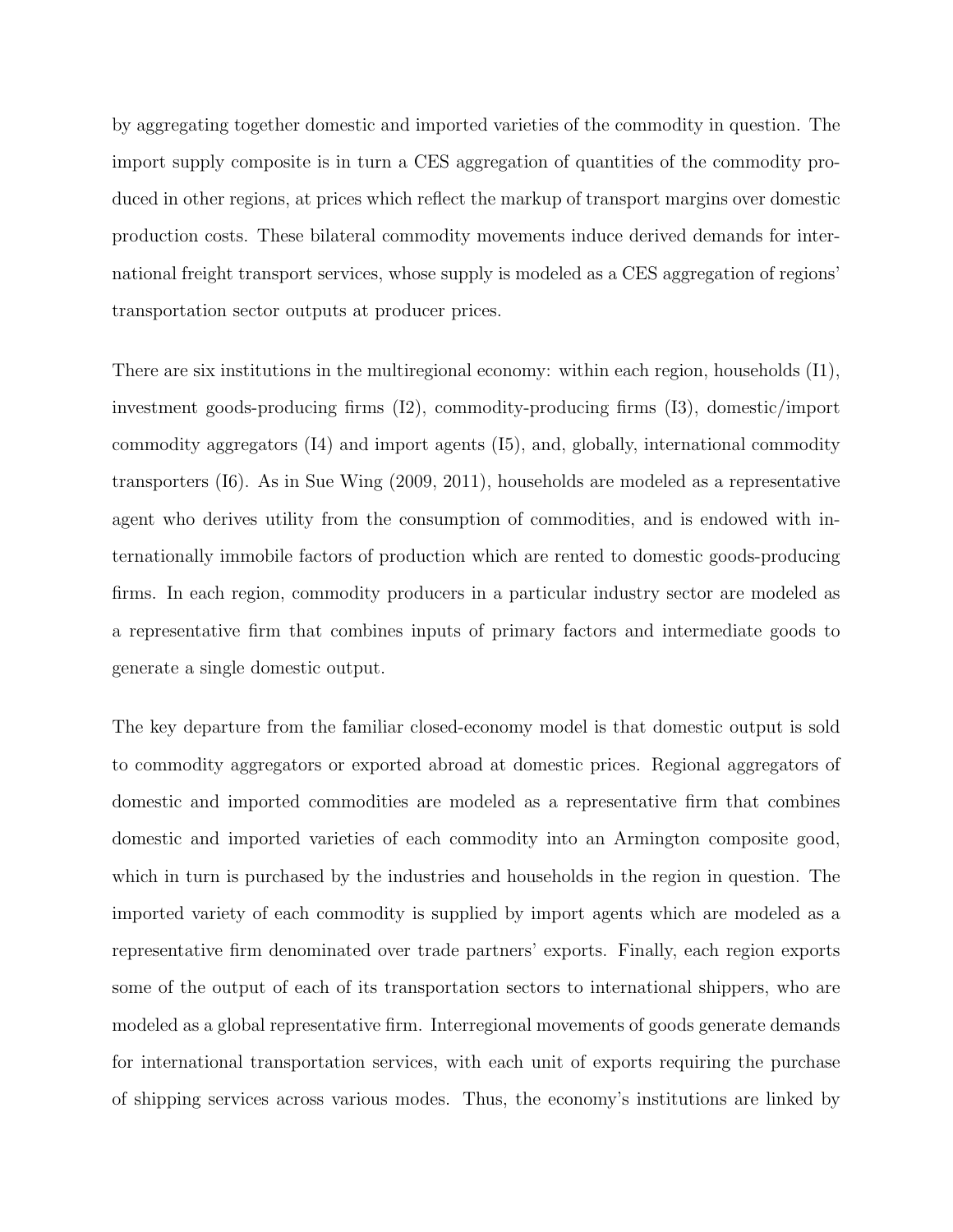| Regions                               | $r = \{1, \ldots, \mathcal{R}\}\$ | Interindustry commodity flows            | $\overline{\mathbf{X}}_r$           |
|---------------------------------------|-----------------------------------|------------------------------------------|-------------------------------------|
| Commodities                           | $i=\{1,\ldots,\mathcal{N}\}\$     | Primary factor inputs to sectors         | $\overline{\mathbf{V}}_r$           |
| Industries                            | $j = \{1, \ldots, \mathcal{N}\}\$ | Final commodity demands                  | $\overline{\mathbf{G}}_r$           |
| Primary factors                       | $f = \{1, \ldots, \mathcal{F}\}\$ | Of which:                                |                                     |
| Domestic demands                      | $d = \{$ consumption $(C)$ ,      | Domestic final commodity uses            | $\overline{\mathbf{G}}^d_r$         |
|                                       | investment $(I)$                  | Aggregate commodity imports              | $\overline{\mathbf{G}}^{M}_{r}$     |
| Transportation services $s \subset i$ |                                   | International transport service demands  | $\overline{\mathbf{G}}_{r}^{ \;TM}$ |
|                                       |                                   | Export supplies to other regions         | $\overline{\mathbf{G}}^{X}_{r}$     |
|                                       |                                   | International transport service supplies | $\overline{\mathbf{G}}^{TX}_{r}$    |

#### Figure 1: Multiregional Accounting Framework

A. Sets B. Arrays

C. Benchmark Social Accounting Matrix



five markets: supply and demands for domestic goods (M1),the Armington domestic-import composite (M2), imported commodities (M3), international shipping services (M4), and primary factors (M5).

The values of transactions in these markets are recorded in the cells of interlinked regional input-output tables in the form of the simplified social accounting matrix (SAM) in Figure 1. This input-output structure is underlain by the price and quantity variables summarized in Table 1, in which markets correspond to the SAM's rows and institutions correspond to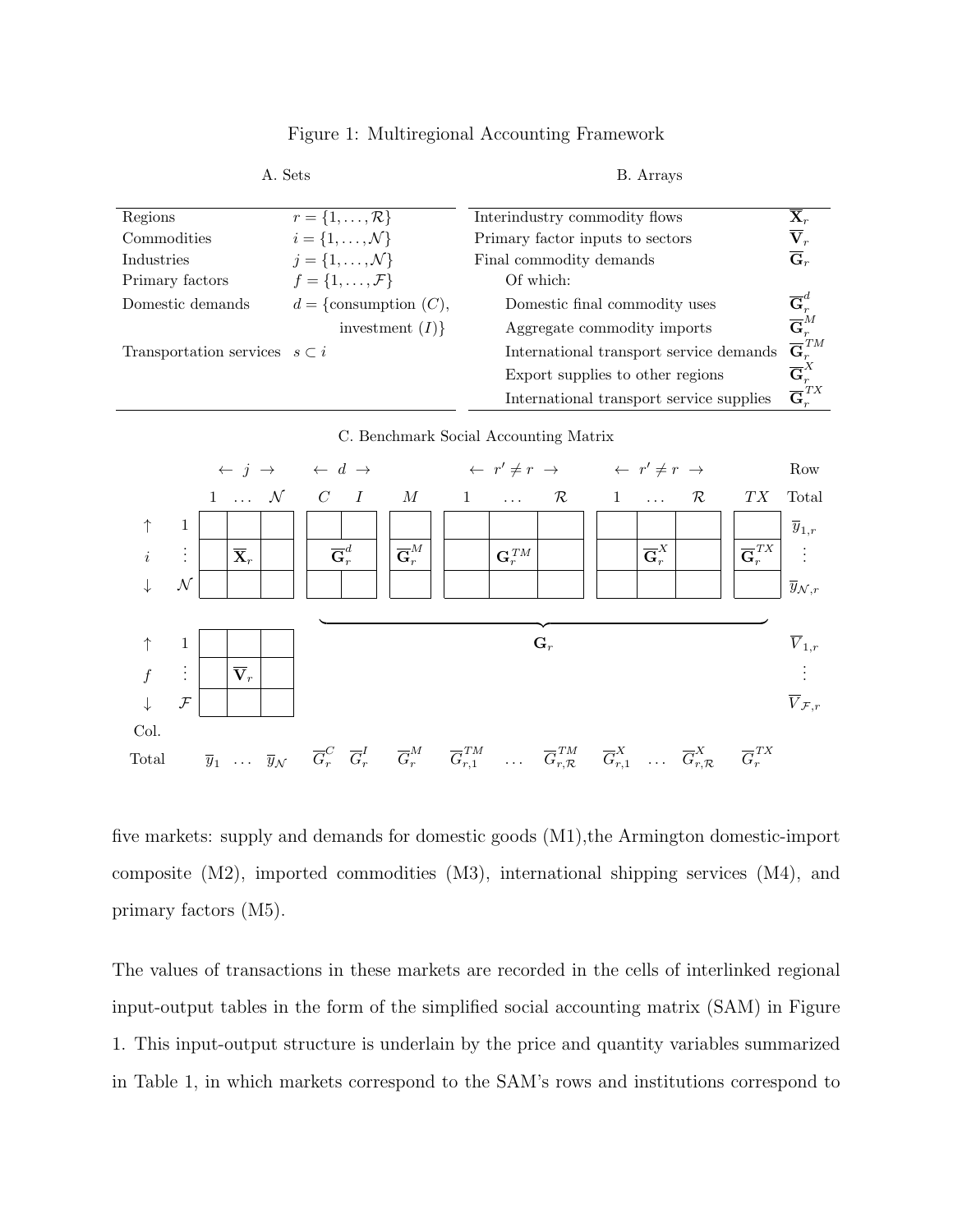|                                                      |                 |        | Quantity | Consumption demand | for Armington good | Investment demand     | for Armington good | Intermediate demand | for Armington good | Factor demand          | Domestic goods supply |                   | Imported goods supply            | $r$ 's imports from  | other regions $r'$   | Int'l transport services     |                | Transport service    | exports from $r$ |                   |         |                |
|------------------------------------------------------|-----------------|--------|----------|--------------------|--------------------|-----------------------|--------------------|---------------------|--------------------|------------------------|-----------------------|-------------------|----------------------------------|----------------------|----------------------|------------------------------|----------------|----------------------|------------------|-------------------|---------|----------------|
|                                                      |                 | Inputs |          | $g_{i,r}^C$        |                    | $g_{i,r}^I$           |                    | $x_{i,j,r}$         |                    | $v_{f,j,r}$            | $q_{i,r}^D$           |                   |                                  | $g^X_{i,r^\prime,r}$ |                      | $g_{s,i,r^{\prime },r}^{TM}$ |                | $g_{s,r}^{TX}$       |                  |                   |         |                |
| Table 1: Summary of Variables in the Canonical Model |                 |        | Price    | Armington          | goods price        |                       |                    | R                   |                    | $w_{f,r}$ Factor price | Domestic goods price  |                   | Imported goods price $q_{i,r}^M$ | Domestic goods       | price in $r' \neq r$ | Int'l shipping               | services price | $r$ 's domestic      | transport price  |                   | Demands |                |
|                                                      |                 |        |          | $p_{i,r}^A$        |                    | $p_{i,r}^A$           |                    | $p_{i,r}^A$         |                    |                        | $p_{i,r}^D$           |                   | $p_{i,r}^M$                      | $p_{i,r^{\prime}}^D$ |                      | $p_s^T$                      |                | $p_{s,r}^D$          |                  |                   |         |                |
|                                                      | A. Institutions |        | Quantity | Utility level      |                    | Aggregate             | investment         | Domestic            | goods supply       |                        | Armington             | goods supply      |                                  | Imported             | goods supply         |                              |                | Int'l transport      | ylddns           | <b>B.</b> Markets |         | Price Quantity |
|                                                      |                 |        |          | $u_r$              |                    | $G_r^I$               |                    | $y_{j,r}$           |                    |                        | $q_{i,r}^A$           |                   |                                  | $q_{i,r}^M$          |                      |                              |                | $q_s^T$              |                  |                   | Supply  |                |
|                                                      |                 | Output | Price    | nit expenditure    | index              | Investment price      |                    | Domestic            | goods price        |                        | Armington             | goods price       |                                  | Imported             | goods price          |                              |                | Int'l shipping       | services price   |                   |         |                |
|                                                      |                 |        |          | ۹Ś                 |                    |                       |                    |                     |                    |                        |                       |                   |                                  | $p_{i,r}^M$          |                      |                              |                |                      |                  |                   |         |                |
|                                                      |                 |        |          | (I1) Households    |                    | (I2) Investment goods | producers          | (I3) Commodity      | producers          |                        | (I4) Domestic/import  | goods aggregators |                                  | (15) Import agents   |                      |                              |                | $(16)$ International | shippers         |                   |         |                |
|                                                      |                 |        |          |                    |                    |                       |                    |                     |                    |                        |                       |                   |                                  |                      |                      |                              |                |                      |                  |                   |         |                |

| l                                         |
|-------------------------------------------|
| くうこう<br>Ì                                 |
| $\frac{1}{2}$<br>į                        |
| i                                         |
| .<br>.<br>.<br>.<br>.                     |
|                                           |
| $\sim$ $\sim$ $\sim$ $\sim$ $+$<br>ì<br>J |
|                                           |
|                                           |

|                                                                                                                             |             | <b>Ziddne</b>       |                               | Demands                                          |
|-----------------------------------------------------------------------------------------------------------------------------|-------------|---------------------|-------------------------------|--------------------------------------------------|
|                                                                                                                             |             | Price Quantity      |                               |                                                  |
| (M1) Domestic goods                                                                                                         |             | $y_{j,r}$           |                               | Domestic goods demanded by Armington aggregator  |
|                                                                                                                             |             |                     |                               | Commodity exports                                |
|                                                                                                                             |             |                     | $g_{j,r,r^\prime}^{\tau,r,r}$ | International transport sales $(t \subset j)$    |
| domestic-<br>(M2) Armington                                                                                                 | $p_{i,r}^A$ | $q_{i,r}^{\rm A}$   | $\dot{u}_{i,j,r}$             | Intermediate demand for Armington good           |
| import composite                                                                                                            |             |                     |                               | Consumption demand for Armington good            |
|                                                                                                                             |             |                     |                               | Investment demand for Armington good             |
| (M3) Imported goods                                                                                                         |             |                     |                               | imported goods demanded by Armington aggregator  |
|                                                                                                                             |             |                     | $g_{s,i,r,r^{\prime}}^{TM}$   | Margins on exports from $r$ to other regions $s$ |
| $\begin{array}{ll} \text{(M4)} & \text{International shipping services}\\ \text{(M5)} & \text{Primary factors} \end{array}$ |             | $w_{f,r}$ $V_{f,r}$ |                               | $v_{f,j,r}$ Goods producers' demands for factors |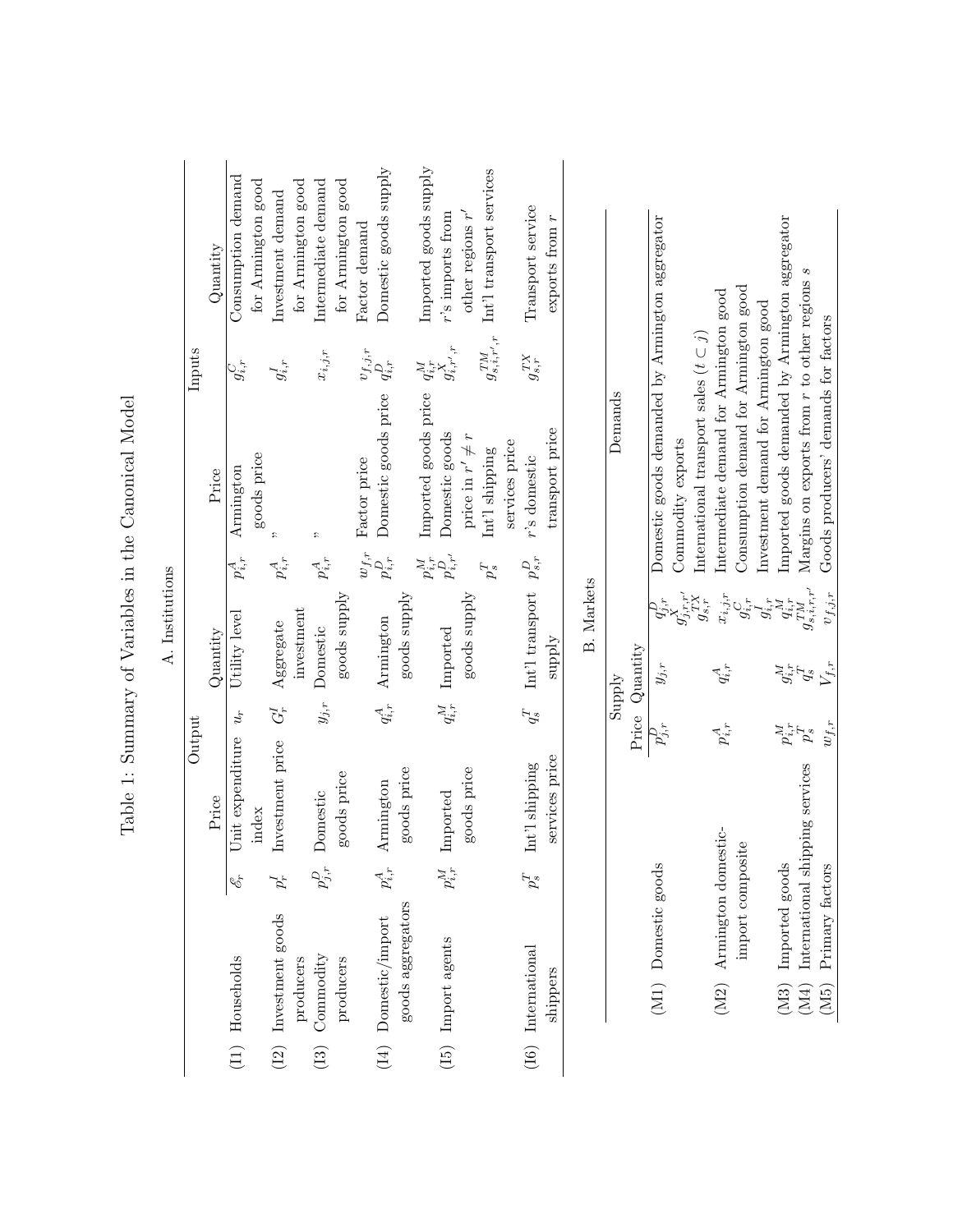its columns. In line with CGE models' strength in analyzing the aggregate welfare impacts of price changes, we reserve special treatment for the households in each region, whose aggregate consumption we assume generates an economy-wide level of utility  $(u_r)$  at an aggregate "welfare price" given by the unit expenditure index  $(\mathscr{E}_r)$ . The accounting identities corresponding to the SAM's column and row sums are the exhaustion of profit and supplydemand balance conditions in Figure 2. These make up the core of our CGE model.

Figure 2: The Canonical Model: Accounting Identities and Parameterization

| Zero Profit Conditions                                                                                                                                                         | Supply-Demand Balance Conditions                                            |
|--------------------------------------------------------------------------------------------------------------------------------------------------------------------------------|-----------------------------------------------------------------------------|
| (Institutions)                                                                                                                                                                 | (Markets)                                                                   |
| $\mathcal N$<br>(I1) $\mathscr{E}_r u_r \leq \sum_{\cdot} p_{i,r}^A g_{i,r}^C$                                                                                                 | (M1) $y_{j,r} \ge q_{j,r}^D + g_{j,r}^{TX} + \sum g_{j,r,r'}^X$             |
| (I2) $p_r^I G_r^I \le \sum_{l}^{\mathcal{N}} p_{i,r}^A g_{i,r}^I$                                                                                                              | (M2) $q_{i,r}^A \ge \sum_{i,j,r} x_{i,j,r} + g_{i,r}^C + g_{i,r}^I$         |
| $\text{(I3)} \quad p_{j,r}^D y_{j,r} \leq \sum^\mathcal{N} p_{i,r}^A x_{i,j,r} + w_{f,r} v_{f,j,r}$                                                                            | $(M3)$ $q_{i,r}^M \geq q_{i,r}^M p_{i,r}^M$                                 |
| (14) $p_{i,r}^A q_{i,r}^A \leq p_{i,r}^D q_{i,r}^D + p_{i,r}^M q_{i,r}^M$                                                                                                      | (M4) $q_s^T \ge \sum \sum \sum g_{s,i,r,r'}^{TM} p_s^T$<br>$i=1$ $r=1$ $r'$ |
| (I5) $p_{i,r}^M g_{i,r}^M \le \sum_{r' \ne r} \left( p_{i,r'}^D g_{i,r',r}^X + \sum_{r'} p_s^T g_{s,i,r',r}^{TM} \right)$ (M5) $V_{f,r} \ge \sum_{r'}^{\mathcal{N}} v_{f,j,r}$ |                                                                             |
| (I6) $p_s^T q_s^T \le \sum_{s}^{\mathcal{R}} p_{s,r}^D g_{s,r}^{TX}$                                                                                                           |                                                                             |
|                                                                                                                                                                                |                                                                             |

|  | A. Accounting identities based on the SAM |  |  |  |  |  |
|--|-------------------------------------------|--|--|--|--|--|
|--|-------------------------------------------|--|--|--|--|--|

|                    |                            | B. Parameters       |                                                                                |                                       |
|--------------------|----------------------------|---------------------|--------------------------------------------------------------------------------|---------------------------------------|
|                    | Institutions               | Substitution        |                                                                                | Technical                             |
|                    |                            | Elasticities        |                                                                                | Coefficients                          |
| $\left(11\right)$  | Households                 | $\sigma_r^C$        |                                                                                | Armington good use: consumption       |
| $^{(\mathrm{I2})}$ | Investment goods producers | $\sigma_r^I$        | $\alpha_{i,r}^{C}$<br>$\alpha_{i,r}^{I'}$                                      | Armington good use: investment        |
| $\rm (I3)$         | Commodity producers        | $\sigma_{j,r}^Y$    | $\beta_{i,j,r}$                                                                | Intermediate Armington good use       |
|                    |                            |                     |                                                                                | Factor inputs                         |
| (14)               | Domestic/import            | $\sigma^{DM}_{i,r}$ |                                                                                | Domestic commodity output             |
|                    | commodity aggregators      |                     | $\begin{array}{c}\gamma_{f,j,r} \\ \zeta^D_{i,r} \\ \zeta^M_{i,r} \end{array}$ | Imported commodities                  |
| $\rm (I5)$         | Import agents              | $\sigma^{MM}_{i,r}$ | $\xi_{i,r',r}$                                                                 | Exports to $r$ from other regions $s$ |
|                    |                            |                     | $\kappa_{t,i,r',r}$                                                            | International transport services      |
| $\left(16\right)$  | International shippers     | $\sigma_{r}^T$      | $\xi_{t,r}$                                                                    | Transport service exports from $r$    |

To elaborate the model's algebraic structure we assume that institutional actors possess CES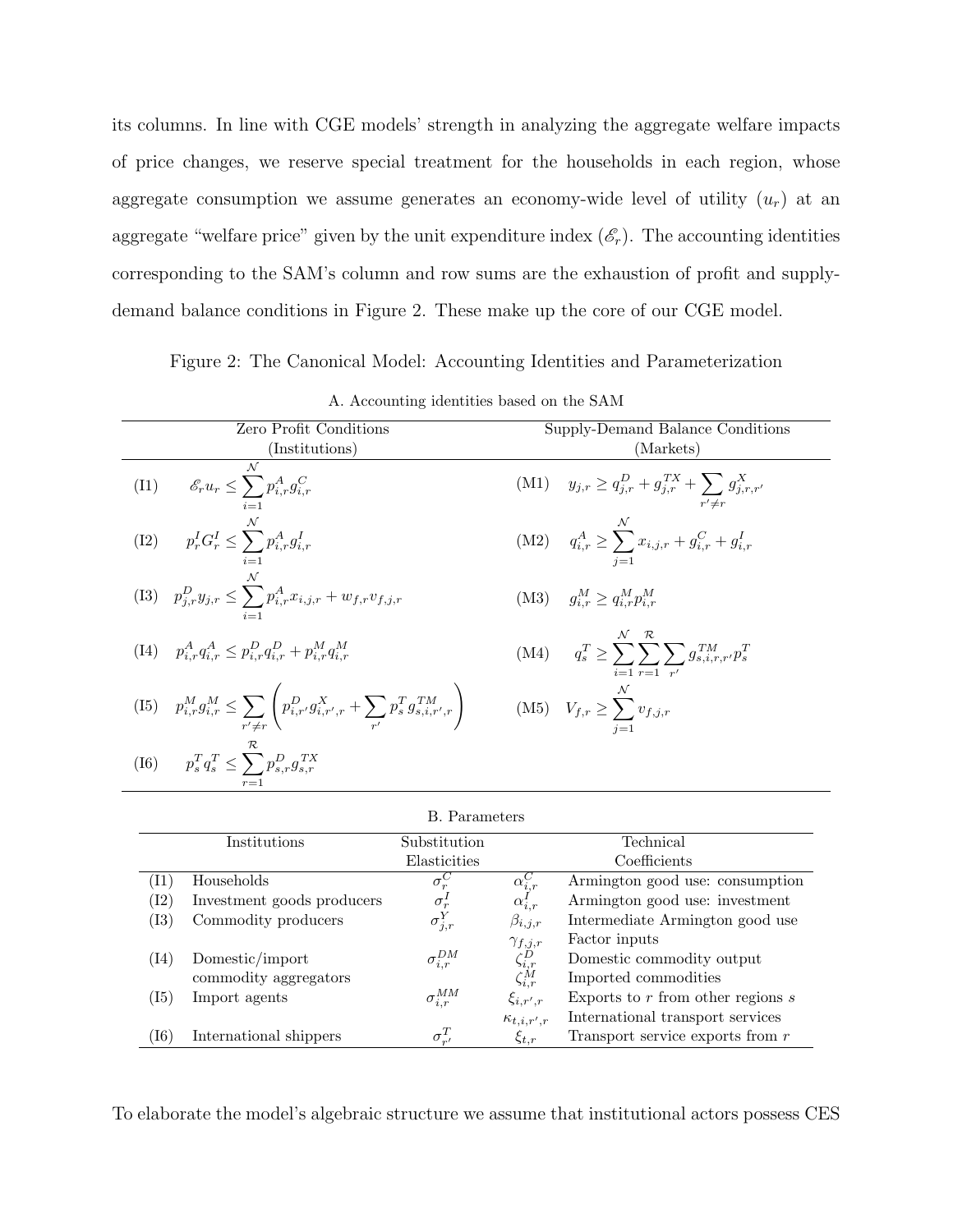technology parameterized according to Figure 2.B, and behave in a manner consistent with consumer and producer optimization. This lets us derive the demand functions that are the fundamental bridge between the activity levels that reflect institutional behavior and the prices that establish market equilibrium:

(I1) Representative agents minimize the expenditure necessary to generate each unit of utility subject to the constraint of consumption technology by allocating unit quantities of each commodity consumed  $(\hat{g}_{i,r}^C = g_{i,r}^C/u_r)$ .

$$
\min_{\widehat{g}_{i,r}^C} \left\{ \mathcal{E}_r = \sum_{i=1}^N p_{i,r}^A \widehat{g}_{i,r}^C \middle| 1 = \left[ \sum_{i=1}^N \alpha_{i,r}^C \left( \widehat{g}_{i,r}^C \right)^{(\sigma_r^C - 1)/\sigma_r^C} \right]^{\sigma_r^C/(\sigma_r^C - 1)} \right\}.
$$

The result is the unconditional demand for Armington goods inputs to consumption,  $g_{i,r}^C = \left(\alpha_{i,r}^C\right)^{\sigma_r^C} \left(p_{i,r}^A\right)^{-\sigma_r^C} \mathscr{E}^{\sigma_r^C} u_r.$ 

(I2) Investment goods producers minimize the cost of generating a unit of output subject to the constraint of production technology by allocating unit quantities of commodity inputs  $(\widehat{g}_{i,r}^I = g_{i,r}^I / G_r^I).$ 

$$
\min_{\widehat{g}_{i,r}^I} \left\{ p_r^I = \sum_{i=1}^{\mathcal{N}} p_{i,r}^A \widehat{g}_{i,r}^I \left| 1 = \left[ \sum_{i=1}^{\mathcal{N}} \alpha_{i,r}^I \left( \widehat{g}_{i,r}^I \right)^{(\sigma_r^I - 1)/\sigma_r^I} \right]^{\sigma_r^I/(\sigma_r^I - 1)} \right\}.
$$

The result is the unconditional demand for Armington goods inputs to investment,  $g_{i,r}^I = \left(\alpha_{i,r}^I\right)^{\sigma_r^I} \left(p_{i,r}^A\right)^{-\sigma_r^I} \left(p_r^I\right)^{\sigma_r^I} G_r^I.$ 

(I3) Commodity-producing industry sectors minimize the cost of creating a unit of output subject to the constraint of production technology by allocating purchases of unit quantities of intermediate commodity inputs and primary factor inputs  $(\hat{x}_{i,j} = x_{i,j}/y_j)$ and  $\hat{v}_{f,j} = v_{f,j}/y_j$ .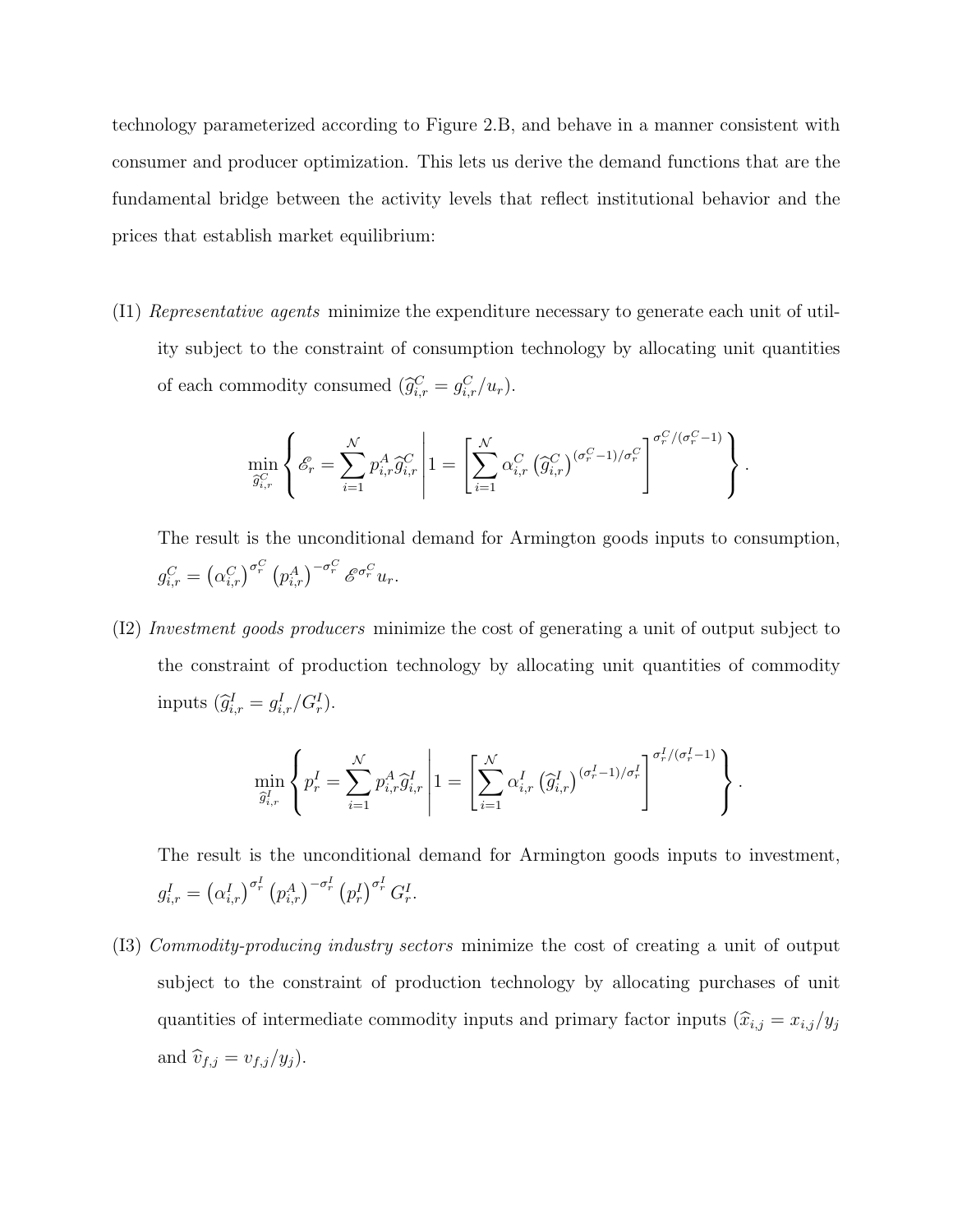$$
\min_{\hat{x}_{i,j,r},\hat{v}_{f,j,r}} \left\{ p_{j,r}^D = \sum_{i=1}^N p_{i,r}^A \hat{x}_{i,j,r} + \sum_{f=1}^{\mathcal{F}} w_{f,r} \hat{v}_{f,j,r} \right\} \n1 = \left[ \sum_{i=1}^N \beta_{i,j,r} \hat{x}_{i,j,r}^{(\sigma_{j,r}^Y - 1)/\sigma_{j,r}^Y} + \sum_{f=1}^{\mathcal{F}} \gamma_{f,j,r} \hat{v}_{f,j,r}^{(\sigma_{j,r}^Y - 1)/\sigma_{j,r}^Y} \right]^{\sigma_{j,r}^Y/(\sigma_{j,r}^Y - 1)} \right\}.
$$

The result is the unconditional demands for intermediate Armington commodity inputs and nonreproducible primary factor inputs,  $x_{i,j,r} = \beta_{i,j,r}^{\sigma_{j,r}^Y} (p_{i,r}^A)^{-\sigma_{j,r}^Y} (p_{j,r}^D)^{\sigma_{j,r}^Y} y_{j,r}$  and  $v_{f,j,r} = \gamma_{f,j,r}^{\sigma_{j,r}^Y} w_{f,r}^{-\sigma_{j,r}^Y} (p_{j,r}^D)^{\sigma_{j,r}^Y} y_{j,r}.$ 

(I4) Domestic/import commodity aggregators minimize the cost of producing a unit of composite output of each commodity subject to the constraint of its CES aggregation technology by allocating purchases of unit quantities of domestic and imported varieties of the good  $(\widehat{q}_{i,r}^D = q_{i,r}^D/q_{i,r}^A \text{ and } \widehat{g}_{i,r}^M = q_{i,r}^M/q_{i,r}^A).$ 

$$
\min_{\tilde{q}_{i,r}^{D},\tilde{g}_{i,r}^{M}}\left\{p_{i,r}^{A}=p_{i,r}^{D}\tilde{q}_{i,r}^{D}+p_{i,r}^{M}\tilde{q}_{i,r}^{M}\right\}
$$
\n
$$
1=\left[\zeta_{i,r}^{D}\left(\tilde{q}_{i,r}^{D}\right)^{(\sigma_{i,r}^{DM}-1)/\sigma_{i,r}^{DM}}+\zeta_{i,r}^{M}\left(\tilde{q}_{i,r}^{M}\right)^{(\sigma_{i,r}^{DM}-1)/\sigma_{i,r}^{DM}}\right]^{\sigma_{i,r}^{DM}/(\sigma_{i,r}^{DM}-1)}\right\}.
$$

The result is the unconditional demand for domestically-produced and imported varieties of each good,  $q_{i,r}^D = (\zeta_{i,r}^D)^{\sigma_{i,r}^{DM}} (p_{i,r}^D)^{-\sigma_{i,r}^{DM}} (p_{i,r}^A)^{\sigma_{i,r}^{DM}} q_{i,r}^A$  and  $q_{i,r}^M = (\zeta_{i,r}^M)^{\sigma_{i,r}^{DM}} (p_{i,r}^M)^{-\sigma_{i,r}^{DM}}$  $\left(p_{i,r}^{A}\right)^{\sigma_{i,r}^{DM}} q_{i,r}^{A}.$ 

(I5) Commodity importers minimize the cost of producing a unit of composite import good subject to the constraint of aggregation technology by allocating purchases of unit commodity inputs over trade partners' exports and associated international transport services  $(\widehat{g}_{i,r',r}^X = g_{i,r',r}^X/g_{i,r}^M$  and  $\widehat{g}_{s,i,r',r}^{TM} = g_{s,i,r',r}^{TM}/g_{i,r}^M$ . We simplify the problem by assuming that the export of a unit of commodity  $i$  requires fixed quantities of the  $t$ types of transport services  $(\kappa_{s,i,r',r})$ , which enables shipping costs to be specified as mode-specific markups over the producer prices of overseas goods.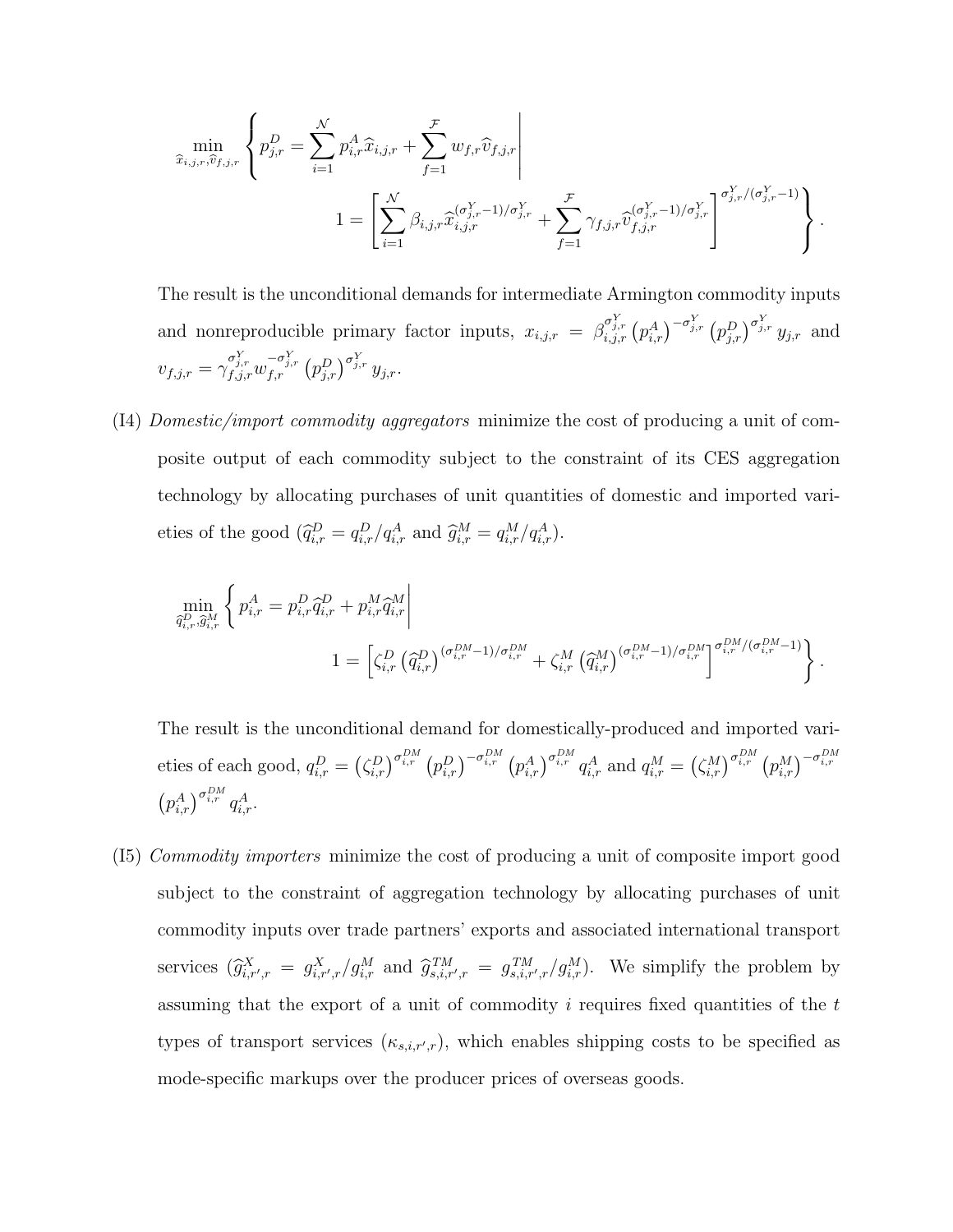$$
\min_{\widehat{q}_{i,r}^M} \left\{ p_{i,r}^M = \sum_{r' \neq r} \left( p_{i,r'}^D \widehat{g}_{i,r',r}^X + \sum_{r'} p_s^T \widehat{g}_{s,i,r',r}^{TM} \right) \middle| \ \widehat{g}_{s,i,r',r}^{TM} = \kappa_{s,i,r',r} \widehat{g}_{i,r',r}^X,
$$
\n
$$
1 = \left[ \sum_{r' \neq r} \xi_{i,r',r} \left( \widehat{g}_{i,r',r}^X \right)^{(\sigma_{i,r}^{MM} - 1)/\sigma_{i,r}^{MM}} \right]^{\sigma_{i,r}^{MM}/(\sigma_{i,r}^{MM} - 1)} \right\}.
$$

The result is the unconditional demands for other regions' exports and for international transshipment services,  $g_{i,r',r}^X = \xi_{i,r',r}^{\sigma_{i,r}^{MM}} (p_{i,r'}^D + \sum_s \kappa_{s,i,r',r} p_s^T)^{-\sigma_{i,r}^{MM}} (p_{i,r}^M)^{\sigma_{i,r}^{MM}} g_{i,r}^M$ .

(I6) International shippers minimize the cost of producing a unit of transport service subject to the constraint of its aggregation technology by allocating purchases of regions' transportation sector outputs  $(\widehat{g}_{s,r}^{TX} = g_{s,r}^{TX}/q_s^T)$ .

$$
\min_{\widehat{g}_{s,r}^{TX}}\left\{p_s^T=\sum_{r=1}^{\mathcal{R}}p_{s,r}^D\widehat{g}_{s,r}^{TX}\middle|1=\left[\sum_{r=1}^{\mathcal{R}}\chi_{s,r}\left(\widehat{g}_{s,r}^{TX}\right)^{(\sigma_{r'}^T-1)/\sigma_{r'}^T}\right]^{\sigma_{r'}^T/(\sigma_{r'}^T-1)}\right\}.
$$

The result is the unconditional demand for transport services,  $g_{s,r}^{TX} = \chi_{s,r}^{\sigma_s^T} (p_{s,r}^D)^{-\sigma_s^T} (p_s^T)^{\sigma_s^T} q_s^T$ .

Substituting these results into the conditions for  $(11)-(16)$  and for  $(M1)-(M6)$  in Table 2 yields the zero profit conditions  $(1)-(6)$  and market clearance conditions  $(7)-(11)$  in Figure 2. These exhibit Karush-Kuhn-Tucker complementary slackness (indicated by "⊥") with the activity levels and prices, respectively, in Table 1. There are no markets in the conventional sense for either consumers' utility, or, in the present static framework, the investment good. The latter is treated simply as an exogenous demand (12). Regarding the former,  $u_r$  is the highest level of aggregate utility attainable given the values of aggregate household income  $(\mathscr{I}_r)$  and the unit expenditure index. This intuition is captured by the market clearance condition (13), with definition of the income level given by the income balance condition  $(14).$ 

Together, (1)-(14) comprise a square system of  $\mathcal{R}(5 + 7\mathcal{N} + \mathcal{F}) + 2\mathcal{T}$  nonlinear inequalities,  $\Lambda(\mathcal{B})$ , in as many unknowns,  $\mathcal{B} = \{u_r, G^I_r, y_{i,r}, q^A_{i,r}, g^M_{i,r}, q^T_s, p^D_{i,r}, p^A_{i,r}, p^M_{i,r}, p^T_s, w_{f,r}, p^I_r, \mathscr{E}_r, \mathscr{I}_r\},$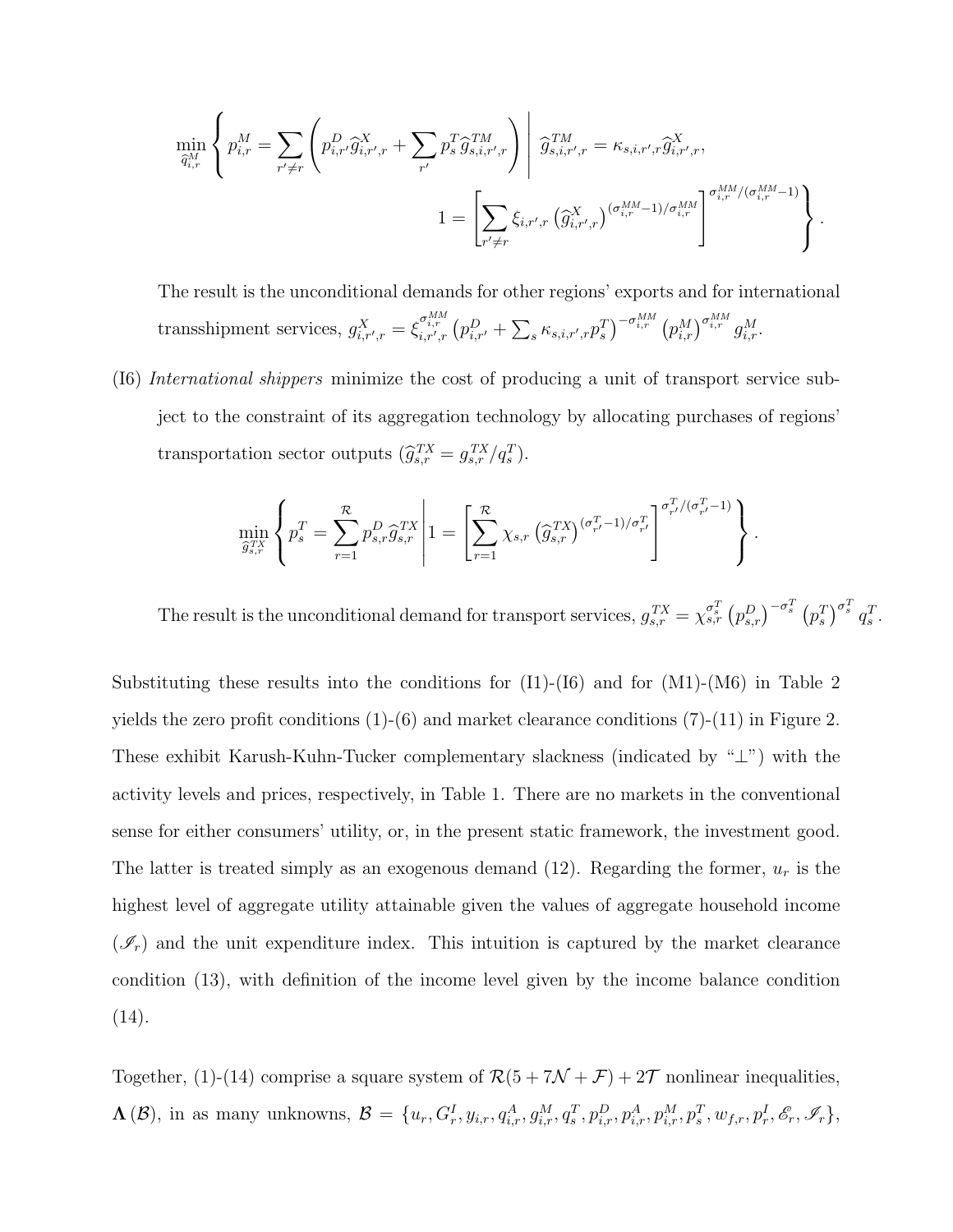Table 2: Equations of the CGE Model

$$
\mathcal{E}_r \le \left[ \sum_{i=1}^N \left( \alpha_{i,r}^C \right)^{\sigma_r^C} \left( p_{i,r}^A \right)^{1-\sigma_r^C} \right]^{1/(\sigma_r^C - 1)} \perp u_r \qquad (1)
$$

$$
p_r^I \le \left[ \sum_{i=1}^N \left( \alpha_{i,r}^I \right)^{\sigma_r^I} \left( p_{i,r}^A \right)^{1 - \sigma_r^I} \right]^{1/(0_r - 1)} \qquad \qquad \perp \qquad G_r^I \tag{2}
$$

$$
p_{j,r}^D \le \left[ \sum_{i=1}^{\mathcal{N}} \beta_{i,j,r}^{\sigma_{j,r}^Y} \left( p_{i,r}^A \right)^{1-\sigma_{j,r}^Y} + \sum_{f=1}^{\mathcal{F}} \gamma_{j,j,r}^{\sigma_{j,r}^Y} u_{f,r}^{1-\sigma_{j,r}^Y} \right]^{1/(1-\sigma_{j,r}^Y)} \perp y_{j,r} \qquad (3)
$$

$$
p_{i,r}^{A} \leq \left[ \left( \zeta_{i,r}^{D} \right)^{\sigma_{i,r}^{DM}} \left( p_{i,r}^{D} \right)^{1-\sigma_{i,r}^{DM}} + \left( \zeta_{i,j,r}^{M} \right)^{\sigma_{i,r}^{DM}} \left( p_{i,r}^{M} \right)^{1-\sigma_{i,r}^{DM}} \right]^{1/(1-\sigma_{i,r}^{DM})} \qquad \qquad \perp \qquad q_{i,r}^{A} \tag{4}
$$

$$
p_{i,r}^M \leq \left[ \sum_{r' \neq r} \xi_{i,r',r}^{\sigma_{i,r}^M} \left( p_{i,r'}^D + \sum_{r=1}^R \kappa_{s,i,r',r} p_s^T \right)^{1 - \sigma_{i,r}^{MM}} \right]^{1/(1 - \sigma_{i,r}^{MM})} \perp g_{i,r}^M \qquad (5)
$$

$$
p_s^T \le \left[ \sum_{r=1}^{\mathcal{R}} \chi_{r,t}^{\sigma_s^T} (p_{s,r}^D)^{1-\sigma_s^T} \right] \qquad \qquad \perp \qquad q_s^T \qquad \qquad (6)
$$

$$
y_{i,r} \geq (\zeta_{i,r}^{D})^{\sigma_{i,r}^{DM}} (p_{i,r}^{D})^{-\sigma_{i,r}^{DM}} (p_{i,r}^{A})^{\sigma_{i,r}^{DM}} q_{i,r}^{A} + \sum_{r' \neq r} \xi_{i,r,r'}^{\sigma_{i,r'}^{MM}} \left( p_{i,r}^{D} + \sum_{r=1}^{\mathcal{R}} \kappa_{s,i,r,r'} p_{s}^{T} \right)^{-\sigma_{i,r'}^{MM}} (p_{i,r'}^{M})^{\sigma_{i,r'}^{MM}} g_{i,r'}^{M} \qquad \perp \qquad p_{i,r}^{D} \tag{7}
$$

$$
q_{i,r}^{A} \geq (\alpha_{i,r}^{C})^{\sigma_r^{C}} (p_{i,r}^{A})^{-\sigma_r^{C}} \mathscr{E}^{\sigma_r^{C}} u_r + (\alpha_{i,r}^{I})^{\sigma_r^{I}} (p_{i,r}^{A})^{-\sigma_r^{I}} (p_r^{I})^{\sigma_r^{I}} G_r^{I} + \sum_{j=1}^{N} \beta_{i,j,r}^{\sigma_{j,r}^{Y}} (p_{i,r}^{A})^{-\sigma_{j,r}^{Y}} (p_{j,r}^{D})^{\sigma_{j,r}^{Y}} y_{j,r} \perp p_{i,r}^{A} \qquad (8)
$$

$$
g_{i,r}^M \geq \left(\zeta_{i,r}^M\right)^{\sigma_{i,r}^{DM}} \left(p_{i,r}^M\right)^{-\sigma_{i,r}^{DM}} \left(p_{i,r}^A\right)^{\sigma_{i,r}^{DM}} q_{i,r}^A \qquad \qquad \perp \qquad p_{i,r}^M \qquad (9)
$$

$$
q_s^T \ge \sum_{i=1}^N \sum_{r=1}^R \sum_{r' \ne r} \left[ \xi_{i,r',r}^{q_{M}} \left( p_{i,r'}^D + \sum_s \kappa_{s,i,r',r} p_s^T \right)^{-\sigma_{i,r}^{MM}} (p_{i,r}^M)^{\sigma_{i,r}^{MM}} g_{i,r}^M \right] \qquad \qquad \perp \quad p_s^T \qquad (10)
$$

$$
V_{f,r} \geq \sum_{j=1}^{\mathcal{N}} \gamma_{f,j,r}^{\sigma_{j,r}^{Y}} w_{f,r}^{-\sigma_{j,r}^{Y}} (p_{j,r}^{D})^{\sigma_{j,r}^{Y}} y_{j,r} \qquad \qquad \perp \qquad w_{f,r} \qquad (11)
$$

 $G_r^I$ 

$$
G_r^I \text{ given } \perp p_r^I \qquad (12)
$$
  
\n
$$
u_r \ge \mathscr{I}_r/\mathscr{E}_r \qquad \perp \qquad \mathscr{E}_r \qquad (13)
$$

$$
\mathscr{I}_r = \sum_{r=0}^{r} w_{f,r} V_{f,r} \tag{14}
$$

$$
f=1
$$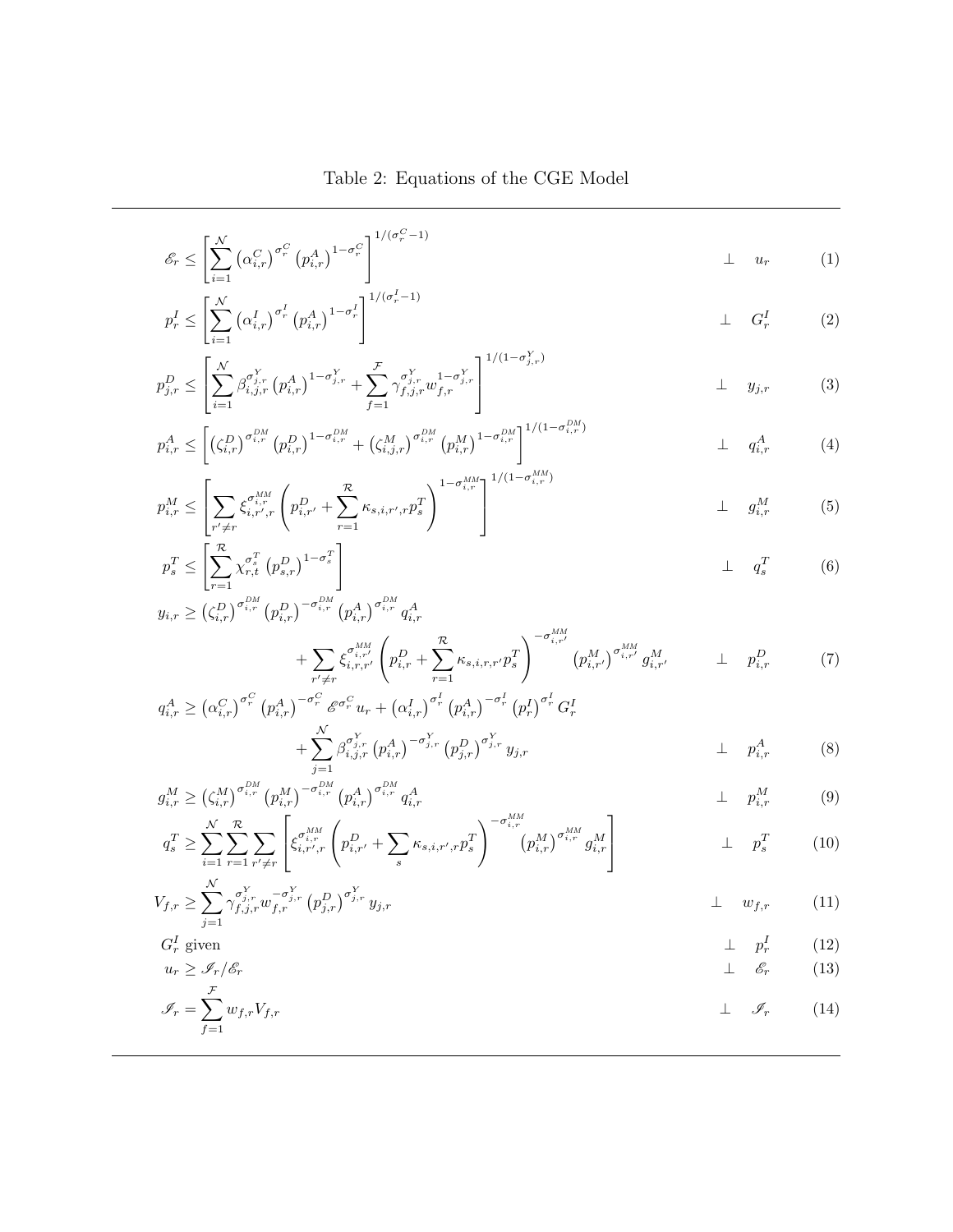which constitutes the pseudo-excess-demand correspondence of our multiregional economy. Numerically calibrating the technical coefficients in Table on a micro-consistent benchmark multiregional input-output dataset yields our CGE model in a complementarity format:

$$
\Lambda(\mathcal{B}) \geq 0, \qquad \mathcal{B} \geq 0, \qquad \mathcal{B}' \Lambda(\mathcal{B}) = 0,
$$

which can be solved as a mixed complementarity problem  $(MCP)$ —for details, see Sue Wing (2009). CGE models solve for relative prices, with the marginal utility of income being a convenient numeraire. A common practice is to designate one region (say  $r^*$ ) as the numeraire economy by fixing the value of its unit expenditure index,  $\mathscr{E}_{r^*} = 1$ .

#### 2.2 A Single-Region Open-Economy Armington Model

A noteworthy feature of this framework is that it encompasses the single-region openeconomy Armington model as a special case. The latter is specified by omitting international transport (by dropping eqs. (6) and (10) and the corresponding variables  $p_s^T = q_s^T = 0$ ) and collapsing bilateral exports and imports into aggregate values  $G^X$  and  $G^M$ , which are associated with the supply of and demand for an aggregate foreign exchange commodity (with price PFX). Producers in each industry allocate output between domestic and export markets according to a constant elasticity of transformation (CET) technology, while imported quantities of each commodity are a CET function of foreign exchange. The zero profit conditions implied by these assumptions are modifications of eqs. (3) and (5), shown below as (15) and (16). Applying Shephard's Lemma to derive the optimal unconditional supplies of domestic and imported varieties of each good yields the analogues of the market clearance conditions (7) and (9), shown below as eqs. (17) and (18). The model is closed through the specification of the current account, with commodity exports generating foreign exchange according to a CES technology (implying the zero profit condition (19)), and the price of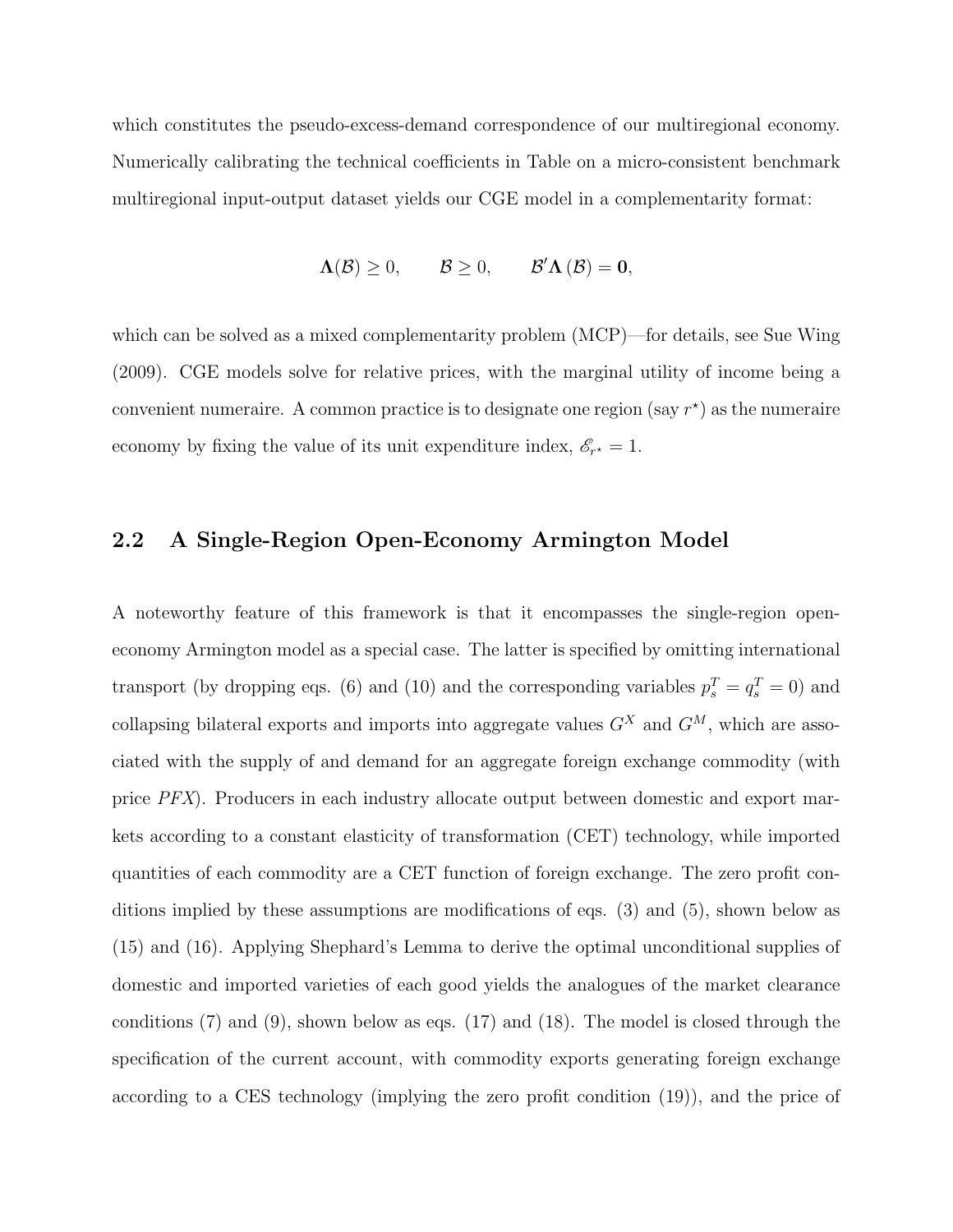foreign exchange exhibiting complementary slackness with the current account balance,  $CA_r$ . Eq. (20) illustrates the simplest case in which the latter is treated as exogenous, held fixed at the level prevailing in the benchmark calibration dataset.

$$
\begin{split}\n\left[ \left( \delta_{j,r}^{D} \right)^{\sigma_{j,r}^{Y}} \left( p_{j,r}^{D} \right)^{1-\sigma_{j,r}^{Y}} + \left( \delta_{j,r}^{X} \right)^{\sigma_{j,r}^{Y}} \left( p_{j,r}^{X} \right)^{1-\sigma_{j,r}^{Y}} \right]^{1/(1-\sigma_{j,r}^{Y})} \\
&\leq \left[ \sum_{i=1}^{N} \beta_{i,j,r}^{\sigma_{j,r}^{Y}} \left( p_{i,r}^{A} \right)^{1-\sigma_{j,r}^{Y}} + \sum_{f=1}^{F} \gamma_{f,j,r}^{\sigma_{j,r}^{Y}} u_{f,r}^{1-\sigma_{j,r}^{Y}} \right]^{1/(1-\sigma_{j,r}^{Y})} \perp y_{i,r} \qquad (15)\n\end{split}
$$

$$
\left[\sum_{i=1}^{N} \left(\mu_{i,r}^{M}\right)^{\sigma_r^M} \left(p_{i,r}^{M}\right)^{1-\sigma_r^M}\right]^{1/(1-\sigma_r^M)} \le PFX_r \qquad \qquad \perp G_r^M \qquad (16)
$$

$$
\begin{split}\n&\left(\delta_{j,r}^{D}\right)^{\sigma_{j,r}^{Y}}\left(p_{j,r}^{D}\right)^{-\sigma_{j,r}^{Y}} \\
&\times\left[\left(\delta_{j,r}^{D}\right)^{\sigma_{j,r}^{Y}}\left(p_{j,r}^{D}\right)^{1-\sigma_{j,r}^{Y}}+\left(\delta_{j,r}^{X}\right)^{\sigma_{j,r}^{Y}}\left(p_{j,r}^{X}\right)^{1-\sigma_{j,r}^{Y}}\right]^{\sigma_{j,r}^{Y}/(1-\sigma_{j,r}^{Y})}y_{j,r} \\
&\geq\left(\zeta_{i,r}^{D}\right)^{\sigma_{i,r}^{DM}}\left(p_{i,r}^{D}\right)^{-\sigma_{i,r}^{DM}}\left(p_{i,r}^{A}\right)^{\sigma_{i,r}^{DM}}q_{i,r}^{A} \qquad\qquad\perp p_{i,r}^{D}\n\end{split} \tag{17}
$$

$$
\left(\mu_{i,r}^{M}\right)^{\sigma_{r}^{M}}\left(p_{i,r}^{M}\right)^{-\sigma_{r}^{M}}\left[\sum_{i=1}^{N}\left(\mu_{i,r}^{M}\right)^{\sigma_{r}^{M}}\left(p_{i,r}^{M}\right)^{1-\sigma_{r}^{M}}\right]^{\sigma_{r}^{M}/(1-\sigma_{r}^{M})}\nG_{r}^{M}\n\geq \left(\zeta_{i,r}^{M}\right)^{\sigma_{i,r}^{DM}}\left(p_{i,r}^{M}\right)^{-\sigma_{i,r}^{DM}}\left(p_{i,r}^{A}\right)^{\sigma_{i,r}^{DM}}q_{i,r}^{A}\n\perp p_{i,r}^{M}\n\tag{18}
$$

$$
PFX_r \le \left[ \sum_{i=1}^{N} \left( \mu_{i,r}^{X} \right)^{\sigma_r^{X}} \left( p_{i,r}^{X} \right)^{1-\sigma_r^{X}} \right]^{1/(1-\sigma_r^{X})} \perp G_r^{X} \tag{19}
$$

$$
G_r^X - G_r^M = CA_r \tag{20}
$$

The single-region small open economy model is given by eqs.  $(1)$ ,  $(2)$ ,  $(15)$ ,  $(4)$ ,  $(16)$ ,  $(17)$ , (8), (18) and (11)-(20), which comprise a square system of  $8 + 5\mathcal{N} + \mathcal{F}$  nonlinear inequalities in as many unknowns,  $\mathcal{B} = \{u, G^I, y_i, q_i^A, G_r^X, G_r^M, p_i^D, p_i^A, p_i^M, w_f, p^I, \mathscr{E}, \mathscr{I}, PFX\}$  for a given region r.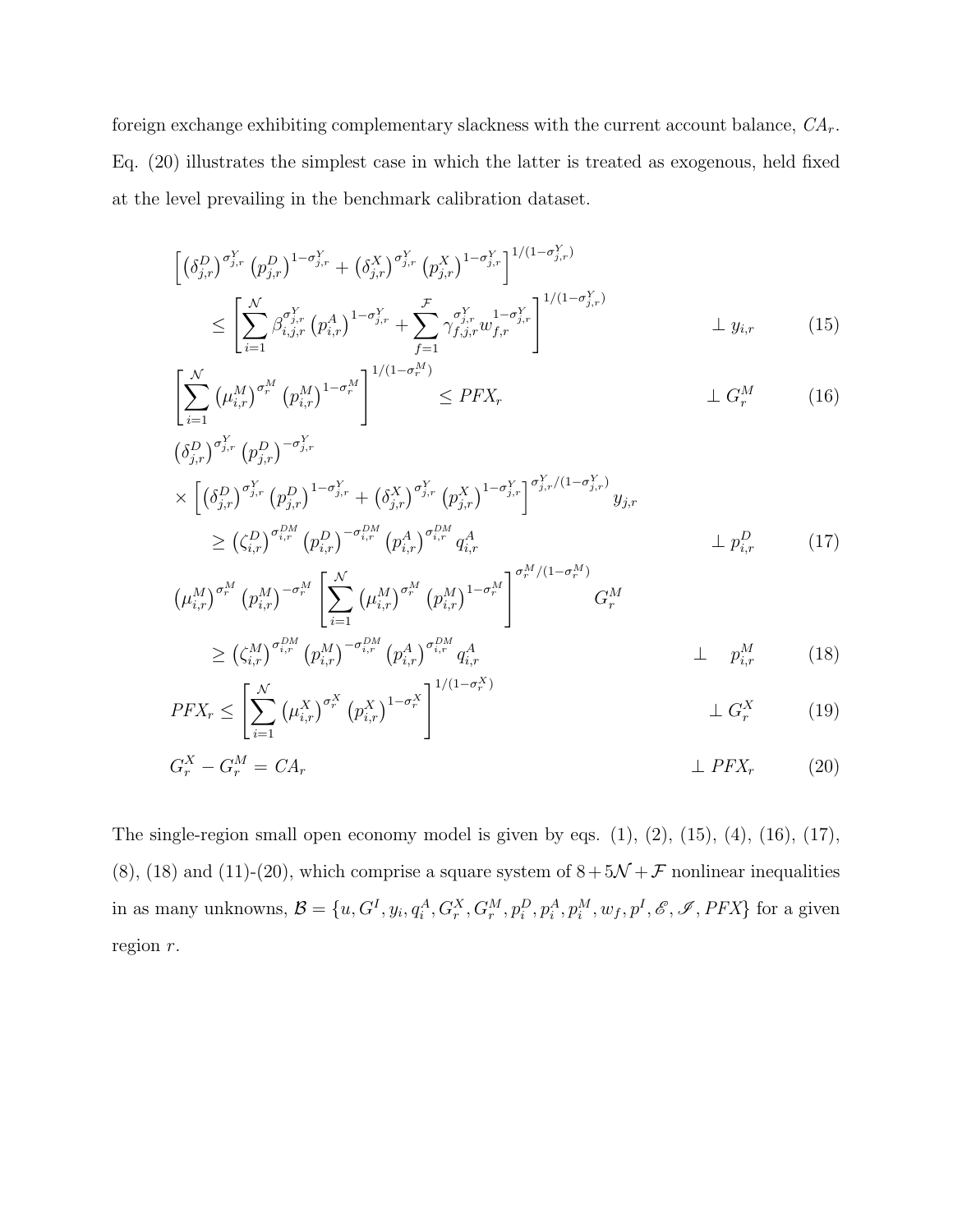#### 2.3 Introducing Dynamics

An important extension of these basic static frameworks is the introduction of a dynamic process that enables simulation of economies' time evolution. The simplest approach is to construct a "recursive dynamic" model in which factor accumulation is represented by semiautonomous increase in the primary factor endowments in xx, and technological progress is represented by exogenous shifts in the technical coefficients of consumption and production. Letting  $t = \{1, \ldots, T\}$  index time, the supply of labor is typically modeled as following an exogenous trend of population increase (say,  $\Psi_{r,t}^{\text{Pop}}$ ) combined with an increasing index of labor productivity  $(\Psi_{L,r,t}^V \geq 1)$ :

$$
V_{L,r,t} = \Psi_{L,r,t}^V \Psi_{r,t}^{\text{Pop}} \overline{V}_{L,r}
$$
\n(21)

Expansion of the supply of capital is semi-endogenous. Accumulation of regions' capital stocks  $(KS_{r,t})$  is driven by investment and depreciation (at rate  $\mathscr{D}$ ) according to the standard perpetual inventory formulation (22). Investment is determined myopically as a function of contemporaneous variables in each period's static MCP, with the simplest assumption being a constant household marginal propensity to save and invest out of aggregate income  $(MPS_r)$ , in which case (12) is re-specified as eq. (23). Finally, exogenous rate of return  $(RK_r)$  are used to calculate capital endowments from the underlying stocks (22).

$$
KS_{r,t+1} = G_{r,t}^I + (1 - \mathcal{D})KS_{r,t} \tag{22}
$$

$$
G_r^I = MPS_r \mathscr{I}_r \qquad \qquad \perp \qquad p_r^I \quad (23)
$$

$$
V_{K,r,t} = RK_r \, KS_{r,t} \tag{24}
$$

These equations give rise to a multiregional and multisectoral Solow-Swan model, which, like its simpler theoretical counterpart, exhibits diminishing returns to accumulating factors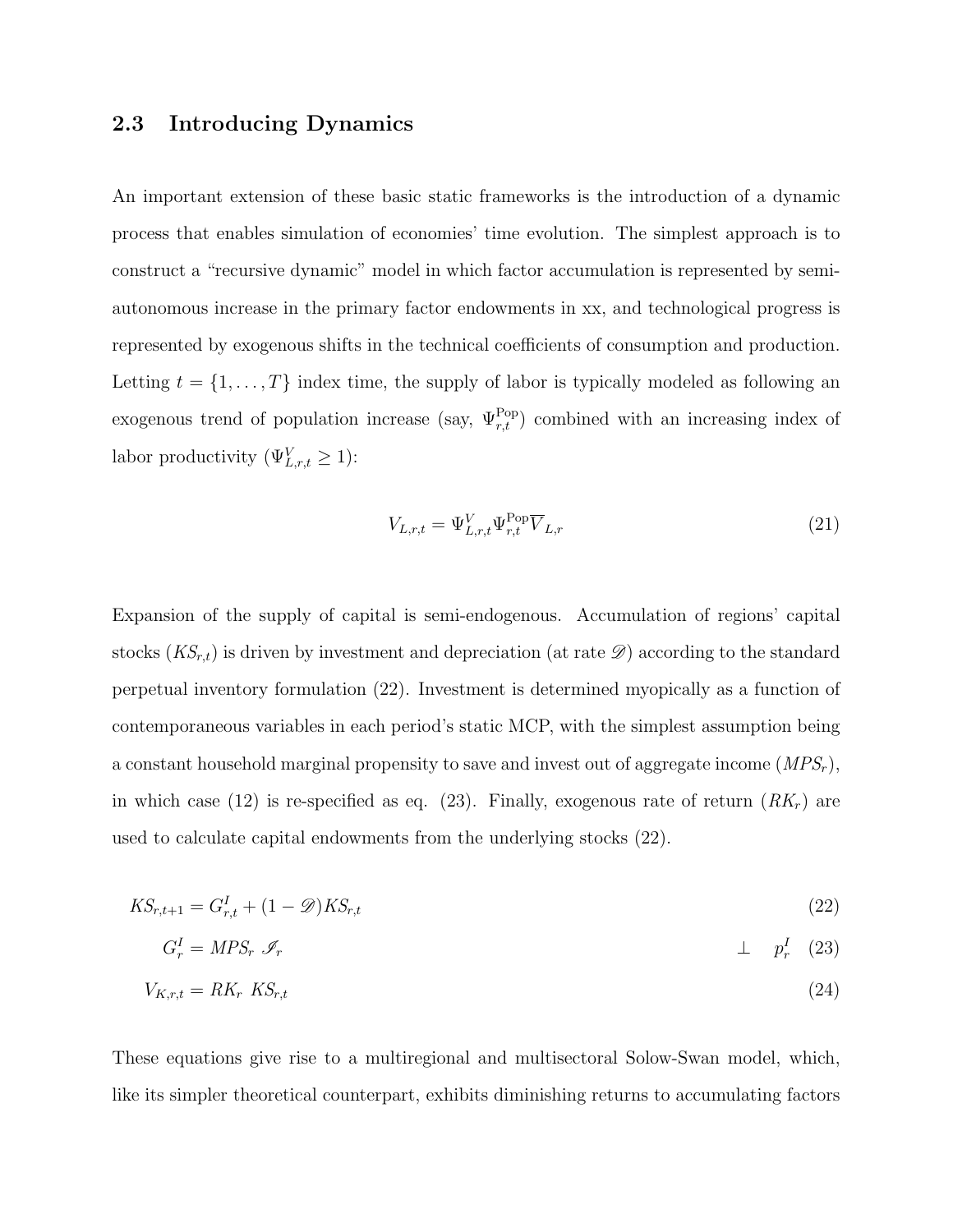which is compensated for by aggregate productivity growth. Exogenous technical progress can also be modeled by applying shift parameters that specify a decline in the values of the coefficients on inputs consumption— $\alpha_{i,r,t} = \Psi_{i,t}^C \overline{\alpha}_{i,r}$ , and production— $\beta_{i,j,r,t} = \Psi_{i,j,r,t}^{YI} \overline{\beta}_{i,j,r}$ and  $\gamma_{f,j,r,t} = \Psi_{f,j,r,t}^{YF} \overline{\gamma}_{f,j,r}$ , with  $\Psi_{i,t}^{C}, \Psi_{i,j,r,t}^{YF}, \Psi_{f,j,r,t}^{YF} \in (0,1]$ . Production in sector j experiences neutral technical progress when  $\Psi_{i,j,r,t}^{YI} = \Psi_{f,j,r,t}^{YF} = \overline{\Psi}_{j,r,t}^{Y}$ . A popular application of biased technical progress is energy-focused CGE models' way of capturing the historically-oberved non-price induced secular decline in the energy-GDP ratio. This is represented via "autonomous energy-efficiency improvement" (AEEI), an exogenously-specified decline in the coefficient on energy inputs  $(e \subset i)$  to production and consumption:  $\Psi_{e,j,r,t}^{YI}, \Psi_{e,t}^{C} < 1$ .

The ease of implementation of the recursive-dynamic approach has led to its overwhelming popularity in applied modeling work, in spite of the limitations of ad-hoc savings-investment closure rules such as (23) which diverge sharply from the standard economic assumption of intertemporally optimizing firm and household behavior. The development and application of fully forward-looking CGE models has for this reason become an important area of research. Lau et al. (2002) derive a multisectoral Ramsey model in the complementarity format of equilibrium, using the consumption Euler equation and the intertemporal budget constraint of an intertemporal utility maximizing representative agent. The key features of their framework are a trajectory of aggregate consumption demand determined by exogenous long-run average rates of interest and discount, the intertemporal elasticity of substitution, and cumulative net income over the  $T$  periods of the simulation horizon, and an intertemporal zero-profit condition for capital stock accumulation dual to  $(22)$ , which incorporates  $RK_r$ as a fully endogenous capital input price index. The resulting general equilibrium problem is specified and simultaneously solved for all  $t$ , which for large-T simulations can dramatically increase the dimension of the pseudo-excess demand correspondence and the associated complexity and computational cost. It is therefore unsurprising that single-region forwardlooking CGE models<sup>1</sup> tend to be far more common than their multiregional counterparts.<sup>2</sup>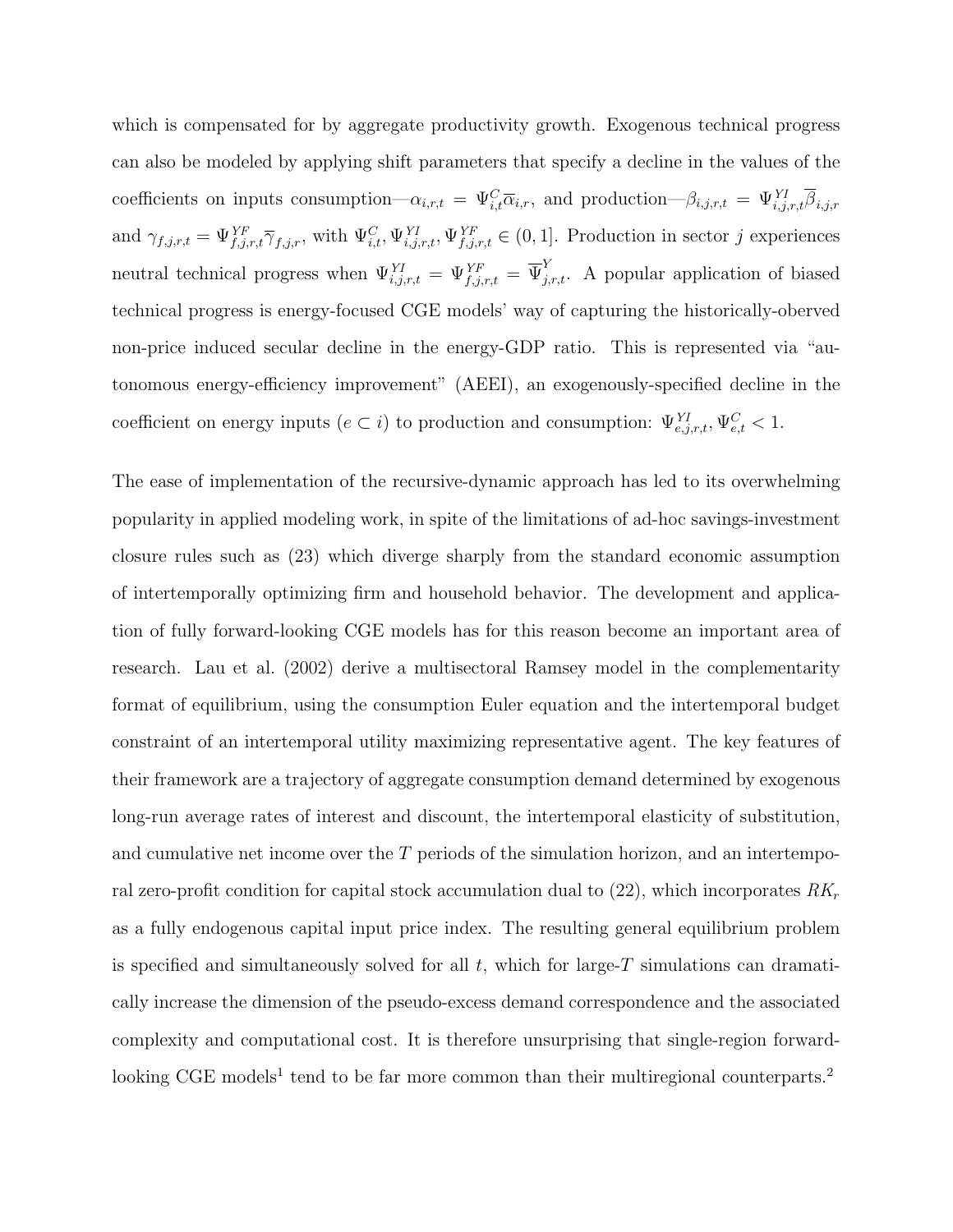### 3 THE CANONICAL MODEL AT WORK

## 3.1 Traditional Applications: International, Development and Public Economics

CGE models have long been the analytical mainstay of assessments of trade liberalization and economic integration (Harrison et al., 1997a,b; Hertel, 1997). Such analysis has been facilitated by the compilation of integrated trade and input-output datasets such as the Global Trade Analysis Project (GTAP) database (Narayanan and Walmsley, 2008), which include a range of data on protection and distortions. Incorporating these data into the canonical model allows the analyst to construct an initial tariff-ridden status-quo equilibrium which can be used as benchmark from which to simulate the impacts of a wide variety of policy reforms.

Multilateral trade negotiations are perhaps the simplest illustrate (e.g., Hertel and Winters, 2006). These typically involve reductions in and inter-regional harmonization of two types of distortions, which may be conveniently introduced into the canonical model as ad-valorem taxes or subsidies. The first is export levies or subsidies that drive a wedge between the domestic and FOB prices of each good, and are represented using the parameter  $\tau_{i,r}^X \geqslant 0$ . The second is import tariffs that drive a wedge between CIF prices and landed costs, represented parametrically by  $\tau_{i,r}^M > 0$ . The benefits of this approach are simplicity, as well as the ability to capture the border effects of various kinds of non-tariff barriers to trade where empirical estimates of these measures' "ad valorem equivalents" are available (see, e.g., Fugazza and Maur, 2008). Modeling the "shocks" constituted by changes to such policy parameters follows a standard procedure which we will apply throughout this chapter: first, modify the zero profit conditions to represent the shcok as a price wedge, second, specify modifications implied by Hotelling's lemma to the supply and demand functions in the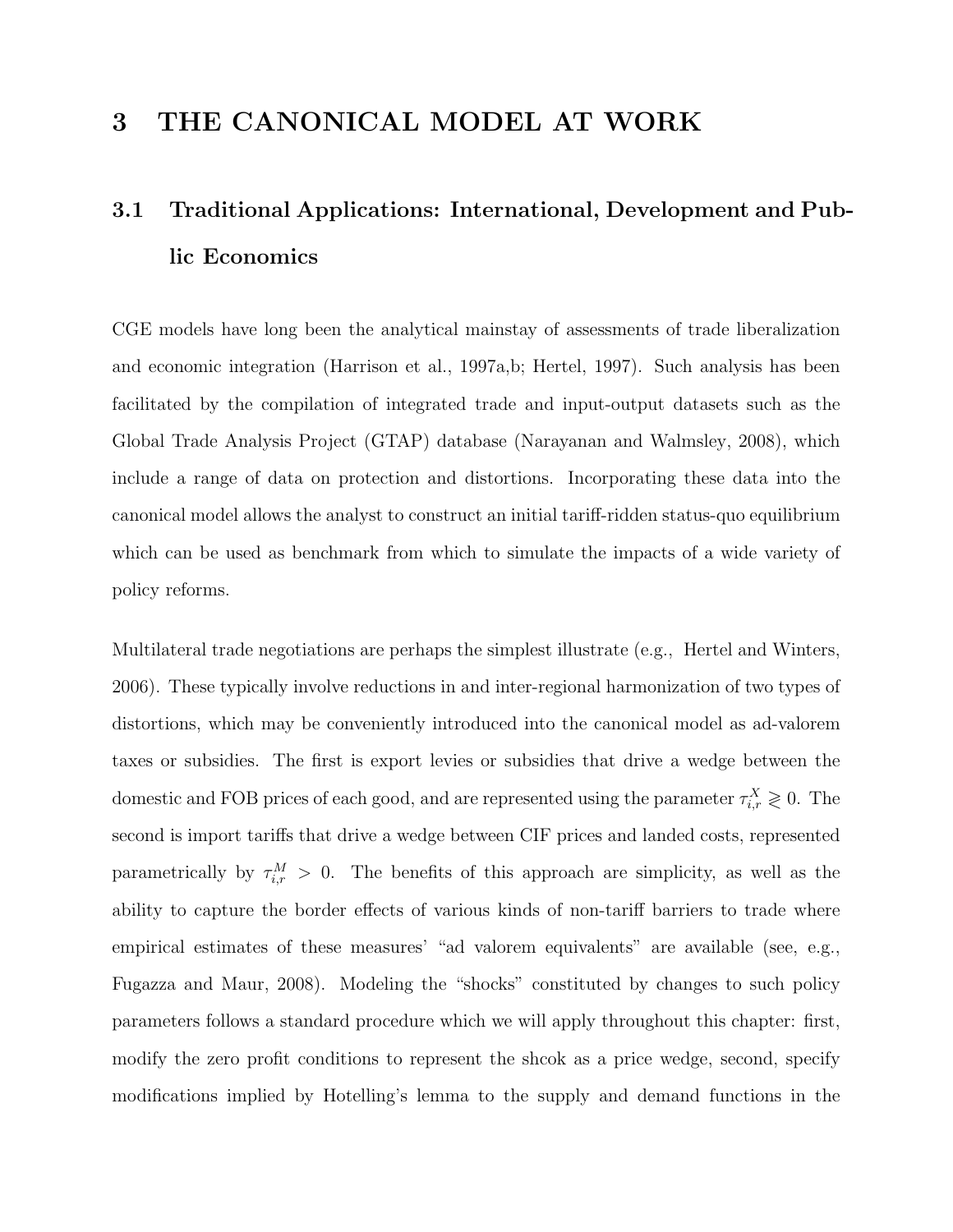market clearance conditions, and third, reconcile the income balance condition with the net revenues or captured rents. Other extensions to the model structure might be warranted, depending on the interactions of interest. Adjusting the equations for import zero profit (5), domestic market clearance (7), and income balance (14) in Table 2, we obtain, respectively,

$$
p_{i,r}^{M} \leq \left[ \sum_{r' \neq r} \xi_{i,r',r}^{\sigma_{i,r}^{MM}} \left( (1 + \tau_{i,r}^{M})(1 + \tau_{i,r'}^{X}) p_{i,r'}^{D} + \sum_{r=1}^{\mathcal{R}} \kappa_{s,i,r',r} p_{s}^{T} \right)^{1 - \sigma_{i,r}^{MM}} \right]^{1/(1 - \sigma_{i,r}^{MM})} \perp g_{i,r}^{M} \quad (25)
$$
  
\n
$$
y_{i,r} \geq (\zeta_{i,r}^{D})^{\sigma_{i,r}^{DM}} (p_{i,r}^{D})^{-\sigma_{i,r}^{DM}} (p_{i,r}^{A})^{\sigma_{i,r}^{DM}} q_{i,r}^{A} + \sum_{r' \neq r} (1 + \tau_{i,r}^{M})(1 + \tau_{i,r'}^{X}) \xi_{i,r,r'}^{\sigma_{i,r'}^{MM}} \perp g_{i,r'}^{MM}
$$
  
\n
$$
\times \left( (1 + \tau_{i,r'}^{M})(1 + \tau_{i,r}^{X}) p_{i,r}^{D} + \sum_{r=1}^{\mathcal{R}} \kappa_{s,i,r,r'} p_{s}^{T} \right)^{-\sigma_{i,r'}^{MM}} (p_{i,r'}^{M})^{\sigma_{i,r'}^{MM}} g_{i,r'}^{M} \perp p_{i,r}^{D} \quad (26)
$$
  
\n
$$
\mathcal{I}_{r} = \sum_{f=1}^{F} w_{f,r} V_{f,r} + \sum_{i=1}^{N} \tau_{i,r}^{X} p_{i,r}^{D} \sum_{r' \neq r} (1 + \tau_{i,r'}^{M})(1 + \tau_{i,r'}^{X}) \xi_{i,r,r'}^{M} q_{i,r'}^{MM}
$$
  
\n
$$
\times \left( (1 + \tau_{i,r'}^{M})(1 + \tau_{i,r}^{X}) p_{i,r}^{D} + \sum_{r=1}^{\mathcal{R}} \kappa_{s,i,r,r'} p_{s}^{T} \right)^{-\sigma_{i,r'}^{MM}} (p_{i,r'}^{M})^{\sigma_{i,r'}^{MM}} g_{i,r'}^{M}
$$
  
\n
$$
+ \sum_{i=1}^{N} \tau_{i,r}^{M} \sum_{r' \neq r} p_{i,r'}^{D} (1 + \tau_{i,r}^{M})(1 + \tau_{i,r'}^{X}) \xi_{i,r',r}^{M}
$$
<

The fact that  $\tau^X$  and  $\tau^M$  are pre-existing distortions means that it is necessary to recalibrate the model's technical coefficients to obtain a benchmark equilibrium. Trade policies are simulated by changing elements of these vectors from their benchmark values and computing new counterfactual equilibria that embody income and substitution effects in both the domestic economy,  $r$ , and its trade partners,  $r'$ . The resulting effects on welfare manifest themselves through the new tax revenue terms in the income balance equation. Hertel et al. (2007) demonstrate that the magnitude of these impacts strongly depends on the values of the elasticities governing substitution across regional varieties of each good,  $\sigma_{i,r}^{MM}$ .

The breadth and richness of analyses that can be undertaken simply by manipulating dis-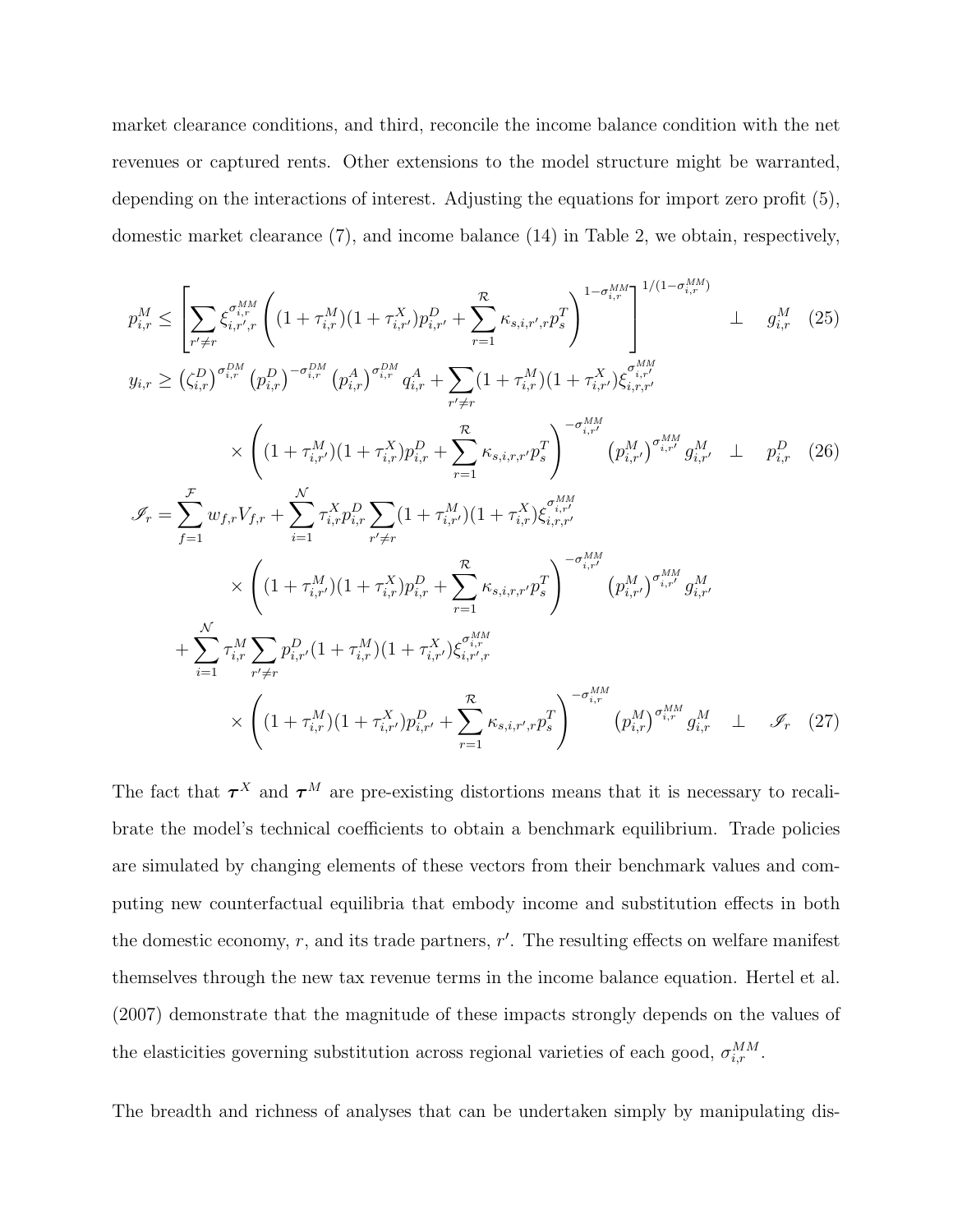tortion parameters such as tax rates—or the endowments and productivity parameters the define boundary conditions of the economy, is truly remarkable and should not be underestimated.

International economics continues to be a mainstay of the CGE literature, with numerous articles over the past decade dedicated to assessing the consequences of various trade agreements and liberalization initiatives,<sup>3</sup> as well as a variety of multilateral price support schemes (Psaltopoulos et al., 2011), distortionary trade policies (Naud and Rossouw, 2008; Narayanan and Khorana, 2014), non-tariff barriers to trade (Fugazza and Maur, 2008; Winchester, 2009), and internal and external shocks (implemented in the model of section 2.2 by dropping eq. (18) and fixing the complementary variable  $p_{i,r}^M$ ).<sup>4</sup> More analytically-oriented papers have investigated the manner in which the macroeconomic effects of shocks are modulated by imperfect competition (Konan and Assche, 2007), agents expectations (Boussard et al., 2006; Femenia and Gohin, 2011), and international mechanisms of price transmission (Siddig and Grethe, 2014). Still others studies advance the state of modeling, extending the canonical model beyond just trade into the realm of international macroeconomics by introducing foreign direct investment and its potential to generate domestic productivity spillovers (Lejour et al., 2008; Latorre et al., 2009; Deng et al., 2012), and financial assets and interregional financial flows (Maldonado et al., 2007; Lemelin et al., 2013; Yang et al., 2013). Following Markusen (2002) and Markusen et al. (2005), the typical approach taken by the latter crop of papers is to disaggregate capital input as a factor of production into domestic and foreign varieties, the second of which is internationally mobile and imperfectly substitutable for domestic capital.

A related development literature examines a broader range of outcomes in poor countries, for example the social, environmental and poverty impacts of trade policy and liberalization,<sup>5</sup> and the economic and social consequences of energy price shocks, energy market liberalization, and alternative energy promotion <sup>6</sup>. Similar studies investigate the macro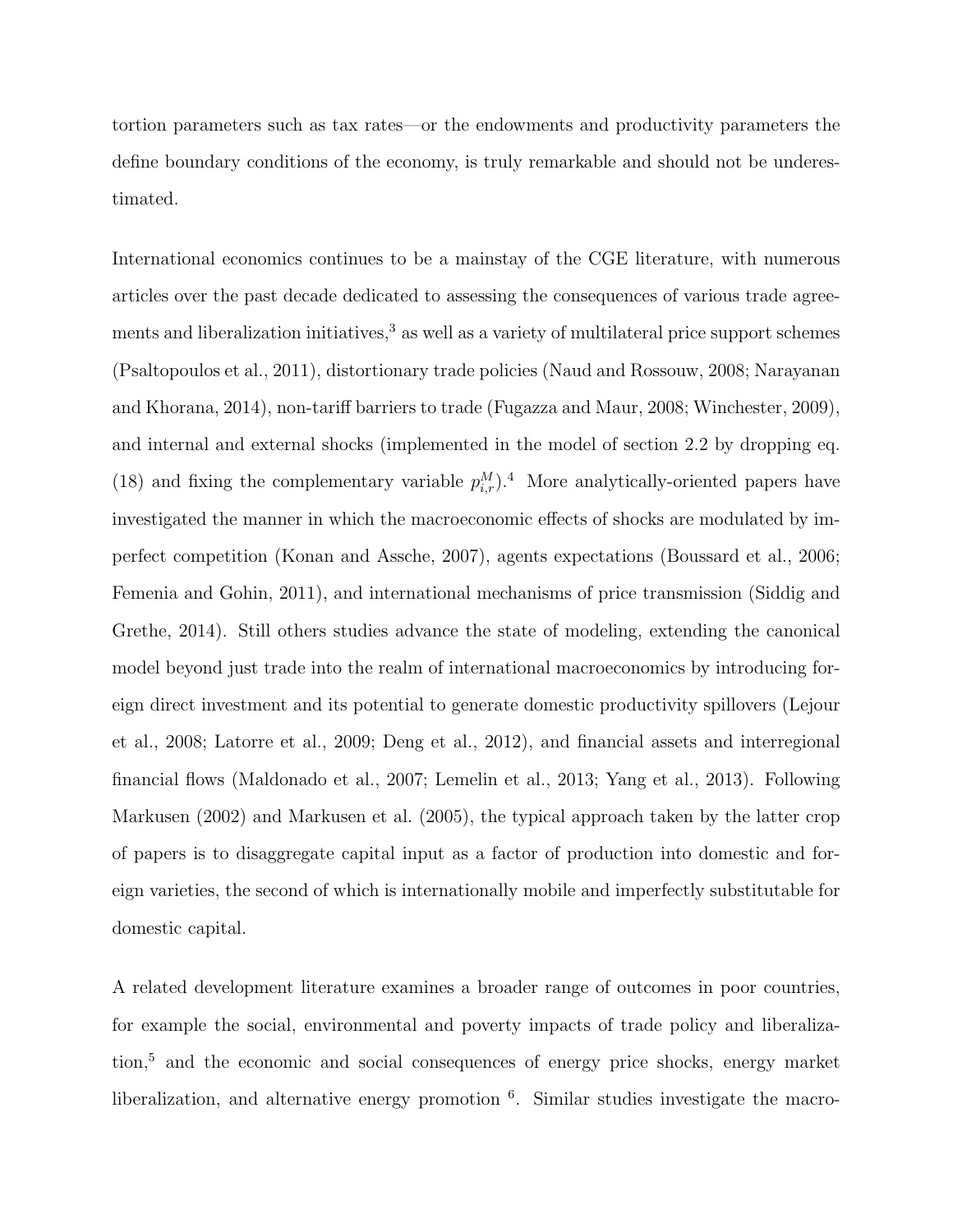level developng country consequences of productivity improvements generated by foreign aid (Clausen and Schrenberg-Frosch, 2012), changes in the delivery of public services such as eduction and health (Debowicz and Golan, 2014; Roos and Giesecke, 2014) or domestic R&D and industrial policies to simulate economic growth (Breisinger et al., 2009; Bor et al., 2010; Ojha et al., 2013), and the growth consequences of worker protection and restrictions on international movements of labor (Ahmed and Peerlings, 2009; Moses and Letnes, 2004).

Yet another perspective on these issues is taken by the public economics literature, which investigates the economy-wide effects of energy and environmental tax changes (Karami et al., 2012; Markandya et al., 2013; Zhang et al., 2013), ageing-related and pension policies through either a coupled CGE-microsimulation modeling framework (van Sonsbeek, 2010) or dynamic CGE models embodying overlapping generations of households,<sup>7</sup> actual and proposed tax reforms in developed and developing countries,<sup>8</sup> the welfare implications of decentralized public services provision (Iregui, 2005), and rising wage inequality within the OECD (Winchester and Greenaway, 2007).

Common to virtually all these studies is the economy-wide impact of a change in one or more distortions. This is customarily measured by the marginal cost of public funds (MCF): the effect on money-metric social welfare of raising an additional dollar of government revenue through changing a particular tax instrument (Dahlby, 2008). GCE models' strength is their ability to capture the influence that pre-existing market distortions may have on the MCF in real-world "second best" policy environments. Distortions interact, potentially offsetting or amplifying one another, with the result that imposing an additional distortion in an already tariff-ridden economy may not necessarily worsen welfare, while removing an existing distortion is not guaranteed to be welfare improving (see, e.g., Ballard and Fullerton, 1992; Fullerton and Rogers, 1993; Slemrod and Yitzhaki, 2001). CGE models can easily report the MCF for any given, or proposed instrument, as the ratio of the money-metric welfare cost to increased tax revenue. Ranking policy instruments based on their MCF gives a good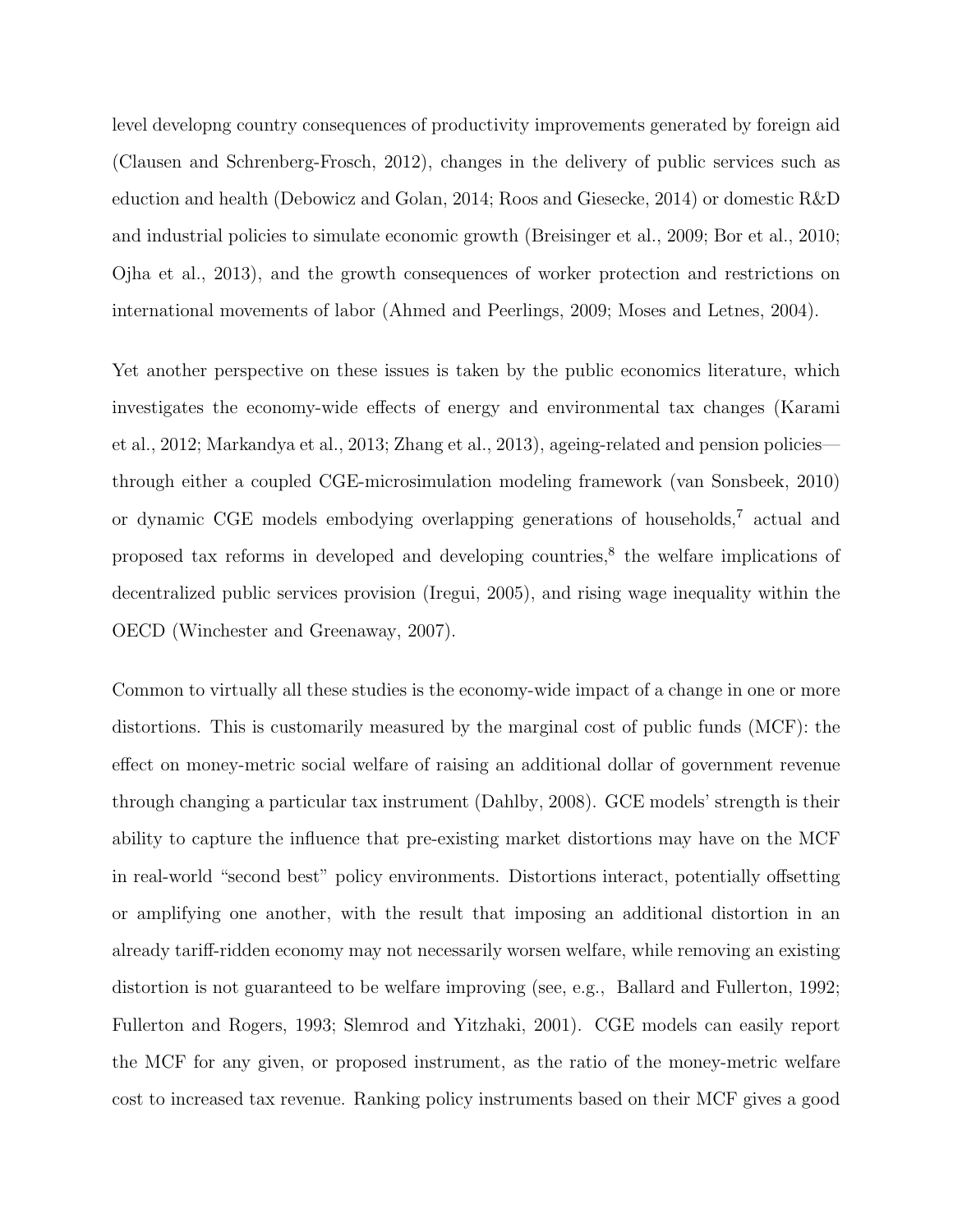indication of efficiency enhancing reforms. An instructive example is Auriol and Warlters' (2012) analysis of the MCF in 38 African countries quantifying the welfare effects of taxes on domestic production, labor and capital, in addition to imports and exports. Factor taxes deserve special attention because a tax on a factor that is in perfectly inelastic supply does not distort allocation, implying that the effects of distortionary factor taxes can only be represented by introducing price-responsive factor supplies, modifying the market clearance conditions (11). The most common way to address this is to endogenize the supply of labor through introducing labor-leisure choice or unemployment (for elaborations see, e.g., Sue Wing, 2011 and Balistreri, 2002).

## 3.2 Emerging Applications: Energy Policy and Climate Change Mitigation

Energy policies, as well as measures to mitigate the problem of climate change through reductions in economies' emissions of greenhouse gases (GHGs), are two areas that over the past decade has been at the forefront of CGE model development and application. Sticking with the types of parameterically-driven shocks discussed in section 3.1, the energy economics and policy literature has investigated economic consequences of changing taxes and subsidies on conventional energy, $9$  the social and environmental dimensions of energy use and policy,<sup>10</sup> macroeconomic consequences of energy price shocks (He et al., 2010; Aydin and Acar, 2011; Guivarch et al., 2009), and energy use, efficiency and conservation: and how they influence, and are affected by, the rate and direction of innovation and economic growth.<sup>11</sup> Further technical/methodological studies evaluate the representation of energy technology and substitution possibilities in CGE models (Schumacher and Sands, 2007; Beckman et al., 2011; Lecca et al., 2011), and the consequences of, and mitigating effect of policy interventions on, depletion of domestic fossil fuel reserves in resource-dependent economies (Djiofack and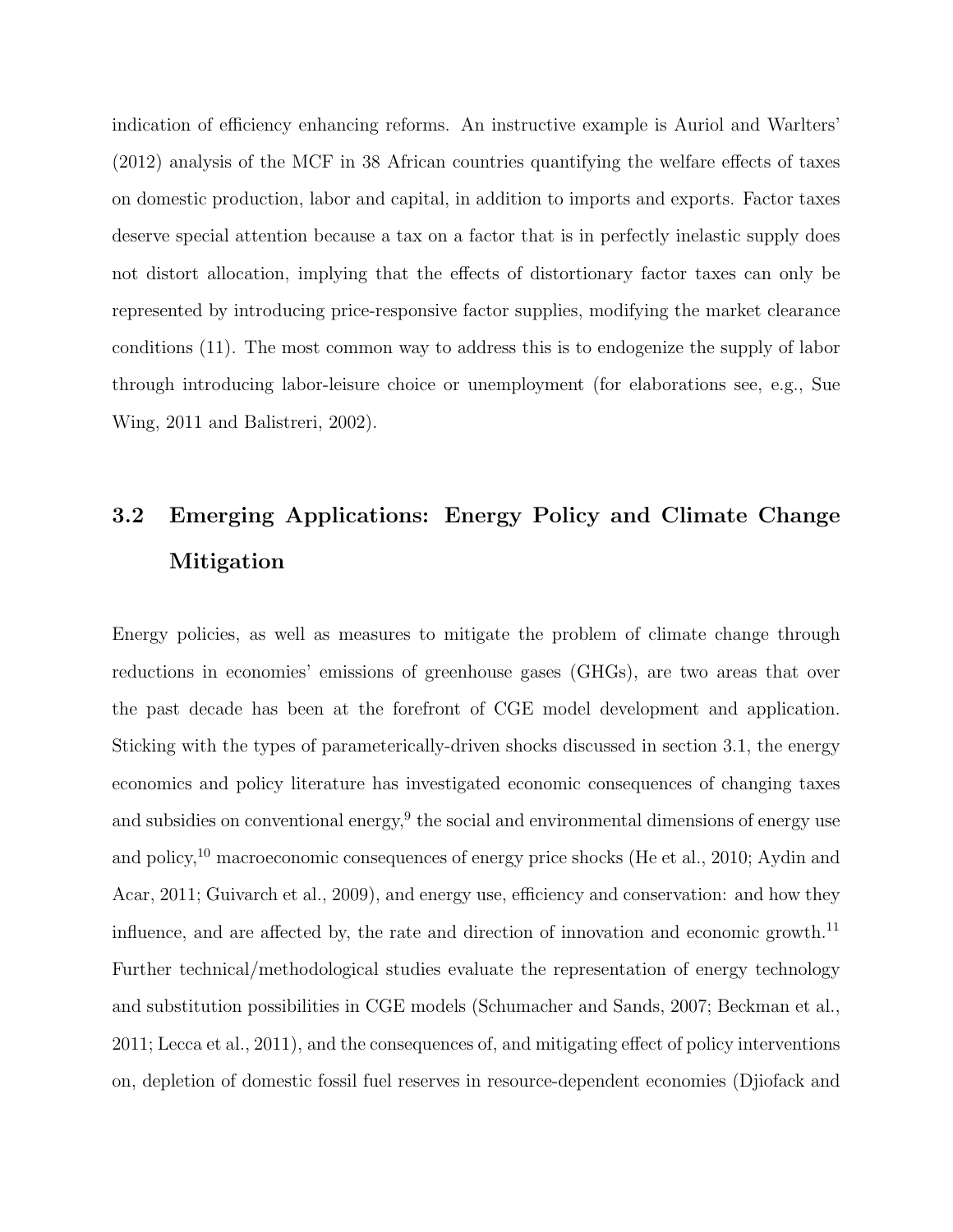Omgba, 2011; Barkhordar and Saboohi, 2013; Bretschger and Smulders, 2011).

An important development in energy markets is the widespread expansion of policy inititives promoting alternative and renewable energy supplies. This topic has been an area of particular growth in CGE assessments.<sup>12</sup> In most areas of the world such energy supplies are more costly to operate than conventional energy production activities. Consequently, they typically make up a small or non-existent fraction of the extant energy supply, and are unlikely to be represented in current input-output accounts on which CGE model calibrations are based. To assess the macroeconomic consequences of new energy technologies it is therefore necessary to introduce into the canonical model new, non-benchmark production activities whose technical coefficients are derived from engineering cost studies and other ancillary data sources, whose higher operating costs relative to conventional activities in the SAM render their operation inactive in the benchmark equilibrium, but which are capable of endogenously switching on and producing output in response to relative price changes or policy stimuli.

These so-called "backstop" technology options—indexed by b—are implemented by specifying additional production functions whose outputs are perfect substitutes for an existing source of energy supply (e.g., electricity,  $e'$ ). Their associated cost functions embody a premium over benchmark prices, modeled by the markup factor  $MKUP_{e',r} > 1$ , which can be offset by an output subsidy  $\tau_{e',r}^b < 0$ :

$$
p_{e',r}^{D} \leq \left(1 + \tau_{e',r}^{b}\right) MKUP_{e',r}^{b} \cdot \left[\sum_{i=1}^{N} \left(\beta_{i,e',r}^{b}\right)^{\sigma_{e',r}^{Y}} \left(p_{i,r}^{A}\right)^{1-\sigma_{e',r}^{Y}} + \sum_{f=1}^{\mathcal{F}} \left(\gamma_{f,e',r}^{b}\right)^{\sigma_{e',r}^{Y}} w_{f,r}^{1-\sigma_{e',r}^{Y}} + \left(\gamma_{FF,e',r}^{b}\right)^{\sigma_{e',r}^{Y}} \left(w_{FF,e',r}^{b}\right)^{1-\sigma_{e',r}^{Y}}\right]^{1/(1-\sigma_{e',r}^{Y})} \perp y_{e',r}^{b} \tag{28}
$$

Note that once  $\tau_{e',r}^b \leq 1/MKUP_{e',r}^b - 1$  the backstop becomes cost-competitive with conventional supply of  $e'$  and switches on, but an unpleasant side effect of perfect substitutability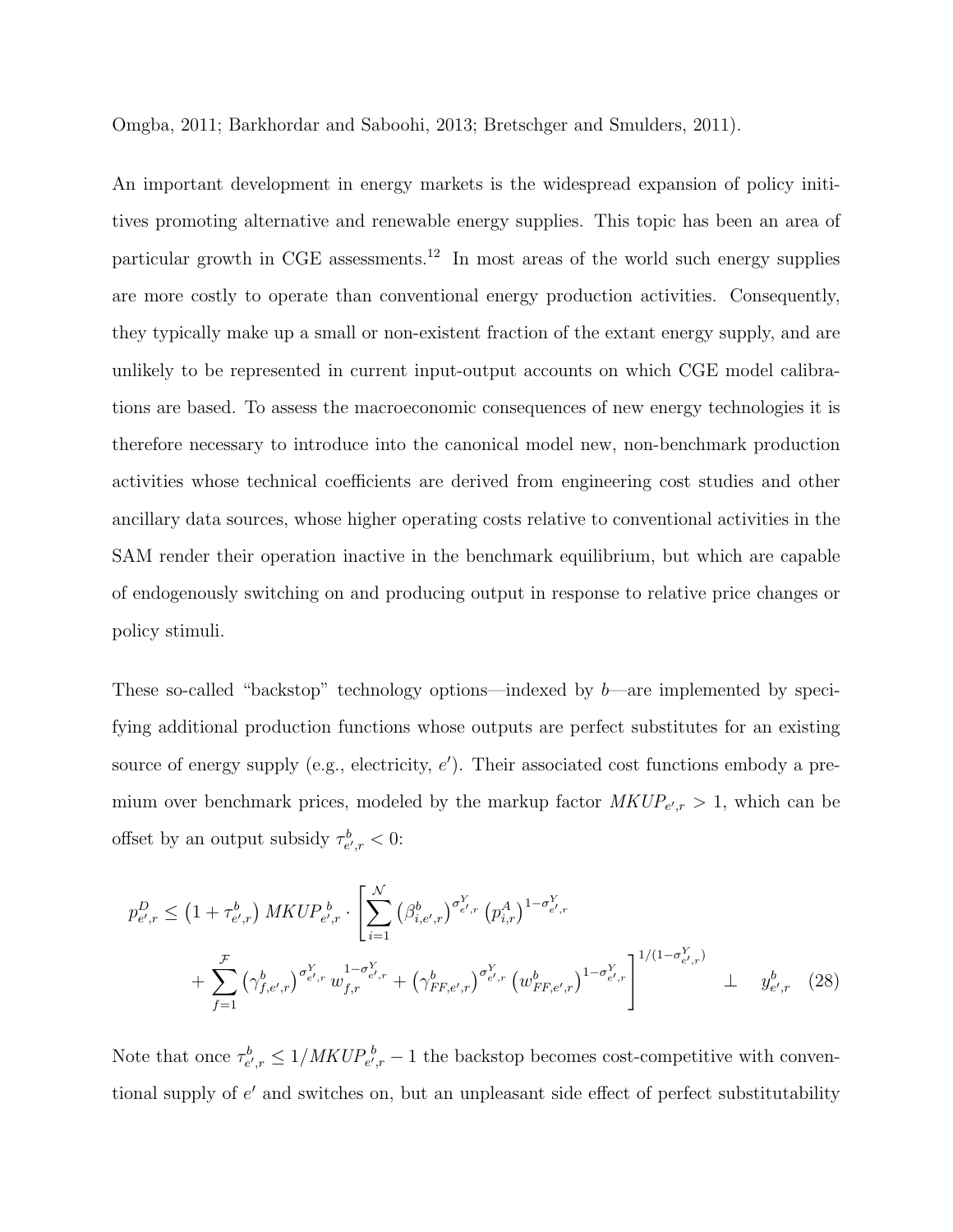is "bang-bang" behavior where a small increase in the subsidy parameter induces a jump in the backstop's output, which in the limit can result in the backstop capturing the entire market  $(y_{e',r}^b \gg y_{e',r})$ . To replace such unrealistic behavior with a smooth path of entry along which both backstop and conventional supplies coexist, a popular trick is to introduce into the backstop production function a small quantity of a technology-specific fixed factor (with price  $w_{FF,e',r}^b$  and technical coefficient  $\gamma_{FF,e',r}^b$ ) whose limited endowment constraints the output of the backstop, even at favorable relative prices. The impact is apparent from the fixed-factor market clearance condition:

$$
V_{FF,e',r} \ge \left(\gamma_{FF,e',r}^{b}\right)^{\sigma_{e',r}^{Y}} \left(w_{FF,e',r}^{b}\right)^{-\sigma_{e',r}^{Y}} \left(p_{e',r}^{D}\right)^{\sigma_{e',r}^{Y}} y_{e',r}^{b} \qquad \qquad \perp w_{FF,e',r}^{b} \tag{29}
$$

where, with the fixed-factor endowment  $(V_{FF})$  held constant, the quantity of backstop output increases with the fixed-factor's relative price,  $(w_{FF}^b/p^D)^{\sigma^Y}$ . Thus, once the elasticity of substitution between the fixed-factor and other inputs is sufficiently small, even a large increase in the backsop price results in only modest backstop activity. In dynamic models the exogenously specified trajectory of  $V_{FF}$  is an important device for tuning new technologies' penetration to the modeler's sense of plausibility, especially when the future character and magnitude of "market barriers", unanticipated complementary investments or negative network externalities represented by the fixed-factor constraint are unknown.

A related topic that has seen the emergence of a voluminous literature is climate change mitigation through policies to limit anthropogenic emissions of greenhouse gases (GHGs). Carbon dioxide  $(CO_2)$ , the chief GHG, is emitted to the atmosphere primarily from the combustion of fossil fuels. Policies to curtail fossil fuel use tend to limit the supply of energy, whose signature characteristics of being an input to virtually every economic activity and possessing few low-cost substitutes (especially in the short-run) with the upshot that GHG mitigation policies have substantial general equilibrium impacts (Hogan and Manne, 1977).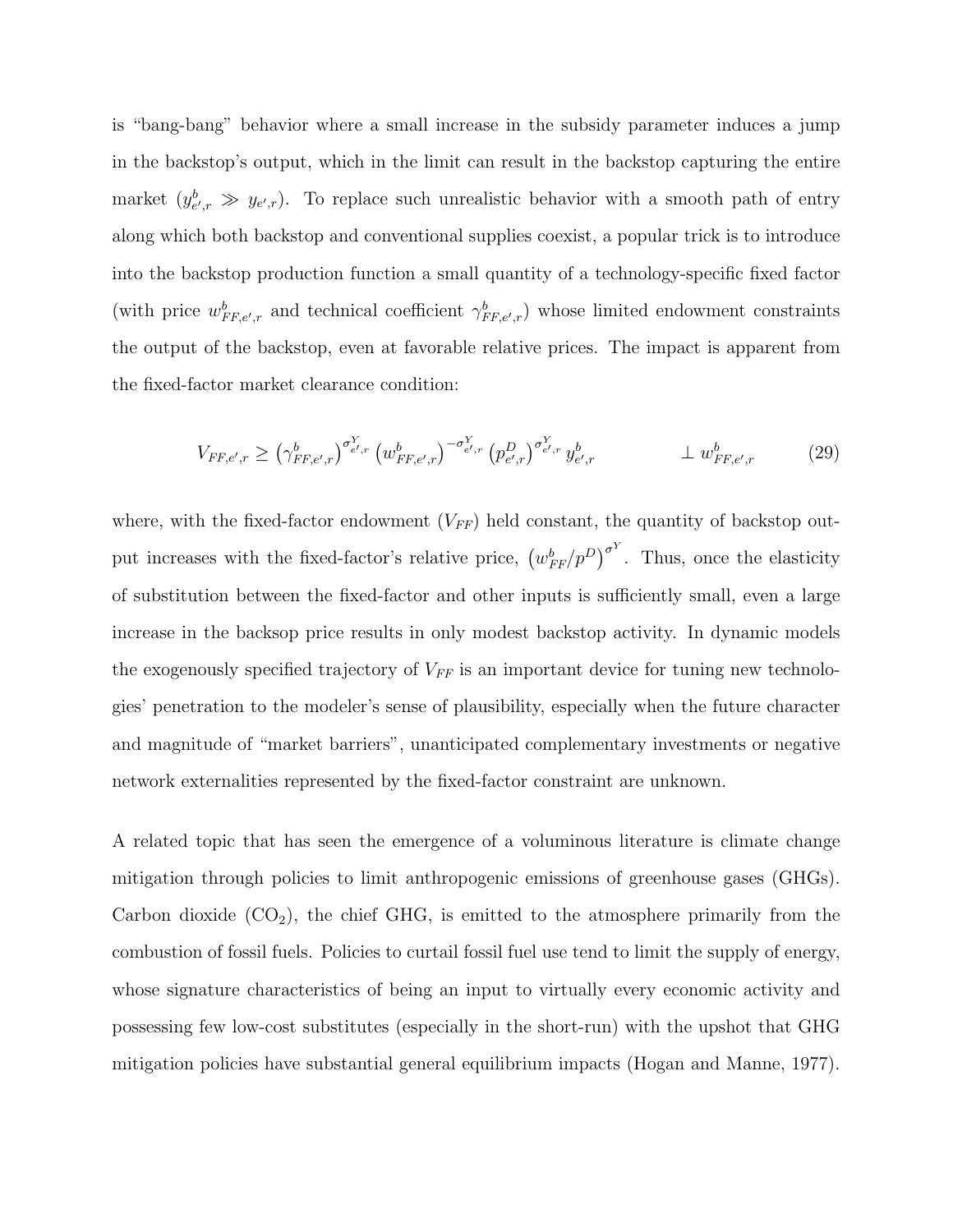The simplest policy instrument to consider is an economy-wide GHG tax. For expositional clarity we partition the set of commodities and industries into the subset of energy goods/sectors associated with  $CO<sub>2</sub>$  emissions (indexed by  $e$ , as before) and the complementary subset of non-energy material goods/sectors, indexed by m. The stoichiometric linkage between  $CO<sub>2</sub>$  and the carbon content of the fuel being combusted implies a Leontief relationship between emissions and the quantity of use of each fossil fuel. This is represented using fixed emission factors  $(\epsilon_{e,r}^{\text{CO}_2})$  that transform a uniform tax on emissions  $(\tau_r^{\text{GHG}})$  into a vector of differentiated markups on the unit cost of the e Armington energy commodities, as shown in eq. (30).

This simple scheme cannot be extended to non- $CO<sub>2</sub>$  GHGs, the majority of which emanate from a broad array of industrial processes and household activities but are not linked in any fixed way to inputs of particular energy or material commodities. Non- $CO<sub>2</sub>$  GHGs targeted by the Kyoto Protocol are methane, nitrous oxide, hyrdro- and perfluorocarbons, and sulfur hexafluaoride, which we index by  $o = \{1...\mathcal{O}\}\$ , and whose global warming impact in units of  $CO_2$ -equivalents are given by  $\epsilon_o^{\text{GHG}}$ . In an important advance, Hyman et al.  $(2003)$  develop a methodology for modeling non-CO<sub>2</sub> GHG abatement by treating these emissions as (a) inputs to the activities of firms and households, which (b) substitute for a composite of all other commodity and factor inputs with CES technology. The upshot is that the impact of a tax on non- $\text{CO}_2$  GHGs is mediated through a CES demand function whose elasticity to the costs of pollution control can be tuned to reproduce marginal abatement cost curves derived from engineering or partial-equilibrium economic studies. The key tuning parameters are the technical coefficients on emissions  $(\vartheta_{o,j,r})$  and the elasticity of substitution between emissions and other inputs  $(\sigma_{o,j,r}^{\text{GHG}})$ . The latter indicates the relative attractiveness of industrial process changes as a margin of adjustment to GHG price or quantity restrictions. Eq. (31) highlights the implications for production costs at the margin, which increase by the product of the unit demand for emissions of each category of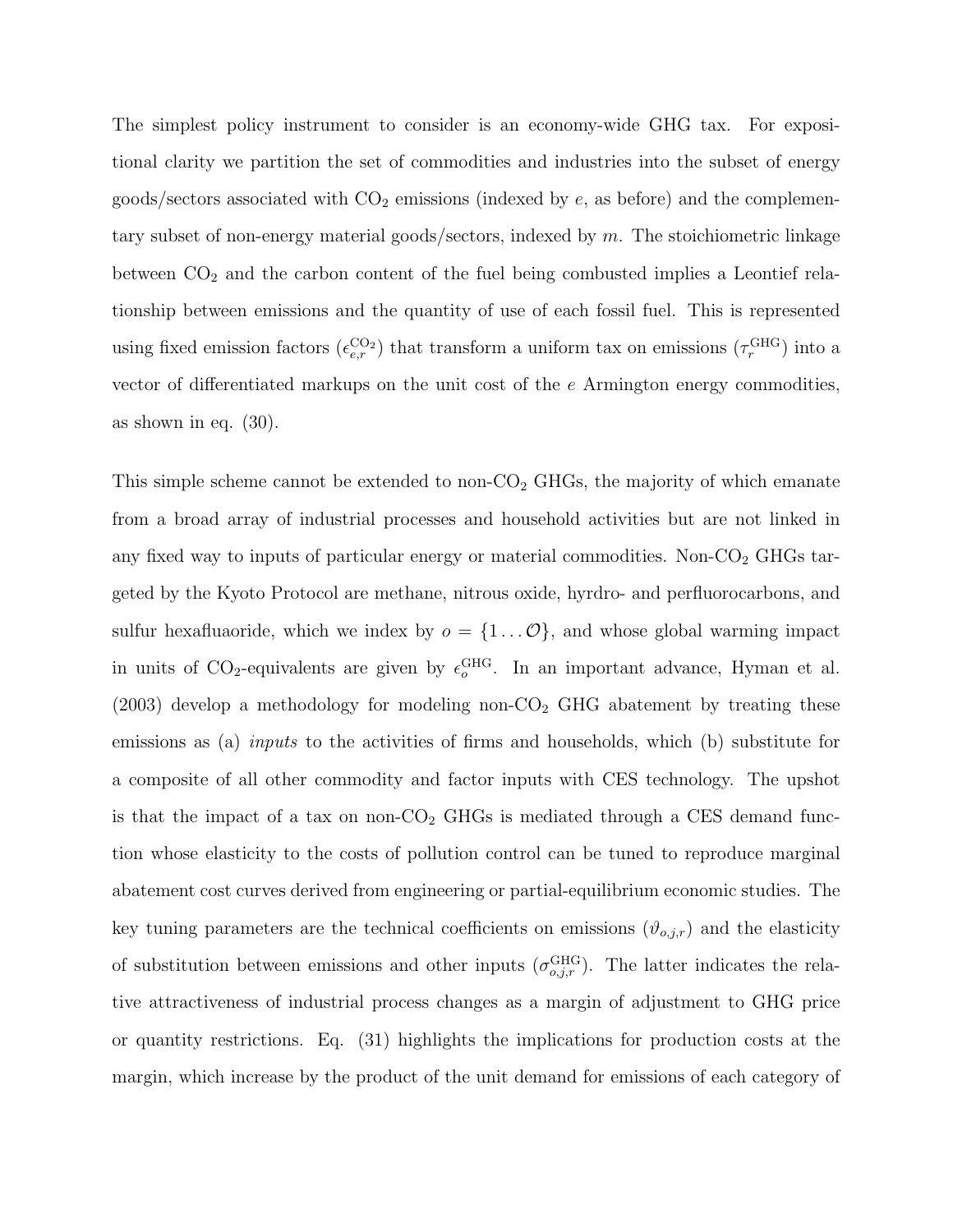pollutant,  $(\vartheta_{o,j,r})^{-\sigma_{o,j,r}^{\text{GHG}}} (\tau_r^{\text{GHG}} \epsilon_o^{\text{GHG}})^{-\sigma_{o,j,r}^{\text{GHG}}} (p_{j,r}^D)^{\sigma_{o,j,r}^{\text{GHG}}}$ , and its effective price  $(\tau_r^{\text{GHG}} \epsilon_o^{\text{GHG}})$ .

$$
p_{i,r}^{A} \leq \left[ \left( \zeta_{i,r}^{D} \right)^{\sigma_{i,r}^{DM}} \left( p_{i,r}^{D} \right)^{1-\sigma_{i,r}^{DM}} + \left( \zeta_{i,j,r}^{M} \right)^{\sigma_{i,r}^{DM}} \left( p_{i,r}^{M} \right)^{1-\sigma_{i,r}^{DM}} \right]^{1/(1-\sigma_{i,r}^{DM})} + \begin{cases} \tau_r^{GHG} \epsilon_{e,r}^{CO_2} & e \subset i \\ 0 & \text{otherwise} \end{cases} \perp q_{i,r}^{A} \qquad (30)
$$
\n
$$
p_{j,r}^{D} \leq \left[ \sum_{i=1}^{N} \beta_{i,j,r}^{\sigma_{j,r}^{Y}} \left( p_{i,r}^{A} \right)^{1-\sigma_{j,r}^{Y}} + \sum_{f=1}^{F} \gamma_{f,j,r}^{\sigma_{j,r}^{Y}} u_{f,r}^{1-\sigma_{j,r}^{Y}} \right]^{1/(1-\sigma_{j,r}^{Y})} + \sum_{o=1}^{C} \left( \vartheta_{o,j,r} \right)^{-\sigma_{o,j,r}^{GHG}} \left( \tau_r^{GHG} \epsilon_{o}^{GHG} \right)^{1-\sigma_{o,j,r}^{GHG}} \left( p_{j,r}^{D} \right)^{\sigma_{o,j,r}^{GHG}} \perp p_{j,r}^{D} \qquad (31)
$$

$$
\mathcal{I}_{r} = \sum_{f=1}^{\mathcal{F}} w_{f,r} V_{f,r} + \sum_{e} \tau_{r}^{\text{GHG}} \epsilon_{e,r}^{\text{CO}_2} q_{e,r}^{A} \n+ \sum_{j=1}^{N} \sum_{o=1}^{O} \left[ \left( \vartheta_{o,j,r} \right)^{-\sigma_{o,j,r}^{\text{GHG}}} \left( \tau_{r}^{\text{GHG}} \epsilon_{o}^{\text{GHG}} \right)^{1-\sigma_{o,j,r}^{\text{GHG}}} \left( p_{j,r}^{D} \right)^{\sigma_{o,j,r}^{\text{GHG}}} y_{j,r} \right] \quad \perp \quad \mathcal{I}_{r}
$$
\n(32)

A model of economy-wide GHG taxation is made up of eqs. (1), (2), (5)-(13), with eqs. (31) and (30) substituting for (3) and (4),  $\tau_r^{\text{GHG}}$  specified as an exogenous parameter, and explicit accounting for recycling of the resulting tax revenue in the income balance condition (32), which replaces (14). In a domestic cap-and-trade system the tax is interpreted as the price of emission allowances and is endogenous, exhibiting complementary slackness with respect to the additional multigas emission limit (33). In the simplest case, rents generated under such a policy redound to households as payments to emission rights  $(\mathscr{A}_r)$ , with which they are assumed to be endowed. The income balance condition (34) must then be substituted for (32).

$$
\sum_{e} \epsilon_{e,r}^{\text{CO}_2} q_{e,r}^A
$$
\n
$$
+ \sum_{j=1}^{N} \sum_{o=1}^{O} \left[ \left( \vartheta_{o,j,r} \right)^{-\sigma_{o,j,r}^{\text{GHG}}} \left( \tau_r^{\text{GHG}} \epsilon_o^{\text{GHG}} \right)^{-\sigma_{o,j,r}^{\text{GHG}}} \left( p_{j,r}^D \right)^{\sigma_{o,j,r}^{\text{GHG}}} y_{j,r} \right] \leq \mathcal{A}_r \quad \perp \tau_r^{\text{GHG}} \tag{33}
$$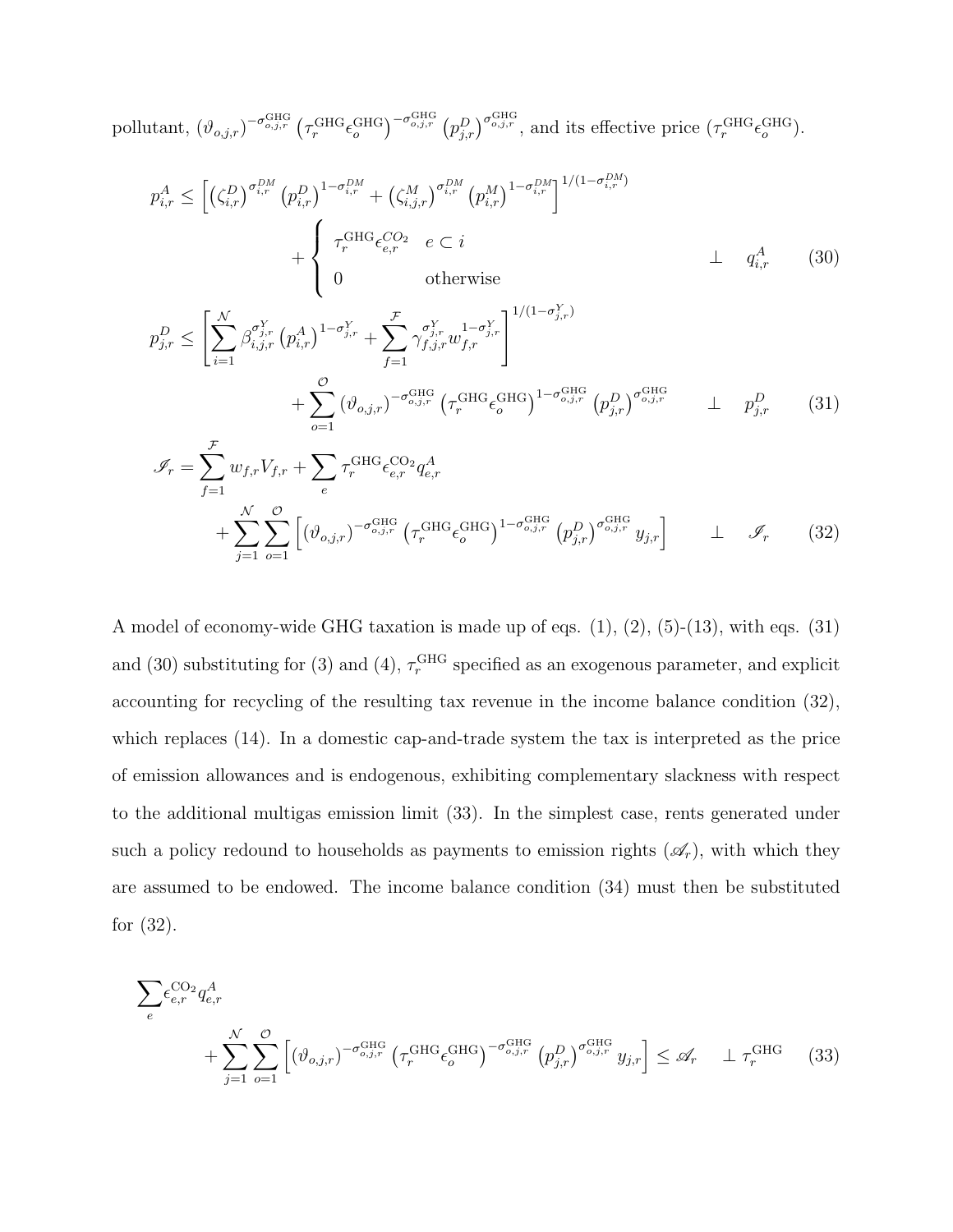$$
\mathcal{I}_r = \sum_{f=1}^{\mathcal{F}} w_{f,r} V_{f,r} + \tau_r^{\text{GHG}} \mathcal{A}_r \qquad \qquad \perp \quad \mathcal{I}_r \qquad (34)
$$

A multilateral emission trading scheme over the subset of abating regions,  $\mathcal{R}^{\dagger}$ , is easily implemented by dropping the region subscript on the allowance price  $(\tau_r^{\text{GHG}} = \tau^{\text{GHG}} \ \forall r \in \mathcal{R}^\dagger)$ and taking the sum of eq. (33) across regions to specify the aggregate emission limit (35). The latter, which is the sum of individual regional emission caps  $(\overline{\mathscr{A}} = \sum_{r \in \mathcal{R}^{\dagger}} \mathscr{A}_r)$ , induces allocation of emissions across regions, sectors and gases to equalize the marginal costs of abatement. The income and/or welfare consequences for an individual region may be positive or negative depending on whether its residual emissions are below or above its cap, inducing net purchases or sales of allowances.

$$
\sum_{r \in \mathcal{R}^{\dagger}} \left\{ \sum_{e} \epsilon_{e,r}^{\text{CO}_2} q_{e,r}^A \right\} + \sum_{j=1}^{\mathcal{N}} \sum_{o=1}^{\mathcal{O}} \left[ (\vartheta_{o,j,r})^{-\sigma_{o,j,r}^{\text{GHG}}} \left( \tau^{\text{GHG}} \epsilon_o^{\text{GHG}} \right)^{-\sigma_{o,j,r}^{\text{GHG}}} \left( p_{j,r}^D \right)^{\sigma_{o,j,r}^{\text{GHG}}} y_{j,r} \right] - \overline{\mathscr{A}} \right\} \le 0 \qquad \perp \tau^{\text{GHG}} \qquad (35)
$$
\n
$$
\mathscr{I}_r = \sum_{f=1}^{\mathcal{F}} w_{f,r} V_{f,r} + \tau^{\text{GHG}} \mathscr{A}_r - \sum_{e} \tau^{\text{GHG}} \epsilon_{e,r}^{\text{CO}_2} q_{e,r}^A
$$
\n
$$
- \sum_{j=1}^{\mathcal{N}} \sum_{o=1}^{\mathcal{O}} \left[ (\vartheta_{o,j,r})^{-\sigma_{o,j,r}^{\text{GHG}}} \left( \tau^{\text{GHG}} \epsilon_o^{\text{GHG}} \right)^{1-\sigma_{o,j,r}^{\text{GHG}}} \left( p_{j,r}^D \right)^{\sigma_{o,j,r}^{\text{GHG}}} y_{j,r} \right] \qquad \perp \qquad \mathscr{I}_r \qquad (36)
$$

Finally, slow progress in implementing binding regimes for climate mitigation—either an international system of emission targets or comprehensive economy-wide emission caps at the national level—has re-focused attention on assessing the consequences of piecemeal policy initiatives, particularly GHG abatement and allowance trading within sub-national regions and/or sectors nations. The major consequence is an inability to reallocate abatement across sources as a way of arbitraging differences in the marginal costs of emission reductions, which may be captured by differentiating emission limits and their complementary shadow prices among covered sectors (say j') and regions (say r'):  $\mathscr{A}_{j',r'}$  and  $\tau_{j',r'}^{\text{GHG}}$ . The key concern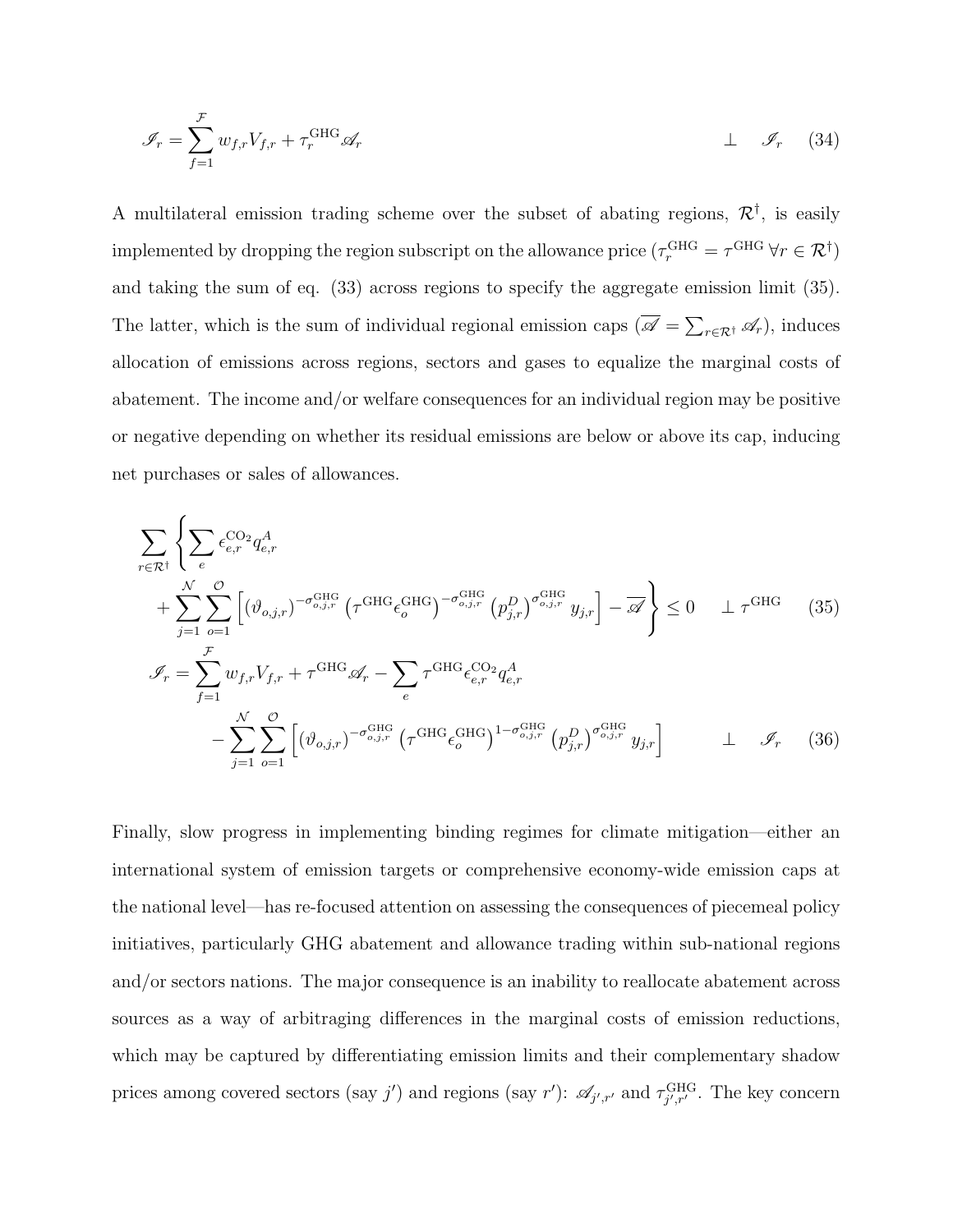prompted by such rigidities is emission "leakage", which occurs when emission limits imposed on a subset of sources that interact in markets for output and polluting inputs actually stimulate unconstrained sources to emit more pollution. The extent of the consequent shift in emissions is captured by the leakage rate, defined as the negative of the ratio of the increase in unconstrained sources' emissions to constrained sources' abatement. Quantifying this rate and characterizing its precursors requires input-based accounting for emissions, as taxes or quotas apply not to the supply of energy commodities across the economy, but to their use by qualifying entities.

$$
\sum_{e} \sum_{j'} \beta_{e,j',r'}^{\sigma_{j',r'}} (p_{e,r'}^{A} + \tau_{j',r'}^{GHG} \epsilon_{e,r'}^{CO_2})^{-\sigma_{j',r'}^{Y}} (p_{j',r'}^{D})^{\sigma_{j',r'}^{Y}} y_{j',r'}
$$
\n
$$
+ \sum_{j'} \sum_{o=1}^{O} \left[ (\vartheta_{o,j',r'})^{-\sigma_{o,j',r'}^{GHG}} (\tau_{r}^{GHG} \epsilon_{o}^{GHG})^{-\sigma_{o,j',r'}^{GHG}} (p_{j',r'}^{D})^{\sigma_{o,j',r'}^{GHG}} y_{j',r'} \right] \leq \mathscr{A}_{j',r'} \perp \tau_{j',r'}^{GHG} (37)
$$
\n
$$
p_{j',r'}^{D} \leq \left[ \sum_{e} \beta_{e,j',r'}^{e_{j',r'}} (p_{e,r'}^{A} + \tau_{j',r'}^{GHG} \epsilon_{o,r'}^{CO_2})^{1-\sigma_{j',r'}^{Y}} + \sum_{f=1}^{F} \gamma_{f,j,r}^{\sigma_{j',r'}^{Y}} y_{j,r'}^{1-\sigma_{j',r'}^{Y}} \right]^{1/(1-\sigma_{j',r'}^{Y})}
$$
\n
$$
+ \sum_{m} \beta_{m,j',r'}^{\sigma_{j',r'}} (p_{m,r'}^{A})^{1-\sigma_{j',r'}^{Y}} + \sum_{f=1}^{F} \gamma_{f,j,r}^{\sigma_{j',r'}^{Y}} w_{f,r}^{1-\sigma_{j',r'}^{Y}} \right]^{1/(1-\sigma_{j',r'}^{Y})}
$$
\n
$$
+ \sum_{o=1}^{O} (\vartheta_{o,j',r'})^{-\sigma_{o,j',r'}^{GHG}} (\tau_{j',r'}^{GHG} \epsilon_{o}^{GHG})^{1-\sigma_{o,j',r'}^{GHG}} (p_{j',r'}^{D})^{\sigma_{o,j',r'}^{GHG}} \perp p_{j',r'}^{D} (38)
$$
\n
$$
\mathscr{I}_{r} = \sum_{f=1}^{F} w_{f,r} V_{f,r} + \sum_{e} \sum_{j'} \tau_{j',r'}^{GHG} \mathscr{A}_{j',r'} \left( \tau_{j',r'}^{GHG} \epsilon_{o}^{GHG} \right)^{1-\sigma_{o,j',r'}^{GHG}} (p_{j',r'}^{D})^{\sigma_{o,j',r'}^{GHG}} y_{j',
$$

The foregoing models have principally been used to analyze the macroeconomic consequences of emission reduction policies at multiple scales—traditionally international,<sup>13</sup> but increasingly regional and national,<sup>14</sup> and even subnational (Zhang et al., 2013; Springmann et al., 2014) or sectoral (Rausch and Mowers, 2014). CGE models' key advantage is their ability to quantify complex interactions between climate policies and a panoply of other policy in-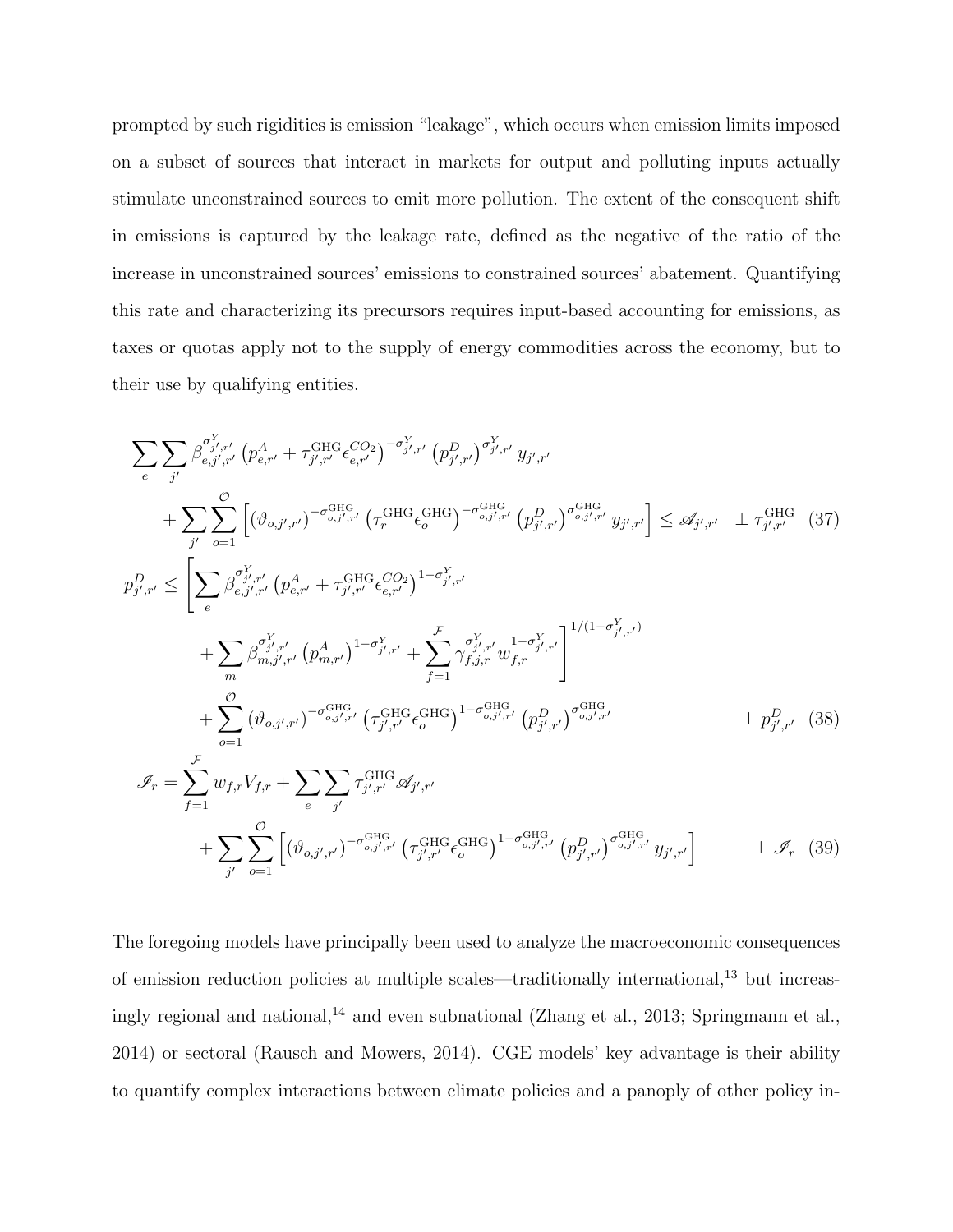struments and characteristics of the economy. While the universe of these elements is too broad to consider in detail, key issues include the distributional effects of climate policies on consumers, firms and regions,<sup>15</sup> mitigation in second best settings, fiscal policy interactions, and the double dividend, $^{16}$  alternative compliance strategies such as emission offsets and the Clean Development Mechanism, $^{17}$  interactions between mitigation and trade, emissions leakage, and the efficacy of countervailing border tariffs on GHGs embodied in traded goods,<sup>18</sup> the effects of structural change, innovation, technological progress and economic growth on GHG emissions and the costs of mitigation in various market settings,<sup>19</sup> energy market interactions,<sup>20</sup> and the role of discrete technology options on both the supply side (e.g., renewables and carbon-capture and storage) and the demand side (e.g., conventional and alternative-fuel transportation).<sup>21</sup>

## 3.3 New Horizons: Assessing the Impacts of Climate Change and Natural Hazards

Turning now to the flip-side of mitigation, the breadth and variety of pathways through which the climate influences economic activity are enormous (Dell et al., 2014), and improved understanding of these channels has spurred the growth of a large literature on the impacts of climate change. CGE models have the unique capability to represent in a comprehensive fashion the regional and sectoral scope of climatic consequences—if not their detail—and can easily accommodate region- and sector-specific damage functions from the impacts of climate change. However, this advantage comes at the cost of inability to capture intertemporal feedbacks. Following from the discussion in Section 2.3, despite recent progress in intertemporal CGE modeling, computational constraints often limit the resolution of these machines to a handful of regions and sectors and a short time-horizon. Thus, as summarized in Table 3, a common feature of the CGE models in this are of application is that they are either static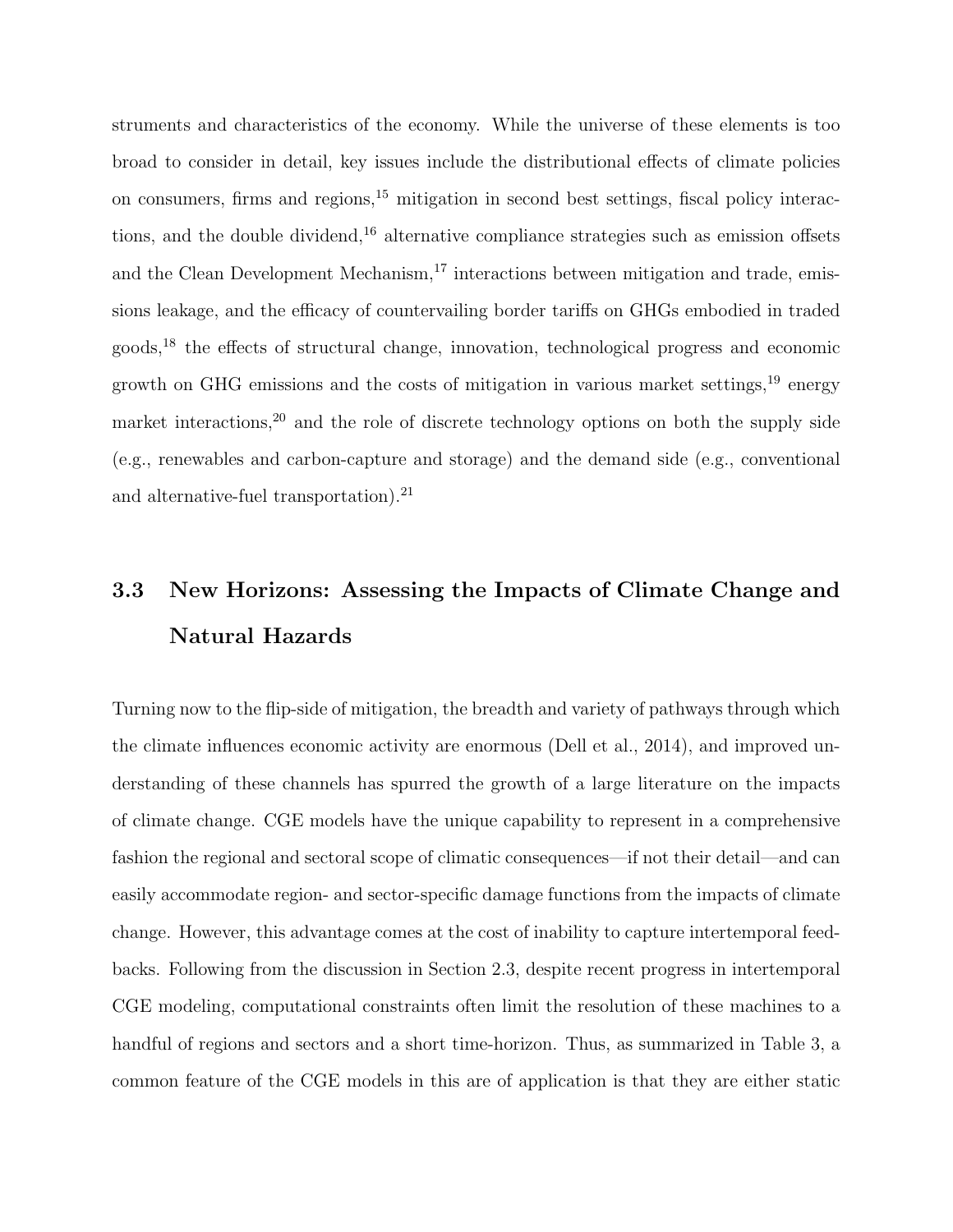| <b>Studies</b>             | Regions        | <b>Sectoral Focus</b>        | Models Employed                   |
|----------------------------|----------------|------------------------------|-----------------------------------|
| Deke et al. $(2001)$       | Global         | Agriculture,                 | DART (Klepper et al., 2003)       |
|                            | $(11$ regions) | Sea-level rise               |                                   |
| Darwin $(1999)$            | Global         | Agriculture                  | FARM (Darwin et al., 1995)        |
| Darwin et al. $(2001)$     | $(8$ regions)  | Sea level rise               |                                   |
| Jorgenson et al. $(2004)$  | U.S.           | Agriculture, Forestry        | <b>IGEM</b>                       |
|                            | $(1$ region)   | Water, Energy,               | (Jorgenson and Wilcoxen, 1993)    |
|                            |                | Air quality, Heat stress,    |                                   |
|                            |                | Coastal protection           |                                   |
| Bosello et al. $(2006)$    | Global         | Health                       | GTAP-EF (Roson, 2003)             |
| Bosello and Zhang (2006)   | $(8$ regions)  | Agriculture                  |                                   |
| Bosello et al. $(2007)$    |                | Energy demand                |                                   |
| Bosello et al. $(2007)$    |                | Sea level rise               |                                   |
| Berrittella et al. (2006), | Global         | Tourism,                     | Couples HTM (Hamilton et al.,     |
| Bigano et al. $(2008)$     | $(8$ regions)  | Sea level rise               | 2005) with GTAP-EF                |
| Eboli et al. $(2010)$      | Global         | Agriculture, Tourism,        | <b>ICES</b>                       |
| Bosello et al. $(2010a)$   | $(14$ regions) | Health, Energy demand,       | Couples AD-WITCH                  |
|                            |                | Sea level rise               | (Bosello et al., 2010b) with ICES |
| Ciscar et al. $(2011)$     | Europe         | Agriculture, Sea-level rise, | GEM-E3 (Capros et al., 1997)      |
|                            | $(5$ regions)  | Flooding, Tourism            |                                   |

#### Table 3: CGE Studies of Climate Change: Impacts and Adaptation

simulations of a future time period (e.g., Roson, 2003; Bosello and Zhang, 2006; Bosello et al., 2007) or recursive dynamic simulations driven by contemporaneously-determined investment (e.g., Deke et al., 2001; Eboli et al., 2010; Ciscar et al., 2011), with 2050 being the typical simulation horizon. Consequently, they tend to simulate the welfare effects of passive market adjustments to climate shocks, or, at best, "reactive" contemporaneous averting expenditures in sectors and regions, but not proactive investments in adaptation.

Table 3 indicates that, apart from a few studies (Jorgenson et al., 2004; Eboli et al., 2010; Ciscar et al., 2011; Bosello et al., 2012), CGE analyses tend to investigate the broad multimarket effects of one or two impact endpoints at a time. The latter are derived by forcing global climate models with various scenarios of GHG emissions to calculate changes in climate variables at the regional scale, generating response surfaces of temperature, precipitation or sea-level rise that are then run through natural science or engineering-based impact models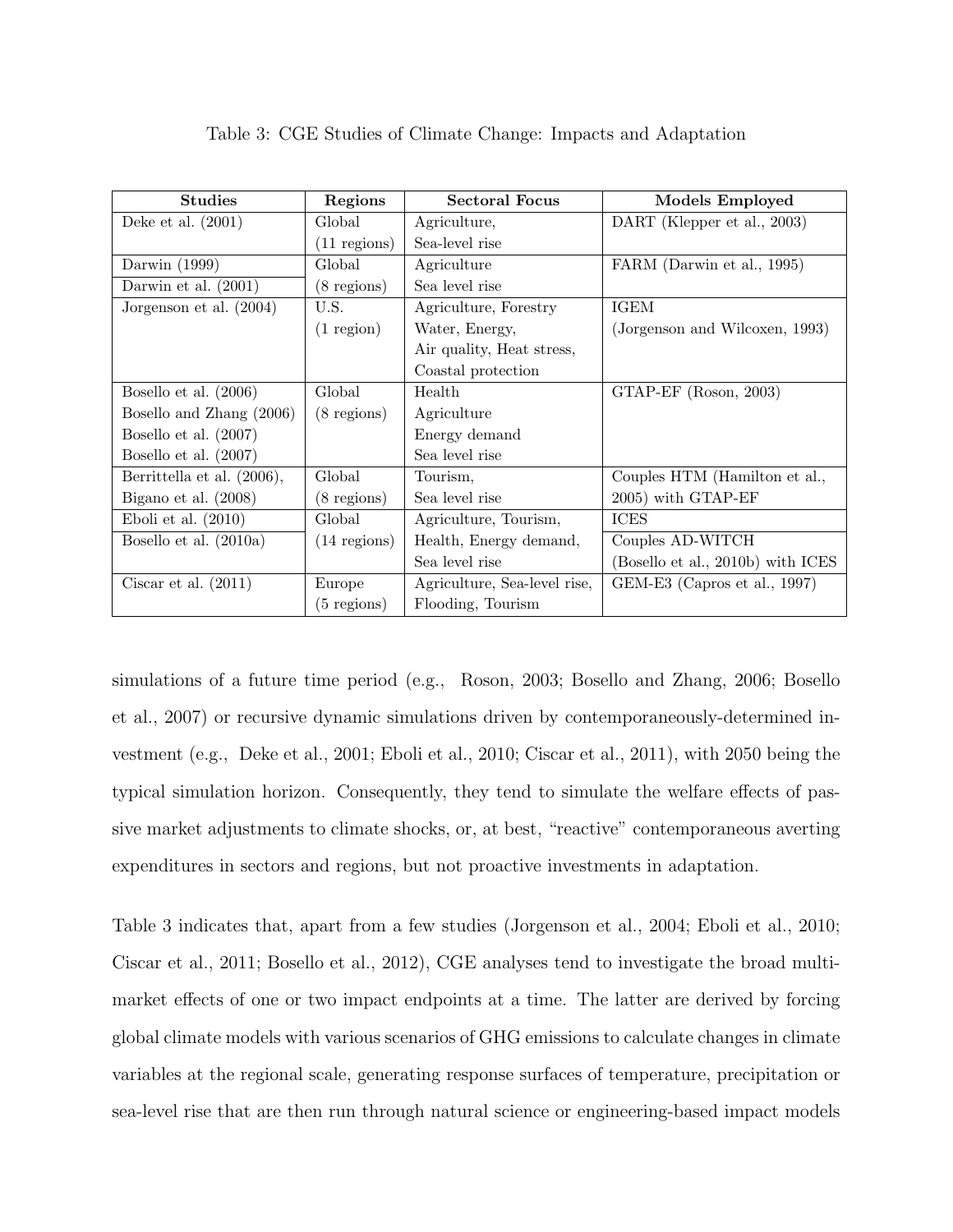to generate a vector of impact endpoints of particular kinds. These "impact factors" are a region  $\times$  sector array of exogenous shocks which are inputs to the model's counterfactual simulations.

Shocks fall into three basic categories. First, they affect the supply of climatically exposed primary factors such as land (Deke et al., 2001; Darwin et al., 2001), which we denote  $IF_{f,r}^{\text{Fact.}} \in (0,1)$ , and scale the factor endowments in the model. The factor market clearance and income balance conditions (11) and (14) are then:

$$
IF_{f,r}^{\text{Fact.}} V_{f,r} \geq \sum_{j=1}^{\mathcal{N}} \gamma_{f,j,r}^{\sigma_{j,r}^{Y}} w_{f,r}^{-\sigma_{j,r}^{Y}} (p_{j,r}^{D})^{\sigma_{j,r}^{Y}} y_{j,r} \qquad \qquad \perp \qquad w_{f,r} \qquad (40)
$$

$$
\mathcal{J}_r = \sum_{f=1}^{\mathcal{F}} w_{f,r} I F_{f,r}^{\text{Fact.}} V_{f,r} \qquad \qquad \perp \quad \mathcal{J}_r \qquad (41)
$$

Second, impact factors affect sectors' transformation efficiency (see, e.g., Jorgenson et al., 2004), thereby acting as productivity shift parameters in the unit cost function, where adverse impacts drive up both the marginal cost of production and reduce affected sectors' demands for inputs according to the scaling factor  $IF_{f,r}^{\text{Prod.}} \in (0,1)$ . As a consequence, the zero profit and market clearance conditions (3) and (8) become:

$$
p_{j,r}^{D} \leq \left(IF_{j,r}^{\text{Prod.}}\right)^{-1} \left[ \sum_{i=1}^{N} \beta_{i,j,r}^{\sigma_{j,r}^{Y}} \left( p_{i,r}^{A} \right)^{1-\sigma_{j,r}^{Y}} + \sum_{f=1}^{\mathcal{F}} \gamma_{f,j,r}^{\sigma_{j,r}^{Y}} w_{f,r}^{1-\sigma_{j,r}^{Y}} \right]^{1/(1-\sigma_{j,r}^{Y})} \perp y_{i,r} \qquad (42)
$$
  

$$
q_{i,r}^{A} \geq \left( \alpha_{i,r}^{C} \right)^{\sigma_{r}^{C}} \left( p_{i,r}^{A} \right)^{-\sigma_{r}^{C}} \mathcal{E}^{\sigma_{r}^{C}} w_{r} + \left( \alpha_{i,r}^{I} \right)^{\sigma_{r}^{I}} \left( p_{i,r}^{A} \right)^{-\sigma_{r}^{I}} \left( p_{r}^{I} \right)^{\sigma_{r}^{I}} G_{r}^{I} \qquad (43)
$$

$$
+ \sum_{j=1}^{N} \left( IF_{j,r}^{\text{Prod.}} \right)^{\sigma_{j,r}^{Y}-1} \beta_{i,j,r}^{\sigma_{j,r}^{Y}} \left( p_{i,r}^{A} \right)^{-\sigma_{j,r}^{Y}} \left( p_{j,r}^{D} \right)^{\sigma_{j,r}^{Y}} y_{j,r} \qquad \perp \quad p_{i,r}^{A} \qquad (43)
$$

Third, impact factors affect the efficiency of inputs to firms' production and households' consumption activities. Perhaps the clearest example of this is the impact of increased temperatures on the demands for heating and cooling services, and in turn electric power. Such warranted increases in the consumption of climate-related inputs can be treated as a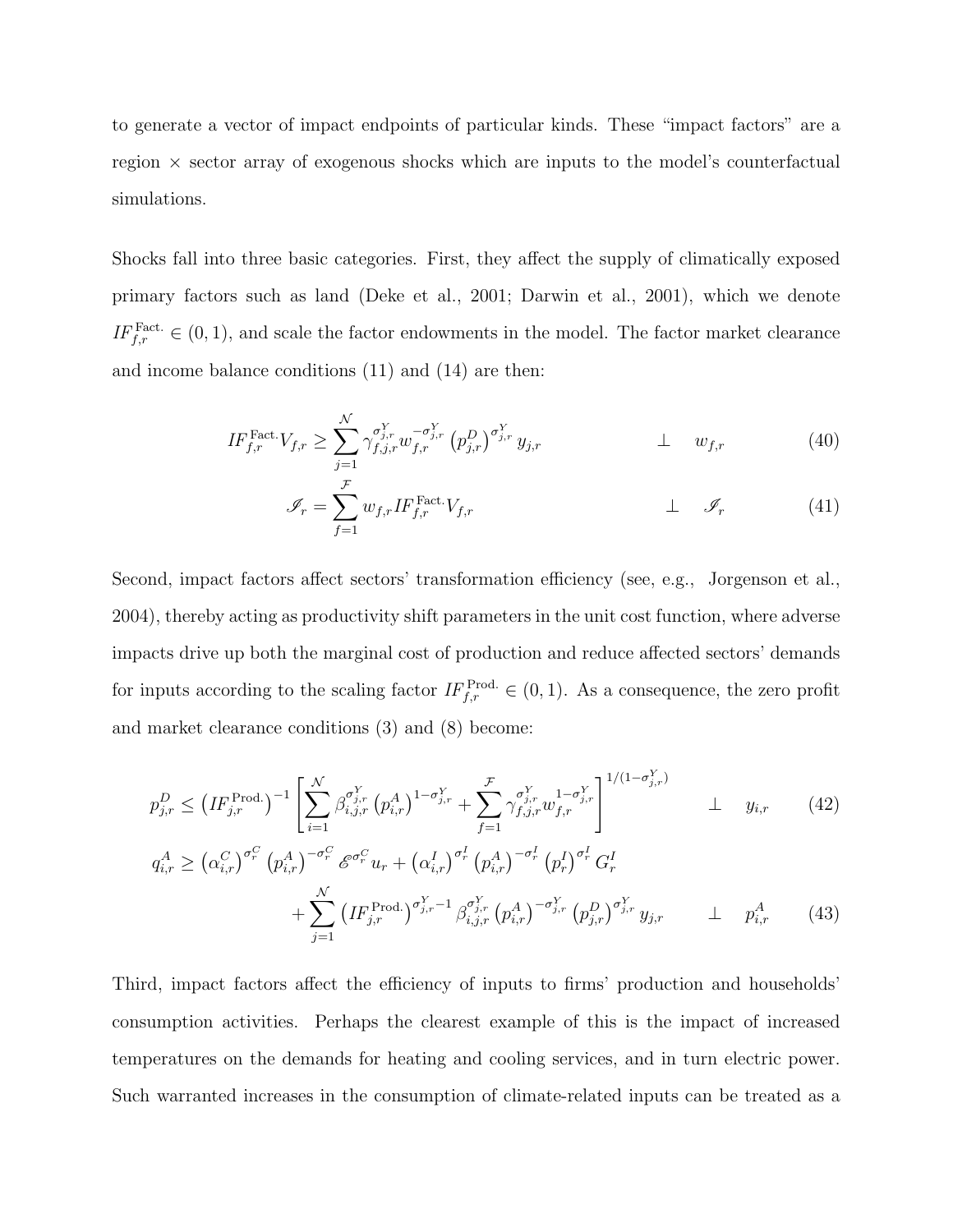biased technological retrogression which increases the coefficient on the relevant commodities (say, i') in the model's cost and expenditure functions:  $IF_{i',j,r}^{Input} > 1$  and  $IF_{\neg i',j,r}^{Input} = 1$ . Here, zero profit in consumption  $(1)$  and eqs.  $(3)$  and  $(8)$  become:

$$
\mathcal{E}_r \le \left[ \sum_{i=1}^{\mathcal{N}} \left( \alpha_{i,r}^C \right)^{\sigma_r^C} \left( p_{i,r}^A / H_{i,\text{Hhold},r}^{\text{Input}} \right)^{1-\sigma_r^C} \right]^{1/(\sigma_r^C - 1)} \perp u_r \quad (44)
$$

$$
p_{j,r}^D \le \left[ \sum_{i=1}^{\mathcal{N}} \beta_{i,j,r}^{\sigma_{j,r}^Y} \left( p_{i,r}^A / IF_{j,r}^{\text{Input}} \right)^{1-\sigma_{j,r}^Y} + \sum_{f=1}^{\mathcal{F}} \gamma_{f,j,r}^{\sigma_{j,r}^Y} u_{f,r}^{1-\sigma_{j,r}^Y} \right]^{1/(1-\sigma_{j,r}^Y)} \perp y_{i,r} \quad (45)
$$

$$
q_{i,r}^{A} \geq (\alpha_{i,r}^{C})^{\sigma_{r}^{C}} \left( p_{i,r}^{A} / H_{i, \text{Hhold}, r}^{\text{Input}} \right)^{-\sigma_{r}^{C}} \mathscr{E}^{\sigma_{r}^{C}} u_{r} + (\alpha_{i,r}^{I})^{\sigma_{r}^{I}} (p_{i,r}^{A})^{-\sigma_{r}^{I}} (p_{r}^{I})^{\sigma_{r}^{I}} G_{r}^{I} + \sum_{j=1}^{N} \beta_{i,j,r}^{\sigma_{j,r}^{Y}} \left( p_{i,r}^{A} / H_{i, \text{Hhold}, r}^{\text{Input}} \right)^{-\sigma_{j,r}^{Y}} (p_{j,r}^{D})^{\sigma_{j,r}^{Y}} y_{j,r} \qquad \perp \quad p_{i,r}^{A} \tag{46}
$$

In each instance, intersectoral and interregional adjustments in response to impacts, and the consequences for sectoral output, interregional trade and regional welfare, can be computed.

The magnitude of damage to the economy due to climate change estimated by CGE studies varies according to the scenario of warming or other climate forcing used to drive impact endpoints, the sectoral and regional resolution of both the resulting shocks and the models used to simulate their economic effects, and the latter's substitution possibilities. Table 4 gives a sense of the relevant variation across six studies that focus on the economic consequences of different endpoints circa 2050. The magnitude of economic consequences is generally small, rarely exceeding one tenth of one percent of GDP. Effects also vary in sign, with some regions benefiting from increased output while others sustaining losses. While there does not appear to be obvious systematic variation in the sign of effects, either across different endpoints or among regions, uncovering relevant patterns is complicated by a host of confounding factors. The studies use different climate change scenarios, and for each impact category economic shocks are constructed from distinct sets of empirical and modeling studies, each with its own regional and sectoral coverage, using different procedures. The influence that such critical details have on model results difficult to discern because the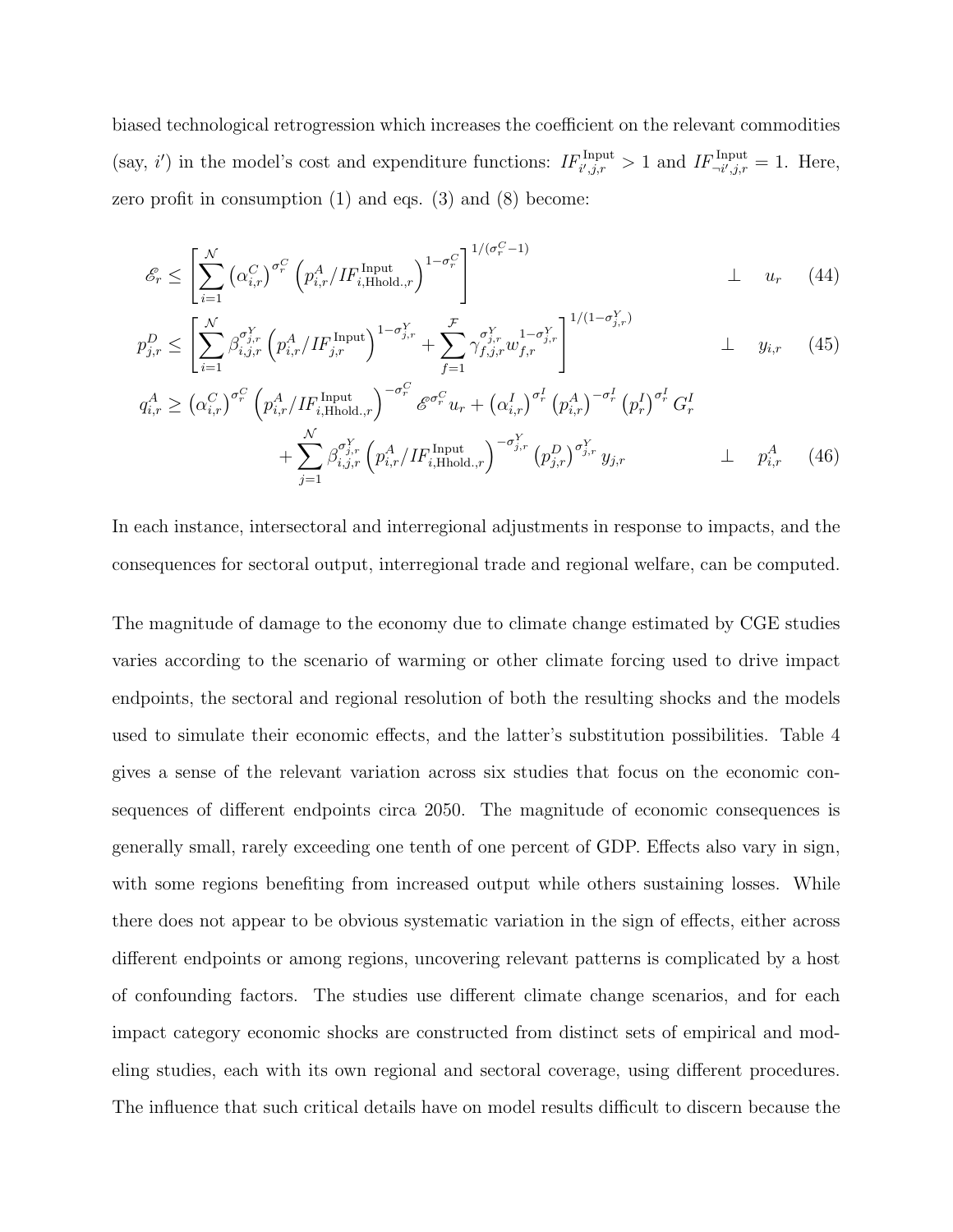unavoidable omission of modeling details necessitated by journal articles terse exposition. In particular, the precise steps, judgment and assumptions involved in constructing regionby-sector arrays of economic shocks out of inevitably patchy empirical evidence tends to be reported only in a summary fashion. Strengthening the empirical basis for such input data, and documenting in more detail the analytical procedures to generate  $IF_{f,j,r}^{Fact.}, IF_{j,r}^{Prod.}$  and  $IF_{i',j,r}^{\text{Input}}$ , will go a long way toward improving the replicability of studies in this literature. Indeed, this area of research is rich with opportunities for interdisciplinary collaboration among modelers, empirical economists, natural scientists and engineers.

Recent large-scale studies define the state of the art in this regard. In the PESETA study of climate impacts on Europe in the year 2050 (Ciscar et al., 2009, 2011, 2012), estimates of physical impacts were constructed by propagating a consistent set of climate warming scenarios through different process simulations in four impact categories: agriculture (Iglesias et al., 2012), flooding (Feyen et al., 2012), sea-level rise (Bosello et al., 2012), and tourism (Amelung and Moreno, 2012). These "bottom-up" results were then incorporated into the GEM-E3 model using a variety of techniques to map the endpoints to the types of effects on economic sectors (Ciscar et al., 2012). Estimated changes in crop yields were implemented as neutral productivity retrogressions in the agriculture sector. Flood damages were translated into additional unproductive expenditures by households, secular reductions in the output of the agriculture sector, and reductions in the outputs of and capital inputs to industrial and commercial sectors. Changes in visitor occupancy were combined with "per bed-night" expenditure data to estimate changes in tourist spending by country, and in turn expressed as secular changes in exports of GEM-E3's market services sector. Costs of migration induced by land lost to sea-level rise are incurred by households as additional expenditures, while related coastal flooding is assumed to equiproportionally reduce sectors endowments of capital. (The direct macroeconomic effects of reduced land endowments were not considered.)

In Bosello et al. (2012), estimates of the global distribution of physical impacts in six cate-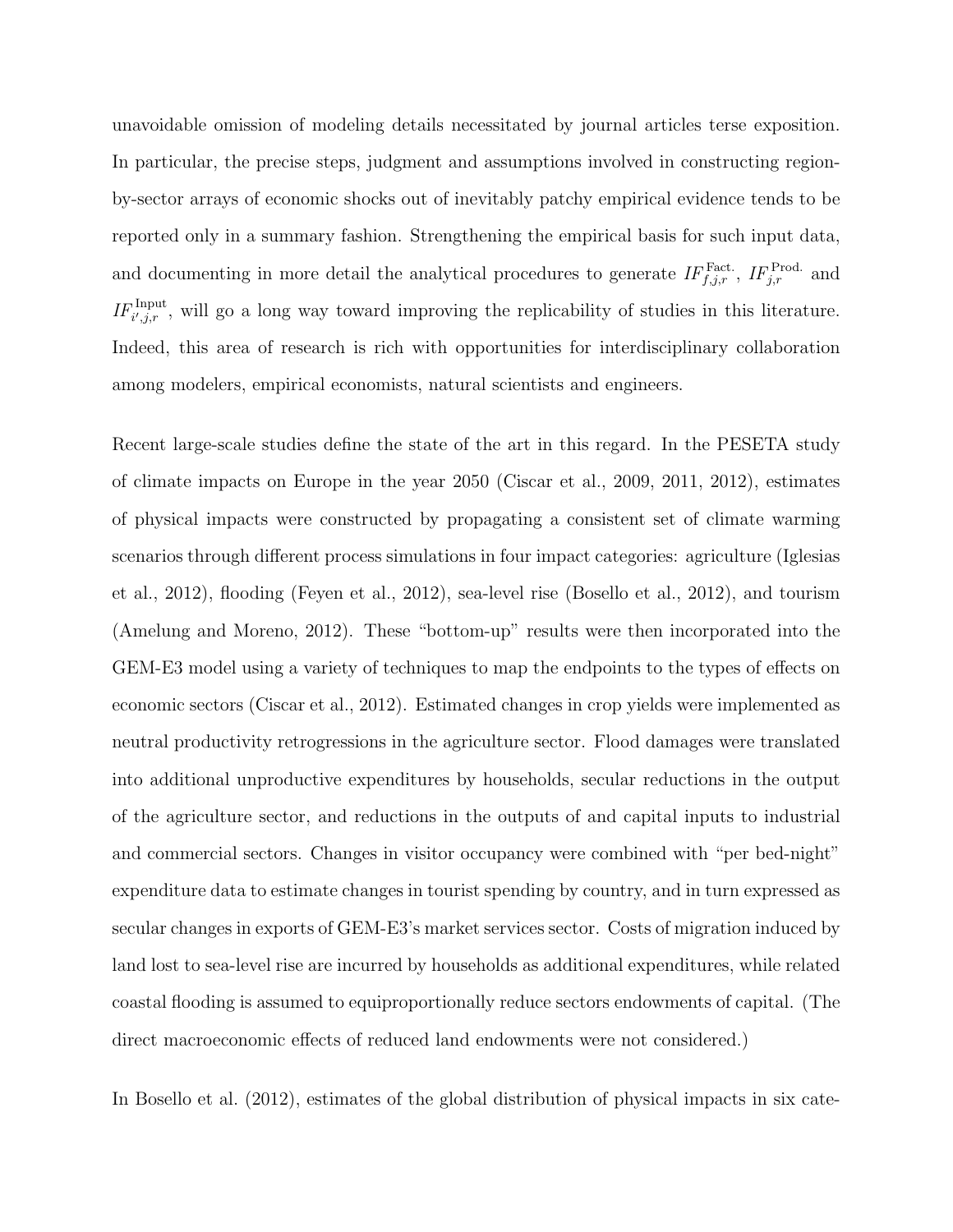Table 4: Costs of Climate Change impacts to year 2050: Selected CGE Modeling Studies

| <b>Forcing Scenario</b>                  | <b>Impact Endpoints, Economic Shocks</b>                                                                                                                           |
|------------------------------------------|--------------------------------------------------------------------------------------------------------------------------------------------------------------------|
| and Input Data                           | and Damage Costs                                                                                                                                                   |
|                                          | Agriculture (Bosello and Zhang, 2006)                                                                                                                              |
| $0.93^{\circ}$ C global mean             | Endpoints considered: temperature, $CO2$ fertilization effects on agricultural pro-                                                                                |
| temperature rise;                        | ductivity                                                                                                                                                          |
| temperature-                             | Shocks: land productivity in crop sectors                                                                                                                          |
| agricultural output                      | Change in GDP from baseline: 0.006-0.07% increases in rest of Annex 1 regions,                                                                                     |
| relationship                             | $0.01-0.025\%$ loss in USA and energy exporting countries, $-0.13\%$ loss in the rest                                                                              |
| calculated by FUND                       | of the world                                                                                                                                                       |
|                                          | Energy Demand (Bosello et al., 2007)                                                                                                                               |
| $0.93^{\circ}$ C global mean             | Endpoints considered: temperature effects on demand for 4 energy commodities                                                                                       |
| temperature rise;                        | Shocks: productivity of intermediate and final energy uses                                                                                                         |
| temperature-energy                       | Change in GDP from baseline: 0.04-0.29% loss in remaining Annex I (developed)                                                                                      |
| demand elasticities                      | regions, $0.004-0.03\%$ increase in Japan, China/India and the rest of the world,                                                                                  |
| from De Cian et al.                      | $0.3\%$ loss in energy exporting countries. Results for perfect competition only.                                                                                  |
| (2013)                                   |                                                                                                                                                                    |
|                                          | Health (Bosello et al., 2006)                                                                                                                                      |
| $1^{\circ}$ C global mean                | Endpoints considered: malaria, schistosomiasis, dengue fever, cardiovascular dis-                                                                                  |
| temperature rise;<br>temperature-disease | ease, respiratory ailments, diarrheal disease                                                                                                                      |
| and disease-cost                         | Shocks: labour productivity, increased household expenditures on public and pri-                                                                                   |
| relationships                            | vate health care, reduced expenditures on other commodities                                                                                                        |
| extrapolated from                        | Direct costs/benefits (% of GDP): $9\%$ in US and Europe, 11% in Japan and the<br>remainder of the Annex 1, $14\%$ in Eastern Europe and Russia, benefits of 1% in |
| numerous empirical                       | energy exporters and $3\%$ in the rest of the world                                                                                                                |
| and modeling studies                     |                                                                                                                                                                    |
|                                          | Change in GDP from baseline: 0.04-0.08% increase in Annex 1 regions, 0.07-                                                                                         |
|                                          | $0.1\%$ loss in energy exporting countries and the rest of the world                                                                                               |
|                                          | Sea level rise/Tourism (Bigano et al., 2008)                                                                                                                       |
| Uniform global 25cm                      | Endpoints considered: land loss, change in tourism arrivals as a function of land                                                                                  |
| sea level rise; land                     | loss                                                                                                                                                               |
| loss calculated by<br><b>FUND</b>        | Shocks: reduction in land endowment                                                                                                                                |
|                                          | Direct costs (% of GDP): $\langle 0.005\% \rangle$ loss in most regions, 0.05% in North Africa,                                                                    |
|                                          | $\overline{0.1\text{-}0.16\%}$ South- and South-East Asia and $0.24\%$ in Sub-Saharan Africa. Costs                                                                |
|                                          | are due to land loss only.                                                                                                                                         |
|                                          | Change in GDP from baseline: $\langle 0.0075\%$ loss in most regions, 0.06% in South                                                                               |
|                                          | Asia and 0.1% in South-East Asia                                                                                                                                   |
|                                          | Ecosystem services (Bosello et al., 2011)                                                                                                                          |
| $1.2^{\circ}$ C/3.1 $^{\circ}$ C         | Endpoints considered: timber and agricultural production, forest/cropland/                                                                                         |
| temperature rise,                        | grassland carbon sequestration                                                                                                                                     |
| with and without                         | Shocks: reduced land productivity, reduced carbon sequestration resulting in in-                                                                                   |
| impacts on                               | creased temperature change impacts on 5 endpoints in Eboli et al. (2010)                                                                                           |
| ecosystems                               | Change in GDP $(3.1^{\circ}\text{C}, 2001\text{-}2050 \text{ NPV} \t Q 3\%)$ : \$22-\$32Bn additional loss in E.                                                   |
|                                          | and Mediterranean Europe, \$5Bn reduction in loss in N. Europe                                                                                                     |
|                                          | Water Resources (Calzadilla et al., 2010)                                                                                                                          |
| Scenarios of rainfed                     | Endpoints considered: crop production                                                                                                                              |
| and irrigated crop                       | Shocks: supply/productivity of irrigation services                                                                                                                 |
| production,                              | Change in Welfare: losses in 5 regions range from \$60M in Sub-Saharan Africa                                                                                      |
| irrigation efficiency                    | to \$442M in Australia/New Zealand, gains in 11 regions range from \$180M in the                                                                                   |
| based on Rosegrant                       | rest of the world to \$3Bn in Japan/Korea                                                                                                                          |
| et al. (2008)                            |                                                                                                                                                                    |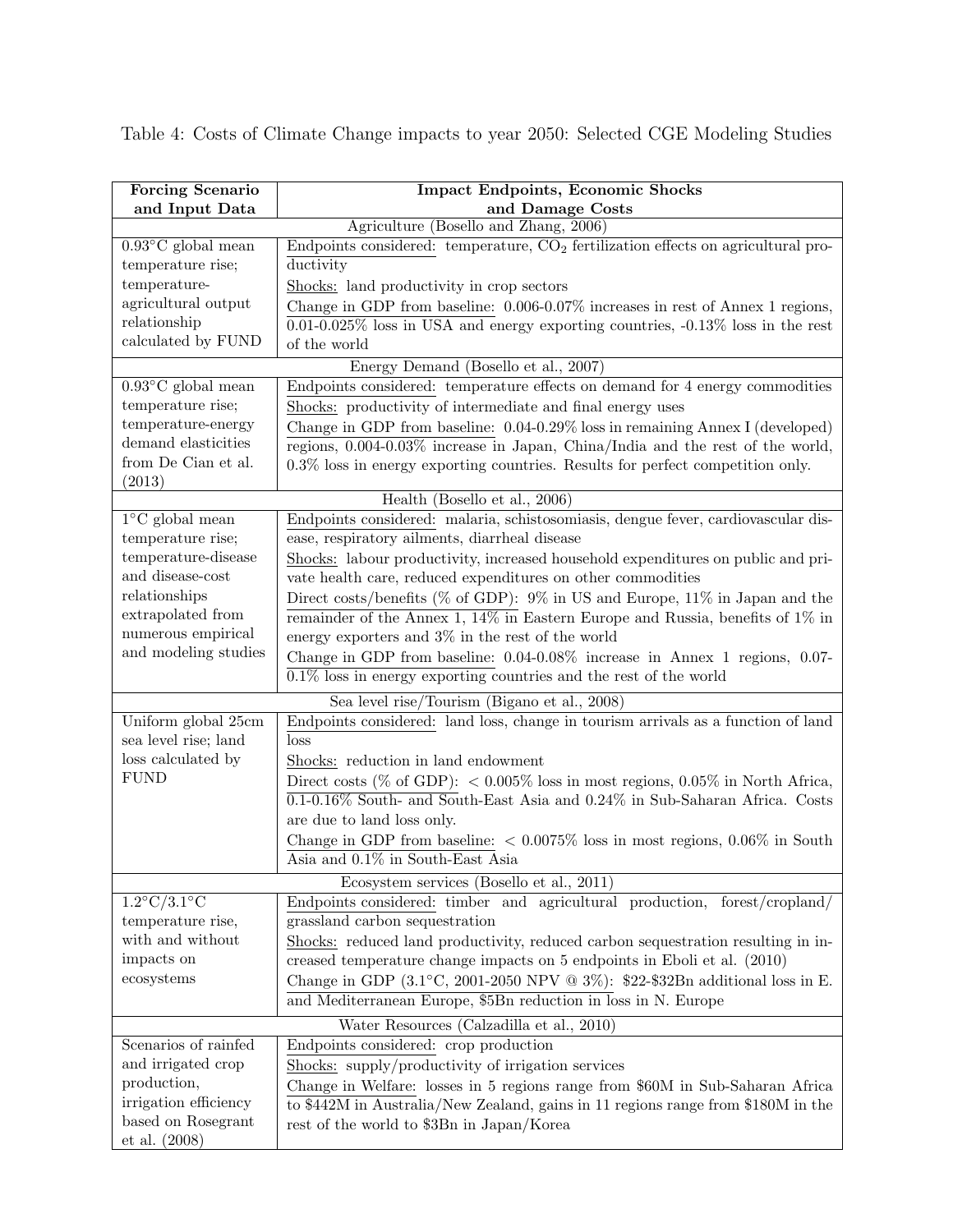gories in the year 2050 were derived from the results of different process simulations forced by a 1.9◦C global mean temperature increase. Endpoints were expressed as shocks within the ICES model. Regional impacts on energy and tourism were treated as shocks to household demand. Changes in final demand for oil, gas, and electricity (based on results from a bottom-up energy system simulation— Mima et al., 2011) were expressed as biased productivity shifts in the aggregate unit expenditure function. A two-track strategy was adopted to simulate changes in tourism flows (arrival changes from an econometrically-calibrated simulation of tourist flows— Bigano et al., 2007), with non-price climate-driven substitution effects captured through secular productivity biases which scale regional households demands for market services (the ICES commodity which includes recreation), and the corresponding income effects imposed as direct changes in regional expenditure. Regional impacts on agriculture and forestry, health, and the effects of river floods and sea-level rise, were treated as supply-side shocks. Changes in agricultural yields (generated by a crop simulation— Iglesias et al., 2011) and forest net primary productivity (simulated by a global vegetation model— Bondeau et al., 2007; Tietjen et al., 2009) were represented as exogenous changes in the productivity of the land endowment in the agriculture sector and the natural resource endowment in the timber sector, respectively. The impact of higher temperatures on employment performance was modeled by reducing aggregate labour productivity (based on heat and humidity effects estimated by Kjellstrom et al., 2009). Losses of land and buildings due to sea-level rise (whose costs were derived from a hydrological simulation— Van Der Knijff et al., 2010) were expressed as secular reductions in regional endowments of land and capital, which are assumed to decline by the same fraction. Damages from river flooding span multiple sectors and are therefore imposed using different methods: reduction of the endowment of arable land in agriculture and equiproportional reduction in the productivity of capital inputs to other industry sectors, as well as reductions in labour productivity (equivalent to a one-week average annual loss of working days per year in each region) for affected populations.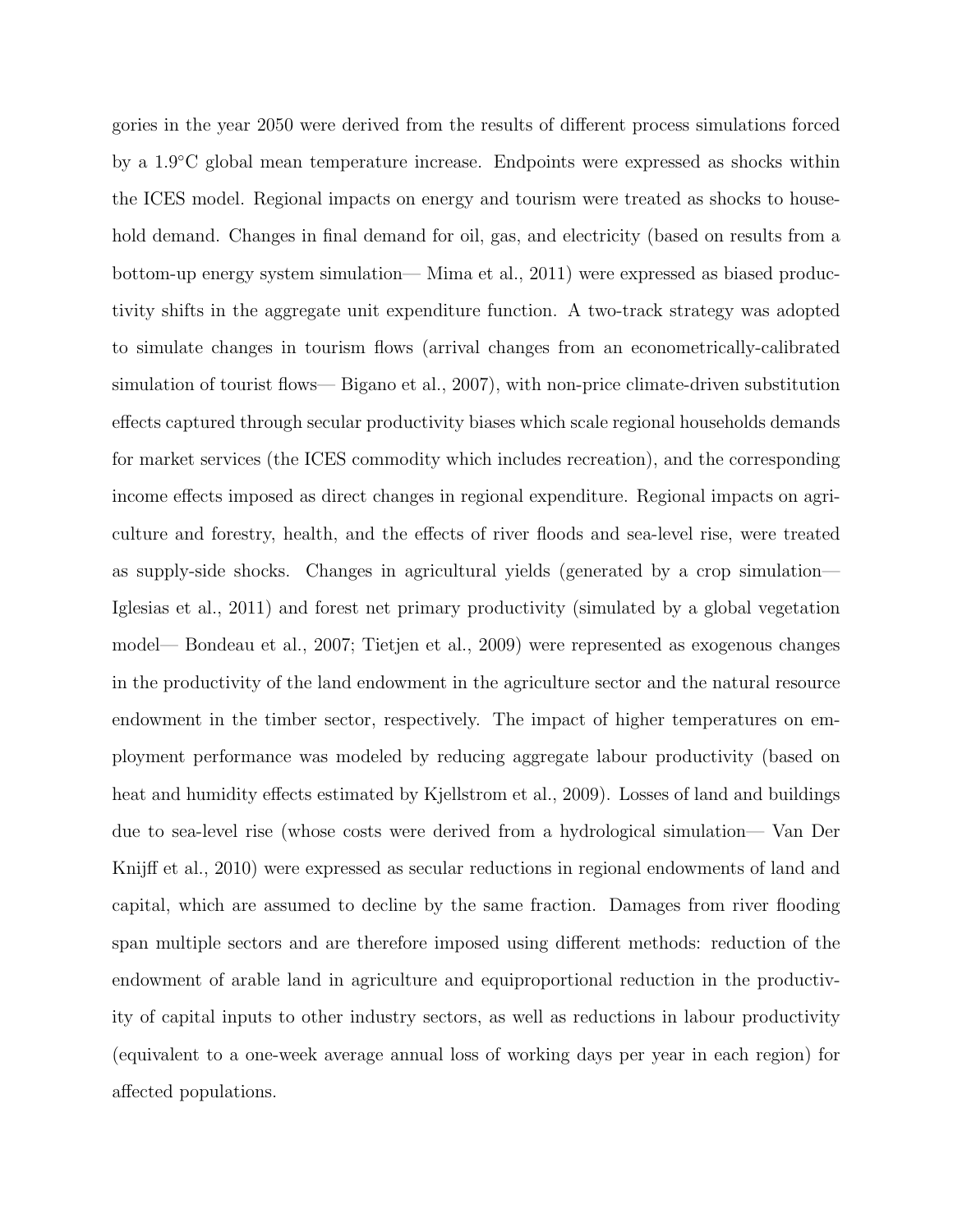An important aspect of climate impacts assessment that is ripe for investigation is the application of CGE models to evaluate the effects of specific adaptation investments. Work in this area is currently limited by a lack of information about the relevant technology options, and pervasive uncertainty about the magnitude, timing, and regional and sectoral incidence of various types of impacts. The difficult but essential work of characterizing adaptation technologies that are the analogues of those in section 3.2 will render similar analyses for reactive adaptation straightforward. Moreover, Bosello et al.'s (2010a) methodological advance of coupling a CGE model with an optimal growth simulation of intertemporal feedbacks on the accumulation of stock adaptation capacity (Bosello et al., 2010b) paves the way to model proactive investment in adaptation.

Similar issues arise in CGE analyses of the macroeconomic costs of natural and man-made hazards (Rose, 2005; Rose et al., 2004; Rose and Guha, 2004; Rose and Liao, 2005; Rose et al., 2009; Dixon et al., 2010). The key distinction that must be made is between the three types of impact factors. The parameter  $IF_{i,j,r}^{\text{Fact.}}$  captures components of damage that cause direct destruction of the capital stock (e.g., earthquakes, floods or terrorist bombings) or reduction in the labor supply (e.g., morbidity/mortality or evacuation of populations from the disaster zone). Second,  $IF_{j,r}^{\text{Prod.}}$  captures impacts that reduce sectors' productivity while leaving factor endowments intact, such as utility lifeline outages (Rose and Liao, 2005) or pandemic disease outbreaks where workers in many sectors shelter at home as a precaution (Dixon et al., 2010). Third,  $IF_{i',j,r}^{Input}$  can be used to model input-using biases of technical change in the post-disaster recovery phase, e.g., increased demand for construction services.

The fact that these input parameters must often be derived from engineering loss estimation simulations such as the US Federal Emergency Management Agency's HAZUS software raises additional methodological issues. Principal among these are the need to specify reductions in the aggregate endowment of capital input that are consistent with capital stock losses across a range of sectors, and to reconcile them with exogenous estimates of industry output losses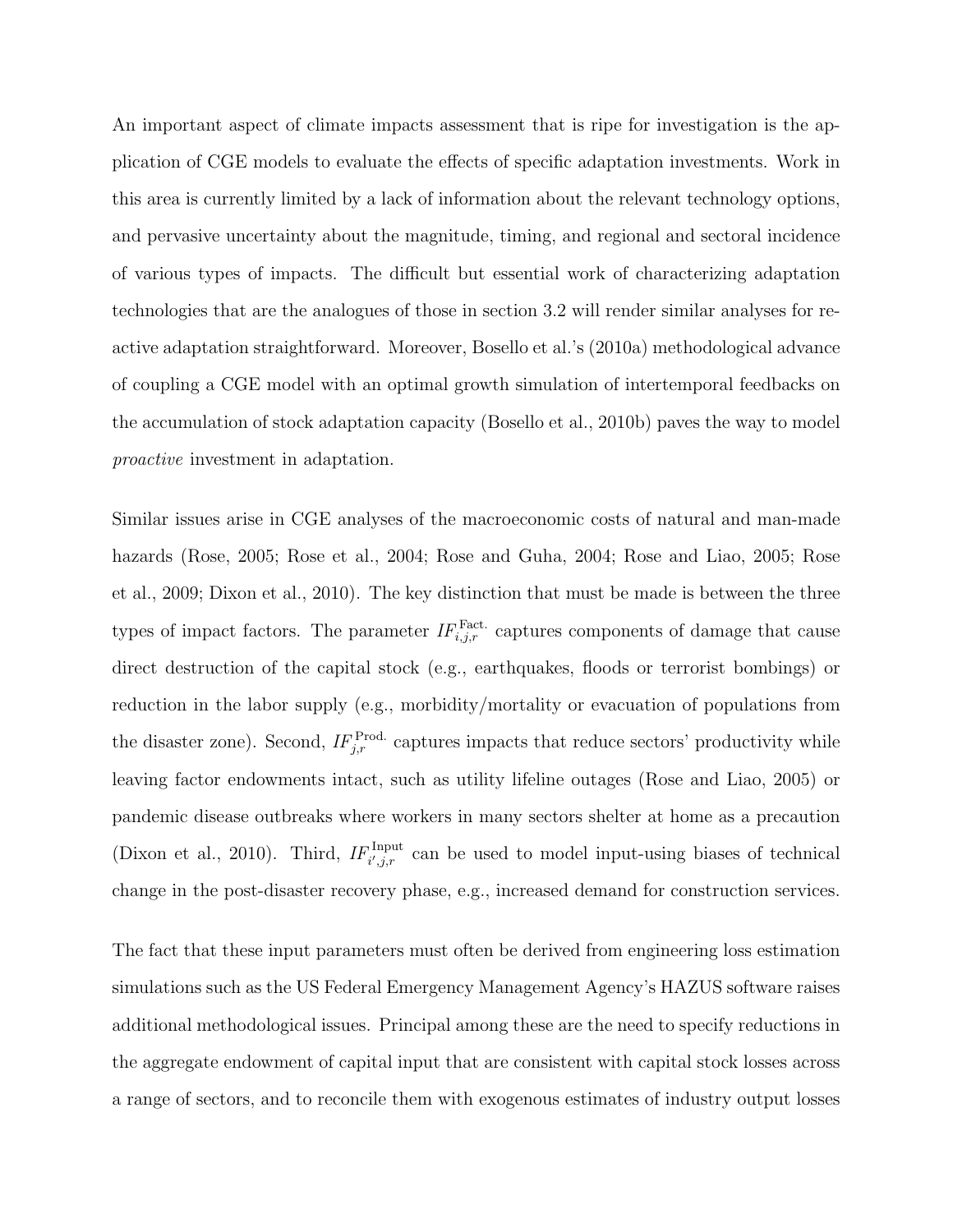for the purpose of isolating non-capital related shocks to productivity. The broader concern, which applies equally to climate impacts, is the extent to which the methods used to derive the input shocks inadvertently incorporate the kinds of economic adjustments that CGE model is tasked with simulating—leading to potential double-counting of both losses and the mitigating effects of substitution. These questions are the subject of ongoing research.

### 4 EXTENSIONS TO THE STANDARD MODEL

## 4.1 Production Technology: Substitution Possibilities, Bottom-Up vs. Top-Down

In the vast majority of CGE models firms' technology is specified using hierarchical or nested CES production functions, whose properties of monotonicity and global regularity facilitate the computation of equilibrium (Perroni and Rutherford, 1993, 1998), while providing the flexibility to capture complex patterns of substitution among capital, labor, and intermediate inputs of energy and materials. A key consequence of this modeling choice is that numerical calibration of the resulting model to a SAM becomes a severely under-determined problem, with the number of model parameters greatly exceeding the degrees of freedom in the underlying benchmark calibration dataset.

It is common for both the nested structure of production and the corresponding elasticity of substitution parameters to be be selected on the basis of judgment and assumptions, a practice which has long been criticized by mainstream empirical economists (e.g., Jorgenson, 1984). While econometric calibration of CGE models' technology has traditionally been restricted to flexible functional forms such as the Translog (McKitrick, 1998; McKibbin and Wilcoxen, 1998; Fisher-Vanden and Sue Wing, 2008; Fisher-Vanden and Ho, 2010; Jin and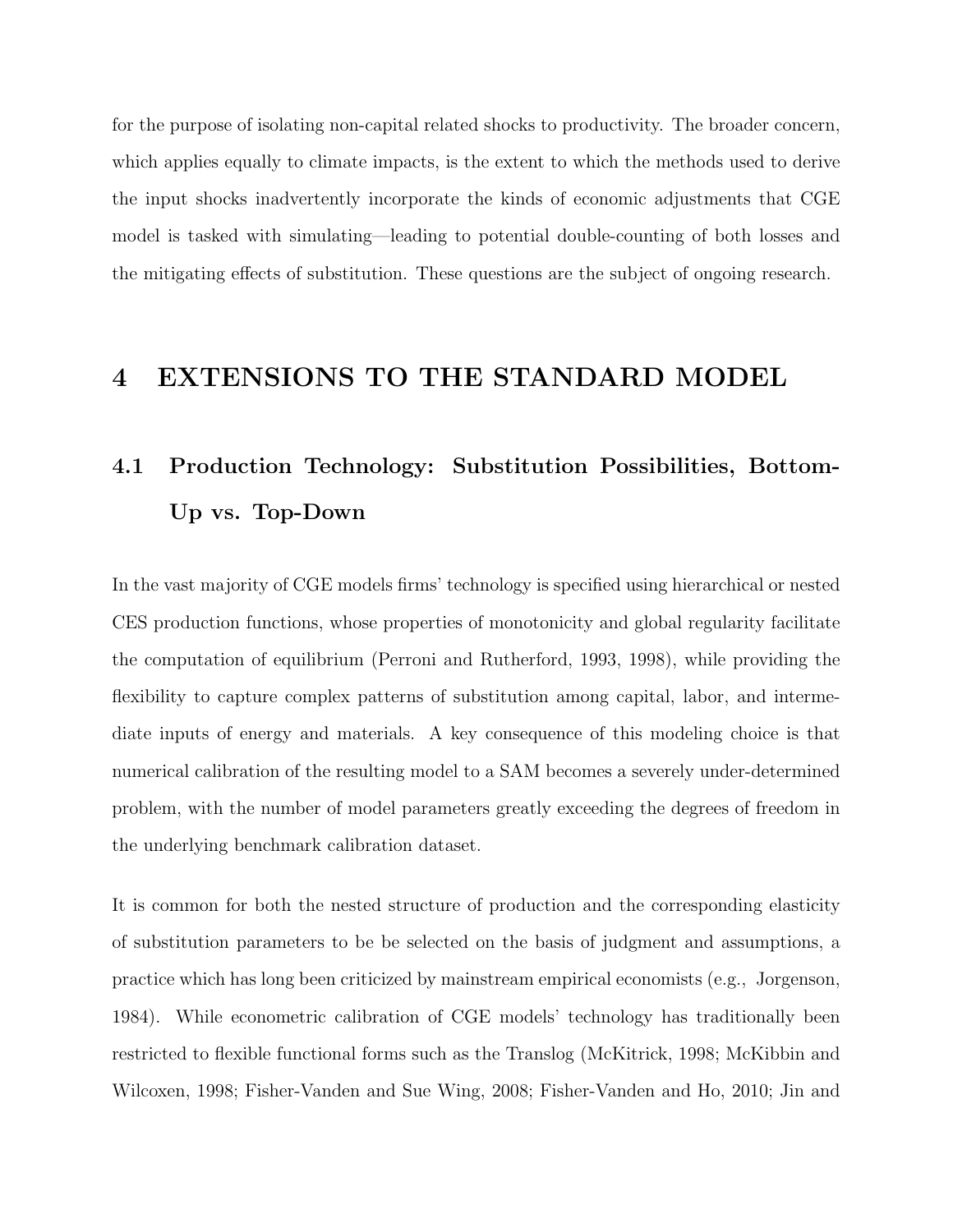Jorgenson, 2010), there has been recent interest in estimating nested CES functions (van der Werf, 2008; Okagawa and Ban, 2008). Progress in this area continues to be hampered by lack of data, owing to the particular difficulty of compiling time-sequences of input-output datasets with consistent price and quantity series. In an attempt to circumvent this problem, various approaches have been developed for calibrating elasticity parameters to reproduce empirically estimated input price elasticities (e.g., Arndt et al., 2002; Adkins et al., 2003; Gohin, 2005), but these have yet to be widely adopted by the CGE modeling community.

A parallel development is the trend toward modifying CGE models' specification of production to incorporate discrete "bottom-up" technology options. This has been especially popular in climate change mitigation research, where it enables CGE models to capture the effects of GHG abatement measures on the competition between conventional and alternative energy technologies, and to simulate the general equilibrium incidence of policies to promote "green" energy supply or conversion options such as renewable electricity or hybrid electric vehicles. The incorporation of bottom-up detail in CGE models marries the detail of primal partial equilibrium activity analysis simulations with general equilibrium feedbacks of price and substitution adjustments across the full range of consuming sectors in the economy. This hybrid modeling approach has been used in energy technology assessments relating to transportation (Schafer and Jacoby, 2005) and fuel supply (Chen et al., 2011), its most popular are of application is prospective analyses of electric power production, an example of which we provide below.

Methods for incorporating discrete technology detail and substitution in CGE models break down into two principal classes, namely the "decomposition" approach of Böhringer and Rutherford (2008, 2009) and Lanz and Rausch (2011) and the "integrated" approach of Böhringer (1998). The first method simulates a top-down CGE model in tandem with a bottom-up energy technology model iterating back and forth to convergence.<sup>22</sup> Briefly, the representative agent in the top-down model is "endowed" with quantities of energy supplied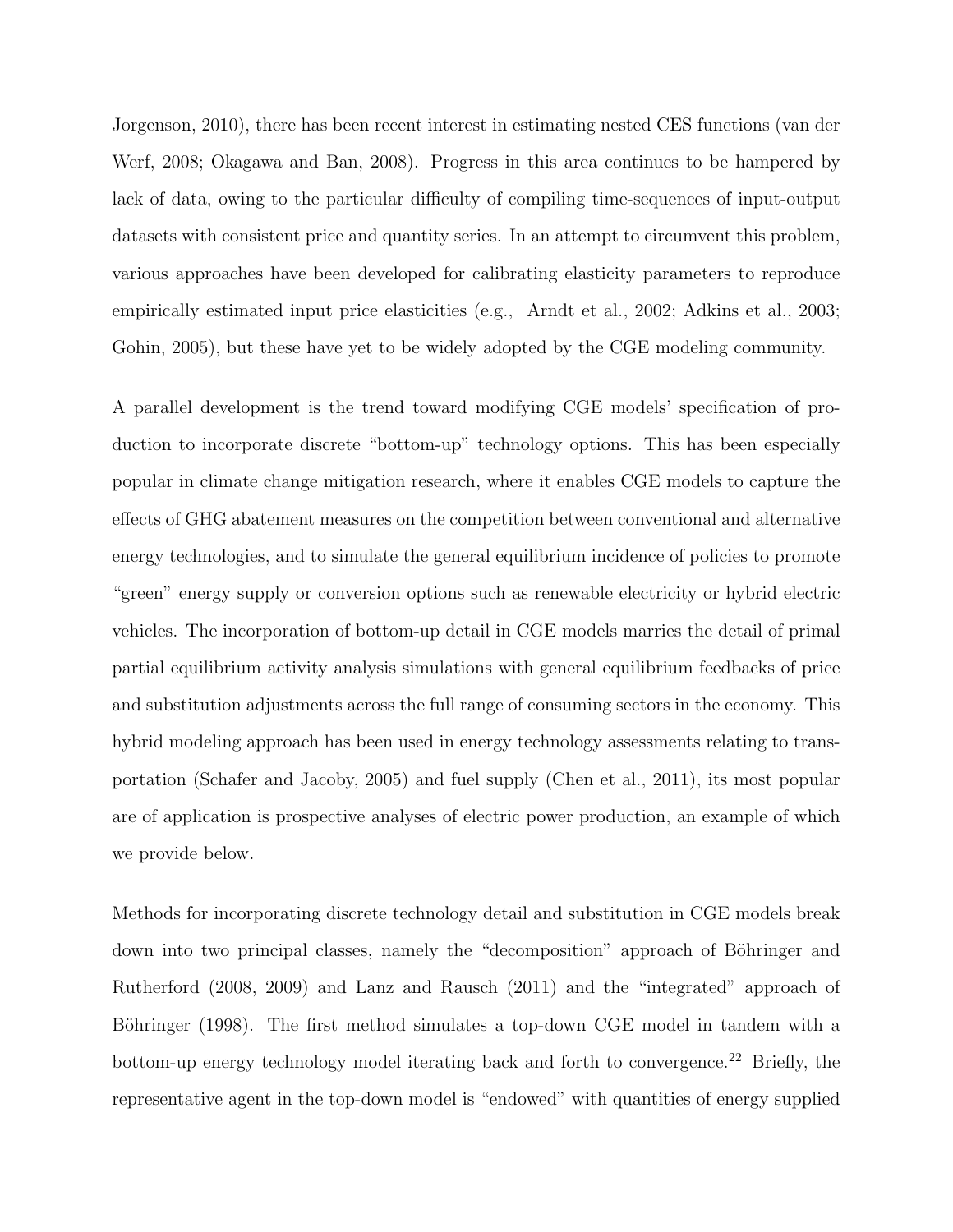

Figure 3: A Bottom-Up/Top-Down Model of Electric Power Production

by the various active technology options, which it uses to compute both the prices of the inputs to and outputs of the energy supply sectors, and the levels of aggregate demand for energy commodities. These results are passed as inputs to the bottom-up model to compute the aggregate cost-minimizing mix of energy supply, conversion or demand activities, whose outputs are used to update the top-down model's endowments at the subsequent iteration. The second approach embeds activity-analysis representations of bottom-up technology options directly into a top-down model's sectoral cost functions, numerically calibrating discrete activities' inputs and outputs to be jointly consistent with ancillary statistics and the social accounts. The key requirement is a consistent macro-level representation of sub-sectoral tech-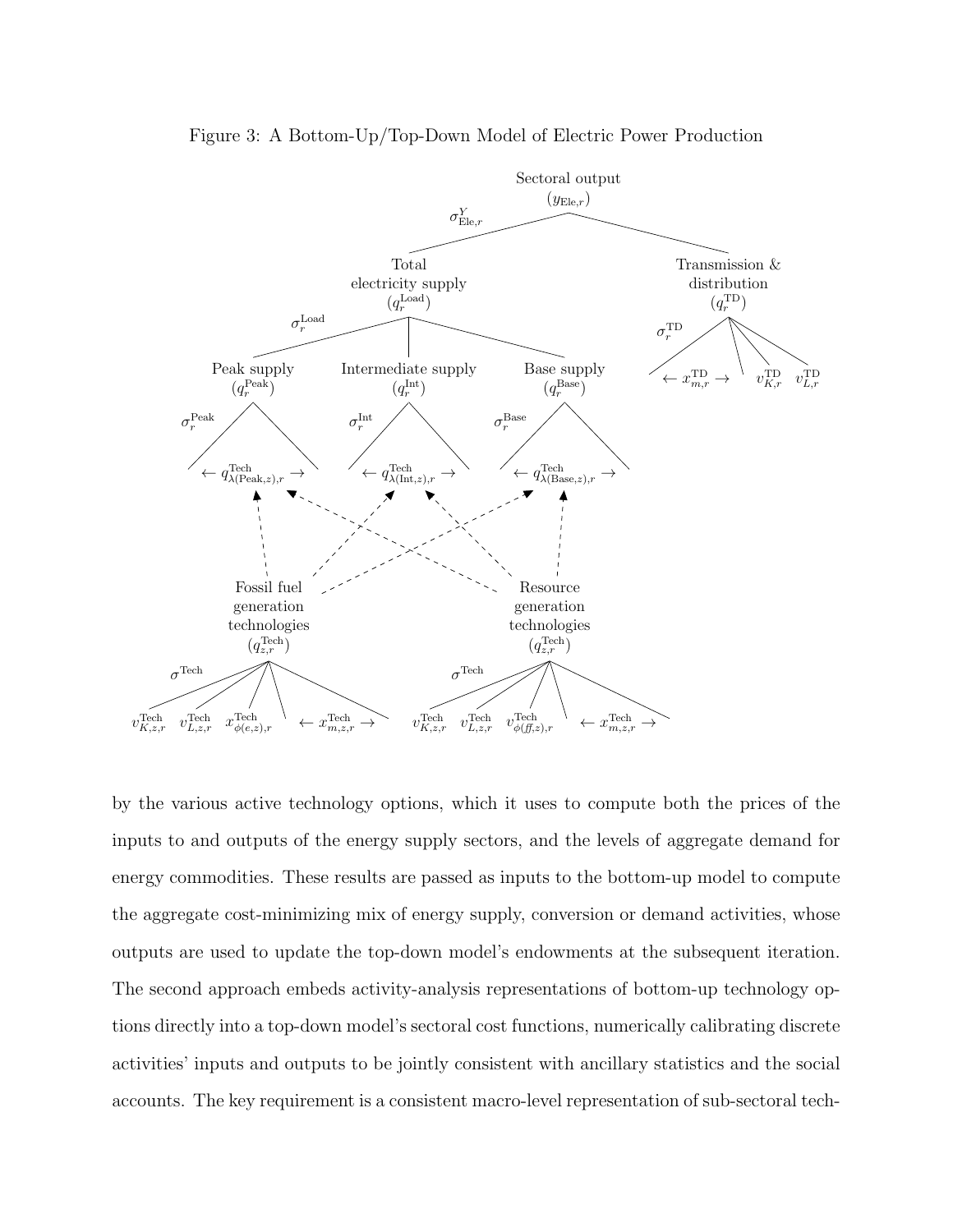nology options and their competition in both input and output markets, which is precisely where the nested CES model of production proves useful.

To illustrate what the integrated approach involves, we consider a simplified version of the top-down/bottom-up model of electricity production in Sue Wing (2006, 2008). Figure 3 shows the production structure, which divides the sector into five activities. Delivered electricity  $(A1)$  is a CES function of transmission and distribution  $(A2)$  and aggregate electricity supply (A3). Transmission and distribution is a CES function of labor, capital, intermediate non-fuel inputs, while aggregate electricity supply is a CES aggregation of three load segments  $\ell = \{peak, intermediate, base\}$ . Each load segment  $(A4)$  is a CES aggregation of subsets of the z generation outputs, defined by the mapping from load to technology  $\lambda(\ell, z)$ . Lastly, individual technologies (A5) produce electricity from labor, capital, non-energy materials and either fossil fuels ( $e \subset i$ ) or "fixed-factor" energy resources ( $f \subset f$ ) in the case of nuclear, hydro or renewable power. The latter are defined by the fuel-to-technology mappings  $\phi(e, z)$  and  $\phi(f, z)$ .

Several aspects of this formulation merit discussion. First, substitutability between transmission and the total quantity of electricity generated by the sector captures the fact that transmission investments' reductions in congestion and line losses can maintain the level of delivered power with less physical energy, at least over a small range, suggesting the substitution elasticity value  $\sigma_{\text{Ele},r}^Y \ll 1$ . Second, while disaggregation of electricity supply—rather than demand—into load segments may seem counterintuitive, it is a conscious choice driven by the exigencies of data availability and model tractability. Demand-side specification of load segments necessitates row disaggregation of the SAM into separate accounts for individual users' demands for peak, intermediate and base power. The necessary information is simply not available, which motivates the present structure that is designed to keep delivered electric power as a homogeneous commodity while differentiating generation by different technologies. This device is meant to capture the fact that only subsets of the universe of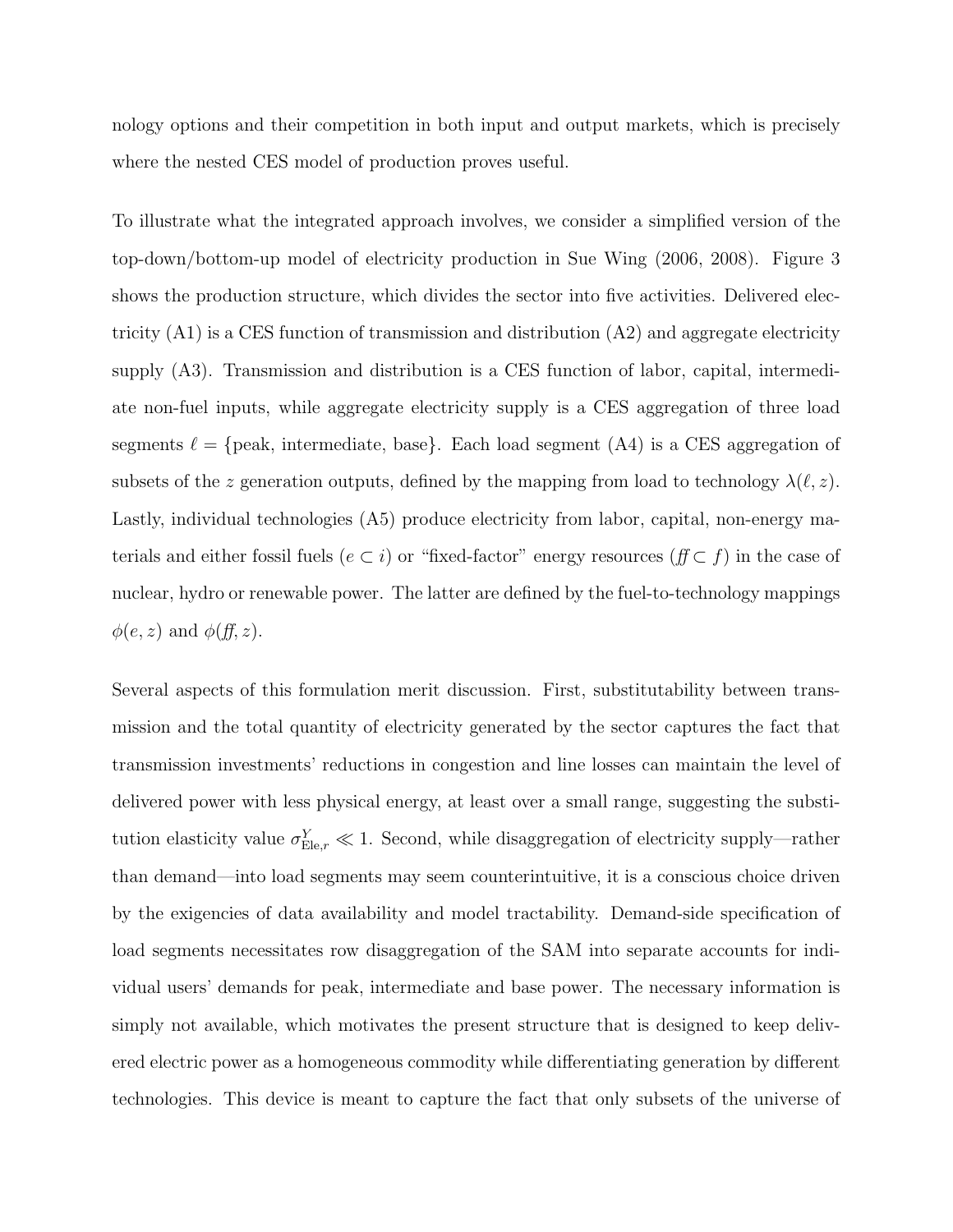| Activities<br>$\overline{\mathcal{A}}$ | Inputs<br>Output | Quantity<br>Price<br>Quantity | Transmission<br>$q_{r}^{\overline{\mathrm{TD}}}$<br>Transmission<br>$p_{r}^{\text{TD}}$<br>Domestic delivered<br>$y_{\mathrm{Ele},r}$ | $&$ distribution<br>$&$ distribution<br>electricity supply<br>price | Aggregate<br>$q_{r}^{\rm Load}$<br>Aggregate<br>$p_{r}^{\rm Load}$ | generation<br>generation price | Armington material<br>$x_{m,r}^{\rm TD}$<br>Armington material<br>$p_{m,r}^A$<br>Transmission<br>$q_r^{\text{TD}}$ | goods demand<br>goods price<br>xlddns | Labor demand<br>Wage<br>$w_{L,r}$ | Capital demand<br>Capital rental rate<br>$w_{K,r}$ | Electricity supply<br>$\begin{array}{c} v\Gamma_{\mu\nu}^{\Gamma\mu} \\ v\Gamma_{\mu\nu}^{\Gamma\mu} \\ v\gamma_{\mu}^{\nu} \\ \end{array}$<br>Electricity price<br>$p_{\ell,r}^{\rm Load}$<br>Electricity<br>$q_{r}^{\mathrm{Load}}$ | by load segment<br>by load segment<br>xlqqus | Generation<br>$q_{\lambda(\ell,z),r}^{\text{Tech}}$<br>Generation<br>$p_{\lambda(\ell,z),r}^{\text{Techn}}$<br>Electricity supply<br>okr<br>price | supply<br>price<br>by load segment | Armington fossil<br>$x_{\phi(e,z),r}^{\text{Techn}}$<br>Armington fossil<br>$p_{e,r}^A$<br>Generation<br>$q_{z,r}^{\rm Tech}$ | fuel demand<br>fuel price<br>ylddns | Armington material<br>$x^{\mathrm{Tech}}_{m,z,r}$<br>Armington material<br>$p_{m,r}^A$ | goods demand<br>goods price | Labor demand<br>Wage<br>$w_{L,r}$ | Capital demand<br>Capital rental rate<br>$w_{K,r}$ | Fixed factor demand<br>$\begin{array}{l} v_{L,z,r}^{\text{Tech}}\\ v_{K,z,r}^{\text{Tech}}\\ v_{R,\phi(f,z),r}^{\text{Tech}} \end{array}$<br>Fixed factor price<br>$w_{f\hspace{-0.1cm}f\hspace{-0.1cm},r}$ | Subsectoral allocations<br>$\dot{\mathbb{E}}$ | Demands<br>Supply                       | Quantity | Demand for transmission services<br>$q_{r}^{\overline{\text{TD}}}$<br>$\overline{q_{r}^{\text{TD}}}$ | Demand for aggregate electric energy                    | Demand for energy aggregated by load segment          | Load segment demands for generation technology outputs<br>$q_{z,r}^{\rm Tech}$ | Capital demand by technologies and transmission<br>$v^{\text{Tech}}_{K,r}$ , $v^{\text{TD}}_{K,r}$<br>$K,$ Ele, $r$ | Labor demand by technologies and transmission<br>$L$ , Ele, r | Fixed factor energy resource demand by technologies<br>${}^{j}\mathit{f}$ ;Ele,r | Generation technology demands for Armington fossil fuel inputs<br>$x_{i,\mathrm{Ele},r}$ | Generation and transmission demand for Armington non-energy material inputs |
|----------------------------------------|------------------|-------------------------------|---------------------------------------------------------------------------------------------------------------------------------------|---------------------------------------------------------------------|--------------------------------------------------------------------|--------------------------------|--------------------------------------------------------------------------------------------------------------------|---------------------------------------|-----------------------------------|----------------------------------------------------|---------------------------------------------------------------------------------------------------------------------------------------------------------------------------------------------------------------------------------------|----------------------------------------------|---------------------------------------------------------------------------------------------------------------------------------------------------|------------------------------------|-------------------------------------------------------------------------------------------------------------------------------|-------------------------------------|----------------------------------------------------------------------------------------|-----------------------------|-----------------------------------|----------------------------------------------------|-------------------------------------------------------------------------------------------------------------------------------------------------------------------------------------------------------------|-----------------------------------------------|-----------------------------------------|----------|------------------------------------------------------------------------------------------------------|---------------------------------------------------------|-------------------------------------------------------|--------------------------------------------------------------------------------|---------------------------------------------------------------------------------------------------------------------|---------------------------------------------------------------|----------------------------------------------------------------------------------|------------------------------------------------------------------------------------------|-----------------------------------------------------------------------------|
|                                        |                  |                               |                                                                                                                                       |                                                                     |                                                                    |                                |                                                                                                                    |                                       |                                   |                                                    |                                                                                                                                                                                                                                       |                                              |                                                                                                                                                   |                                    |                                                                                                                               |                                     |                                                                                        |                             |                                   |                                                    | $q_r^{\rm Load}$<br>$q_r^\ell$<br>$q_r^{\rm Load}$<br>$q_r^\ell$                                                                                                                                            |                                               | $q_{\lambda(z,\ell),r}^{\mathrm{Tech}}$ |          | $v_{L,r}^{\text{TD}}$<br>$v^{\mathrm{Tech}}_{L,r}$ ,                                                 |                                                         | $v_{ff,r}^{\text{Tech}}$<br>$x_{e,z,r}^{\text{Tech}}$ | $x_{m,r}^{\mathrm{Tech}},x_{m,r}^{\mathrm{\,TD}}$                              |                                                                                                                     |                                                               |                                                                                  |                                                                                          |                                                                             |
|                                        |                  | Price                         | Domestic delivered<br>$p_{{\rm E} {\rm le},r}^D$<br>Sectoral<br>(A1)                                                                  | electricity<br>output                                               |                                                                    |                                | Transmission<br>$p_{r}^{\text{TD}}$<br>Transmission<br>(A2)                                                        | price<br>$&$ distribution             |                                   |                                                    | Electricity<br>Total electricity $p_r^{\text{Load}}$<br>(A3)                                                                                                                                                                          | price<br>supply                              | Electricity<br>$p_{\ell,r}^{\rm Load}$<br>Load segments<br>$(A4)$                                                                                 | by load segment                    | Generation<br>$p_{z,r}^{\rm Tech}$<br>Generation<br>$(45)$                                                                    | price                               |                                                                                        |                             |                                   |                                                    |                                                                                                                                                                                                             |                                               |                                         | Price    | Transmission $&$ distribution                                                                        | $p_{r}^{\mathrm{Load}}$<br>Aggregate electricity supply | $p_r^\ell$<br>Load segments                           | $p_{z,r}^{\rm Tech}$<br>Generation technologies                                | $w_{K,r}$<br>Factors                                                                                                | $w_{L,r}$                                                     | $w_{f\!f,r}$                                                                     | $p_{i,r}^A$<br>Armington domestic-                                                       | import composite                                                            |
|                                        |                  |                               |                                                                                                                                       |                                                                     |                                                                    |                                |                                                                                                                    |                                       |                                   |                                                    |                                                                                                                                                                                                                                       |                                              |                                                                                                                                                   |                                    |                                                                                                                               |                                     |                                                                                        |                             |                                   |                                                    |                                                                                                                                                                                                             |                                               |                                         |          | (S1)                                                                                                 | (S2)                                                    | (S3)                                                  | $($ S4)                                                                        | (S5)                                                                                                                |                                                               |                                                                                  | (S6)                                                                                     |                                                                             |

Table 5: Summary of Variables in the Bottom-Up/Top-Down Model of Electric Power Production Table 5: Summary of Variables in the Bottom-Up/Top-Down Model of Electric Power Production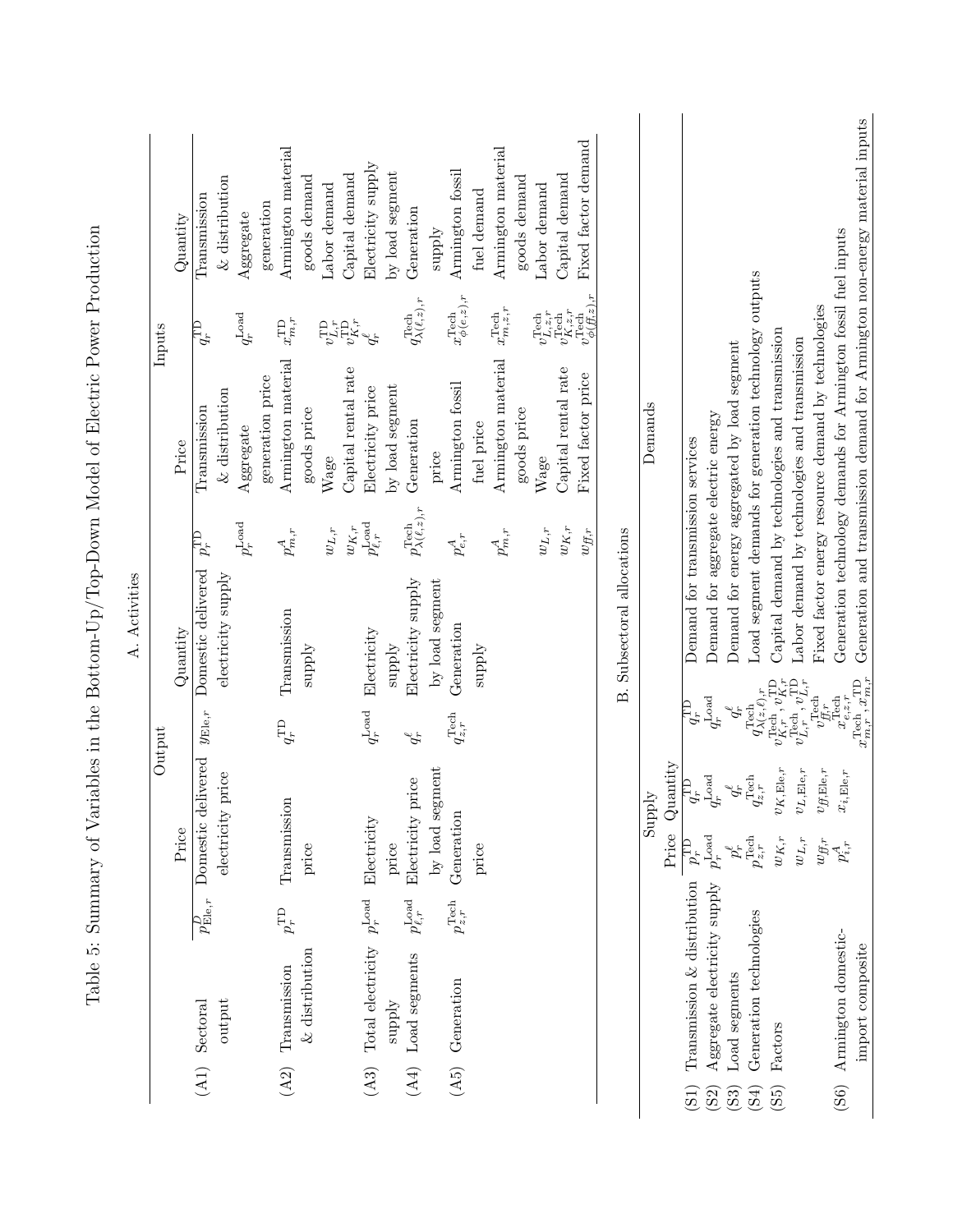generation technologies compete against one another to serve particular electricity market segments. Thus, specifying relatively easy substitution among generators but not between load segments  $(\sigma_r^{\text{Load}} \ll 1 < \sigma_r^{\ell})$  enables coal and nuclear electricity (say) to be highly fungible within base load, but unable to substitute for peak natural gas or wind generation. Third, from an energy modeling standpoint, the CES aggregation technology's nonlinearity has the disadvantage of preventing generation in energetic units from summing up to the kilowatt hours of delivered electricity. But it is well known that modeling discrete activities' outputs as near-perfect substitutes can lead to "bang-bang" behavior wherein small differences in technologies' marginal costs induce large swings in their market shares. The present formulation's strength is that it enables generation technologies with widely differing marginal costs to coexist, and the resulting market shares to respond smoothly to policy shocks such as the GHG tax in section 3.2.

The supply-demand correspondences for the outputs of the transmission, aggregate electricity supply, load class and generation technology activities are indicated by subsectoral allocations (S1)-(S4) in Table 5. These are trivial—all of the action is in the allocation of factors (capital, labor and non-fossil energy resources) as well as fuel and non-fuel intermediate Armington goods among transmission and the different technologies, (S5)-(S6). The resulting input-output structure is underlain by the price and quantity variables in Table 5, organized according to the exhaustion of profit and supply-demand balance identities in Figure 4. Table 6 provides the algebraic elaboration of these identities, in which  $(A1)-(A5)$  are given by the zero profit conditions  $(48)-(51)$  and  $(S1)-(S6)$  are given by the market clearance conditions  $(52)-(57)$ .

Calibration is the major challenge to computational implementation of this model. Recall that the present scheme requires a column disaggregation of the SAM in Figure 1.C that allocates inputs to the electricity sector among the various activities. The typical method relies on two pieces of exogenous information, namely, statistics on the benchmark quan-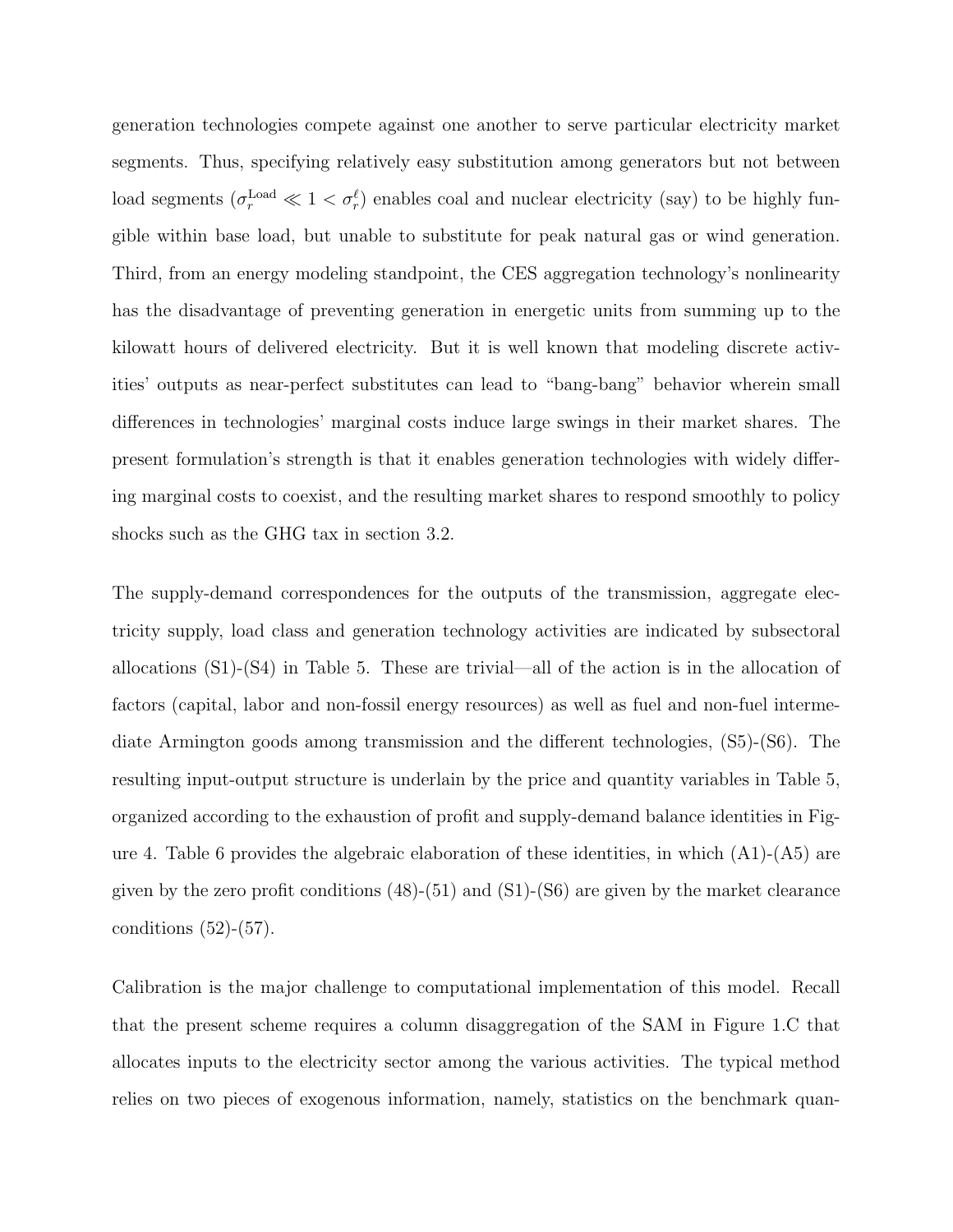Figure 4: Bottom-Up/Top-Down Representation of Electric Power Production: Accounting Identities and Parameterization

| Zero Profit Conditions                                                                                                                                                                                                                                                                                                                                                                                                                                                                                                                                     | Supply-Demand Balance Conditions                                                        |
|------------------------------------------------------------------------------------------------------------------------------------------------------------------------------------------------------------------------------------------------------------------------------------------------------------------------------------------------------------------------------------------------------------------------------------------------------------------------------------------------------------------------------------------------------------|-----------------------------------------------------------------------------------------|
| (Activities)                                                                                                                                                                                                                                                                                                                                                                                                                                                                                                                                               | (Subsectoral allocations)                                                               |
| $p_{\text{Ele},r}^D y_{\text{Ele},r} \le p_r^{\text{Load}} q_r^{\text{Load}} + p_r^{\text{TD}} q_r^{\text{TD}}$<br>(A1)                                                                                                                                                                                                                                                                                                                                                                                                                                    |                                                                                         |
| (A2) $p_r^{\text{TD}} q_r^{\text{TD}} \leq w_{K,r} v_{K,z,r}^{\text{TD}} + w_{L,r} v_{L,z,r}^{\text{TD}}$                                                                                                                                                                                                                                                                                                                                                                                                                                                  |                                                                                         |
| $+\sum p_{m,r}^A x_{m,z,r}^{\text{Techn}}$<br>$\phi(m,z)$                                                                                                                                                                                                                                                                                                                                                                                                                                                                                                  | $(S1) - (S4)$ are trivial                                                               |
| (A3) $p_r^{\text{Load}} q_r^{\text{Load}} \le \sum_{r} p_{\ell,r}^{\text{Load}} q_r^{\ell}$                                                                                                                                                                                                                                                                                                                                                                                                                                                                | (S5) $v_{f,\text{Ele},r} \ge v_{f,z,r}^{\text{TD}} + \sum_{z} v_{f,z,r}^{\text{Techn}}$ |
| (A4) $p_{\ell,r}^{\text{Load}} q_r^{\ell} \leq \sum p_{z,r}^{\text{Techn}} q_{z,r}^{\text{Techn}}$<br>(A4) $p_{\ell,r}^{\text{Load}} q_r^{\ell} \leq \sum_{\lambda(\ell,z),r} p_{z,r}^{\text{seen}} q_{z,r}^{\text{teen}}$<br>(A5) $p_{z,r}^{\text{Techn}} q_{z,r}^{\text{Techn}} \leq w_{K,r} v_{K,z,r}^{\text{Techn}} + w_{L,r} v_{L,z,r}^{\text{Techn}}$<br>(S6) $x_{i,\text{Ele},r} \geq \begin{cases} \sum_{\phi(e,z)} x_{e,z,r}^{\text{Techn}} & \text{Fossil fields} \\ x_{m,r}^{\text{TD}} + \sum_{z} x_{m,z,r}^{\text{Techn}} & \text{Materials}$ | Fossil fuels                                                                            |
|                                                                                                                                                                                                                                                                                                                                                                                                                                                                                                                                                            |                                                                                         |
| $+ \left\{ \begin{array}{cl} \displaystyle \sum_{\phi(e,z)} p_{e,r}^A x_{e,z,r}^{\text{Techn}} & \text{Fossil fuel} \\ \displaystyle \sum_{\phi(f,z)} w_{f\!f\!,r} v_{f\!f\!,z,r}^{\text{Techn}} & \text{Non-fossil} \end{array} \right.$                                                                                                                                                                                                                                                                                                                  |                                                                                         |
|                                                                                                                                                                                                                                                                                                                                                                                                                                                                                                                                                            |                                                                                         |

|  | A. Accounting identities |  |
|--|--------------------------|--|
|--|--------------------------|--|

| $D_{1}$ t alameters          |                             |                               |                                                           |                                 |  |  |  |  |  |
|------------------------------|-----------------------------|-------------------------------|-----------------------------------------------------------|---------------------------------|--|--|--|--|--|
|                              | Institutions                | Substitution                  |                                                           | Technical                       |  |  |  |  |  |
|                              |                             | Elasticities                  |                                                           | Coefficients                    |  |  |  |  |  |
| (A1)                         | Delivered electric power    | $\sigma_{\mathrm{Ele},r}^{I}$ | $\varpi_{\mathrm{Load},r}$                                | Total electricity supply        |  |  |  |  |  |
|                              |                             |                               | $\varpi_{\text{TD},r}$                                    | Transmission                    |  |  |  |  |  |
| (A2)                         | Transmission & distribution | $\sigma^{\rm TD}_{r}$         | $\beta_{m,r}^{\text{TD}},$                                | Intermediate Armington good use |  |  |  |  |  |
|                              |                             |                               | $\gamma_{K,r}^{\text{TD}}, \gamma_{L,r}^{\text{TD}}$      | Capital and labor inputs        |  |  |  |  |  |
| $\left(  \mathrm{A3}\right)$ | Total electricity supply    | $\sigma_r^{\text{Load}}$      | $\nu_{\ell,r}$                                            | Load segments                   |  |  |  |  |  |
| (A4)                         | Load segments               | $\sigma_r^{\ell}$             | $\eta_{z,\ell,r}$                                         | Technologies' outputs           |  |  |  |  |  |
| $\left( \mathrm{A5}\right)$  | Technologies                | $\sigma^{\rm Tech}$           | $\theta^{K}_{z,r}, \theta^{L}_{z,r} \ \theta^{M}_{m,z,r}$ | Capital and labor               |  |  |  |  |  |
|                              |                             |                               |                                                           | Materials                       |  |  |  |  |  |
|                              |                             |                               | $\theta_{e,z,r}^F, \theta_{ff,z,r}^F$                     | Fossil and fixed-factor energy  |  |  |  |  |  |

B. Parameters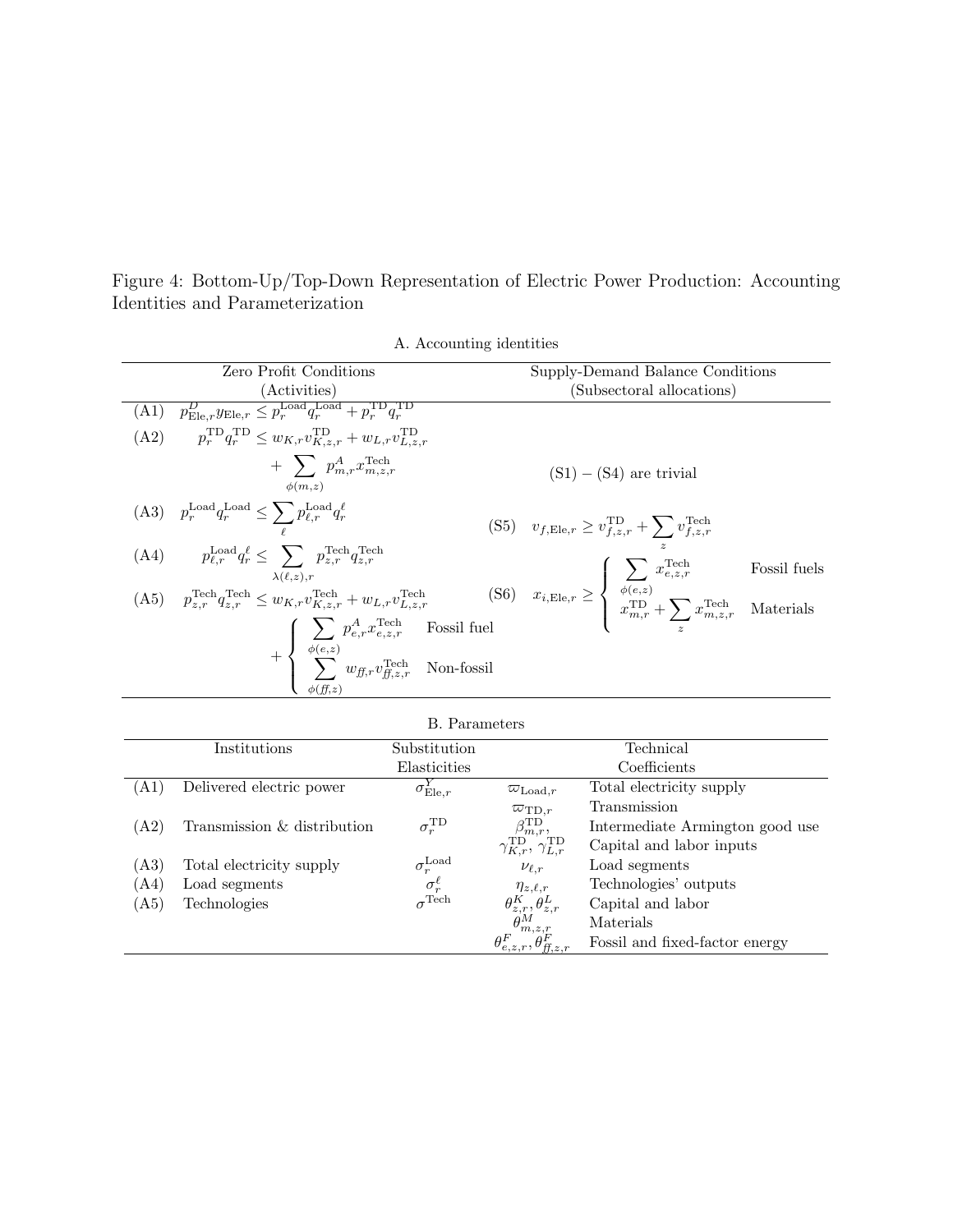| $p^D_{\mathrm{Ele},r} \leq \bigg\lbrack (\varpi_{\mathrm{Gen},r})^{\sigma^Y_{\mathrm{Ele},r}}(p_r^{\mathrm{Load}})^{1-\sigma^Y_{\mathrm{Ele},r}} + (\varpi_{\mathrm{TD},r})^{\sigma^Y_{\mathrm{Ele},r}}(p_r^{\mathrm{TD}})^{1-\sigma^Y_{\mathrm{Ele},r}} \bigg\rbrack^{1/(1-\sigma^Y_{\mathrm{Ele},r})}$                                                                                                                                                                                                                                                                                                                                                  | $y_{\mathrm{Ele},r}$<br>$\overline{\mathcal{L}}$ | (47)   |
|-----------------------------------------------------------------------------------------------------------------------------------------------------------------------------------------------------------------------------------------------------------------------------------------------------------------------------------------------------------------------------------------------------------------------------------------------------------------------------------------------------------------------------------------------------------------------------------------------------------------------------------------------------------|--------------------------------------------------|--------|
| $p_r^{\text{Load}} \leq \left\vert \sum_{\ell} \left(\nu_{\ell,r}\right)^{\sigma_r^{\text{Load}}}\left(p_{\ell,r}^{\text{Load}}\right)^{1-\sigma_r^{\text{Local}}}\right\vert^{1/(1-\sigma_r^{\text{Local}})}$                                                                                                                                                                                                                                                                                                                                                                                                                                            | $\perp$ $\quad q_{r}^{\rm Load}$                 | (48)   |
| $p_r^{\rm TD} \leq \left[\sum_m \left(\beta_{i,r}^{\rm TD}\right)^{\sigma_r^{\rm TD}} \left(p_{m,r}^{\rm A}\right)^{1-\sigma_r^{\rm TD}} + \left(\gamma_{K,r}^{\rm TD}\right)^{\sigma_r^{\rm TD}} w_{K,r}^{1-\sigma_r^{\rm TD}} + \left(\gamma_{L,r}^{\rm TD}\right)^{\sigma_r^{\rm TD}} w_{L,r}^{1-\sigma_r^{\rm TD}}\right]^{1/(1-\sigma_r^{\rm TD})}$                                                                                                                                                                                                                                                                                                  | $q_{\mathrm{r}}^{\mathrm{TD}}$                   | (49)   |
| $\prod_{\alpha=1}^{n}1/(1-\sigma_{\ell,\,r}^{\rm Load})$<br>$p_{\ell,r}^{\text{Load}} \leq \left\vert \sum_{\lambda(z,\ell)} (\eta_{z,\ell,r})^{\sigma_{\ell,r}^{\text{Load}}} \left(\begin{matrix} \text{Tech} \\ p_{z,r} \end{matrix}\right)^{1-\sigma_{\ell,r}^{\text{Load}}}\right\vert$                                                                                                                                                                                                                                                                                                                                                              | $\perp$ $q_r^{\ell}$                             | $(50)$ |
| $1/(1-\sigma^{\rm Tech})$<br>Non-fossil<br>$_{\rm Fossil}$<br>$+ \begin{pmatrix} \left(\theta_{\phi(E,z),r}^{F}\right)^{\sigma \text{Tech}}\left(p_{e,r}^{A}\right)^{1-\sigma \text{Tech}} \\ \left(\theta_{\phi(B,z),r}^{F}\right)^{\sigma \text{Tech}}\left(\frac{1-\sigma \text{Tech}}{w_{H,r}}\right)^{-1} \end{pmatrix}$<br>$p^{\text{Tech}}_{z,r} \leq \begin{bmatrix} \left(\theta_{z,r}^K\right)^{\sigma^{\text{Tech}}} w^1_{K,r}^{-\sigma^{\text{Tech}}} + \left(\theta_{z,r}^L\right)^{\sigma^{\text{Tech}}} w^1_{L,r} \\ + \left(\theta_{m,z,r}^M\right)^{\sigma^{\text{Tech}}} \left(p^A_{m,r}\right)^{1-\sigma^{\text{Tech}}} \end{bmatrix}$ | $q_{z,r}^{\rm Tech}$<br>$\overline{\phantom{0}}$ | (51)   |
| $q_r^{\text{Load}} \geq (\varpi_{\text{Gen},r})^{\sigma^Y_{\text{Ele},r}} \left( p_r^{\text{Load}} \right)^{-\sigma^Y_{\text{Ele},r}} \left( p_{\text{Ele},r}^D \right)^{\sigma^Y_{\text{Ele},r}} y_{\text{Ele},r}$                                                                                                                                                                                                                                                                                                                                                                                                                                       | $p_r^{\rm Load}$<br>$\overline{\phantom{a}}$     | (52)   |
| $q_r^{\rm TD} \geq (\varpi_{\rm TD,r})^{\sigma^Y_{\rm Ele,r}} \left( p_r^{\rm TD} \right)^{-\sigma^Y_{\rm Bel,r}} \left( p_{\rm Ele,r}^D \right)^{\sigma^Y_{\rm Ele,r}} y_{\rm Ele,r}$                                                                                                                                                                                                                                                                                                                                                                                                                                                                    | $p_{r}^{\mathrm{TD}}$                            | $(53)$ |
| $q_r^\ell \geq (\nu_{\ell,r})^{\sigma_r^{\rm Load}}\left(\substack{\cdot \\ p\ell,r} \right)^{-\sigma_r^{\rm Load}} \left(\substack{\sim \\ p\tau^{\rm load}} \right)^{\sigma_r^{\rm Load}} q_r^{\rm Load}$                                                                                                                                                                                                                                                                                                                                                                                                                                               | $p_{\ell, r}^{\rm Load}$                         | (54)   |
| $q_r^\ell$<br>$q_{z,r}^{\text{Tech}} \geq \left(\eta_{\lambda(z,\ell),r}\right)^{\sigma_{\ell,r}^{\text{Local}}} \left(p_{z,r}^{\text{Tech}}\right)^{-\sigma_{r}^{\text{Local}}}\left(p_{\ell,r}^{\text{Load}}\right)^{\sigma_{\ell,r}^{\text{Local}}}$                                                                                                                                                                                                                                                                                                                                                                                                   | $p_{z,r}^{\rm Tech}$                             | (55)   |
| $V_{f,r} \geq \sum_{j\neq \mathbf{E} \mathbf{I} \mathbf{e}} \gamma_{f,j,r}^{\sigma_{j,r}^{\gamma}} w_{f,r}^{-\sigma_{j,r}^{\gamma}} \left(p_{j,r}^{D}\right)^{\sigma_{j,r}^{\gamma}} y_{j,r}$                                                                                                                                                                                                                                                                                                                                                                                                                                                             |                                                  |        |
| $q_{z,r}^{\text{Tech}}$ $K \in f$<br>$\label{eq:qT} \begin{aligned} \mathbf{P} \underset{q,r}{\text{TP}} + \sum \big(\theta_{z,r}^K\big)^{\sigma^{\text{Tech}}} \, w_{K,r}^{-\sigma^{\text{Tech}}} \, \big(p_{z,r}^{\text{Tech}}\big)^{\sigma^{\text{Tech}}} \end{aligned}$<br>$\left(\begin{array}{cc} \sigma_r^{\rm TD} & -\sigma_r^{\rm TD} \\ \gamma_{K,r}^{\tau, \, r} & W_{K,r}^{\tau, \, r} \end{array}\right) \left(p_r^{\rm TD}\right)^{\sigma_r^{\rm TD}} \; .$                                                                                                                                                                                 |                                                  |        |
| $q_{z,r}^{\text{Tech}}$ $L \in f$<br>$\gamma_{L,r}^{\sigma^{\rm TD}}\,w_{L,r}^{\phantom{\rm FD}}\,(\boldsymbol{p}_r^{\rm TD})^{\sigma^{\rm TD}_r}\,\,q_r^{\rm TD} + \sum^z_{d^*} \big(\theta_{z,r}^L\big)^{\sigma^{\rm Tech}}\,w_{L,r}^{\phantom{\rm Tech}}\,(\boldsymbol{p}_{z,r}^{\rm Tech})^{\sigma^{\rm Tech}}$<br>$\overline{+}$                                                                                                                                                                                                                                                                                                                     | $w_{f,r}$<br>$\overline{\phantom{0}}$            | $(56)$ |
| $f\subset f$<br>$\sum_{\phi(f\!f,z)} \left(\theta^{F}_{f\!f;z,r}\right)^{\sigma^{\text{Tech}}} w^{\frac{-\sigma^{\text{Tech}}}{f\!f;r}} \left(p^{\text{Tech}}_{z,r}\right)^{\sigma^{\text{Tech}}} q^{\text{Tech}}_{z,r}$                                                                                                                                                                                                                                                                                                                                                                                                                                  |                                                  |        |
| $q_{i,r}^A \geq \left(\alpha_{i,r}^C\right)^{\sigma_r^C}\left(p_{i,r}^A\right)^{-\sigma_r^C}\mathscr{E}^{\sigma_r^C}u_r + \left(\alpha_{i,r}^I\right)^{\sigma_r^I}\left(p_{i,r}^A\right)^{-\sigma_r^I}\left(p_r^I\right)^{\sigma_r^I}G_r^I + \sum_{j\neq \mathrm{Ele}}^{N} \beta_{i,j,r}^{\sigma_{j,r}^Y}\left(p_{i,r}^A\right)^{-\sigma_{j,r}^Y}\left(p_{j,r}^D\right)^{\sigma_{j,r}^Y}y_{j,r}$                                                                                                                                                                                                                                                          |                                                  |        |
| $e \subset i$                                                                                                                                                                                                                                                                                                                                                                                                                                                                                                                                                                                                                                             |                                                  |        |
| $q_{z,r}^{\text{Techn}} \quad m \subset i$                                                                                                                                                                                                                                                                                                                                                                                                                                                                                                                                                                                                                | $p_{i,r}^A$                                      | (57)   |

Table 6: Algebraic Representation of Bottom-Up Technologies in Electric Power Production Table 6: Algebraic Representation of Bottom-Up Technologies in Electric Power Production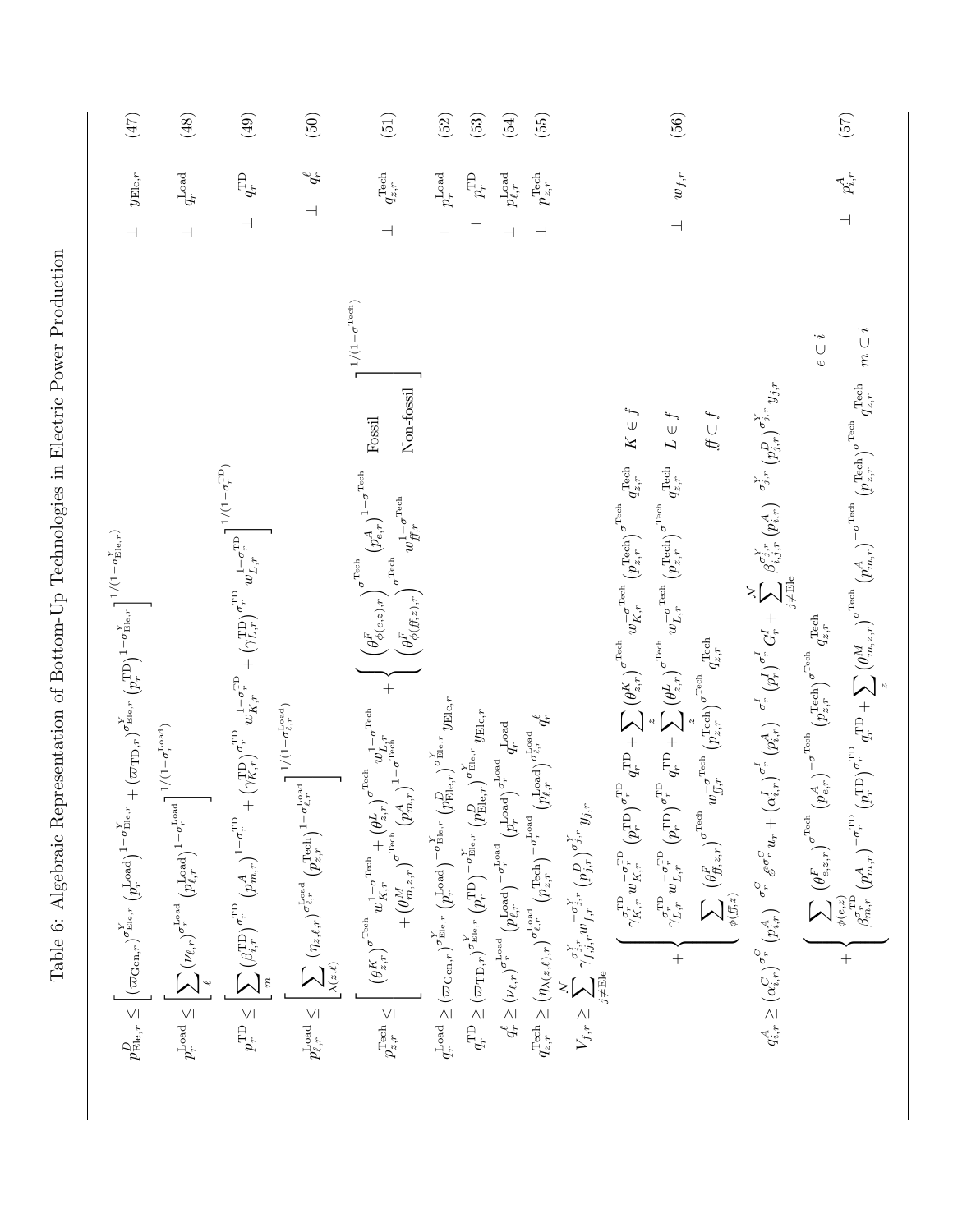$$
\min_{\substack{\overline{x}_{i,z,r}, \overline{x}_{i,z,r}, \overline{x}_{j,z,r}, \overline{z}_{j,z,r}, \overline{z}_{j,z,r}, \overline{z}_{j,z,r}, \overline{z}_{j,z,r}, \overline{z}_{j,z,r}, \overline{z}_{j,z,r}, \overline{z}_{j,z,r}, \overline{z}_{j,z,r}, \overline{z}_{j,z,r}, \overline{z}_{j,z,r}, \overline{z}_{j,z,r}, \overline{z}_{j,z,r}, \overline{z}_{j,z,r}, \overline{z}_{j,z,r}, \overline{z}_{j,z,r}, \overline{z}_{j,z,r}, \overline{z}_{j,z,r}, \overline{z}_{j,z,r}, \overline{z}_{j,z,r}, \overline{z}_{j,z,r}, \overline{z}_{j,z,r}, \overline{z}_{j,z,r}, \overline{z}_{j,z,r}, \overline{z}_{j,z,r}, \overline{z}_{j,z,r}, \overline{z}_{j,z,r}, \overline{z}_{j,z,r}, \overline{z}_{j,z,r}, \overline{z}_{j,z,r}, \overline{z}_{j,z,r}, \overline{z}_{j,z,r}, \overline{z}_{j,z,r}, \overline{z}_{j,z,r}, \overline{z}_{j,z,r}, \overline{z}_{j,z,r}, \overline{z}_{j,z,r}, \overline{z}_{j,z,r}, \overline{z}_{j,z,r}, \overline{z}_{j,z,r}, \overline{z}_{j,z,r}, \overline{z}_{j,z,r}, \overline{z}_{j,z,r}, \overline{z}_{j,z,r}, \overline{z}_{j,z,r}, \overline{z}_{j,z,r}, \overline{z}_{j,z,r}, \overline{z}_{j,z,r}, \overline{z}_{j,z,r}, \overline{z}_{j,z,r}, \overline{z}_{j,z,r}, \overline{z}_{j,z,r}, \overline{z}_{j,z,r}, \overline{z}_{j,z,r}, \overline{z}_{j,z,r}, \overline{z}_{j,z,r}, \overline{z}_{j,z,r}, \overline{z}_{j,z,r}, \overline{z}_{j,z,r}, \overline{z}_{j,z,r}, \overline{z}_{j,z,r}, \overline{z}_{j,z,r}, \overline{z}_{j,z,r}, \overline{z}_{j,z,r}, \overline{z}_{j,z,r}, \overline{z}_{j,z,r}, \overline{z}_{j,z,r}, \overline{z}_{j,z,r}, \overline{z}_{j,z,r}, \overline{z}_{j,z,r}, \overline{z}_{j,z,r}, \overline{z}_{j,z,r}, \overline{z}_{j,z,r}, \overline{z}_{j
$$

tities of electricity generated by the different technologies  $(\Upsilon_{z,r}^{\text{Gen}})$ , and descriptions of the contributions of inputs of factors and Armington intermediate energy and material goods to the unit cost of generation ( $\Upsilon_{f,z,r}^{\text{Tech}}$  and  $\Upsilon_{i,z,r}^{\text{Tech}}$ , respectively). The calibration problem is therefore to find benchmark input vectors whose elements satisfy the identities in Figure 4.A but yield a vector of technology outputs and input proportions that do not diverge "too far" from the exogenous data. The least squares fitting procedure in Table 7 operationalizes this idea, recasting  $(A1)$ - $(A5)$  and  $(S5)$ - $(S6)$  as equality constraints posed in terms of the SAM's benchmark quantities (indicated by a bar over a variable) with all prices set to unity. It is customary to focus on generation while allowing the inputs to—and the ultimate size of—the transmission and distribution activity to be determined as residuals to this nonlinear program.

Finally, even this systematized procedure involves a fair amount of judgment and assumptions. For example, the dearth of data on fixed-factor resource inputs in input-output accounts requires the values of  $\overline{v}_{f,z,r}^{\text{Tech}}$  to be assumed as fractions of the electric power sector's benchmark payments to capital, and engineering data on technology characteristics often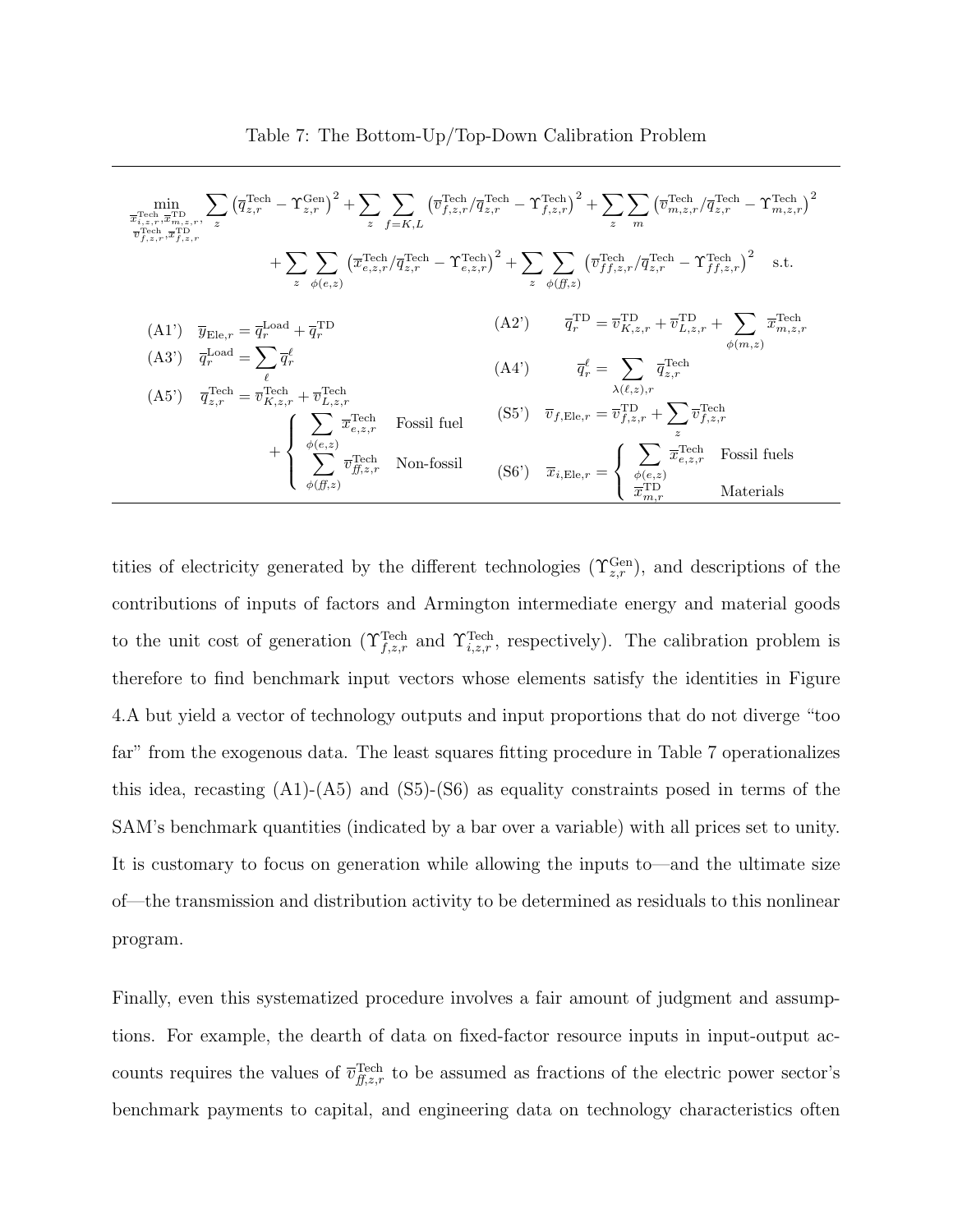lump labor and materials together into operations and maintenance (O&M) expenditures, necessitating ad-hoc disaggregation.

#### 4.2 Heterogeneous Firms and Endogenous Productivity Dynamics

In this section we describe the radical extension of the canonical model to incorporate contemporary theories of trade, focusing on the nexus of monopolistic competition, heterogeneous firms and endogenous productivity. The Armington trade model's assumption of perfectly competitive producers ignores the existence of monopolistic competition in a range of manufacturing and service industries. In these sectors, each firm produces a unique variety of good and faces a differentiated cost of production made up of a fixed cost and a variable cost that depends on the firm's productivity. An important limitation of the canonical model is its failure to account for the fact that openness to trade induces competitive selection of firms and reallocation of resources from unproductive to productive producers, generating export variety gains from trade (Feenstra, 2010) which can substantially exceed the gains-fromtrade predictions of standard CGE simulations (see Balistreri et al., 2010). By contrast, the heterogeneous-firm framework is more consistent with several stylized facts (Balistreri et al., 2011): persistent intra-industry trade-related differences in firm productivities (Bartelsman and Doms, 2000), the comparative scarcity and relatively high productivity of exporting firms (Bernard and Jensen, 1999), and the association between higher average productivity, openness (Trefler, 2004) and lower trade costs (Bernard et al., 2006).

Our heterogeneous-firm CGE simulation follows the theoretical structure developed by Melitz (2003). We consider a single industry  $h \in j$  as the heterogeneous-firm sector. A h-producing firm in region  $r$  deciding whether to sell to region  $r'$  balances the expected revenue from entering that bilateral export market,  $(r, r')$ , against the expected cost. On entry, the firm's costs are sunk and its productivity is fixed according to a draw from a probability distribu-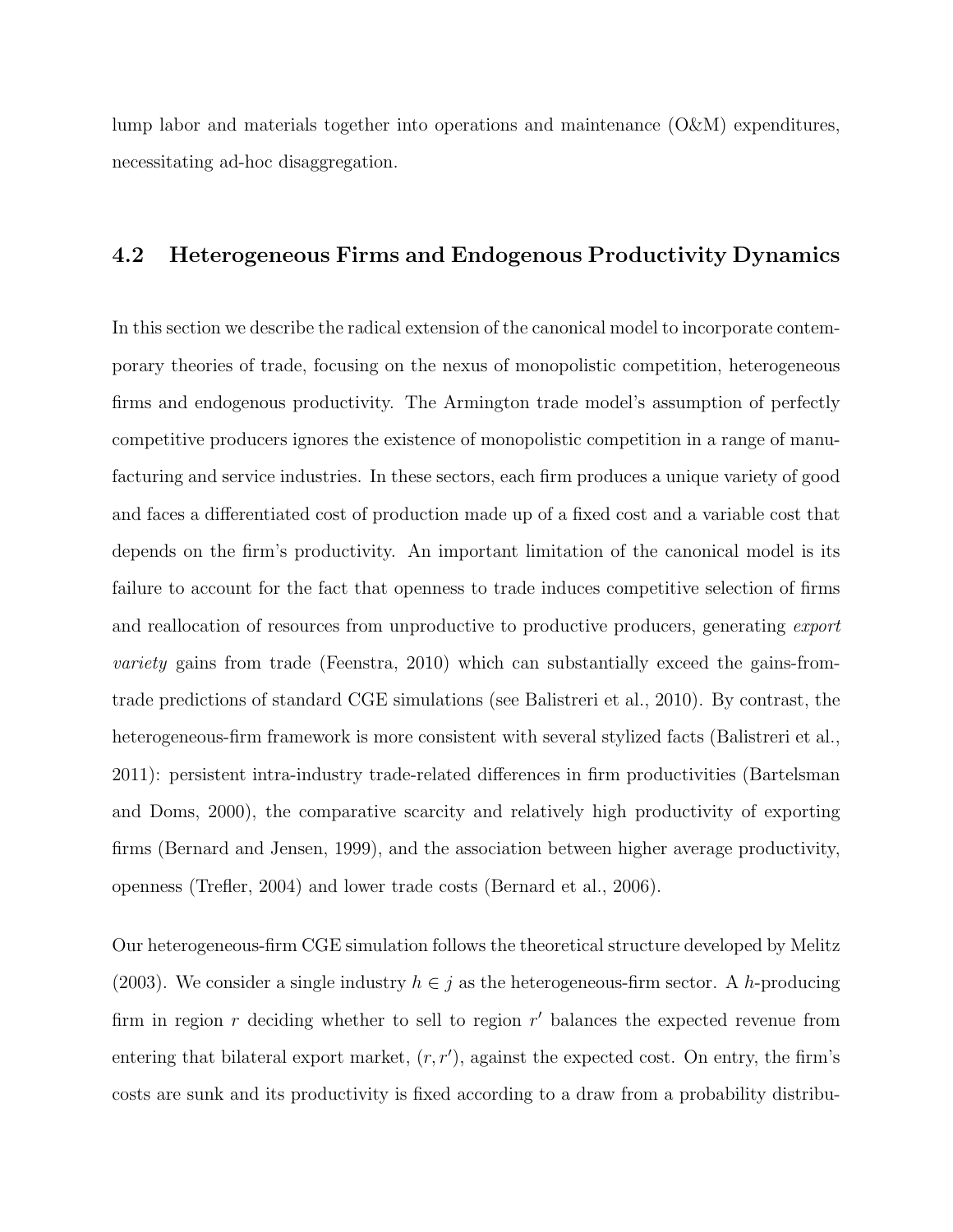tion. Which firms are able to sell profitably in  $(r, r')$  is jointly determined by five factors: their productivity levels  $(\varphi_{h,r,r'})$ , the costs of bilateral trade  $(\mathscr{C}_{h,r,r'})$ , the fixed operating and sunk costs associated with market entry  $(\mathscr{F}_{h,r,r'}^O$  and  $\mathscr{F}_{h,r}^S$ , and the level of demand. An individual firm takes these as given, and maximizes profit by selecting which bilateral markets to supply. If fixed costs are higher in foreign markets relative to the domestic market, the firm will export only if its productivity is relatively high; symmetrically, if its productivity is sufficiently low it will sell its product only to the domestic market, or exit entirely. While there are no fixed costs of production, the model's crucial feature is fixed costs of trade which give rise to scale economies at the sectoral level, so that the average cost of export supply declines with increasing export volume.

On the importer's side, both the aggregate demand for the relevant composite commodity and the associated price level are identical to the canonical model  $(q_{h,r}^A$  and  $p_{h,r'}^A$ ). The key differences are that the composite is a Dixit-Stiglitz CES aggregation of a continuum of varieties of good h, with each variety produced by a firm that may reside at home or abroad. Letting  $\omega_{h,r,r'} \in \Omega_{h,r}$  index the varieties exported from r to r', and  $p_{h,r,r'}^H[\omega_{h,r,r'}]$  denote each variety's firm-specific price, the importer's composite price index is

$$
p_{h,r'}^A = \left[ \sum_r \int_{\Omega_{h,r,r'}[D_{h,r,r'}^H[\omega_{h,r,r'}]]} \omega_{h,r,r'}^H \right]^{1/(1-\sigma_h^H)}.
$$

where  $\sigma_h^H$  is the elasticity of substitution between varieties. Computational implementation of this expression assumes a representative monopolistic firm in  $(r, r')$  who sets an average price for its specific variety,  $\tilde{p}^H_{h,r,r'}$ . Given a mass of  $n_{h,r,r'}$  such firms, the formula for the composite price reduces to eq. (59), which replaces (4) as the zero-profit condition for composite good production. By Shephard's lemma, the demand for imports of varieties from firms located in r is given by the corresponding market clearance condition  $(60)$ . The crucial feature is the scale effect associated with the increases in the number of available varieties,  $n_{h,r,r'}$ , which implies the need to keep track of the number of firms.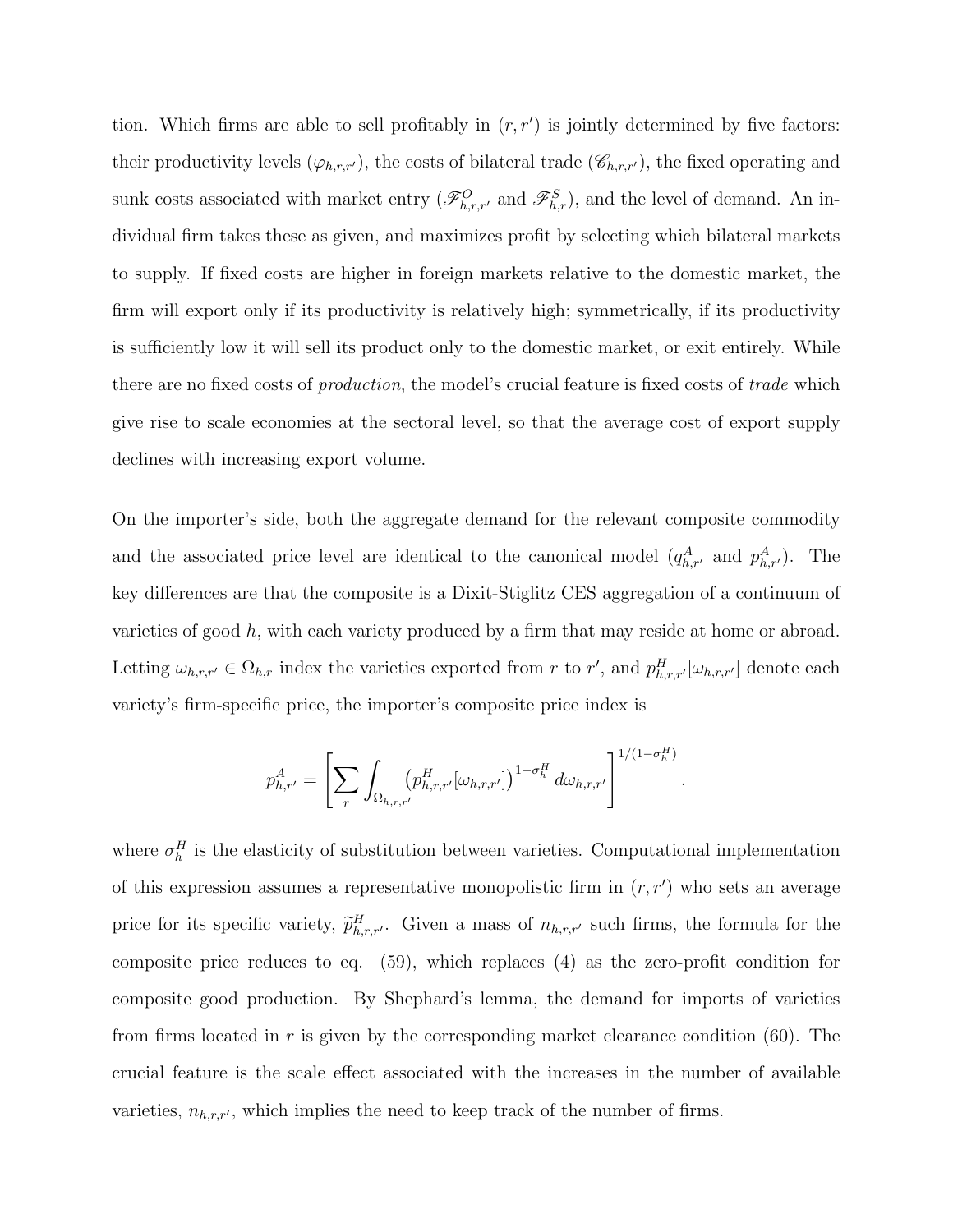Faced with this demand curve for its unique variety, each h-producer maximizes profit by setting marginal cost equal to marginal revenue. To specify the profit maximization problem of the representative firm we exploit the large-group monopolistic competition assumption that the behavior of an individual firm has no impact on the composite price. Further, we assume that sunk, fixed, and variable costs are all incurred at the marginal opportunity cost of domestic output, which for exporters in r is simply  $p_{h,r}^D$ . Under these conditions, a monopolistic firm with productivity  $\varphi_{h,r,r'}$  has unit production cost  $p_{h,r}^D/\varphi_{h,r,r'}$  and maximizes profit via the markup pricing rule:

$$
\mathcal{C}_{h,r,r'} p_{h,r}^D / \varphi_{h,r,r'} \ge (1 - 1/\sigma_h^H) p_{h,r,r'}^H,\tag{58}
$$

where  $\mathscr{C}_{h,r,r'}$  is a Samuelsonian iceberg trade cost which we treat as a market-specific calibration parameter.<sup>23</sup> The key to operationalizing this condition is expressing the average price  $(\widetilde{p}_{h,r,r'}^H)$  in terms of the average productivity level  $(\widetilde{\varphi}_{h,r,r'})$  by identifying the marginal firm that earns zero profits, and then relating the marginal firm to the average firm through the distribution of producer productivities. Melitz (2003) developed a method for doing this, which we follow below.

An individual firm's productivity is assumed to be determined by a random draw from a Pareto distribution with density  $\pi[\varphi] = a\varphi^a\varphi^{-1-a}$  and cumulative probability  $\Pi[\varphi] = a\varphi^a\varphi^{-1-a}$  $1 - \varphi^a \varphi^{-a}$ , where a is the shape parameter and  $\varphi$  is a lower productivity bound. The centerpiece of the model is that every bilateral link is associated with a productivity level  $\varphi_{h,r,r'}^{\star}$  at which optimal markup pricing yields zero profit, such that a firm that draws  $\varphi_{h,r,r'}^{\star}$ is the marginal firm. Firms drawing  $\varphi_{h,r,r'} > \varphi_{h,r,r'}^{\star}$  earn positive profits and supply market  $(r, r')$ . Thus, with a mass  $N_{h,r}$  of h-producing firms in region r, the share of producers that enter this market is  $1 - \Pi[\varphi_{h,r,r'}^{\star}] = n_{h,r,r'}/N_{h,r}$ . This property may be exploited by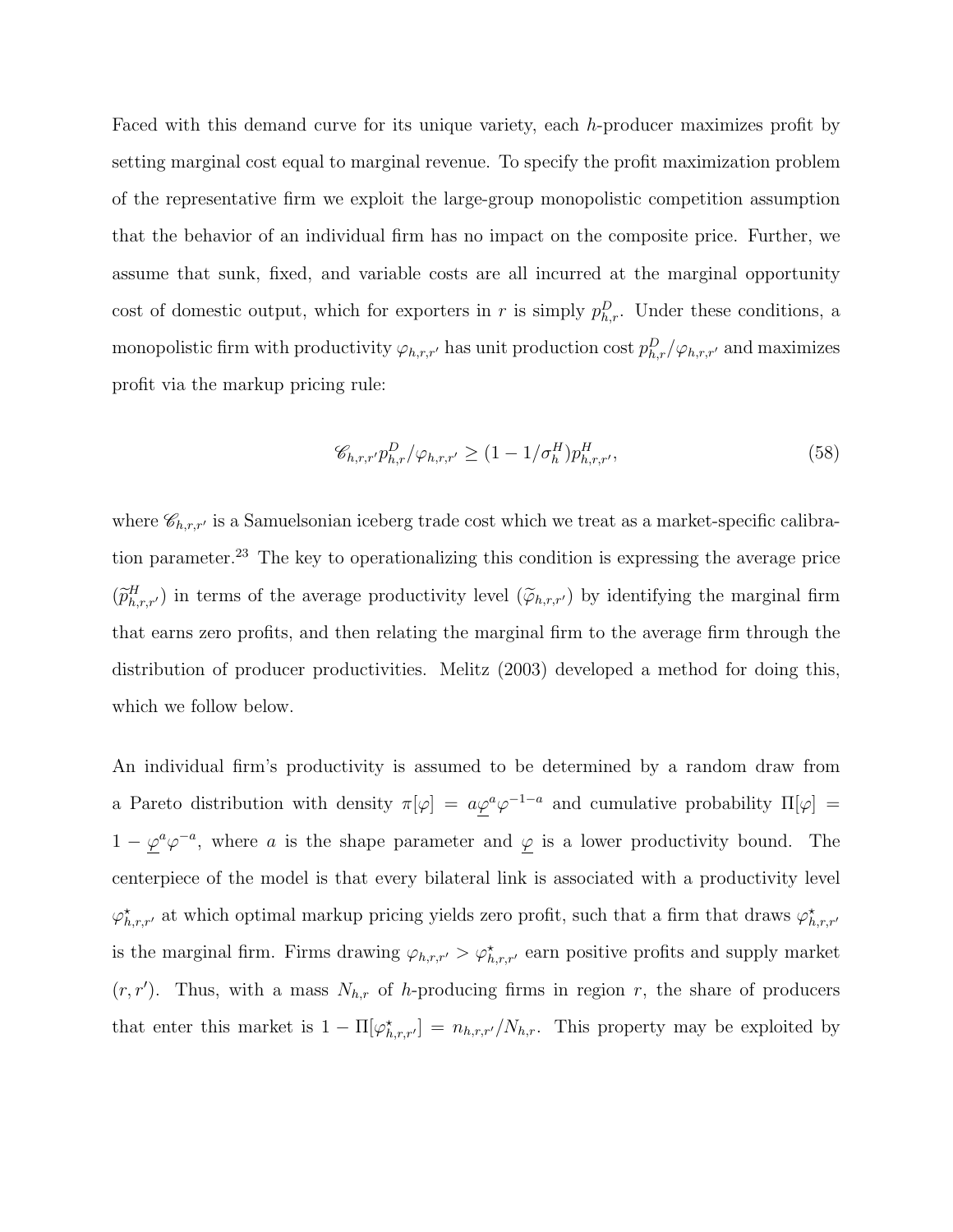Table 8: Equations of the Heterogeneous Firms Sector (h)

$$
p_{h,r'}^A \le \left[ \sum_r n_{h,r,r'} (\widetilde{p}_{h,r,r'}^H)^{1-\sigma_h^H} \right]^{1/(1-\sigma_h^H)} \perp q_{h,r'}^A, \quad (59)
$$
  

$$
\widetilde{\sigma}_h^H \ge n! \quad (\widetilde{\sigma}_h^H)^{-\sigma_h^H} (\sigma_A^A)^{\sigma_h^H} \sigma_A^A \qquad \qquad \square
$$

$$
\widetilde{q}_{h,r,r'}^{H} \ge n_{h,r,r'} \left(\widetilde{p}_{h,r,r'}^{H}\right)^{-\sigma_h^H} \left(p_{h,r'}^{A}\right)^{\sigma_h^H} q_{h,r'}^{A} \qquad \qquad \perp \qquad \widetilde{p}_{r,r'}^{H}.
$$
\n(60)\n
$$
\widetilde{\varphi}_{h,r,r'} = \underline{\varphi}^{-1} \widetilde{a}_h^{1/(1-\sigma_h^H)} (n_{h,r,r'}/N_{h,r})^{-1/a} \qquad \qquad \perp \qquad \widetilde{\varphi}_{h,r,r'} \qquad (61)
$$

$$
\widetilde{p}_{h,r,r'}^H \le \frac{\sigma_h^H}{\sigma_h^H - 1} \widetilde{\varphi}_{h,r,r'} \mathscr{C}_{h,r,r'} p_{h,r}^D \tag{62}
$$

$$
p_{h,r}^D \mathcal{F}_{h,r,r'}^O = \widetilde{p}_{h,r,r'}^H \widetilde{q}_{h,r,r'}^H \widetilde{a}_h / \sigma_h^H
$$
\n
$$
\Delta n^D \mathcal{F}_{h,r,r'}^S = \frac{\sigma_h^H - 1}{\sigma_h^H - 1} \sum_{\widetilde{m}^H} \widetilde{q}_h^H \mathcal{F}_{h,r'}^M
$$
\n(63)

$$
\Delta p_{h,r}^D \mathcal{F}_{h,r}^S = \frac{\sigma_h - 1}{a_{h} \sigma_h^H N_{h,r}} \sum_{r'} \widetilde{p}_{h,r,r'}^H \widetilde{q}_{h,r,r'}^H n_{h,r,r'} \qquad \perp \qquad N_{h,r} \qquad (64)
$$

$$
y_{i,r} \geq \begin{cases} \Delta \mathcal{F}_{h,r}^{S} N_{h,r} + \sum_{r' \neq r} n_{h,r,r'} \mathcal{F}_{h,r,r'}^{O} \\ + \underline{\varphi}^{-1} \widetilde{a}_{h}^{1/(1-\sigma_{h}^{H})} \sum_{r' \neq r} n_{h,r,r'} \mathcal{E}_{h,r,r'} \left(\frac{n_{h,r,r'}}{N_{h,r}}\right)^{-1/a} \widetilde{q}_{h,r,r'}^{H} & h \in i \\ (\zeta_{i,r}^{D})^{\sigma_{i,r}^{DM}} (p_{i,r}^{D})^{-\sigma_{i,r}^{DM}} (p_{i,r}^{A})^{\sigma_{i,r}^{DM}} q_{i,r}^{A} \\ + \sum_{r' \neq r} \xi_{i,r,r'}^{\sigma_{i,r'}^{IM}} (p_{i,r}^{D})^{-\sigma_{i,r'}^{AM}} (p_{i,r'}^{M'})^{\sigma_{i,r'}^{MM}} g_{i,r'}^{M} & \text{otherwise} \end{cases} \tag{65}
$$

integrating over the density function to obtain the CES-weighted average productivity level:

$$
\widetilde{\varphi}_{h,r,r'} = \left[ \frac{1}{1 - \Pi[\varphi_{h,r,r'}^{\star}]} \int_{\varphi_{h,r,r'}^{\star}}^{\infty} \varphi^{\sigma_h^H - 1} \pi[\varphi] d\varphi \right]^{1/(\sigma_h^H - 1)} = \widetilde{a}_h^{1/(1 - \sigma_h^H)} \varphi_{h,r,r'}^{\star}
$$
\n
$$
= \widetilde{a}_h^{1/(1 - \sigma_h^H)} \Pi^{-1}[1 - n_{h,r,r'}/N_{h,r}] = \underline{\varphi}^{-1} \widetilde{a}_h^{1/(1 - \sigma_h^H)}(n_{h,r,r'}/N_{h,r})^{-1/a}
$$

where  $\tilde{a}_h = (a + 1 - \sigma_h^H)/a$  is a parameter. The above expression can be substituted into (58) to yield the representative monopolistic firm's zero-profit condition (62).

To find the level of productivity we must pin down the number of firms in  $(r, r')$ . The latter is defined implicitly by the free-entry condition for the marginal firm, which breaks even with an operating profit that just covers its fixed operating cost of entering the market. By the Marshallian large group assumption, profit is the ratio of a firm's revenue to the elasticity of substitution among varieties, while the fixed cost can be expressed as the opportunity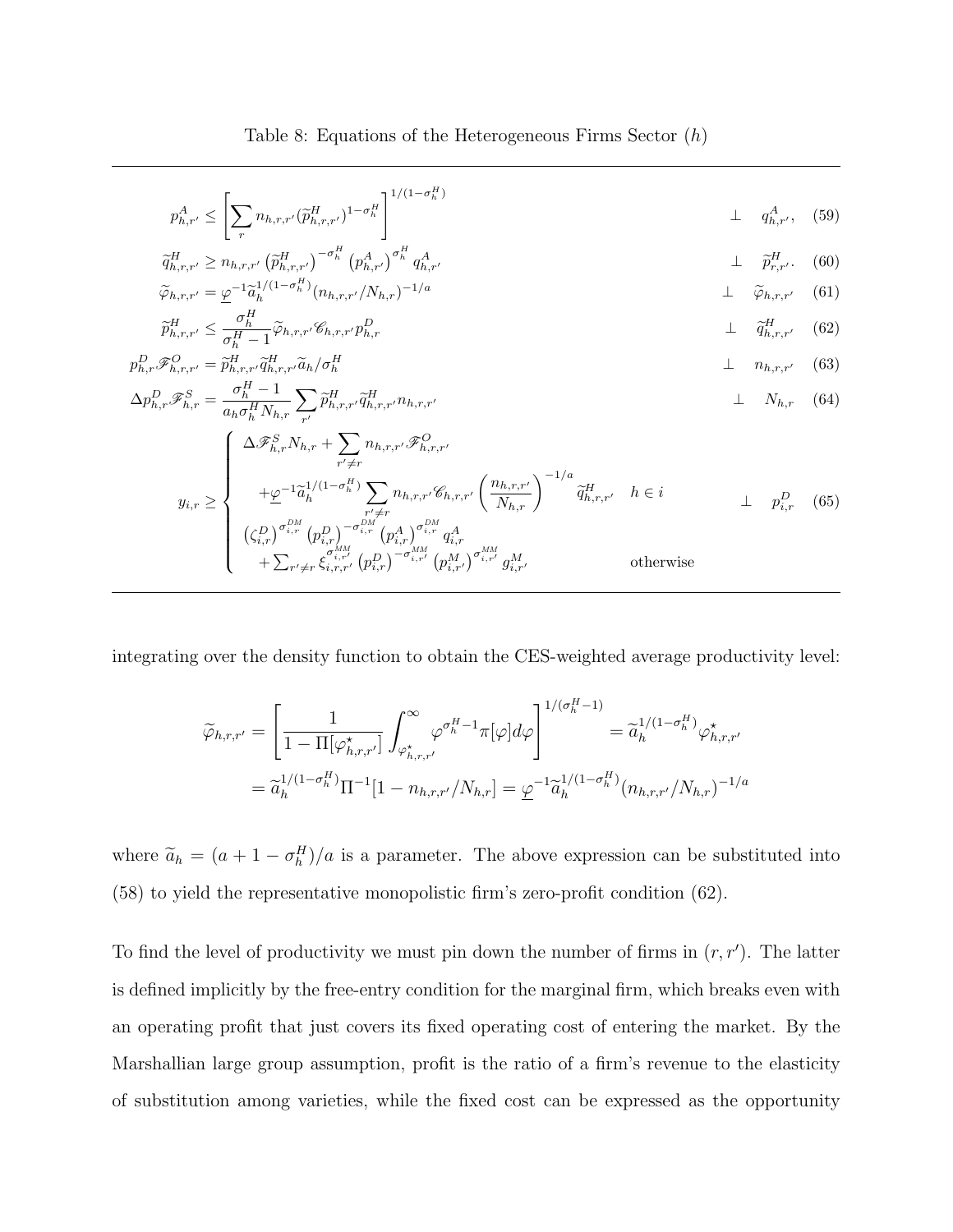cost,  $p_{h,r}^D \mathscr{F}_{h,r,r}^O$ . Eqs. (58) and (60) can be combined to express revenue as  $p_{h,r,r'}^H q_{h,r,r'}^H =$  $n_{h,r,r'} (p_{h,r,r'}^H)^{1-\sigma_h^H} (p_{h,r'}^A)^{\sigma_h^H} q_{h,r'}^A \propto \varphi_{h,r,r'}^{\sigma_h^H-1}$ , so that the ratio of average to marginal revenue is related to the ratio of the average and marginal productivity by:  $(\widetilde{\varphi}_{h,r,r'}/\varphi^*_{h,r,r'})^{\sigma_h^H-1} = \widetilde{a}^{-1}$ . This simplification enables the free-entry condition to be recast in terms of the representative firm's average variables as the zero-profit condition (63).

Similar logic applies to the total mass of region- $r$  firms, which is defined implicitly by a freeentry condition that balances a firm's sunk cost against expected profits over its lifetime. Assuming that each firm has a flow probability of disappearance,  $\Delta$ , steady-state equilibrium requires an average of  $\Delta N_{h,r}$  firms to be replaced each period at an aggregate nominal opportunity cost of  $\Delta p_{h,r}^D \mathcal{F}_{h,r}^S N_{h,r}$ . Thus, ignoring discounting or risk aversion, the representative firm's profit must be large enough to cover an average loss of  $\Delta p_{h,r}^D \mathscr{F}_{h,r}^S$ . On the other side of the balance sheet, expected aggregate profit is simply the operating profit in each market  $(\widetilde{p}_{h,r,r'}^H \widetilde{q}_{h,r,r'}^H / \sigma_h^H - p_{h,r}^D \mathcal{F}_{h,r,r'}^O)$  weighted by the probability of operating in that market  $(n_{h,r,r}/N_{h,r})$ . Using (63) to substitute out fixed operating costs, the free-entry condition equating average sunk costs with average aggregate profit is given by the zero-profit condition (64). With this condition the heterogeneous-firm trade equilibrium is fully specified. The final requirement for integrating the heterogeneous-firm sector into the framework of the canonical model is an elaboration of the h-sector's supply-demand balance for the domestic commodity. The market clearance condition associated with  $p_{h,r}^D$  tracks the disposition of domestic output into the various sunk, fixed, and variable costs as in (65).

Operationalizing this model requires us to reconcile our heterogeneous firms algebraic framework with standard trade flow accounts such as Figure 1. To do so we need three pieces of exogenous data: the elasticity of substitution between varieties  $(\sigma_h)$ , the Pareto distribution parameters (a and  $\varphi$ ), and an approximation of bilateral fixed operating costs  $(\mathscr{F}_{h,r,r'}^O)^{24}$ The calibration proceeds in five steps.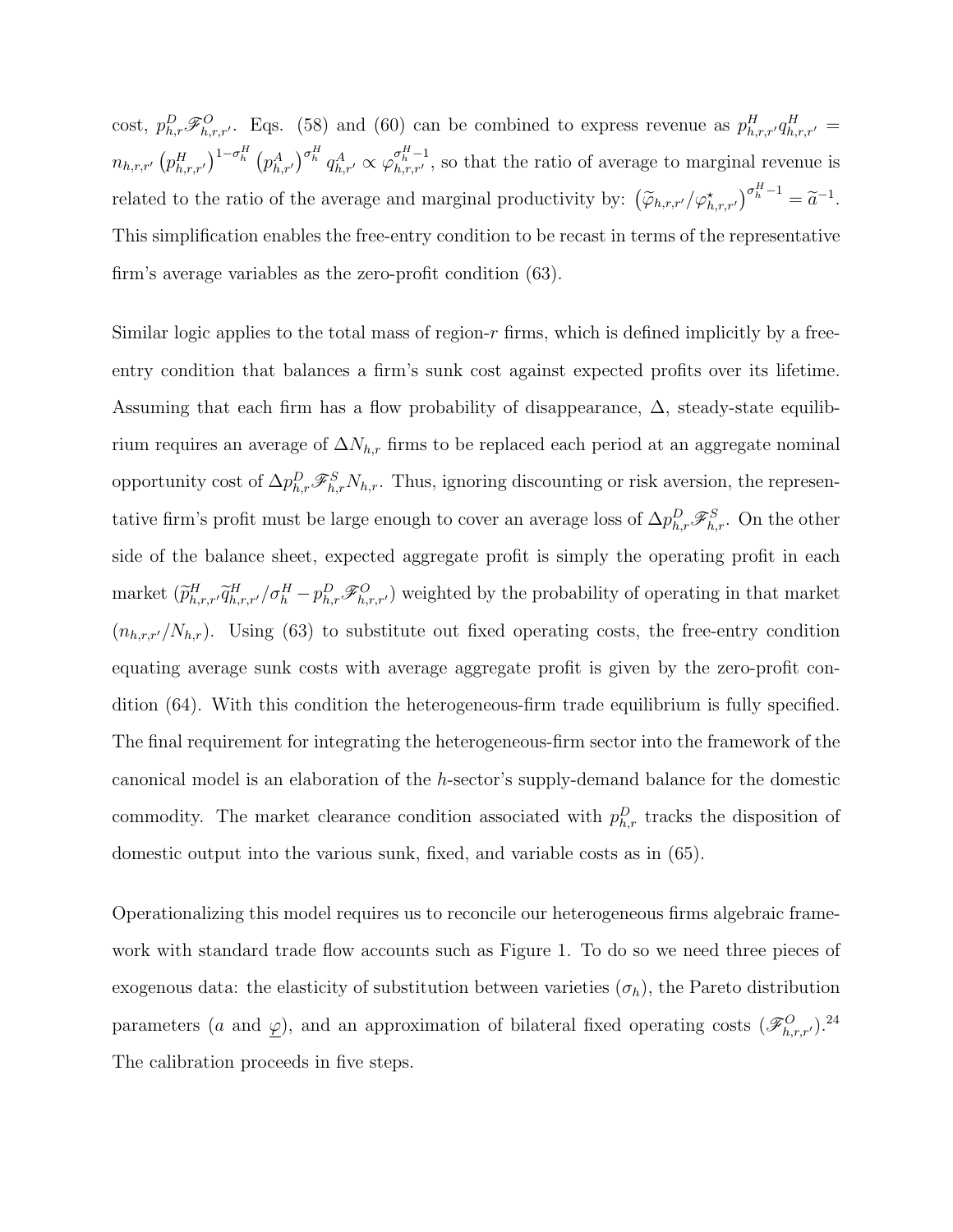- 1. Average firm revenue: Plugging estimates of the fixed cost and the substitution elasticity into the zero-cutoff-profit condition (63), along with a typical choice of units  $(p_{h,r}^D =$  $1 \forall h,r$  pins down the revenue of the average firm operating in each bilateral market  $(\widetilde{p}^H_{h,r,r'}\widetilde{q}^H_{h,r,r'})$ .
- 2. The number of firms: The fact the total value of trade is the product of the number of firms and average revenue means that the trade account in the SAM can be divided by result of step 1 to give the benchmark value of  $n_{h,r,r'}$ . Plugging this quantity into eq. (64) enables us to derive the total mass of firms,  $N_{h,r}$ . The key is to treat the flow of sunk cost payments  $(\Delta \mathscr{F}_{h,r}^S)$  as a free composite parameter whose value is chosen to scales the measure of the total number of firms relative to those operating on each bilateral link. In performing this procedure it is necessary to ensure that  $n_{h,r,r'}/N_{h,r} < 1$ for the largest market supplied by r (typically the domestic market,  $r = r'$ ).
- 3. Average firm productivity: Substituting the shares of firms on each bilateral link from step 2 into eq. (61) facilitates direct calculation of the average productivity level,  $\widetilde{\varphi}_{h,r,r'}$ .
- 4. Average firm price and output: Multiplying both sides of (60) by the firm-level average price  $(\widetilde{p}_{h,r,r'})$  expresses average revenue from step 1 in terms of the average firm-level price and the composite price and quantity. By choosing composite units such that  $p_{h,r'}^A = 1$  (which allows us to interpret  $q_{h,r'}$  as region r' gross consumption observed in the trade accounts) we can solve for  $\widetilde{p}_{h,r,r'}$ , and, in turn,  $\widetilde{q}_{h,r,r'}$ .
- 5. Iceberg trade costs: Unobserved trade costs  $(\mathscr{C}_{h,r,r'})$  can be recovered from the markup pricing rule (62).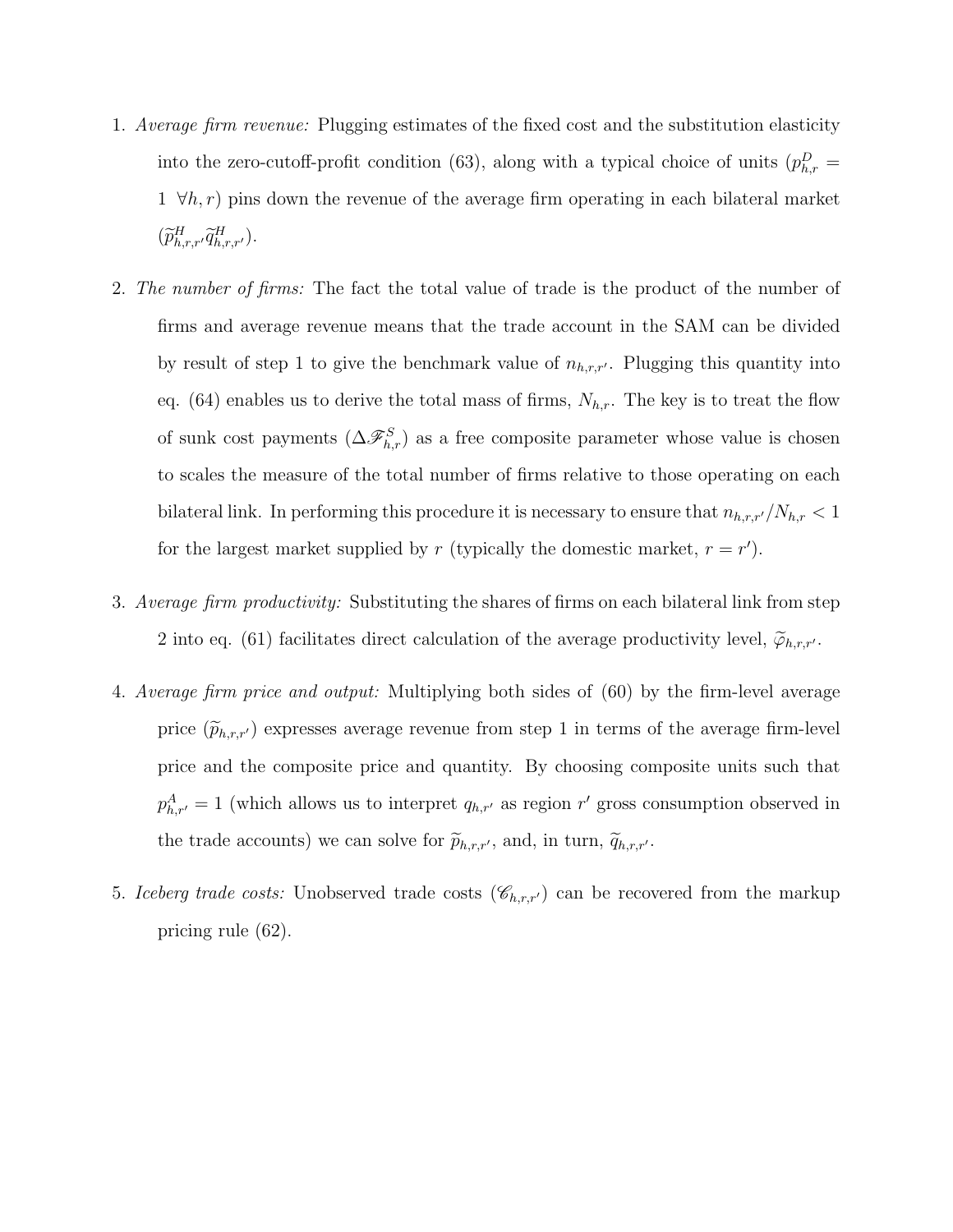# 4.3 The Heterogeneous-Firm CGE Model in Action: Liberalizing Trade in Services

We illustrate how the results of the heterogeneous-firms specification can differ from those of our canonical model by considering the liberalization of services trade in poor countries. The model in section 4.2 is calibrated on a stylized aggregation of the GTAP version 7 database which divides the world into three regions (OECD, middle-income and low-income countries) whose industries are grouped into three broad sectors (manufacturing, services and a rest-of-economy aggregate). We use the heterogeneous-firms structure to model the manufacturing and services sectors. For our exogenous parameters we use  $\sigma_h = 3.8$  taken from Bernard et al. (2003), and  $a = 4.582$ ,  $\underline{\varphi} = 0.2$  and a vector of values  $\mathscr{F}_{h,r,r'}^O$ , taken from Balistreri et al. (2011). To capture the importance of business services, we model production using Balistreri et al.'s (2009) nested CES structure in every sector, where value added and intermediate purchases of services are combined with an elasticity of substitution of 1.25 to form a composite input commodity.

From a practical modeling standpoint the non-convexity generated by positive feedback from expansion of exports to productivity improvement to decline in the average cost of exporting can easily render the solution to a CGE model infeasible in the absence of countervailing economic forces that limit the general equilibrium response to increasing returns. To achieve the requisite degree of attenuation we introduce countervailing diminishing returns in the production of h-goods by using a specific-factor input formulation for the heterogeneous-firms sectors. This device puts a brake on output expansion by limiting the composite good's supply, which with fully reversible production would be near-perfectly elastic. Our approach is to allocate a portion of firm revenues toward payments to a sector-specific primary "fixed factor" resource. The fixed factor's benchmark cost share, as well as the elasticities of substitution between it and other components of the composite input, are numerically calibrated to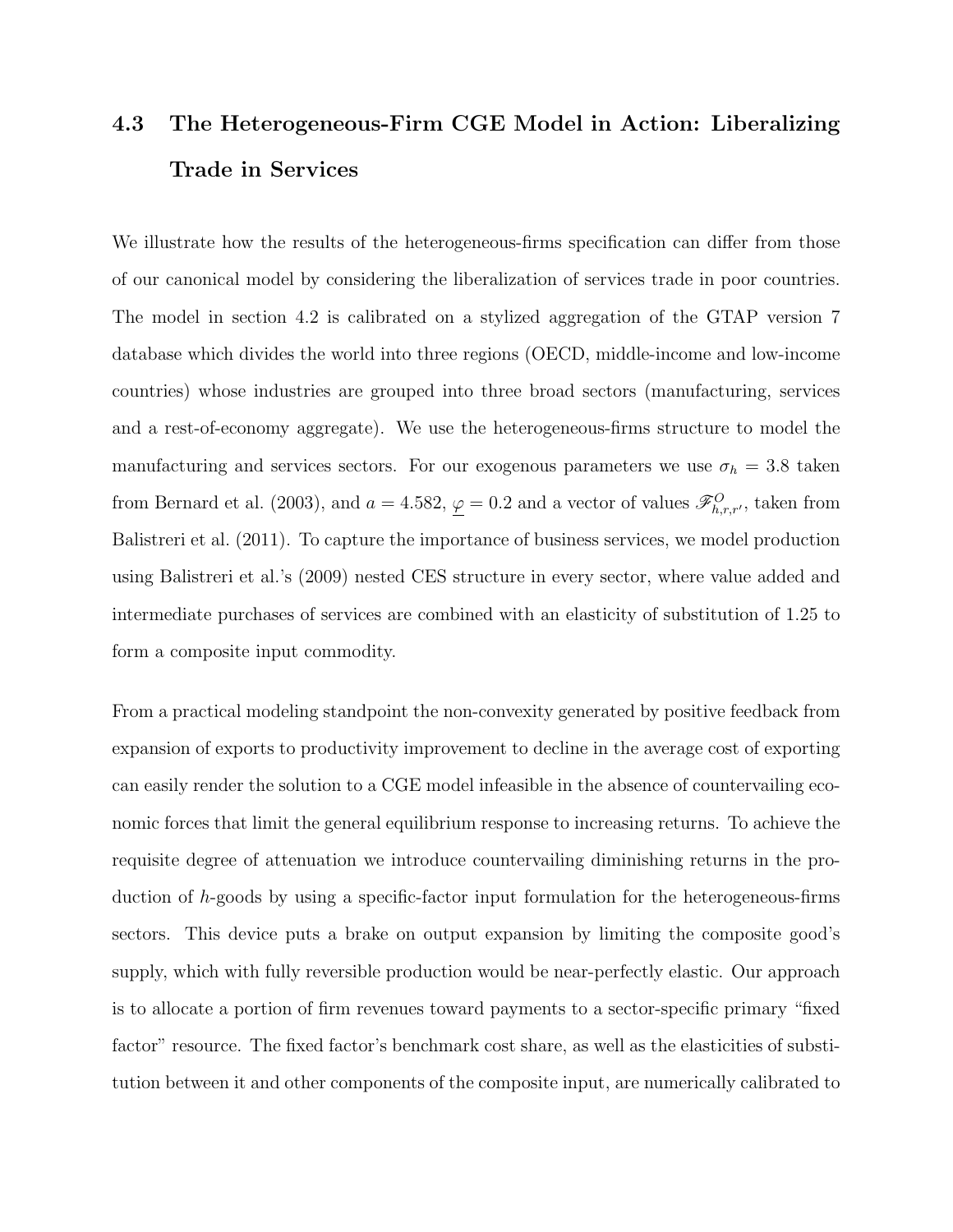|                                                                                     | Full                | Regulatory        | Unilateral                                                                          | <b>OECD</b>       | OECD                |
|-------------------------------------------------------------------------------------|---------------------|-------------------|-------------------------------------------------------------------------------------|-------------------|---------------------|
|                                                                                     | Unilateral          | Reform            | Tariff                                                                              | Free Trade        | Trade               |
|                                                                                     | Reform <sup>a</sup> | $\mathrm{Only}^b$ | Reduction <sup>c</sup>                                                              | Area <sup>d</sup> | Reform <sup>e</sup> |
| A. Welfare impacts under different specifications of trade (% Equivalent Variation) |                     |                   |                                                                                     |                   |                     |
| Armington                                                                           |                     |                   | $-0.50$                                                                             | 0.01              |                     |
| Heterogeneous-firms                                                                 | 6.90                | 7.86              | $-1.01$                                                                             | 0.34              | 6.09                |
|                                                                                     |                     |                   | B. Productivity impacts (% change in $\sum_s \widetilde{\varphi}_{r,r'} N_{r,r'}$ ) |                   |                     |
| Services                                                                            |                     |                   |                                                                                     |                   |                     |
| <b>OECD</b>                                                                         | $-0.02$             | $-0.03$           | 0.01                                                                                | $-0.00$           | $-0.01$             |
| Middle income                                                                       | $-0.03$             | $-0.08$           | 0.06                                                                                | $-0.01$           | $-0.07$             |
| Low income                                                                          | 29.12               | 28.83             | 0.20                                                                                | 0.39              | 6.95                |
| Manufacturing                                                                       |                     |                   |                                                                                     |                   |                     |
| <b>OECD</b>                                                                         | 0.01                | 0.05              | $-0.04$                                                                             | $-0.19$           | $-0.62$             |
| Middle income                                                                       | $-0.07$             | $-0.09$           | 0.02                                                                                | $-0.02$           | $-0.25$             |
| Low income                                                                          | $-1.74$             | 2.19              | $-4.14$                                                                             | $-0.75$           | 17.02               |
|                                                                                     |                     |                   | C. Variety impacts ( $\%$ change in Feenstra's Ratio)                               |                   |                     |
| Services                                                                            |                     |                   |                                                                                     |                   |                     |
| OECD                                                                                | 0.03                | 0.02              | 0.01                                                                                | 0.01              | 0.08                |
| Middle income                                                                       | $0.06\,$            | 0.03              | 0.04                                                                                | $-0.02$           | $-0.07$             |
| Low income                                                                          | 10.33               | 10.52             | $-0.19$                                                                             | 0.04              | 2.41                |
| Manufacturing                                                                       |                     |                   |                                                                                     |                   |                     |
| <b>OECD</b>                                                                         | 0.01                | 0.00              | 0.01                                                                                | 0.01              | 0.33                |
| Middle income                                                                       | 0.04                | $-0.01$           | 0.05                                                                                | $-0.02$           | $-0.08$             |
| Low income                                                                          | 0.98                | 0.97              | $-0.03$                                                                             | 0.17              | 7.45                |

Table 9: Liberalization of Trade in Services: A Stylized CGE Assessment

 $a$  Low income countries unilaterally reduce tariffs on imports of manufactures and services by  $50\%$  and reduce fixed costs on service firms operating within their borders by 25%.

 $<sup>b</sup>$  Services firms in low income countries see their fixed costs reduced by 25%.</sup>

 $^c$  Low income countries unilaterally reduce tariffs on imports of manufactures and services by  $50\%.$ 

 $d$  Free trade agreement with OECD that reduces bilateral tariffs by 50%.

 $e$  Free trade agreement with OECD that reduces bilateral tariffs by  $50\%$  and reduces bilateral fixed costs by 50%.

be consistent with the central values in Balistreri et al. (2009), and imply a composite-input supply elasticity of four.

We investigate the impacts of the low-income region liberalizing tariff and non-tariff barriers to trade in services. We model the latter based on Balistreri et al.'s (2009) estimates for Kenya, where barriers in ad valorem terms range from 0-57% with a median value of 13%, which we use as an estimate of the available savings from regulatory reforms. The service sector is calibrated so that fixed costs account for about 26% of revenues, which suggests that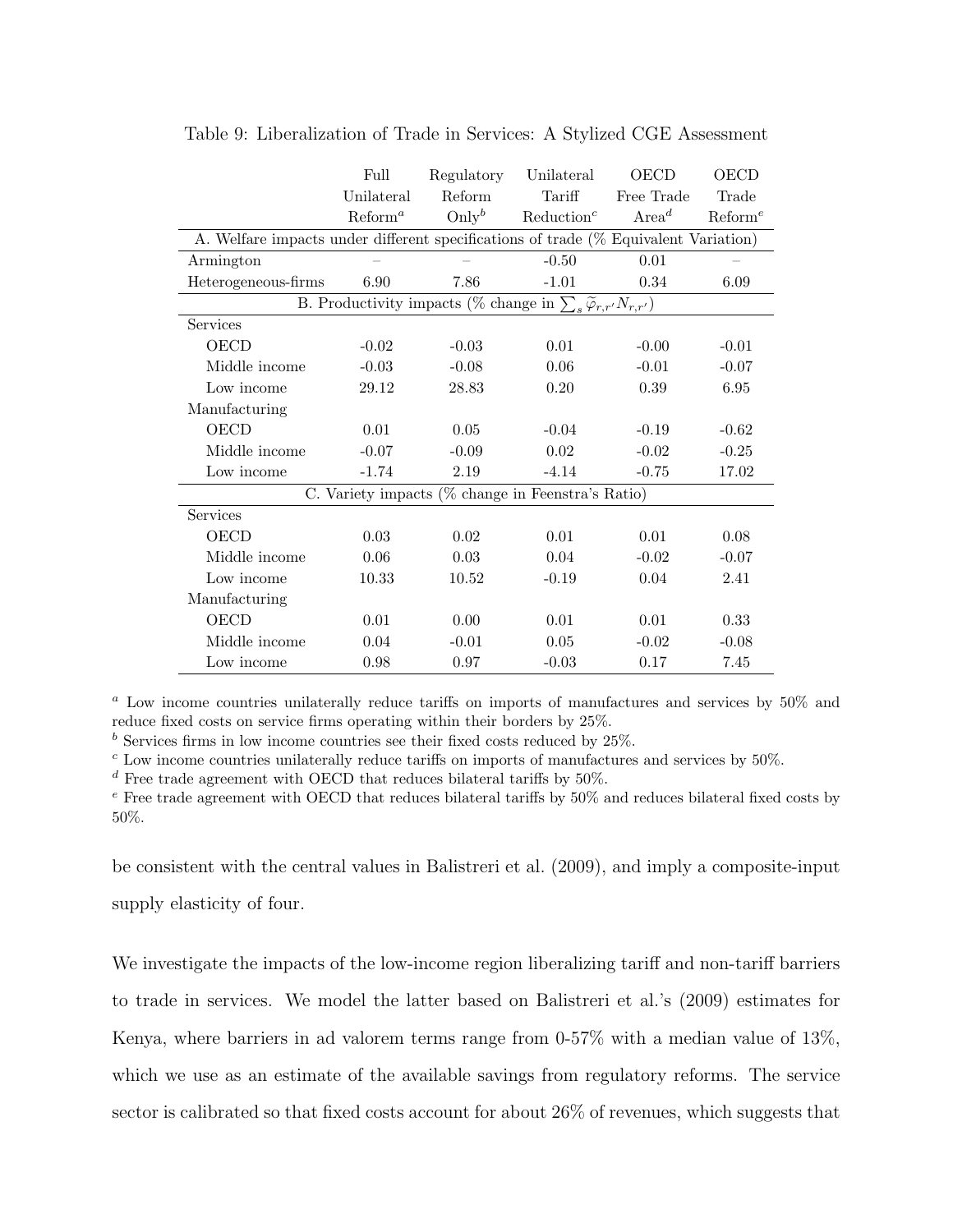a 25% reduction in these costs is roughly equivalent to a 50% reduction in regulatory barriers. We simulate five liberalization scenarios, three which are a mix of reductions in low-income countries' import tariffs on services and manufactures and fixed costs for service-sector firms, and two which simulate bilateral trade integration with the OECD. Table 9 gives details of the scenarios, along with key model results. The first thing to note is the relative welfare impact of the regulatory reform scenarios in panel A. Unilateral regulatory reform that reduces the fixed costs of services firms in the low-income region generates a welfare gain of 7.9%. In contrast, given optimal tariff considerations, unilateral tariff reductions lead to losses of 1% under the heterogeneous-firms structure and 0.5% under the Armington structure. Considering bilateral policies between low-income countries and the OECD, combining 50% tariff reductions with 50% reductions in bilateral fixed trade costs results in an 18 fold increase in welfare gains (from 0.4% to 6%). Moreover, even in the tariff-only bilateral scenario the heterogeneous firm model generates far larger gains than its Armington counterpart  $(0.01\%$ versus 0.39%). The heterogeneous-firm representation of trade therefore has fundamentally important implications for measuring policy reforms. Panels B and C of Table 9 highlight two key sources of differential economic impact: productivity shifts associated with changes in the selection of firms into export markets on the supply side, and changes in variety associated with the .

Unilateral regulatory reforms generate sizable productivity and variety gains for low-income countries. We report the gains associated with new varieties of the services good, calculated according to Feenstra's (2010) expenditure-share based method (see Balistreri and Rutherford (2012) for details). Directly interpreting the change in  $n_{h,r,r'}$  as an indicator of the underlying change in varieties can be misleading because liberalization may induce the replacement of high-price low-quantity domestic varieties with foreign varieties. Indeed, while the net number of varieties has been shown to decline with trade costs (Baldwin and Forslid, 2010; Feenstra, 2010), this does not by itself indicate a gain or loss as each variety has a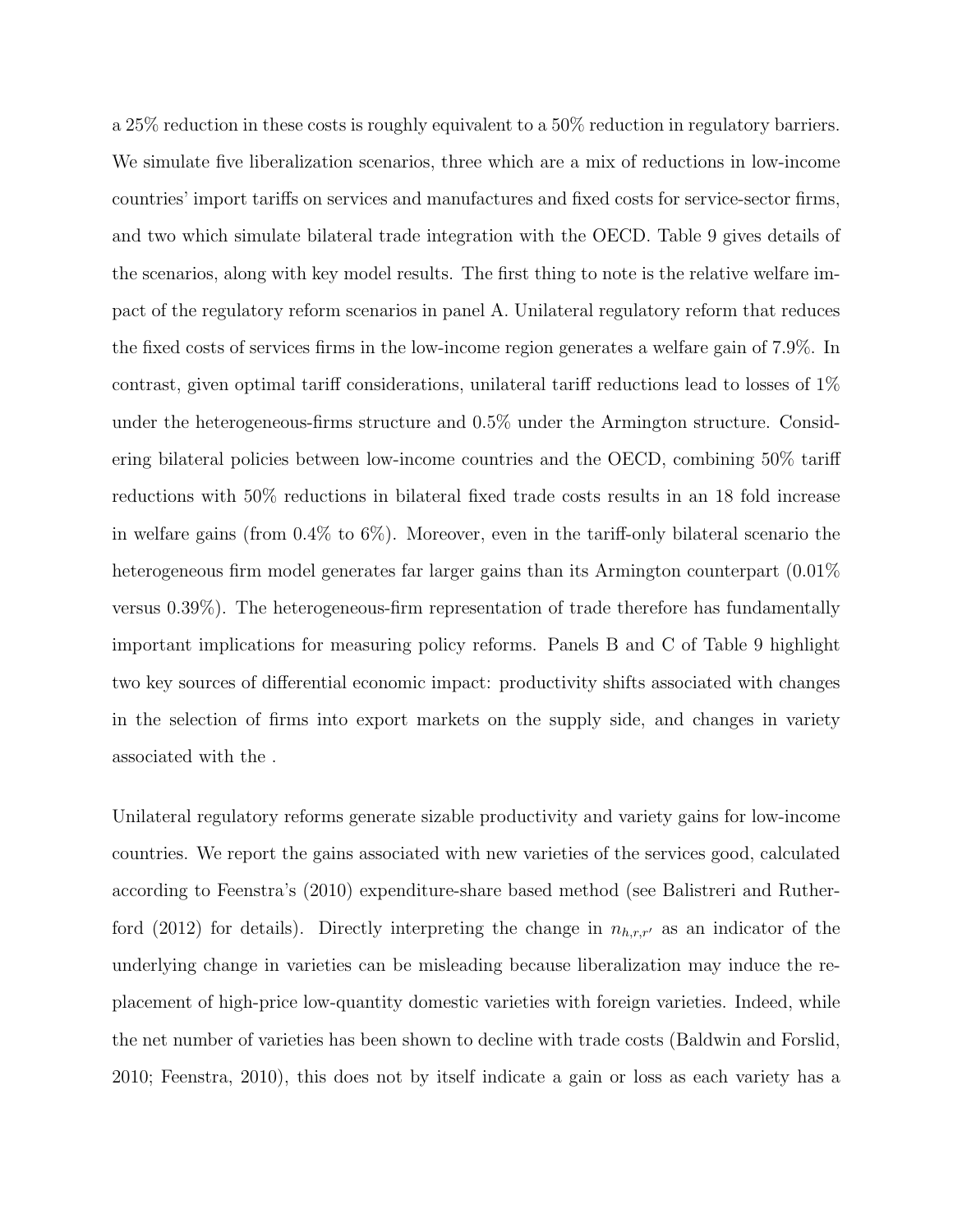different price.

We close this section by emphasizing that our simulations rely on a set of parameters not commonly used by CGE models. In particular, the values of shape parameter on the distribution of firm productivities and the bilateral fixed costs of trade are drawn from the structural estimation procedures developed in Balistreri et al. (2011). It has traditionally been the case that these sorts of parameters are estimated using econometric models that are divorced from broader theory of general equilibrium or its particular algebraic elaboration in the numerical simulation to be parameterized. By contrast, structural estimation techniques bring econometric and numerical simulation modeling together in a consistent fashion by imposing theory-based restrictions on the values of estimated parameters. An important example is Anderson and van Wincoop's (2003) widely cited study, whose welfare impacts have been shown to be inconsistent with its estimation procedure unless the latter is properly constrained by restrictions based on the conditions of general equilibrium (Balistreri and Hillberry, 2008, 2007).

Structural estimation of the parameters of our heterogeneous-firm model proceeds by isolating the complementarity conditions that characterize the trade equilibrium and imposing these as a set of constraints on econometric estimation. Following Balistreri et al. (2011), consider a vector-valued function that specifies the equilibrium in bilateral trade markets conditional on the observed benchmark demand for the regional domestic-import composites,  $q_{h,r}^A$ , and the domestic supply of the traded good,  $y_{h,r}$ . The system of equations may be stacked to generate the vector-valued function  $\Xi(\mathscr{V}, \Gamma) = 0$  which implicitly maps the vector of parameters,  $\Gamma$ , to the vector of endogenous variables,  $\mathcal V$ . The key parameters to be estimated are the Pareto shape coefficient and the bilateral fixed costs of trade,  $a, \mathscr{F}^O_{h,r,r'} \in \Gamma$ , while the endogenous variable that we are interested in reproducing is the value of bilateral trade,  $\tilde{q}_{h,r,r'}^H \tilde{p}_{h,r,r'}^H n_{h,r,r'} \in \mathcal{V}$ . Using  $\overline{\mathcal{V}}$  to denote the corresponding vector of observations of the variables, we can find the best estimates of the parameters by solving the nonlinear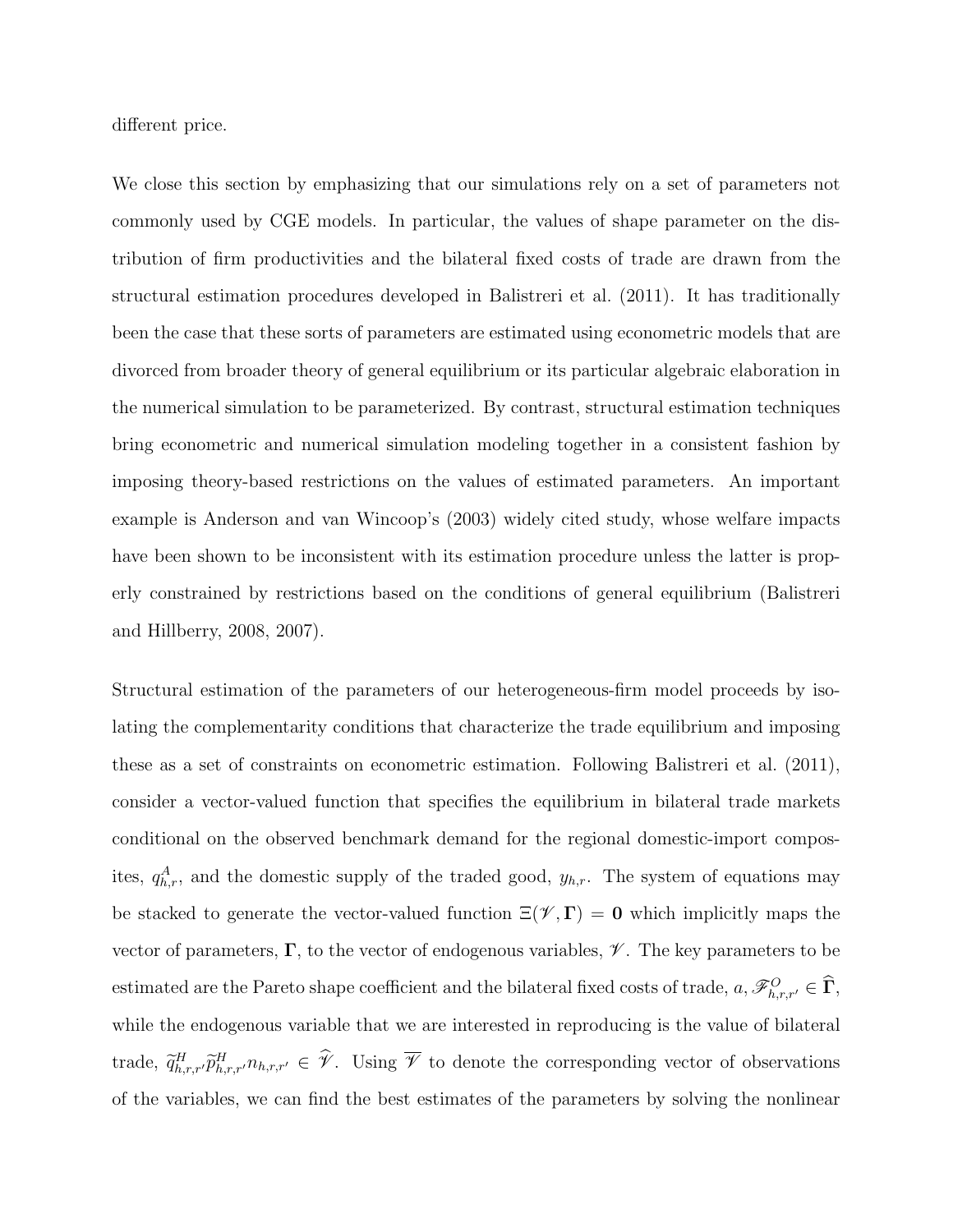program:

$$
\min_{\widehat{\Gamma},\widehat{\mathscr{V}}}\bigg\{\left(\widehat{\mathscr{V}}-\overline{\mathscr{V}}\right)^2\bigg|\,\Xi(\widehat{\mathscr{V}},\widehat{\Gamma},\Gamma^\star)=0,\Gamma^\star=\mathscr{K}\bigg\}
$$

where  $\Gamma^*$  are a set of assumed parameters and  $\mathscr K$  is a vector of constants.

This methodology has an appealing general applicability, but in practice it is severely constrained by the degrees of freedom offered by the data, which permit only a limited number of structural parameters to be estimated. For example, in their central case, Balistreri et al. (2011) only estimate the Pareto shape parameter and fixed trade costs. Furthermore, the structure of bilateral fixed costs is such that only each region's vectors of aggregate inward and outward costs can be estimated, not the full bilateral matrix. Notwithstanding these shortcomings, the need to link CGE models' structural representations of the economy to underlying empirically-determined parameters will likely mean that structural estimation will continue to be an area of active research in the foreseeable future.

### 5 CONCLUSIONS

This chapter documents contemporary Computable General Equilibrium (CGE) approaches to policy evaluation. The algebraic formulation of a canonical multiregion model of world trade and production is presented. This standard class of models is widely employed in the study of economic integration and climate policy. The standard model is extended to consider specific advances in CGE research. First, the incorporation of detailed process-level production technologies are shown using bottom-up techniques. These techniques enhance models that consider energy systems. It is especially popular in climate change mitigation research, where it allows CGE models to credibly represent the impacts of policy on fuel and alternative energy use.

In the context of trade policy the canonical model is extended using a trade structure that is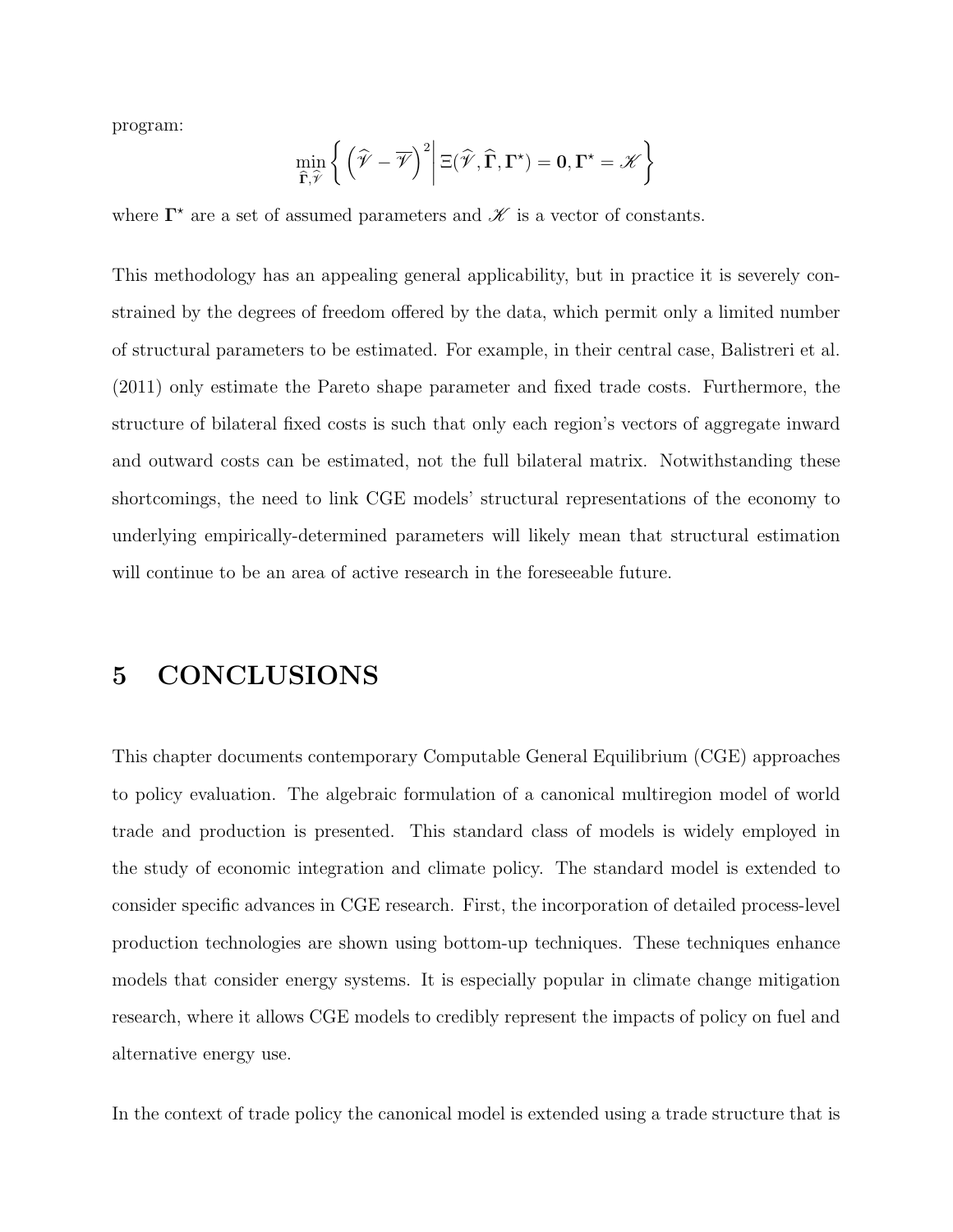currently favored by many trade theorists. The model consider services and manufacturing firms providing differentiated products and engaged in monopolistic competition. Critical to this new theory is the selection of firms with different productivities (heterogeneous firms) into different national markets. This extension illustrates important margins for the gains from trade, that are not apparent in the standard model. In particular, there are variety effects as the number and composition of available goods and services change with policy. In addition, firm heterogeneity indicates that resource reallocation within an industry toward more productive firms can boost overall productivity.

The model formulations presented offer an illustrative guide and documentation of contemporary CGE applications. While technically advanced, these models offer the same advantages for policy evaluation that have been the hallmark of CGE models over the past three decades. The rigorous theoretic structure allows for an investigation of the drivers behind specific outcomes, and the sensitivity of specific outcomes to alternative assumptions. Examples presented here are useful for practitioners interested in advanced and alternative techniques and as a guide to understanding the model interactions present in many contemporary analyses.

## Notes

<sup>1</sup>Jorgenson and Wilcoxen (1993); Bye (2000); Bovenberg and Goulder (2001); Balistreri (2002); Diao et al. (2005); Bovenberg et al. (2005); Dellink (2005); Otto et al. (2007); Otto and Reilly (2008); Otto et al. (2008).

2 (Bernstein et al., 1999; Diao et al., 2003; Babiker et al., 2009; Ross et al., 2009; Tuladhar et al., 2009).

<sup>3</sup> Jean et al. (2014); Aydin and Acar (2010); Missaglia and Valensisi (2014); Engelbert et al. (2014); Braymen (2011); Kawai and Zhai (2009); Lee et al. (2009); Chao et al. (2006); Lee et al. (2004); Georges et al. (2013); Bout et al. (2012); Gouel et al. (2011); Winchester (2009); Ghosh and Rao (2010); Brockmeier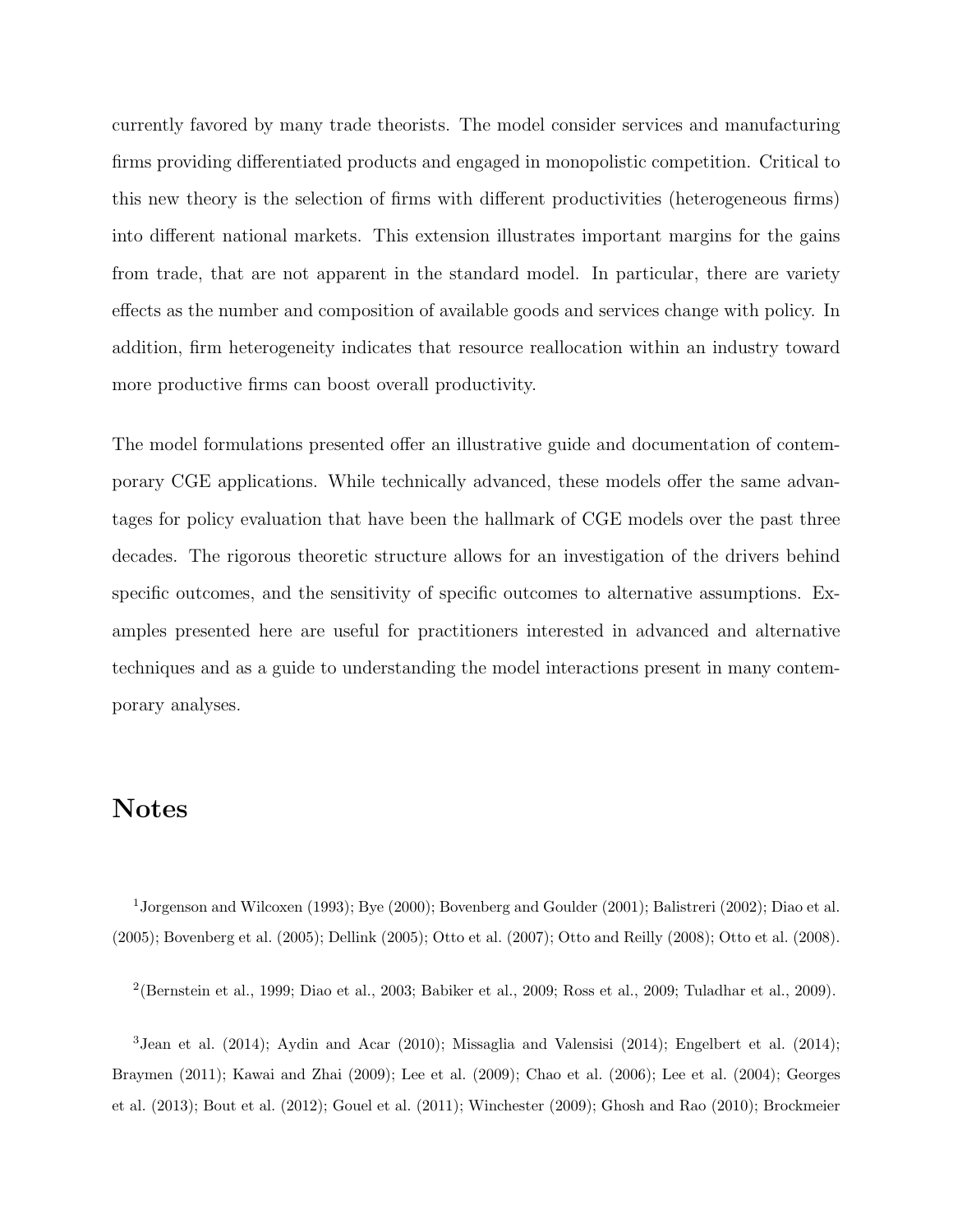and Pelikan (2008); Ariyasajjakorn et al. (2009); Ghosh and Rao (2005); Francois et al. (2005); Lee and van der Mensbrugghe (2004); Flaig et al. (2013); Perali et al. (2012); Kitwiwattanachai et al. (2010); Bajo-Rubio and Gmez-Plana (2005).

4 lvarez Martinez and Polo (2012); von Arnim (2009).

<sup>5</sup>Kleinwechter and Grethe (2012); Naranpanawa et al. (2011); Pauw and Thurlow (2011); Gumilang et al. (2011); Mabugu and Chitiga (2009); Acharya and Cohen (2008); Abbott et al. (2009); O'Ryan et al. (2005); Mirza et al. (2014); Hertel and Zhai (2006); Chan et al. (2005); Naude and Coetzee (2004).

<sup>6</sup>Solaymani and Kari (2013); Naranpanawa and Bandara (2012); AlShehabi (2012); Dartanto (2013); Arndt et al. (2011); Scaramucci et al. (2006).

<sup>7</sup>Aglietta et al. (2007); Creedy and Guest (2008); Fougre et al. (2007); Rausch and Rutherford (2010); Lisenkova et al. (2013); Wright (2013).

<sup>8</sup>Radulescu and Stimmelmayr (2010); Toh and Lin (2005); Field and Wongwatanasin (2007); Giesecke and Nhi (2010); Boeters (2013); Mabugu et al. (2013).

<sup>9</sup>Al Shehabi (2013); Bjertnaes (2011); He et al. (2014); Jiang and Lin (2014); Sancho (2010); Liu and Li (2011); Akkemik and Oguz (2011); Lin and Jiang (2011); Vandyck and Regemorter (2014); Solaymani and Kari (2014); He et al. (2011).

<sup>10</sup>Santos et al. (2013); Allan et al. (2008); Hanley et al. (2009); Bjertaes and Fhn (2008); Shi et al. (2009); O'Neill et al. (2012).

<sup>11</sup>Allan et al. (2007); Anson and Turner (2009); Turner and Hanley (2011); Martinsen (2011); Lu et al. (2010); Otto et al. (2007); Parrado and Cian (2014); Dimitropoulos (2007); Lecca et al. (2014); Turner (2009).

<sup>12</sup>Timilsina et al. (2011, 2013); Bae and Cho (2010); Proenca and Aubyn (2013); Cansino et al. (2013, 2014); Hoefnagels et al. (2013); Boehringer et al. (2013); Arndt et al. (2012); Gunatilake et al. (2014); Wianwiwat and Asafu-Adjaye (2013); Doumax et al. (2014); Ge et al. (2014); Trink et al. (2010); Kretschmer and Peterson (2010).

<sup>13</sup>Kallbekken and Westskog (2005); Klepper and Peterson (2005); Nijkamp et al. (2005); Bohringer and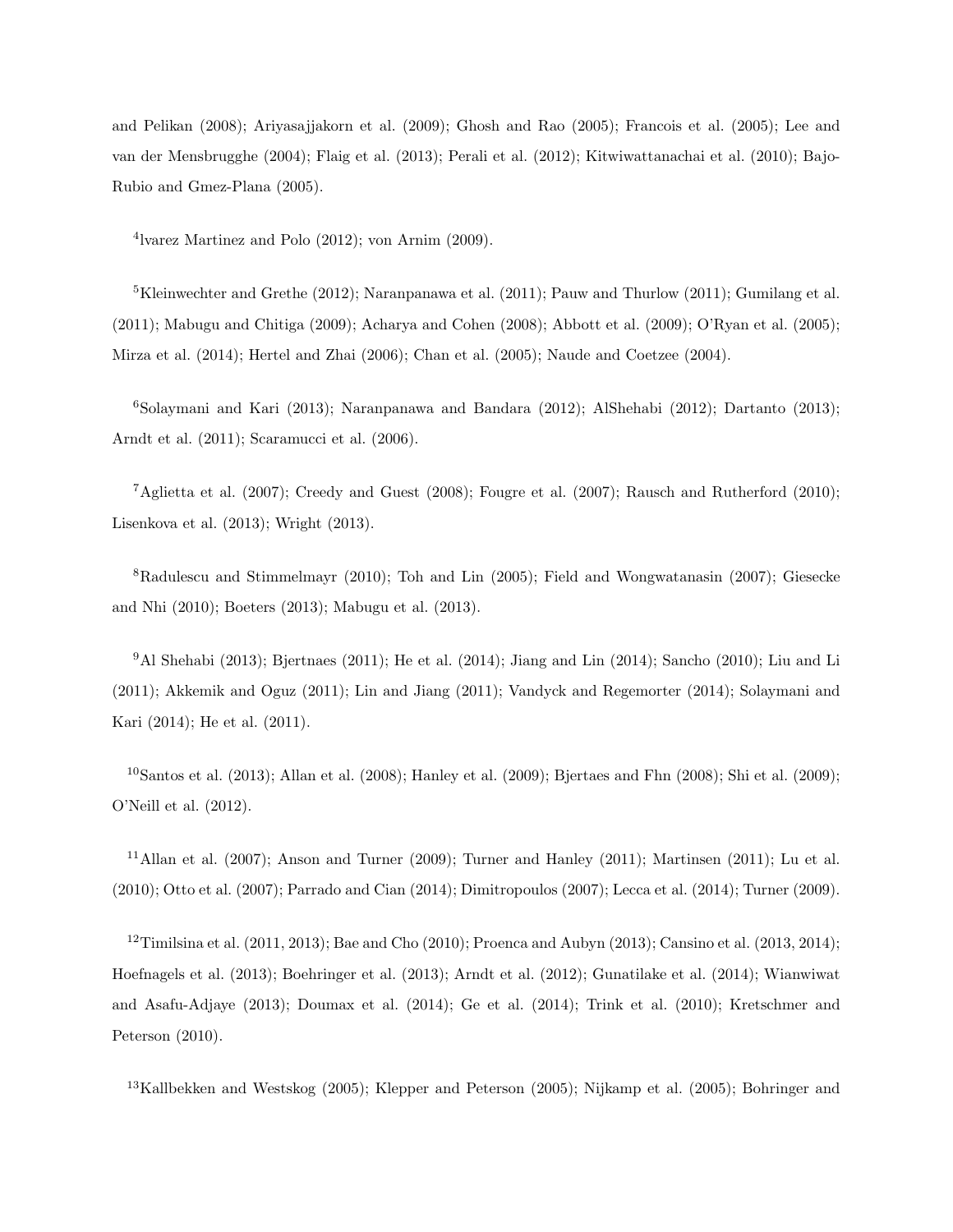Welsch (2004); Bohringer and Helm (2008); Kallbekken and Rive (2007); Calvin et al. (2009); Magne et al. (2014).

<sup>14</sup>Klepper and Peterson (2006); Bohringer et al. (2007); Kasahara et al. (2007); Telli et al. (2008); Thepkhun et al. (2013); Hermeling et al. (2013); Orlov and Grethe (2012); Hubler et al. (2014); Lu et al. (2010); Lim (2011); Liang et al. (2007); Loisel (2009); Wang et al. (2009); Dai et al. (2011); Hubler (2011); Meng et al. (2013).

<sup>15</sup>Bovenberg et al. (2005, 2008); Rose and Oladosu (2002); van Heerden et al. (2006); Oladosu and Rose (2007); Ojha (2009).

 $^{16}$ Bor and Huang (2010); Fraser and Waschik (2013); Allan et al. (2014); Boeters (2014); Dissou and Siddiqui (2014).

<sup>17</sup>McCarl and Sands (2007); Glomsrod et al. (2011); Michetti and Rosa (2012); Bohringer et al. (2014).

<sup>18</sup>Babiker (2005); Babiker and Rutherford (2005); Ghosh et al. (2012); Bao et al. (2013); Branger and Quirion (2014); Hubler (2012); Alexeeva-Talebi et al. (2012); Bohringer et al. (2012); Weitzel et al. (2012); Lanzi et al. (2012); Boeters and Bollen (2012); Caron (2012); Turner et al. (2012); Kuik and Hofkes (2010); Bruvoll and Faehn (2006); Jakob et al. (2013); Egger and Nigai (2014).

<sup>19</sup>Viguier et al. (2006); Otto et al. (2007); Fisher-Vanden and Ho (2007); Fisher-Vanden and Sue Wing (2008); Peretto (2008); Mahmood and Marpaung (2014); Sue Wing and Eckaus (2007); Jin (2012); Qi et al. (2014); Bretschger et al. (2011); Heggedal and Jacobsen (2011).

 $^{20}$ Hagem et al. (2006); Maisonnave et al. (2012); Daenzer et al. (2014).

<sup>21</sup>Schafer and Jacoby (2005); McFarland et al. (2004); Jacoby et al. (2006); Berg (2007); Qi et al. (2014); Okagawa et al. (2012); van den Broek et al. (2011); Karplus et al. (2013b,a); Kretschmer et al. (2009); Glomsrod and Taoyuan (2005); Timilsina et al. (2011); Timilsina and Mevel (2013); Sands et al. (2014).

 $^{22}$ Examples of the latter are MARKAL (Schafer and Jacoby, 2005), and economic dispatch or capacity expansion models of the electric power sector (Lanz and Rausch, 2011).

<sup>23</sup> Theoretical models make the simplifying assumption that variable trade and transport costs are incurred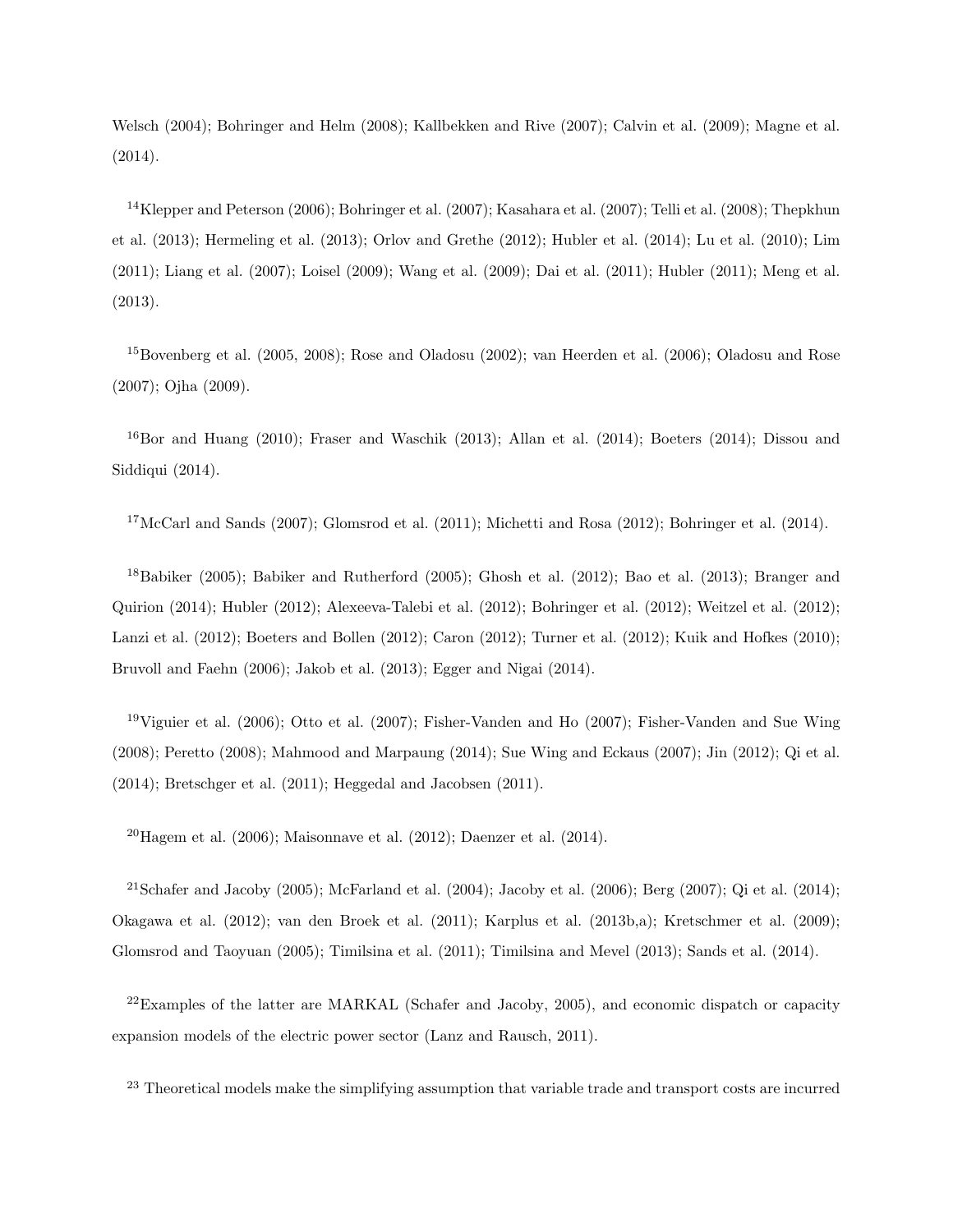as a loss of product as the product moves through space—iceberg melt. This is generally inappropriate in CGE models, which must be consistent with transport services payments and government revenues from tariffs and other trade distortions recorded in their calibration dataset. We introduce  $\mathscr{C}_{h,r,r'}$ , however, because it serves as an important unobserved-trade-cost parameter that facilitates a calibration of the model under symmetric demand across all varieties. Like the coefficients  $\xi_{i,r}$  and  $\kappa_{t,i,r',r}$  in the canonical model, the values of  $\mathscr{C}_{h,r,r'}$  are fixed such that the model replicates the trade equilibrium in the benchmark. See Balistreri and Rutherford (2012) for in-depth discussion of the equivalence between calibrating the heterogeneous firms model using idiosyncratic demand biases versus unobserved trade costs.

<sup>24</sup> Numerical results are typically not sensitive to the scale and distribution of benchmark fixed costs because only the value of the elasticity parameter determines the markup over marginal cost. Assumptions about fixed operating costs simply scale our measure of the number of firms: the larger the assumed values of  $\mathscr{F}_{h,r,r'}^O$ , the larger the implied per-firm revenue, and, with a given value of trade, the smaller the calibrated initial number of firms.

#### REFERENCES

- Abbott, P., J. Bentzen, and F. Tarp (2009). Trade and development: Lessons from Vietnam's past trade agreements. World Development  $37(2)$ , 341–353.
- Acharya, S. and S. Cohen (2008). Trade liberalisation and household welfare in Nepal. Journal of Policy Modeling  $30(6)$ , 1057–1060.
- Adkins, L. C., D. S. Rickman, and A. Hameed (2003). Bayesian estimation of regional production for CGE modeling. Journal of Regional Science 43, 641–661.
- Aglietta, M., J. Chateau, J. Fayolle, M. Juillard, J. L. Cacheux, G. L. Garrec, and V. Touz (2007). Pension reforms in Europe: An investigation with a computable OLG world model. *Economic Modelling 24* (3), 481–505.
- Ahmed, N. and J. H. Peerlings (2009). Addressing workers rights in the textile and apparel industries: Consequences for the Bangladesh economy. World Development  $37(3)$ , 661– 675.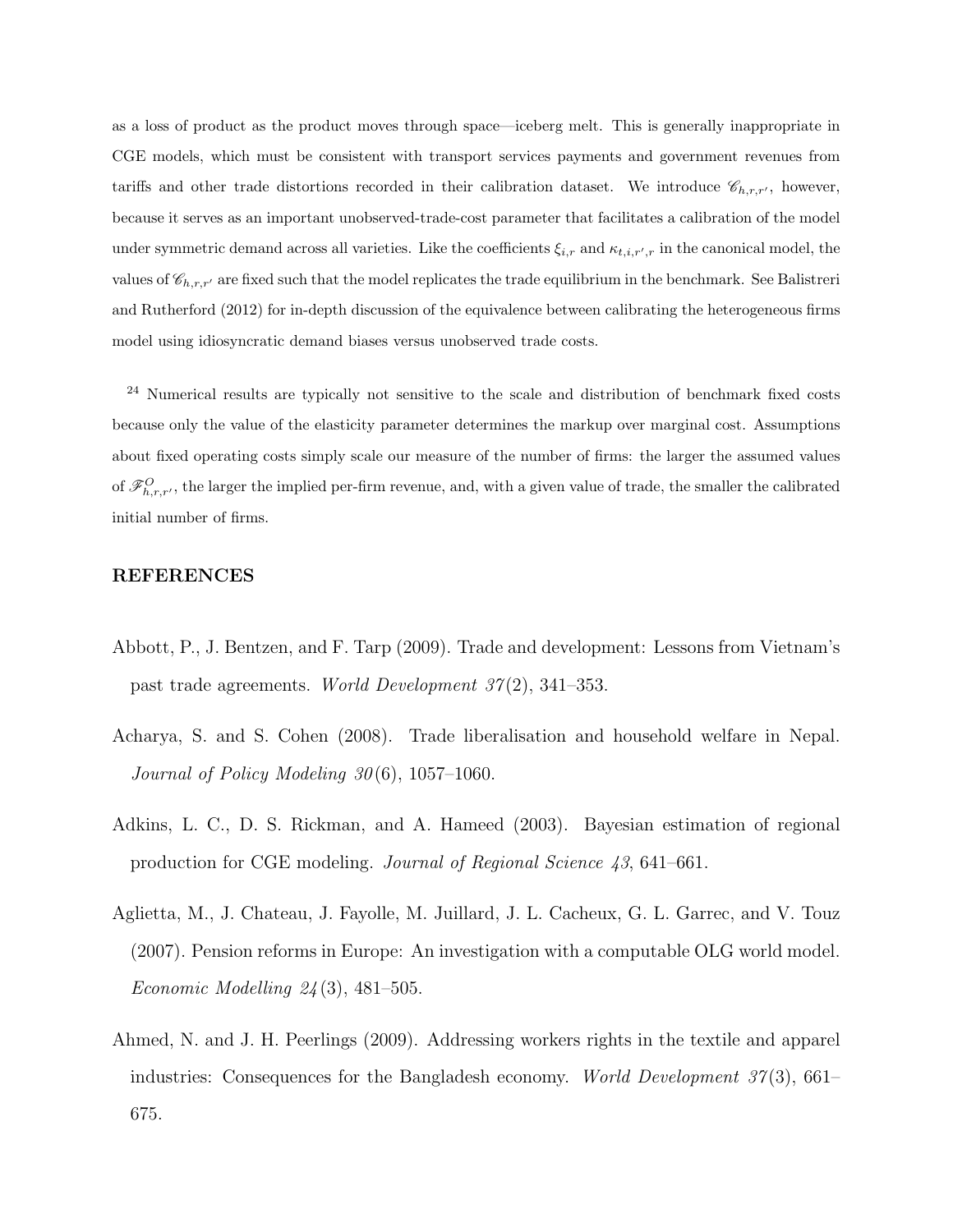- Akkemik, K. A. and F. Oguz (2011). Regulation, efficiency and equilibrium: A general equilibrium analysis of liberalization in the Turkish electricity market. Energy  $36(5)$ , 3282–3292.
- Al Shehabi, O. H. (2013). Modelling energy and labour linkages: A CGE approach with an application to Iran. Economic Modelling 35, 88–98.
- Alexeeva-Talebi, V., C. Bohringer, A. Loschel, and S. Voigt (2012). The value-added of sectoral disaggregation: Implications on competitive consequences of climate change policies. Energy Economics 34, Supplement 2, S127–S142.
- Allan, G., N. Hanley, P. McGregor, K. Swales, and K. Turner (2007). The impact of increased efficiency in the industrial use of energy: A computable general equilibrium analysis for the United Kingdom. Energy Economics 29 (4), 779–798.
- Allan, G., P. Lecca, P. McGregor, and K. Swales (2014). The economic and environmental impact of a carbon tax for Scotland: A computable general equilibrium analysis. Ecological Economics 100, 40–50.
- Allan, G. J., I. Bryden, P. G. McGregor, T. Stallard, J. K. Swales, K. Turner, and R. Wallace (2008). Concurrent and legacy economic and environmental impacts from establishing a marine energy sector in Scotland. *Energy Policy 36*(7), 2734–2753.
- AlShehabi, O. H. (2012). Energy and labour reform: Evidence from Iran. Journal of Policy Modeling 34 (3), 441–459.
- Amelung, B. and A. Moreno (2012). Costing the impact of climate change on tourism in europe: results of the PESETA project. *Climatic Change 112*, 83–100.
- Anderson, J. E. and E. van Wincoop (2003, March). Gravity with gravitas: A solution to the border puzzle. American Economic Review  $93(1)$ , 170–192.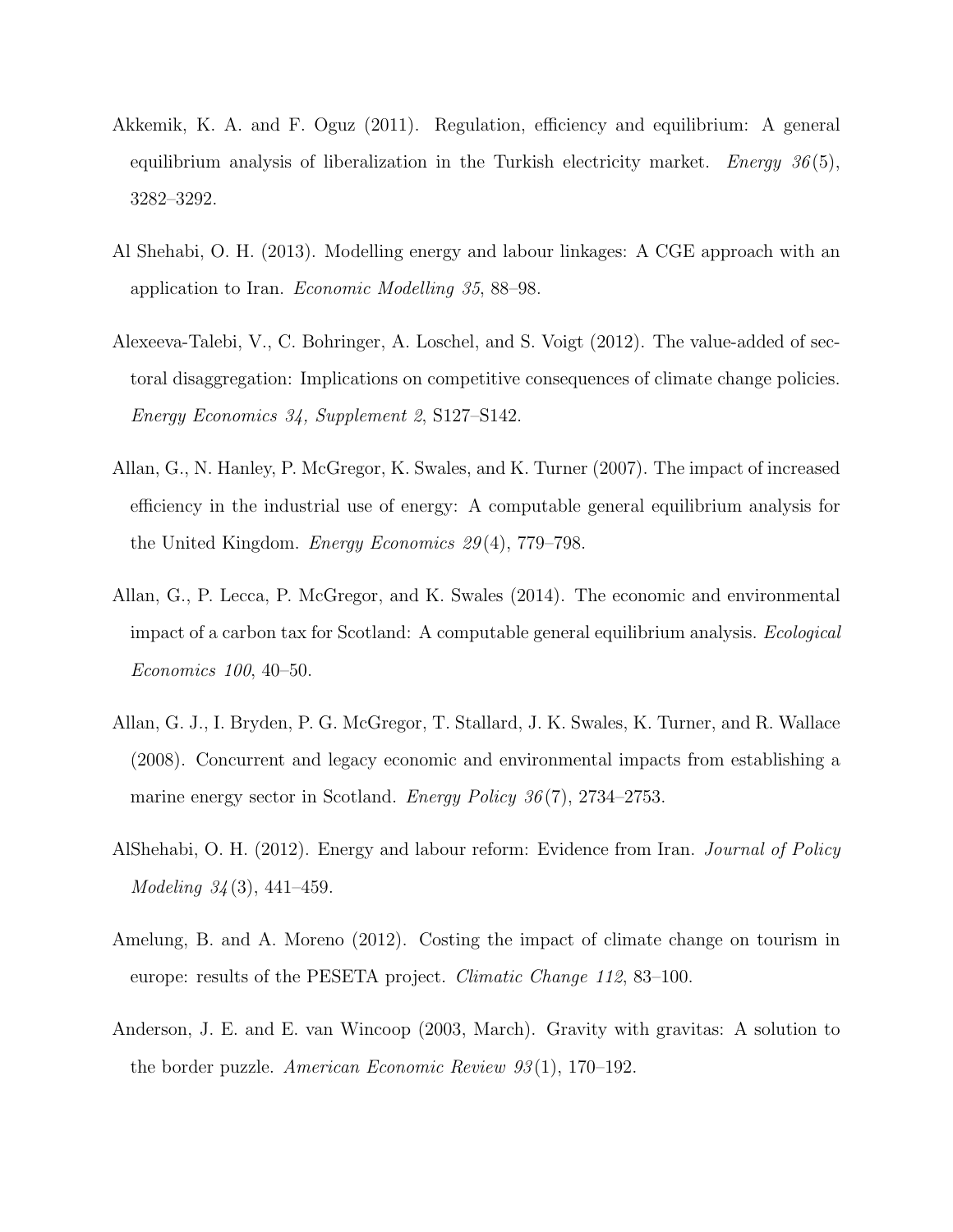- Anson, S. and K. Turner (2009). Rebound and disinvestment effects in refined oil consumption and supply resulting from an increase in energy efficiency in the Scottish commercial transport sector. Energy Policy  $37(9)$ ,  $3608-3620$ .
- Ariyasajjakorn, D., J. P. Gander, S. Ratanakomut, and S. E. Reynolds (2009). ASEAN FTA, distribution of income, and globalization. Journal of Asian Economics  $20(3)$ , 327–335.
- Armington, P. (1969). A theory of demand for products distinguished by place of production. International Monetary Fund Staff Papers XVI, 159–78.
- Arndt, C., R. Benfica, and J. Thurlow (2011). Gender implications of biofuels expansion in Africa: The case of Mozambique. *World Development 39*(9), 1649–1662.
- Arndt, C., K. Pauw, and J. Thurlow (2012). Biofuels and economic development: A computable general equilibrium analysis for Tanzania. *Energy Economics*  $34(6)$ , 1922–1930.
- Arndt, C., S. Robinson, and F. Tarp (2002). Parameter estimation for a computable general equilibrium model: a maximum entropy approach. Economic Modelling 19, 375–398.
- Auriol, E. and M. Warlters (2012). The marginal cost of public funds and tax reform in Africa. Journal of Development Economics  $97(1)$ ,  $58 - 72$ .
- Aydin, L. and M. Acar (2010). Economic and environmental implications of Turkish accession to the european union: A CGE analysis. Energy Policy 38 (11), 7031–7040.
- Aydin, L. and M. Acar (2011). Economic impact of oil price shocks on the Turkish economy in the coming decades: A dynamic CGE analysis. *Energy Policy 39*(3), 1722–1731.
- Babiker, M., A. Gurgel, S. Paltsev, and J. Reilly (2009). Forward-looking versus recursivedynamic modeling in climate policy analysis: A comparison. *Economic Modelling*  $26(6)$ , 1341–1354.
- Babiker, M. H. (2005). Climate change policy, market structure, and carbon leakage. Journal of International Economics 65, 421–445.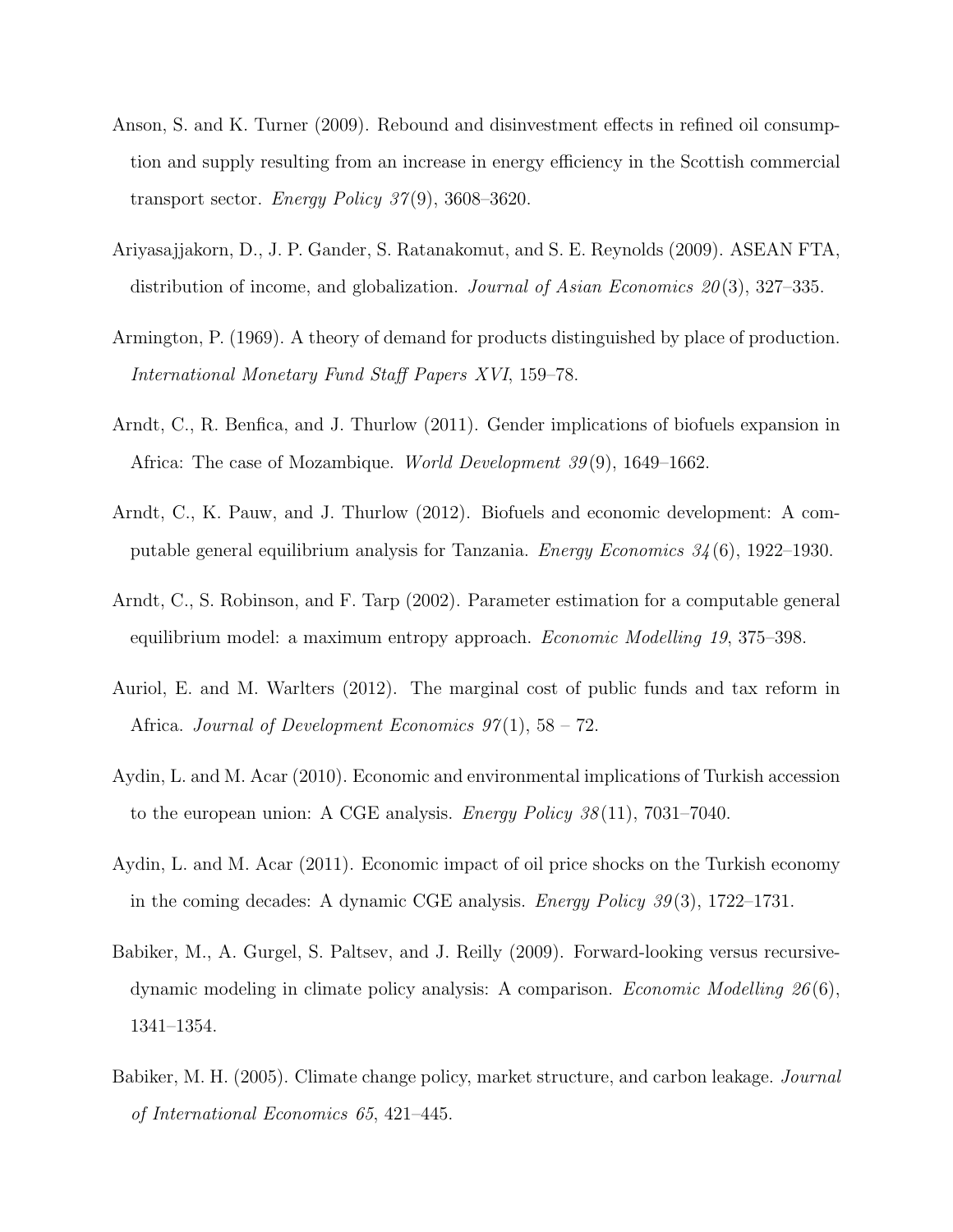- Babiker, M. H. and T. F. Rutherford (2005). The economic effects of border measures in subglobal climate agreements. Energy Journal 26, 99–125.
- Bae, J. H. and G.-L. Cho (2010). A dynamic general equilibrium analysis on fostering a hydrogen economy in Korea. Energy Economics 32, Supplement 1, S57–S66.
- Bajo-Rubio, O. and A. G. Gmez-Plana (2005). Simulating the effects of the European single market: A CGE analysis for Spain. *Journal of Policy Modeling 27*(6), 689–709.
- Baldwin, R. E. and R. Forslid (2010). Trade liberalization with heterogeneous firms. Review of Development Economics  $14(2)$ , 161–176.
- Balistreri, E. J. (2002). Operationalizing equilibrium unemployment: A general equilibrium external economies approach. Journal of Economic Dynamics and Control 26(3), 347–374.
- Balistreri, E. J. and R. H. Hillberry (2007). Structural estimation and the border puzzle. Journal of International Economics 72 (2), 451–463.
- Balistreri, E. J. and R. H. Hillberry (2008). The gravity model: An illustration of structural estimation as calibration. *Economic Inquiry 46*(4), 511–527.
- Balistreri, E. J., R. H. Hillberry, and T. F. Rutherford (2010). Trade and welfare: Does industrial organization matter? *Economics Letters*  $109(2)$ , 85–87.
- Balistreri, E. J., R. H. Hillberry, and T. F. Rutherford (2011). Structural estimation and solution of international trade models with heterogeneous firms. *Journal of International* Economics  $83(2)$ , 95–108.
- Balistreri, E. J. and T. F. Rutherford (2012). Computing general equilibrium theories of monopolistic competition and heterogeneous firms. In P. B. Dixon and D. W. Jorgenson (Eds.), Handbook of Computable General Equilibrium Modeling. Amsterdam: Elsevier.
- Balistreri, E. J., T. F. Rutherford, and D. G. Tarr (2009). Modeling services liberalization: The case of Kenya. Economic Modelling 26 (3), 668–679.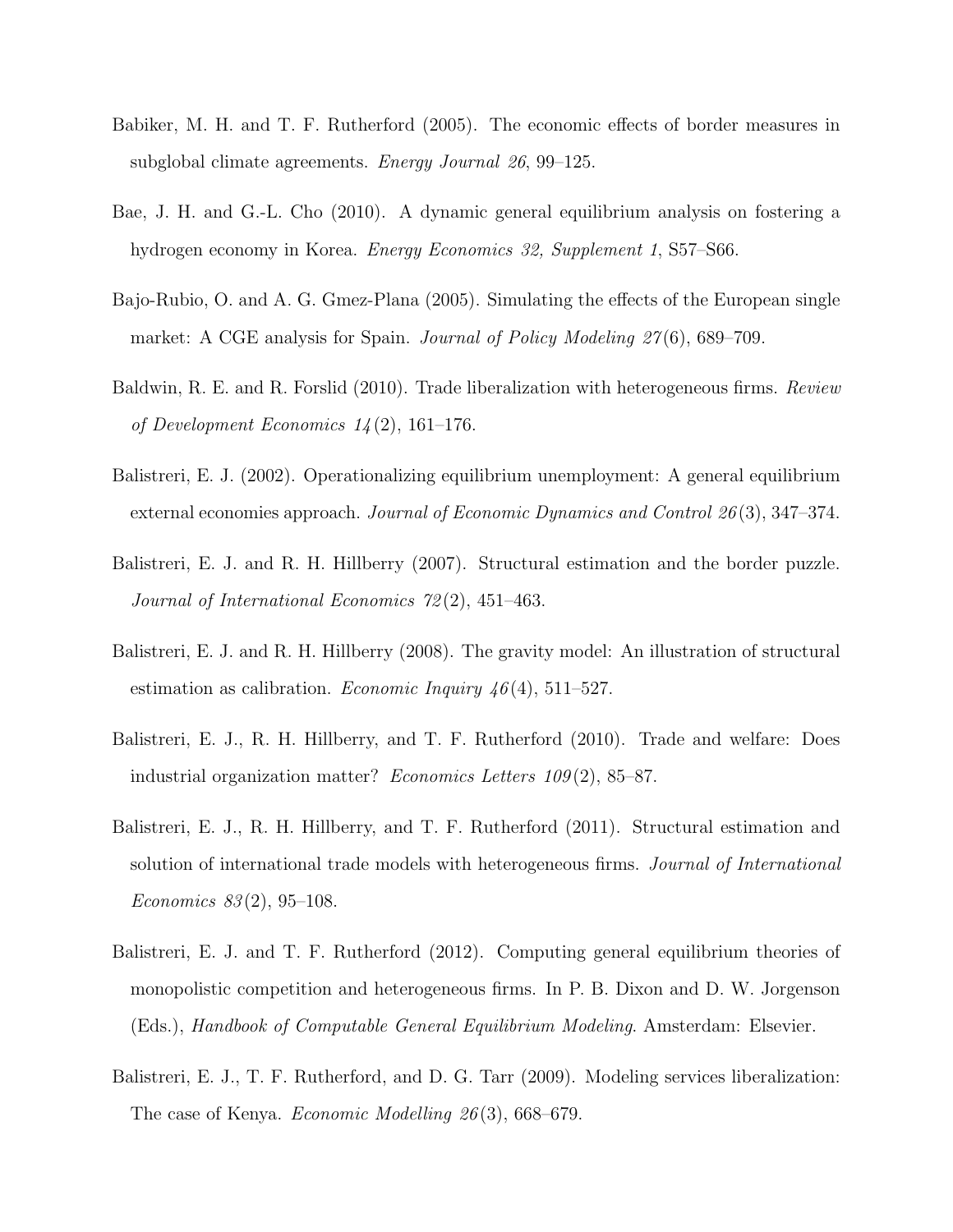- Ballard, C. L. and D. Fullerton (1992). Distortionary taxes and the provision of public goods. Journal of Economic Perspectives  $6(3)$ , 117-131.
- Bao, Q., L. Tang, Z. Zhang, and S. Wang (2013). Impacts of border carbon adjustments on China's sectoral emissions: Simulations with a dynamic computable general equilibrium model. China Economic Review 24, 77–94.
- Barkhordar, Z. A. and Y. Saboohi (2013). Assessing alternative options for allocating oil revenue in Iran. Energy Policy 63, 1207–1216.
- Bartelsman, E. J. and M. Doms (2000). Understanding productivity: Lessons from longitudinal microdata. Journal of Economic Literature 38 (3), 569–594.
- Beckman, J., T. Hertel, and W. Tyner (2011). Validating energy-oriented CGE models. Energy Economics 33 (5), 799–806.
- Berg, C. (2007). Household transport demand in a CGE-framework. Environmental and Resource Economics 37, 573–597.
- Bernard, A., J. Jensen, and P. Schott (2006). Trade costs, firms and productivity. Journal of monetary Economics 53 (5), 917–937.
- Bernard, A. B., J. Eaton, J. B. Jensen, and S. Kortum (2003). Plants and productivity in international trade. The American Economic Review 93 (4), pp. 1268–1290.
- Bernard, A. B. and J. B. Jensen (1999). Exceptional exporter performance: Cause, effect, or both? Journal of International Economics  $47(1)$ , 1–25.
- Bernstein, P., W. Montgomery, T. Rutherford, and G. Yang (1999). Global impacts of the kyoto agreement: results from the MS-MRT model. *Resource and Energy Economics 21*, 375–413.
- Berrittella, M., A. Bigano, R. Roson, and R. Tol (2006). A general equilibrium analysis of climate change impacts on tourism. Tourism Management 25, 913–924.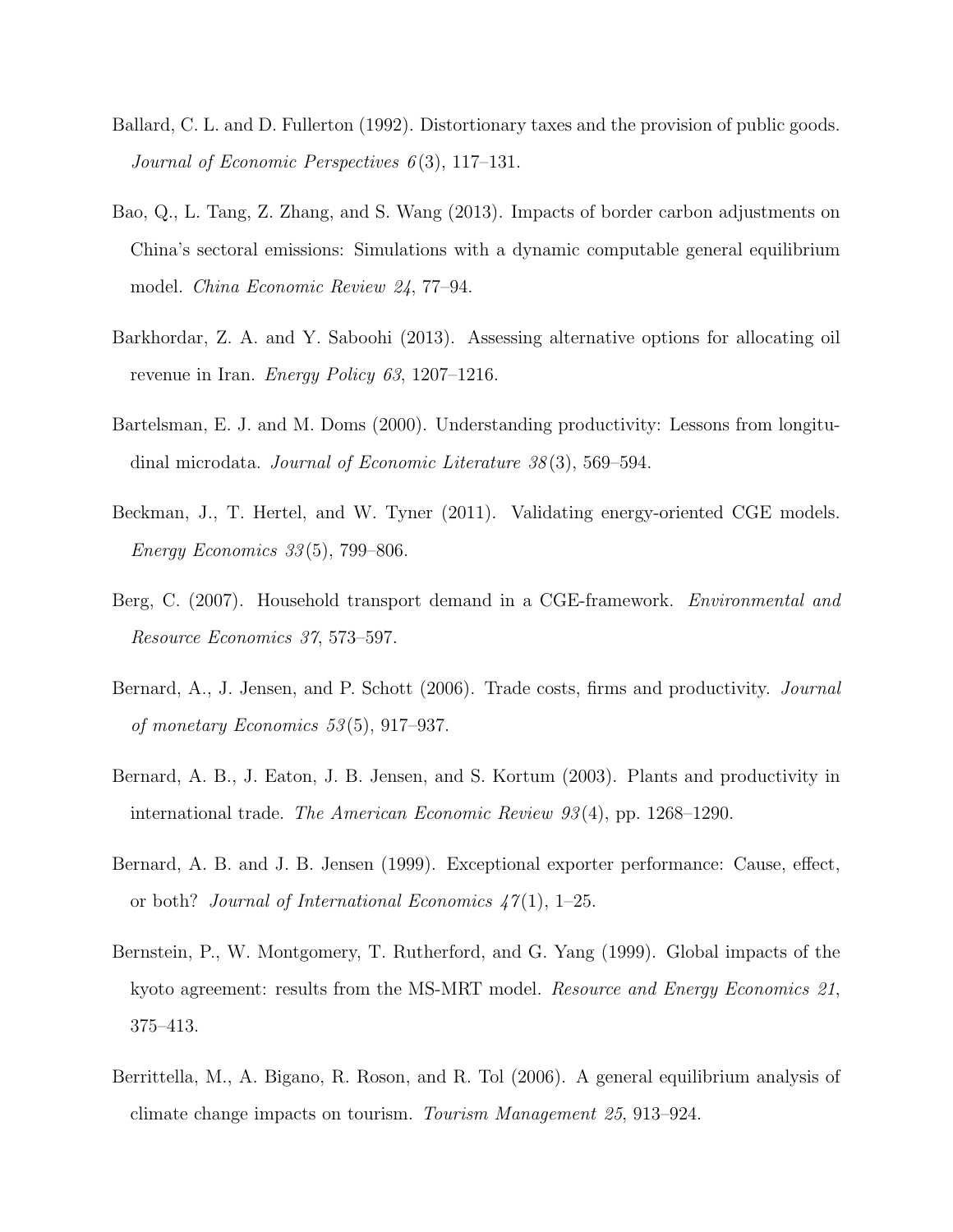- Bigano, A., F. Bosello, R. Roson, and R. Tol (2008). Economy-wide impacts of climate change: a joint analysis for sea level rise and tourism. Mitigation and Adaptation Strategies for Global Change 13, 765–791.
- Bigano, A., J. Hamilton, and R. Tol (2007). The impact of climate change on domestic and international tourism: A simulation study. Integrated Assessment Journal 7, 25–29.
- Bjertaes, G. H. and T. Fhn (2008). Energy taxation in a small, open economy: Social efficiency gains versus industrial concerns. *Energy Economics*  $30(4)$ ,  $2050-2071$ .
- Bjertnaes, G. H. (2011). Avoiding adverse employment effects from electricity taxation in Norway: What does it cost? *Energy Policy 39*(9), 4766–4773.
- Boehringer, C., A. Keller, and E. van der Werf (2013). Are green hopes too rosy? employment and welfare impacts of renewable energy promotion. Energy Economics 36, 277–285.
- Boeters, S. (2013). Optimal tax progressivity in unionised labour markets: Simulation results for Germany. Computational Economics 41, 447–474.
- Boeters, S. (2014). Optimally differentiated carbon prices for unilateral climate policy. Energy Economics, in press.
- Boeters, S. and J. Bollen (2012). Fossil fuel supply, leakage and the effectiveness of border measures in climate policy. *Energy Economics 34, Supplement 2, S181–S189*.
- Böhringer, C. (1998). The synthesis of bottom-up and top-down in energy policy modeling. Energy Economics 20, 233–248.
- Bohringer, C., B. Bye, T. Fhn, and K. E. Rosendahl (2012). Alternative designs for tariffs on embodied carbon: A global cost-effectiveness analysis. Energy Economics 34, Supplement 2, S143–S153.
- Bohringer, C. and C. Helm (2008). On the fair division of greenhouse gas abatement cost. Resource and Energy Economics  $30(2)$ , 260–276.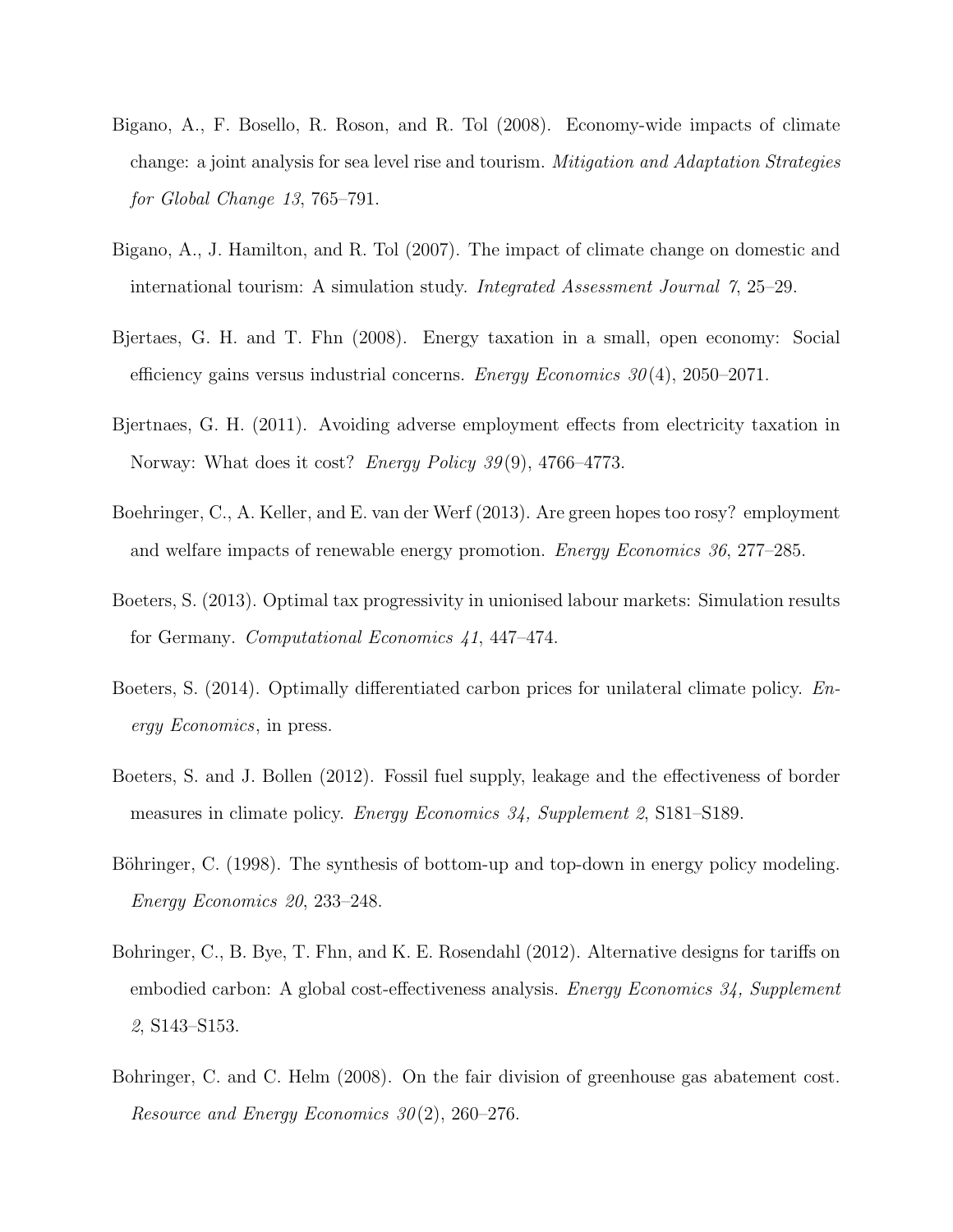- Bohringer, C., U. Moslener, and B. Sturm (2007). Hot air for sale: a quantitative assessment of Russia's near-term climate policy options. Environmental and Resource Economics  $38(4)$ , 545–572.
- Böhringer, C. and T. F. Rutherford (2008). Combining bottom-up and top-down. Energy Economics 30, 574–596.
- Böhringer, C. and T. F. Rutherford (2009). Integrated assessment of energy policies: Decomposing top-down and bottom-up. Journal of Economic Dynamics and Control 33, 1648–1661.
- Bohringer, C., T. F. Rutherford, and M. Springmann (2014). Clean-development investments: An incentive-compatible CGE modelling framework. Environmental and Resource Economics, in press.
- Bohringer, C. and H. Welsch (2004). Contraction and convergence of carbon emissions: an intertemporal multi-region CGE analysis. Journal of Policy Modeling 26 (1), 21–39.
- Bondeau, A., P. Smith, A. Zaehle, S. Schaphoff, W. Lucht, W. Cramer, D. Gerten, H. Lotze-Campen, C. Muller, M. Reichstein, and B. Smith (2007). Modeling the role of agriculture for the 20th century global terrestrial carbon balance. Global Change Biology 13, 679–706.
- Bor, Y. J., Y.-C. Chuang, W.-W. Lai, and C.-M. Yang (2010). A dynamic general equilibrium model for public R&D investment in Taiwan. *Economic Modelling*  $27(1)$ , 171–183.
- Bor, Y. J. and Y. Huang (2010). Energy taxation and the double dividend effect in Taiwan's energy conservation policyan empirical study using a computable general equilibrium model. Energy Policy 38 (5), 2086–2100.
- Bosello, F., C. Carraro, and E. D. Cian (2010a). An analysis of adaptation as a response to climate change. In B. Lomborg (Ed.), Smart Solutions to Climate Change, pp. 222–276. Cambridge: Cambridge University Press.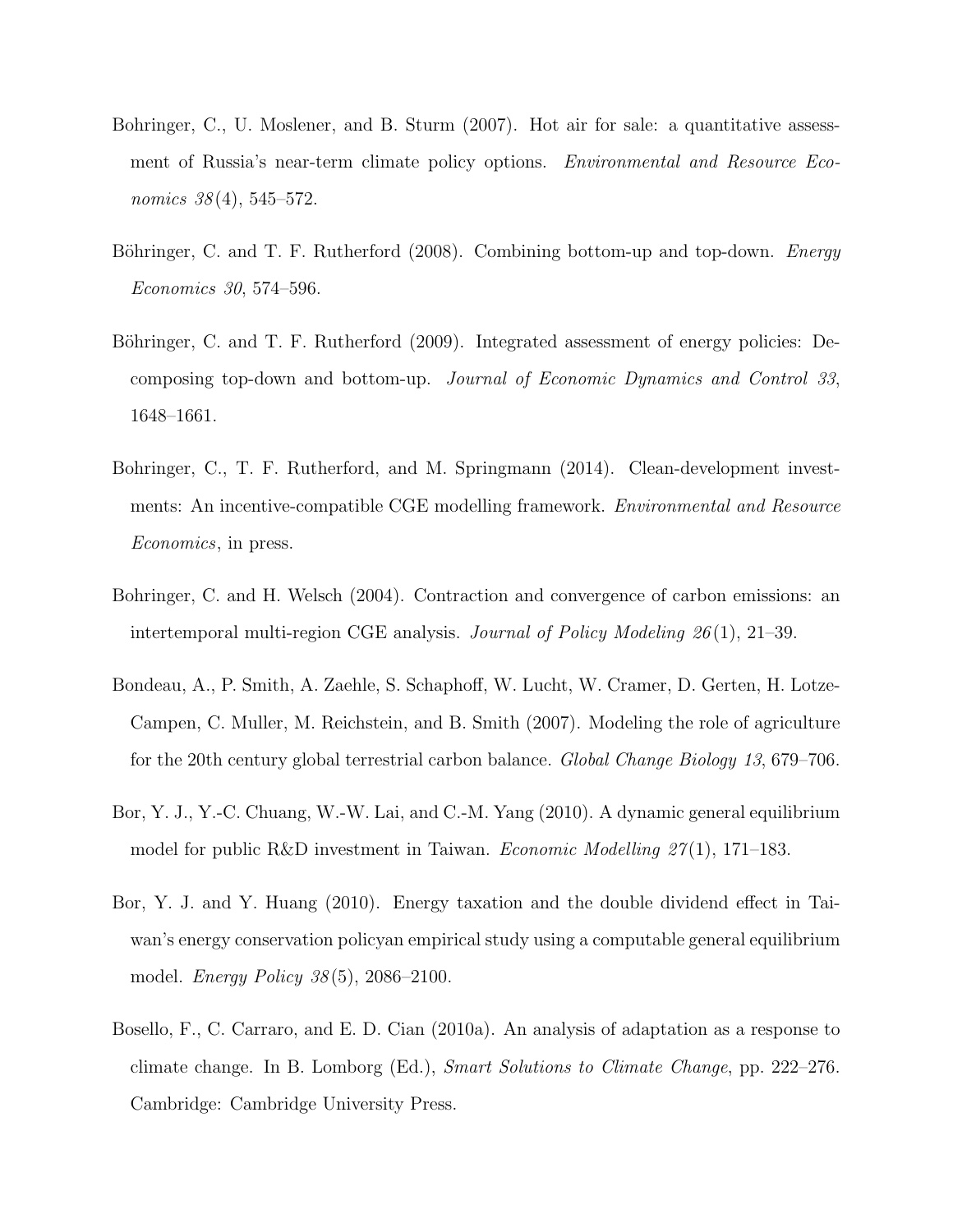- Bosello, F., C. Carraro, and E. D. Cian (2010b). Climate policy and the optimal balance between mitigation, adaptation and unavoided damage. FEEM Working Paper No. 32.2010, Fondazione Eni Enrico Mattei.
- Bosello, F., E. D. Cian, and R. Roson (2007). Climate change, energy demand and market power in a general equilibrium model of the world economy. FEEM Working Paper No. 71.2007, Fondazione Eni Enrico Mattei.
- Bosello, F., F. Eboli, and R. Pierfederici (2012). Assessing the economic impacts of climate change. Review of Environment, Energy and Economics (Re3) http://dx.doi.org/10.7711/feemre3.2012.02.002.
- Bosello, F., R. Nicholls, J. Richards, R. Roson, and R. Tol (2012). Economic impacts of climate change in Europe: sea-level rise. Climatic Change 112, 63–81.
- Bosello, F., R. Roson, and R. Tol (2006). Economy wide estimates of the implications of climate change: Human health. Ecological Economics 58, 579–591.
- Bosello, F., R. Roson, and R. Tol (2007). Economy wide estimates of the implications of climate change: Sea-level rise. Environmental and Resource Economics 37, 549–571.
- Bosello, F. and J. Zhang (2006). Gli effetti del cambiamento climatico in agricoltura. Questione Agraria 1-2006, 97–124.
- Boussard, J.-M., F. Grard, M. G. Piketty, M. Ayouz, and T. Voituriez (2006). Endogenous risk and long run effects of liberalization in a global analysis framework. *Economic* Modelling 23 (3), 457–475.
- Bout, A., V. Berisha-Krasniqi, C. Estrades, and D. Laborde (2012). Trade and investment in Latin America and Asia: Perspectives from further integration. Journal of Policy Modeling 34 (2), 193–210.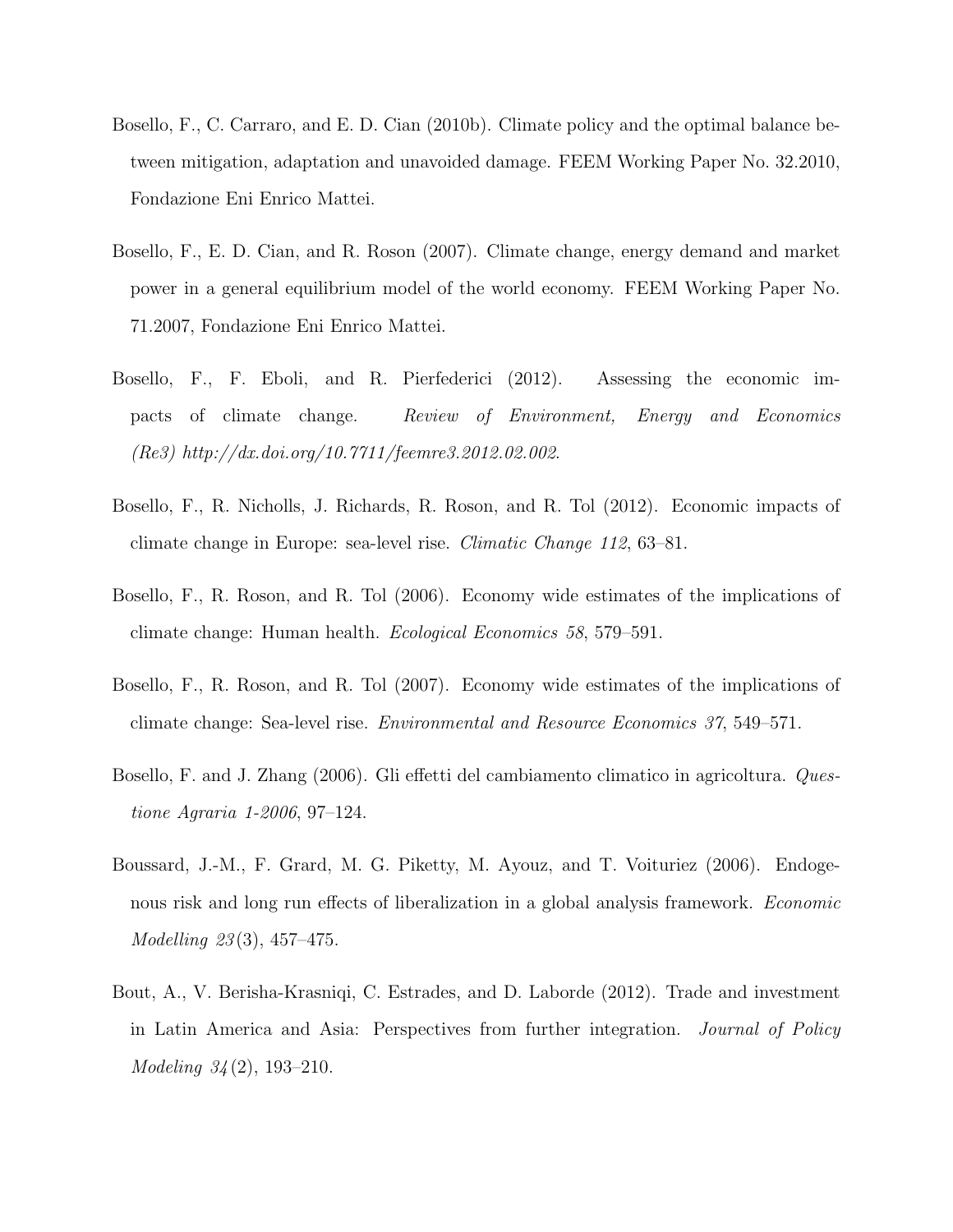- Bovenberg, A. L. and L. H. Goulder (2001). Neutralizing the adverse industry impacts of  $CO<sub>2</sub>$  abatement policies: What does it cost? In C. Carraro and G. E. Metcalf (Eds.), Behavioral and Distributional Effects of Environmental Policy, pp. 45–90. Chicago, IL: University of Chicago Press.
- Bovenberg, A. L., L. H. Goulder, and D. J. Gurney (2005). Efficiency costs of meeting industry-distributional constraints under environmental permits and taxes. RAND Journal of Economics 36, 950–970.
- Bovenberg, A. L., L. H. Goulder, and M. R. Jacobsen (2008). Costs of alternative environmental policy instruments in the presence of industry compensation requirements. *Journal* of Public Economics 92 (5-6), 1236–1253.
- Branger, F. and P. Quirion (2014). Would border carbon adjustments prevent carbon leakage and heavy industry competitiveness losses? insights from a meta-analysis of recent economic studies. Ecological Economics 99, 29–39.
- Braymen, C. B. (2011). Sectoral structure, heterogeneous plants, and international trade. Economic Modelling 28 (4), 1967–1976.
- Breisinger, C., X. Diao, and J. Thurlow (2009). Modeling growth options and structural change to reach middle income country status: The case of Ghana. Economic Modelling  $26(2)$ , 514–525.
- Bretschger, L., R. Ramer, and F. Schwark (2011). Growth effects of carbon policies: Applying a fully dynamic CGE model with heterogeneous capital. Resource and Energy Economics 33 (4), 963–980.
- Bretschger, L. and S. Smulders (2011). Technologies, preferences, and policies for a sustainable use of natural resources. Resource and Energy Economics 33 (4), 881–892.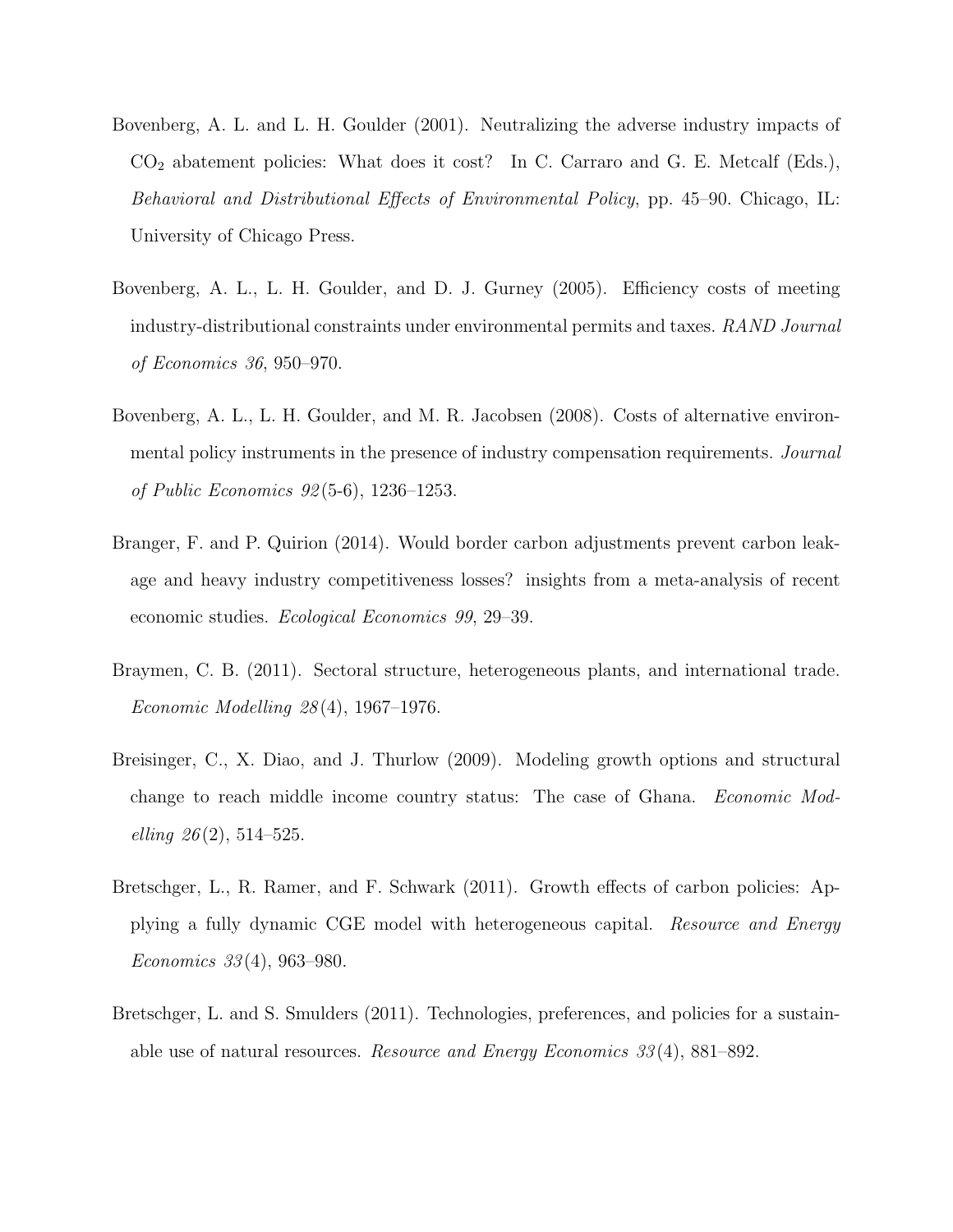- Brockmeier, M. and J. Pelikan (2008). Agricultural market access: A moving target in the WTO negotiations? Food Policy 33(3), 250–259.
- Bruvoll, A. and T. Faehn (2006). Transboundary effects of environmental policy: Markets and emission leakages. Ecological Economics 59 (4), 499–510.
- Bye, B. (2000). Environmental tax reform and producer foresight: An intertemporal computable general equilibrium analysis. Journal of Policy Modeling 22, 719–752.
- Calvin, K., P. Patel, A. Fawcett, L. Clarke, K. Fisher-Vanden, J. Edmonds, S. H. Kim, R. Sands, and M. Wise (2009). The distribution and magnitude of emissions mitigation costs in climate stabilization under less than perfect international cooperation: SGM results. Energy Economics 31, Supplement 2, S187–S197.
- Cansino, J., M. Cardenete, J. Gonzlez-Limn, and R. Romn (2013). Economic impacts of biofuels deployment in Andalusia. Renewable and Sustainable Energy Reviews 27, 274–282.
- Cansino, J., M. Cardenete, J. Gonzlez-Limn, and R. Romn (2014). The economic influence of photovoltaic technology on electricity generation: A CGE (computable general equilibrium) approach for the Andalusian case. *Energy*, in press.
- Capros, P., T. Georgakopoulos, D. Van Regemorter, S. Proost, T. Schmidt, and K. Conrad (1997). European union: the GEM-E3 general equilibrium model. Economic and Financial  $Modelling \, 4, 51–160.$
- Caron, J. (2012). Estimating carbon leakage and the efficiency of border adjustments in general equilibrium—does sectoral aggregation matter? Energy Economics 34, Supplement 2, S111–S126.
- Chan, N., T. K. Dung, M. Ghosh, and J. Whalley (2005). Adjustment costs in labour markets and the distributional effects of trade liberalization: Analytics and calculations for Vietnam. Journal of Policy Modeling 27 (9), 1009–1024.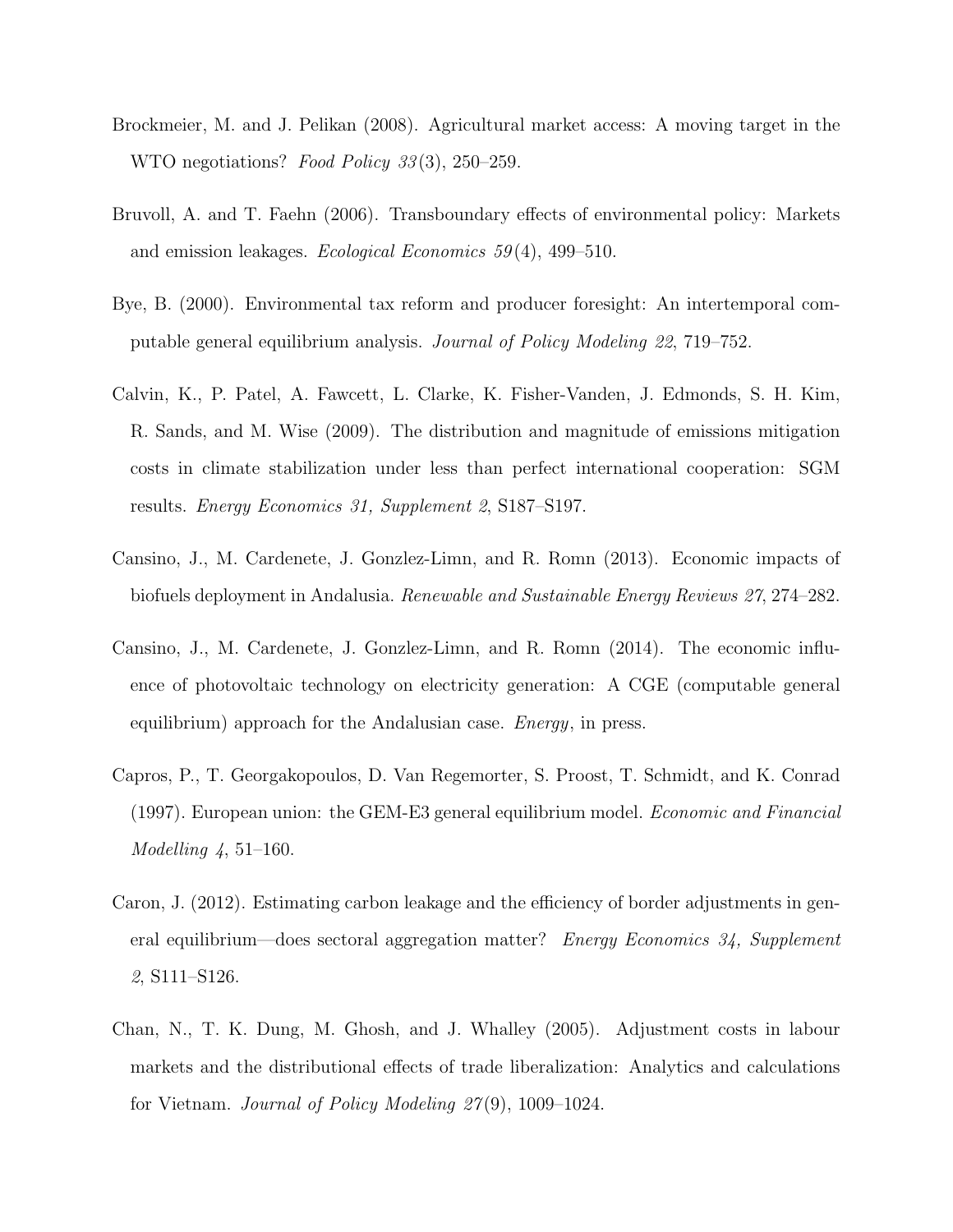- Chao, C.-C., E. S. YU, and W. YU (2006). China's import duty drawback and VAT rebate policies: A general equilibrium analysis. *China Economic Review 17*(4), 432–448.
- Chen, Y., J. Reilly, and S. Paltsev (2011). The prospects for coal-to-liquid conversion: A general equilibrium analysis. Energy Policy  $39(9)$ , 4713–4725.
- Ciscar, J., A. Iglesias, L. Feyen, L. Szabo, D. Van Regemorter, B. Amelunge, R. Nicholls, P. Watkiss, O. Christensen, R. Dankers, L. Garrote, C. M. Goodess, A. Hunt, A. Moreno, J. Richards, and A. Soria (2011). Physical and economic consequences of climate change in Europe. Proceedings of the National Academy of Sciences 108, 2678–2683.
- Ciscar, J., A. Soria, C. Goodess, O. Christensen, A. Iglesias, L. Garrote, M. Moneo, S. Quiroga, L. Feyen, R. Dankers, R. Nicholls, J. Richards, R. R. F. Bosello, B. Amelung, A. Moreno, P. Watkiss, A. Hunt, S. Pye, L. Horrocks, L. Szabo, and D. van Regemorter (2009). Climate change impacts in europe, final report of the PESETA research project. Working Paper No. JRC55391, European Union Joint Research Centre Institute for Prospective and Technological Studies.
- Ciscar, J., L. Szabo, D. van Regemorter, and A. Soria (2012). The integration of PESETA sectoral economic impacts into the GEM-E3 europe model: methodology and results. Climatic Change 112, 127–142.
- Clausen, V. and H. Schrenberg-Frosch (2012). Aid, spending strategies and productivity effects: A multi-sectoral CGE analysis for Zambia. Economic Modelling 29 (6), 2254– 2268.
- Creedy, J. and R. Guest (2008). Changes in the taxation of private pensions: Macroeconomic and welfare effects. Journal of Policy Modeling  $30(5)$ , 693–712.
- Daenzer, K., I. Sue Wing, and K. Fisher-Vanden (2014). Coal's medium-run future under atmospheric greenhouse gas stabilization. Climatic Change 123, 763–783.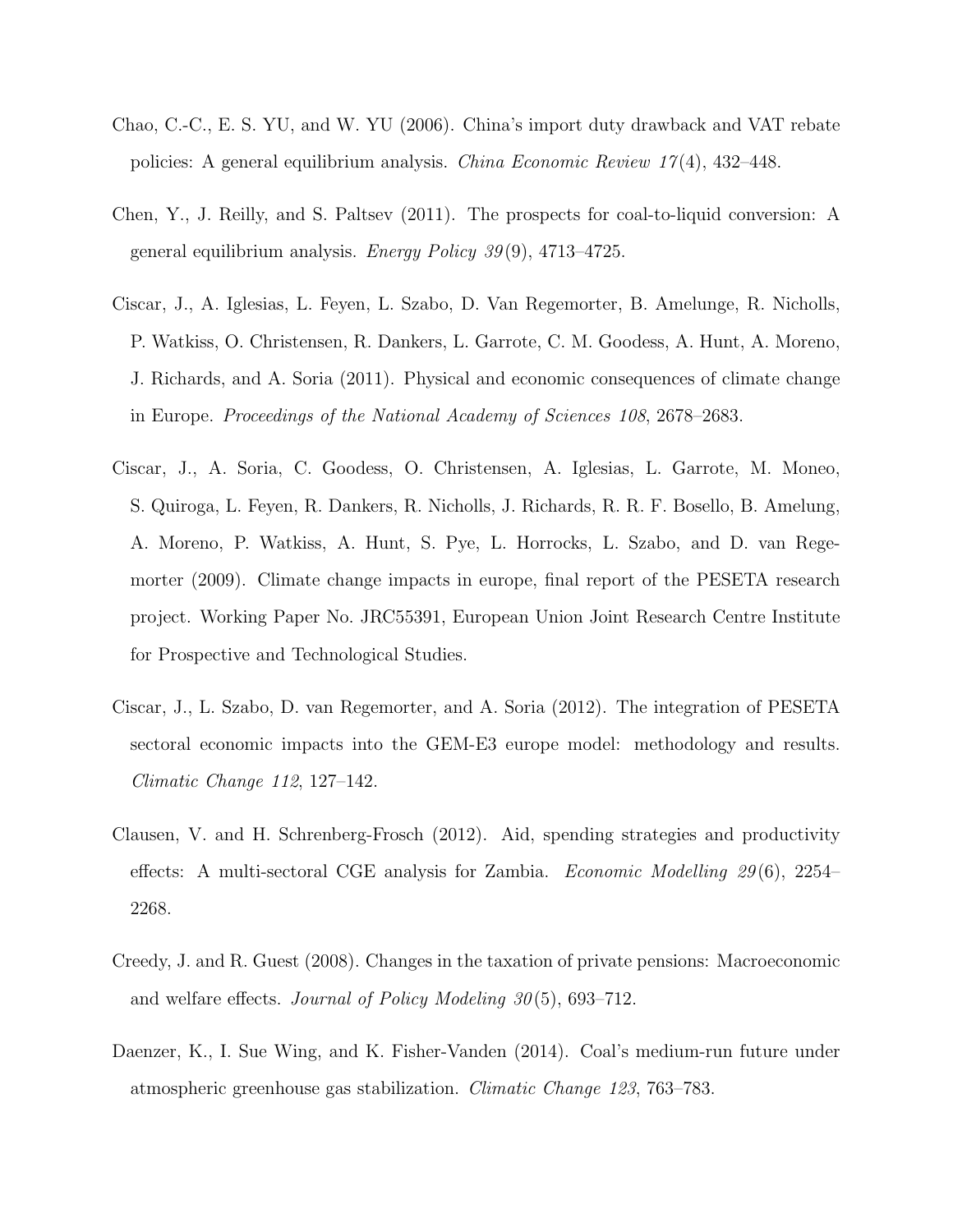Dahlby, B. (2008). The Marginal Cost of Public Funds. Cambridge, MA: MIT Press.

- Dai, H., T. Masui, Y. Matsuoka, and S. Fujimori (2011). Assessment of China's climate commitment and non-fossil energy plan towards 2020 using hybrid AIM/CGE model. Energy Policy 39 (5), 2875–2887.
- Dartanto, T. (2013). Reducing fuel subsidies and the implication on fiscal balance and poverty in Indonesia: A simulation analysis. Energy Policy 58, 117–134.
- Darwin, R., , and R. Tol (2001). Estimates of the economic effects of sea level rise. Environmental and Resource Economics 19, 113–129.
- Darwin, R. (1999). A FARMer's view of the Ricardian approach to measuring effects of climatic change on agriculture. Climatic Change 41, 371–411.
- Darwin, R., M. Tsigas, J. Lewabdrowski, and A. Raneses (1995). World agriculture and climate change. Agricultural Economic Report No. 703, U.S. Dept. of Agriculture, Economic Research Service.
- De Cian, E., E. Lanzi, and R. Roson (2013). Seasonal temperature variations and energy demand: A panel cointegration analysis for climate change impact assessment. Climatic Change 116, 805–825.
- Debowicz, D. and J. Golan (2014). The impact of oportunidades on human capital and income distribution in mexico: A top-down/bottom-up approach. Journal of Policy Mod $eling 36(1), 24-42.$
- Deke, O., K. Hooss, C. Kasten, G. Klepper, and K. Springer (2001). Economic impact of climate change: Simulations with a regionalized climate-economy model. Working Paper No. 1065, Kiel Institute for the World Economy.
- Dell, M., B. F. Jones, and B. A. Olken (2014). What Do We Learn from the Weather? The New Climate-Economy Literature. Journal of Economic Literature 52, 740–798.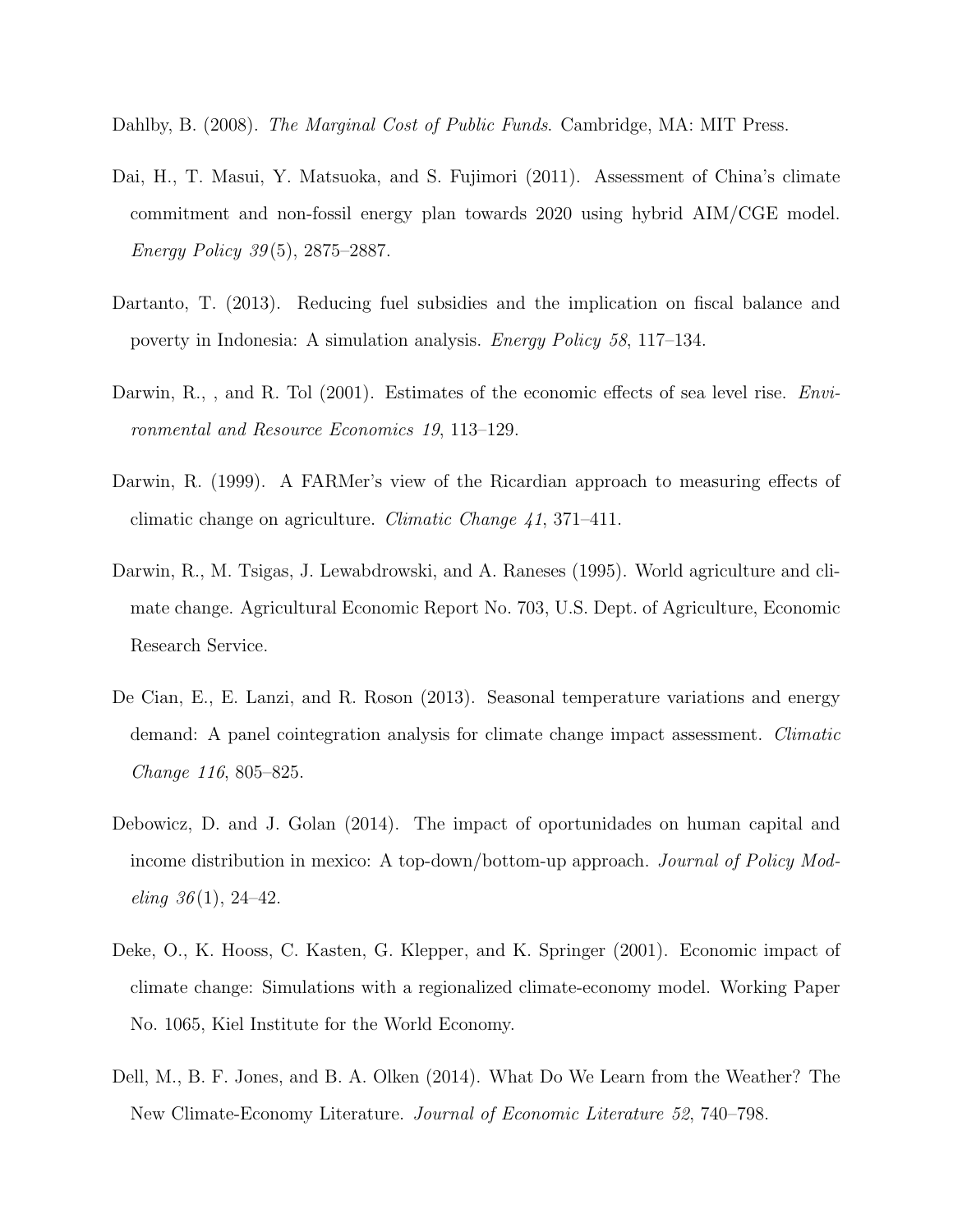- Dellink, R. B. (2005). Modelling the costs of environmental policy: a dynamic applied general equilibrium assessment. Cheltenham: Edward Elgar.
- Deng, Z., R. Falvey, and A. Blake (2012). Trading market access for technology? tax incentives, foreign direct investment and productivity spillovers in China. Journal of Policy Modeling 34 (5), 675–690.
- Diao, X., S. Fan, and X. Zhang (2003). China's WTO accession: impacts on regional agricultural income—a multi-region, general equilibrium analysis. Journal of Comparative Economics 31, 332–351.
- Diao, X., J. Rattso, and H. E. Stokke (2005). International spillovers, productivity growth and openness in Thailand: an intertemporal general equilibrium analysis. Journal of Development Economics 76, 429–450.
- Dimitropoulos, J. (2007). Energy productivity improvements and the rebound effect: An overview of the state of knowledge. Energy Policy 35 (12), 6354–6363.
- Dissou, Y. and M. S. Siddiqui (2014). Can carbon taxes be progressive? *Energy Eco*nomics 42, 88–100.
- Dixon, P., B. Lee, T. Muehlenbeck, M. T. Rimmer, A. Z. Rose, and G. Verikios (2010). Effects on the U.S. of an H1N1 epidemic: Analysis with a quarterly CGE model. Journal of Homeland Security and Emergency Management 7, art. 75.
- Djiofack, C. Z. and L. D. Omgba (2011). Oil depletion and development in Cameroon: A critical appraisal of the permanent income hypothesis. *Energy Policy 39*(11), 7202–7216.
- Doumax, V., J.-M. Philip, and C. Sarasa (2014). Biofuels, tax policies and oil prices in France: Insights from a dynamic CGE model. *Energy Policy 66*, 603–614.
- Eboli, F., R. Parrado, and R. Roson (2010). Climate-change feedback on economic growth: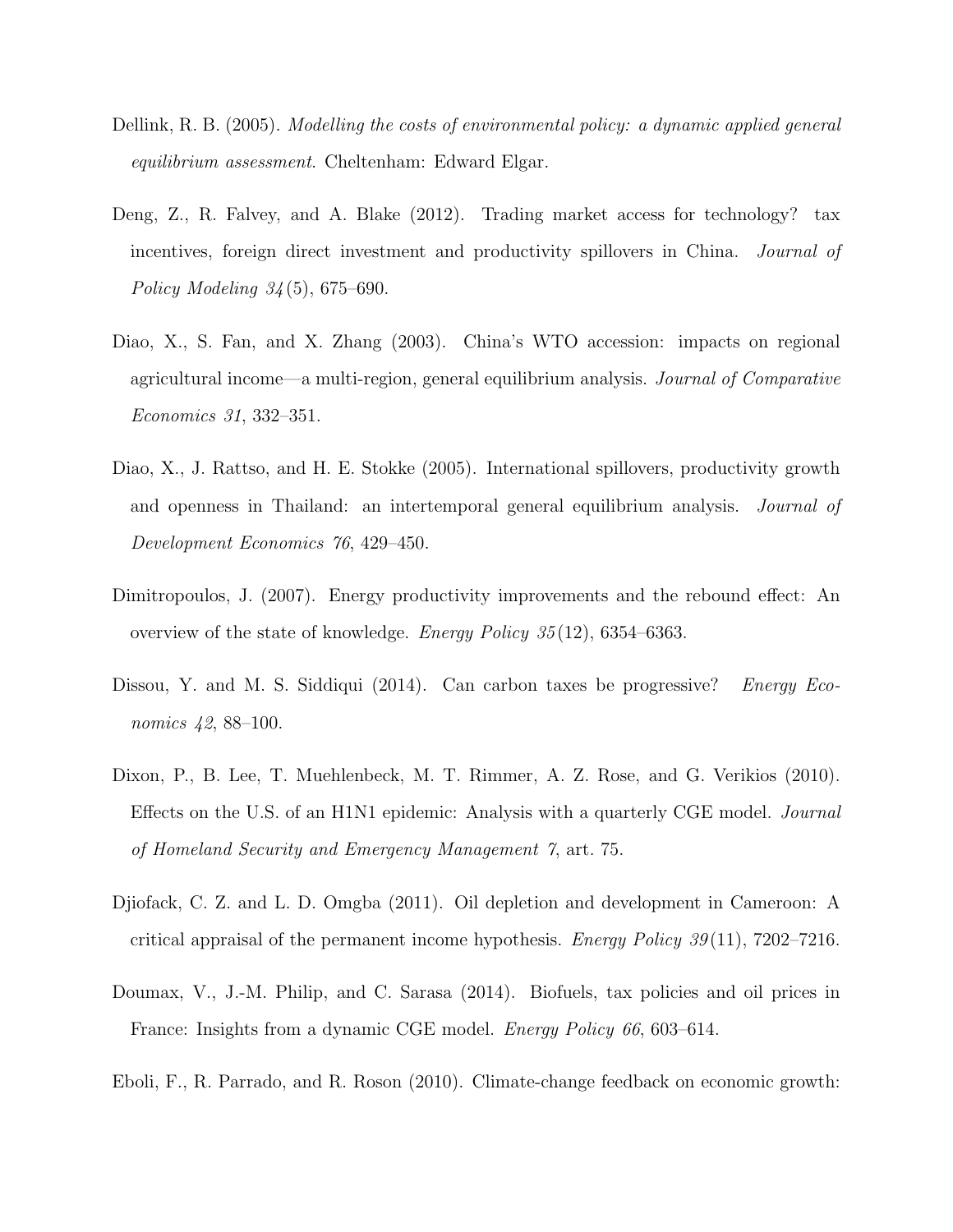explorations with a dynamic general equilibrium model. Environment and Development Economics 15, 515–533.

- Egger, P. and S. Nigai (2014). Energy demand and trade in general equilibrium. Environmental and Resource Economics, in press.
- Engelbert, T., B. Bektasoglu, and M. Brockmeier (2014). Moving toward the EU or the Middle East? an assessment of alternative Turkish foreign policies utilizing the GTAP framework. Food Policy 47, 46–61.
- Feenstra, R. C. (2010). Measuring the gains from trade under monopolistic competition. Canadian Journal of Economics  $43(1)$ , 1–28.
- Femenia, F. and A. Gohin (2011). Dynamic modelling of agricultural policies: The role of expectation schemes. Economic Modelling 28 (4), 1950–1958.
- Feyen, L., R. Dankers, K. Bodis, P. Salamon, and J. Barredo (2012). Fluvial flood risk in Europe in present and future climates. *Climatic Change 112*, 47–62.
- Field, A. J. and U. Wongwatanasin (2007). Tax policies impact on output, trade and income in Thailand. Journal of Policy Modeling 29 (3), 361–380.
- Fisher-Vanden, K. and M. Ho (2010). Technology, development and the environment. Journal of Environmental Economics and Management 59, 94–108.
- Fisher-Vanden, K. and M. S. Ho (2007). How do market reforms affect China's responsiveness to environmental policy? Journal of Development Economics 82, 200–233.
- Fisher-Vanden, K. and I. Sue Wing (2008). Accounting for quality: Issues with modeling the impact of R&D on economic growth and carbon emissions in developing economies. Energy Economics 30, 2771–2784.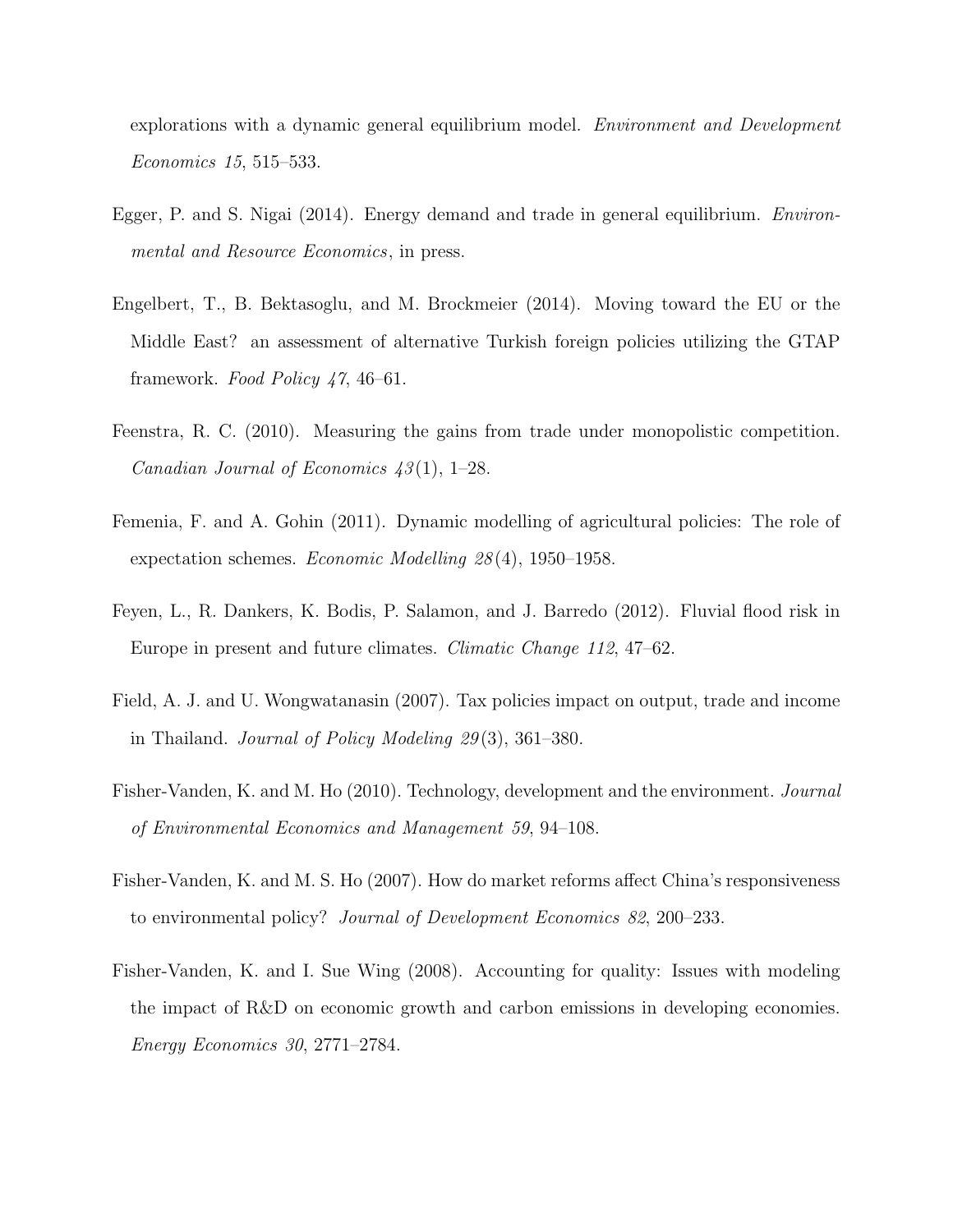- Flaig, D., O. Rubin, and K. Siddig (2013). Imperfect competition, border protection and consumer boycott: The future of the dairy industry in Israel. Journal of Policy Model $ing \, 35(5),\, 838\text{--}851.$
- Fougre, M., J. Mercenier, and M. Mrette (2007). A sectoral and occupational analysis of population ageing in Canada using a dynamic CGE overlapping generations model. *Economic Modelling 24* (4), 690–711.
- Francois, J. F., M. McQueen, and G. Wignaraja (2005). European Union-developing country FTAs: overview and analysis. World Development 33 (10), 1545–1565.
- Fraser, I. and R. Waschik (2013). The double dividend hypothesis in a CGE model: Specific factors and the carbon base. Energy Economics 39, 283–295.
- Fugazza, M. and J.-C. Maur (2008). Non-tariff barriers in CGE models: How useful for policy? Journal of Policy Modeling 30, 475–490.
- Fullerton, D. and D. L. Rogers (1993). Who Bears the Lifetime Tax Burden? Washington, DC: Brookings Institution.
- Ge, J., Y. Lei, and S. Tokunaga (2014). Non-grain fuel ethanol expansion and its effects on food security: Acomputable general equilibrium analysis for China. Energy 65, 346–356.
- Georges, P., K. Lisenkova, and M. Mrette (2013). Can the ageing North benefit from expanding trade with the South? Economic Modelling 35, 990–998.
- Ghosh, M., D. Luo, M. S. Siddiqui, and Y. Zhu (2012). Border tax adjustments in the climate policy context:  $CO<sub>2</sub>$  versus broad-based GHG emission targeting. *Energy Economics* 34, Supplement 2, S154–S167.
- Ghosh, M. and S. Rao (2005). A Canada-U.S. customs union: Potential economic impacts in NAFTA countries. *Journal of Policy Modeling 27(7)*, 805–827.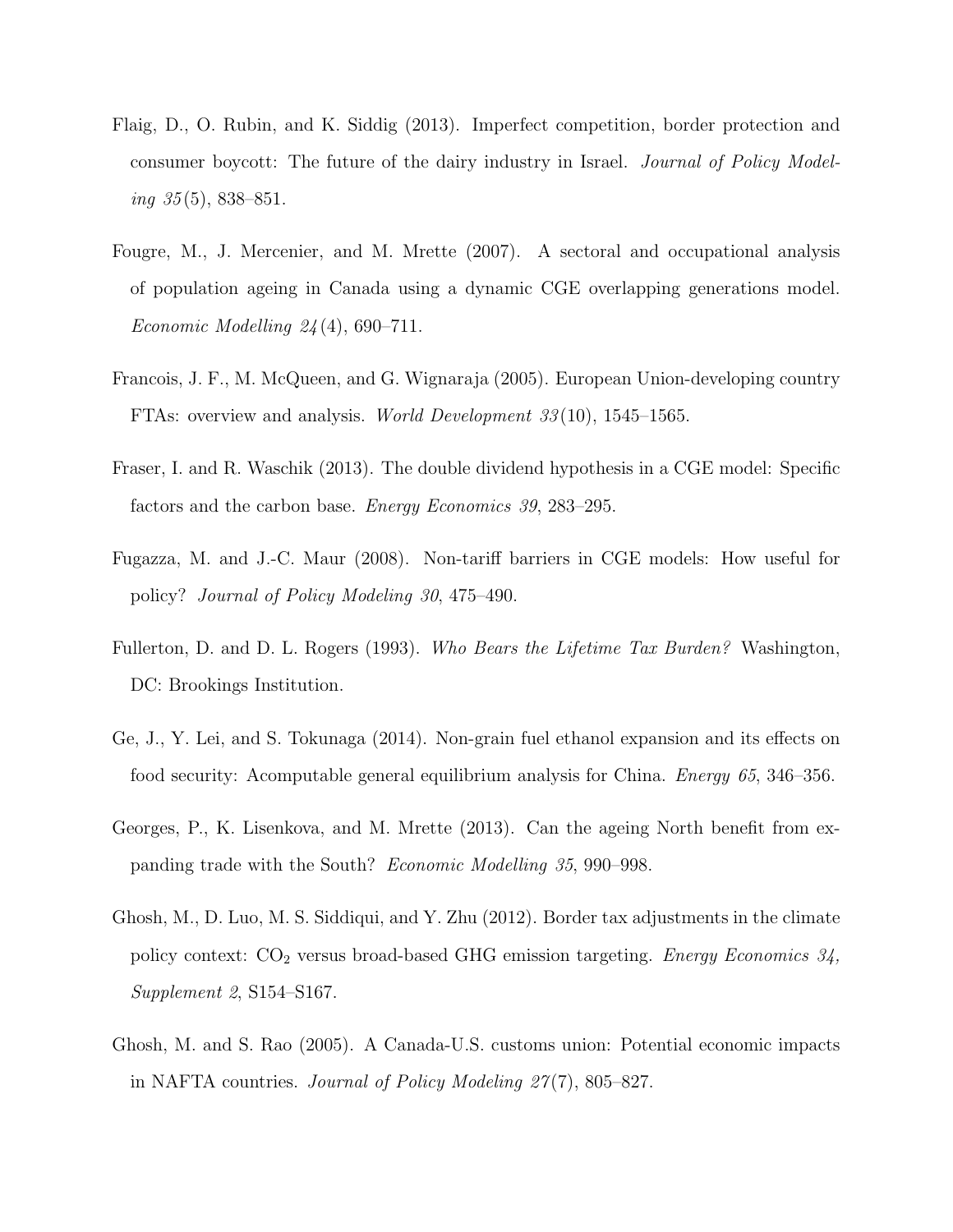- Ghosh, M. and S. Rao (2010). Chinese accession to the WTO: Economic implications for China, other Asian and North American economies. Journal of Policy Modeling 32 (3), 389–398.
- Giesecke, J. A. and T. H. Nhi (2010). Modelling value-added tax in the presence of multiproduction and differentiated exemptions. Journal of Asian Economics 21 (2), 156–173.
- Glomsrod, S. and W. Taoyuan (2005). Coal cleaning: a viable strategy for reduced carbon emissions and improved environment in China? *Energy Policy*  $33(4)$ , 525–542.
- Glomsrod, S., T. Wei, G. Liu, and J. B. Aune (2011). How well do tree plantations comply with the twin targets of the clean development mechanism? the case of tree plantations in Tanzania. Ecological Economics  $70(6)$ , 1066–1074.
- Gohin, A. (2005). The specification of price and income elasticities in computable general equilibrium models: An application of latent separability. Economic Modelling 22, 905– 925.
- Gouel, C., C. Mitaritonna, and M. P. Ramos (2011). Sensitive products in the Doha negotiations: The case of European and Japanese market access. *Economic Modelling*  $28(6)$ , 2395–2403.
- Guivarch, C., S. Hallegatte, and R. Crassous (2009). The resilience of the Indian economy to rising oil prices as a validation test for a global energy-environment-economy CGE model. Energy Policy  $37(11)$ ,  $4259-4266$ .
- Gumilang, H., K. Mukhopadhyay, and P. J. Thomassin (2011). Economic and environmental impacts of trade liberalization: The case of Indonesia. Economic Modelling 28 (3), 1030– 1041.
- Gunatilake, H., D. Roland-Holst, and G. Sugiyarto (2014). Energy security for India: Biofuels, energy efficiency and food productivity. *Energy Policy 65*, 761–767.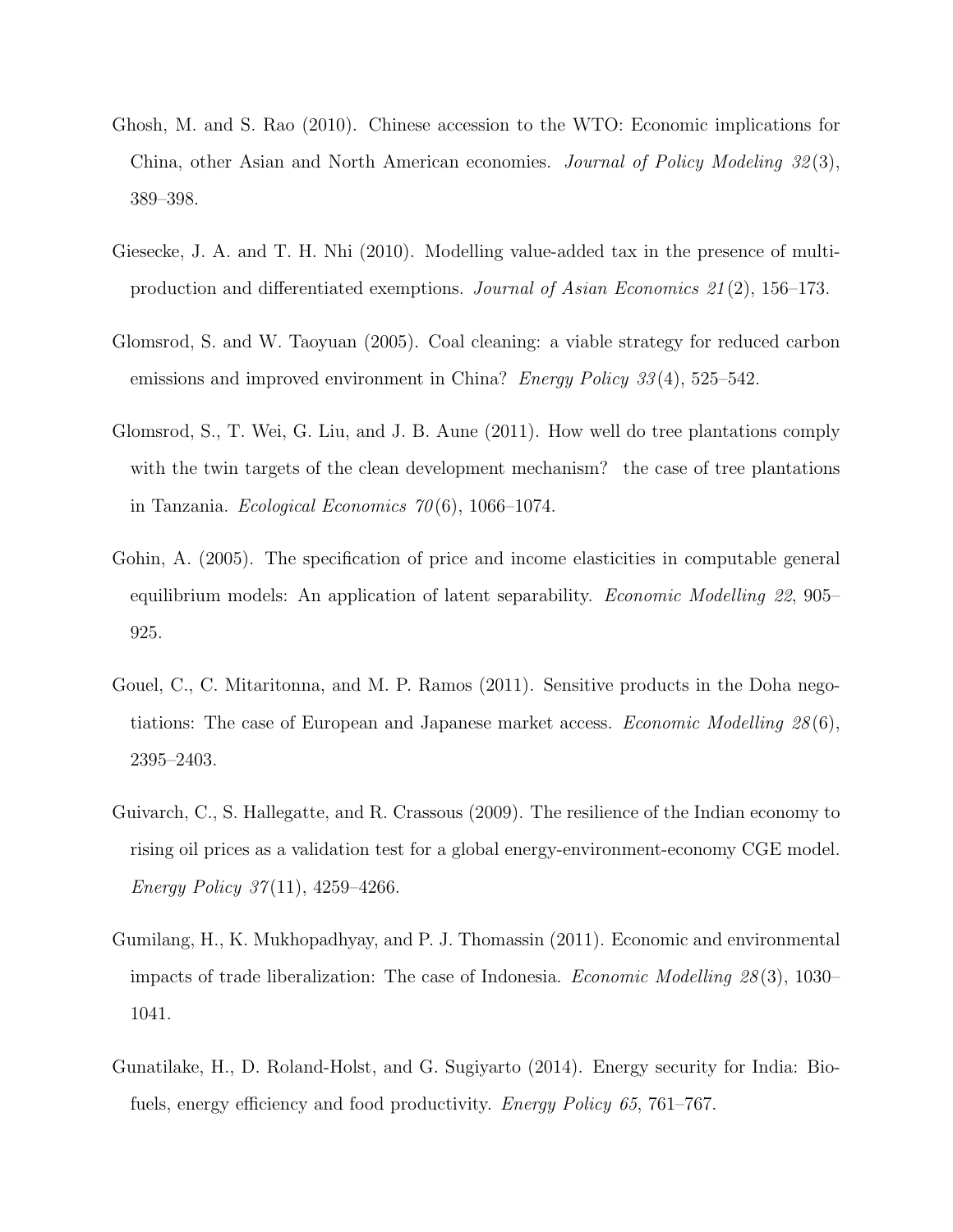- Hagem, C., S. Kallbekken, O. Maestad, and H. Westskog (2006). Market power with interdependent demand: Sale of emission permits and natural gas from Russia. Environmental and Resource Economics 34, 211–227.
- Hamilton, J., D. Maddison, and R. Tol (2005). Climate change and international tourism: a simulation study. Global Environmental Change 15, 253–266.
- Hanley, N., P. G. McGregor, J. K. Swales, and K. Turner (2009). Do increases in energy efficiency improve environmental quality and sustainability? Ecological Economics  $68(3)$ , 692–709.
- Harrison, G., T. Rutherford, and D. Tarr (1997a). Opciones de politica comercial para Chile: una evaluacion cuantitiva. Cuadernos de Economia 34, 101–137.
- Harrison, G., T. Rutherford, and D. Tarr (1997b). Quantifying the Uruguay Round. Economic Journal 107, 1405–1430.
- He, Y., Y. Liu, J. Wang, T. Xia, and Y. Zhao (2014). Low-carbon-oriented dynamic optimization of residential energy pricing in China. *Energy 66*, 610–623.
- He, Y., L. Yang, H. He, T. Luo, and Y. Wang (2011). Electricity demand price elasticity in China based on computable general equilibrium model analysis. *Energy*  $36(2)$ , 1115–1123.
- He, Y., S. Zhang, L. Yang, Y. Wang, and J. Wang (2010). Economic analysis of coal priceelectricity price adjustment in China based on the CGE model. *Energy Policy*  $38(11)$ , 6629–6637.
- Heggedal, T.-R. and K. Jacobsen (2011). Timing of innovation policies when carbon emissions are restricted: An applied general equilibrium analysis. *Resource and Energy Eco*nomics 33(4), 913–937.
- Hermeling, C., A. Loschel, and T. Mennel (2013). A new robustness analysis for climate policy evaluations: A CGE application for the EU 2020 targets. Energy Policy 55, 27–35.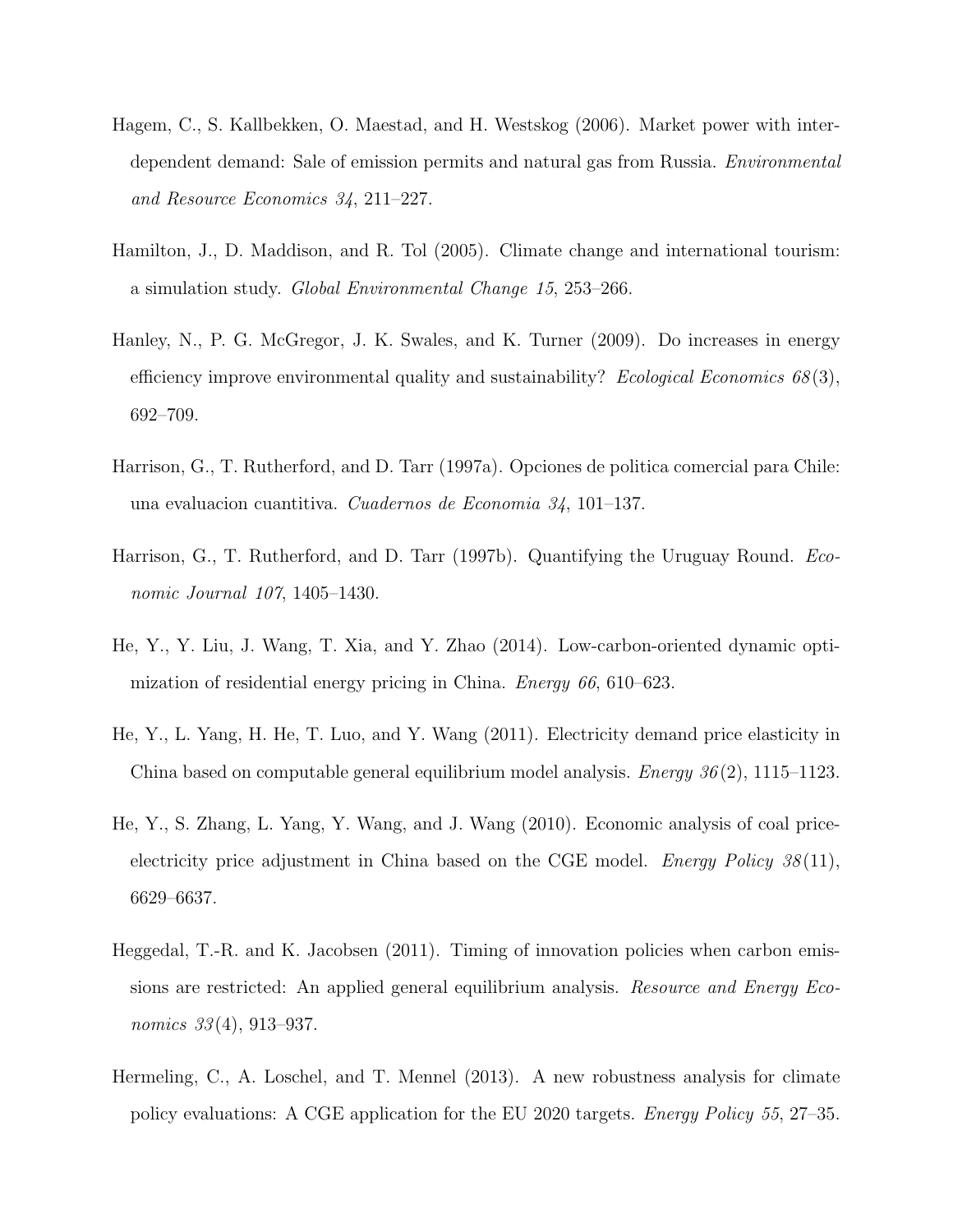- Hertel, T., D. Hummels, M. Ivanic, and R. Keeney (2007). How confident can we be of CGE-based assessments of free trade agreements? Economic Modelling 24, 611–635.
- Hertel, T. and F. Zhai (2006). Labor market distortions, rural-urban inequality and the opening of China's economy. Economic Modelling 23 (1), 76–109.
- Hertel, T. W. (1997). Global Trade Analysis: Modeling and Applications. New York: Cambridge University Press.
- Hertel, T. W. and L. A. Winters (2006). Poverty and the WTO: Impacts of the Doha Development Agenda. Washington DC: Palgrave Macmillan and the World Bank.
- Hoefnagels, R., M. Banse, V. Dornburg, and A. Faaij (2013). Macro-economic impact of large-scale deployment of biomass resources for energy and materials on a national levela combined approach for the Netherlands. Energy Policy 59, 727–744.
- Hogan, W. and A. S. Manne (1977). Energy-economy interactions: The fable of the elephant and the rabbit? In C. Hitch (Ed.), Modeling Energy-Economy Interactions: Five Approaches, pp. 3. Resources for the Future.
- Hubler, M. (2011). Technology diffusion under contraction and convergence: A CGE analysis of China. *Energy Economics*  $33(1)$ , 131–142.
- Hubler, M. (2012). Carbon tariffs on Chinese exports: Emissions reduction, threat, or farce? Energy Policy 50, 315–327.
- Hubler, M., S. Voigt, and A. Loschel (2014). Designing an emissions trading scheme for China—an up-to-date climate policy assessment. Energy Policy, –.
- Hyman, R., J. Reilly, M. Babiker, A. De Masin, and H. Jacoby (2003). Modeling non- $\text{CO}_2$ greenhouse gas abatement. Environmental Modeling and Assessment 8, 175–186.
- Iglesias, A., L. Garrote, S. Quiroga, and M. Moneo (2012). A regional comparison of the effects of climate change on agricultural crops in Europe. Climatic Change 112, 29–46.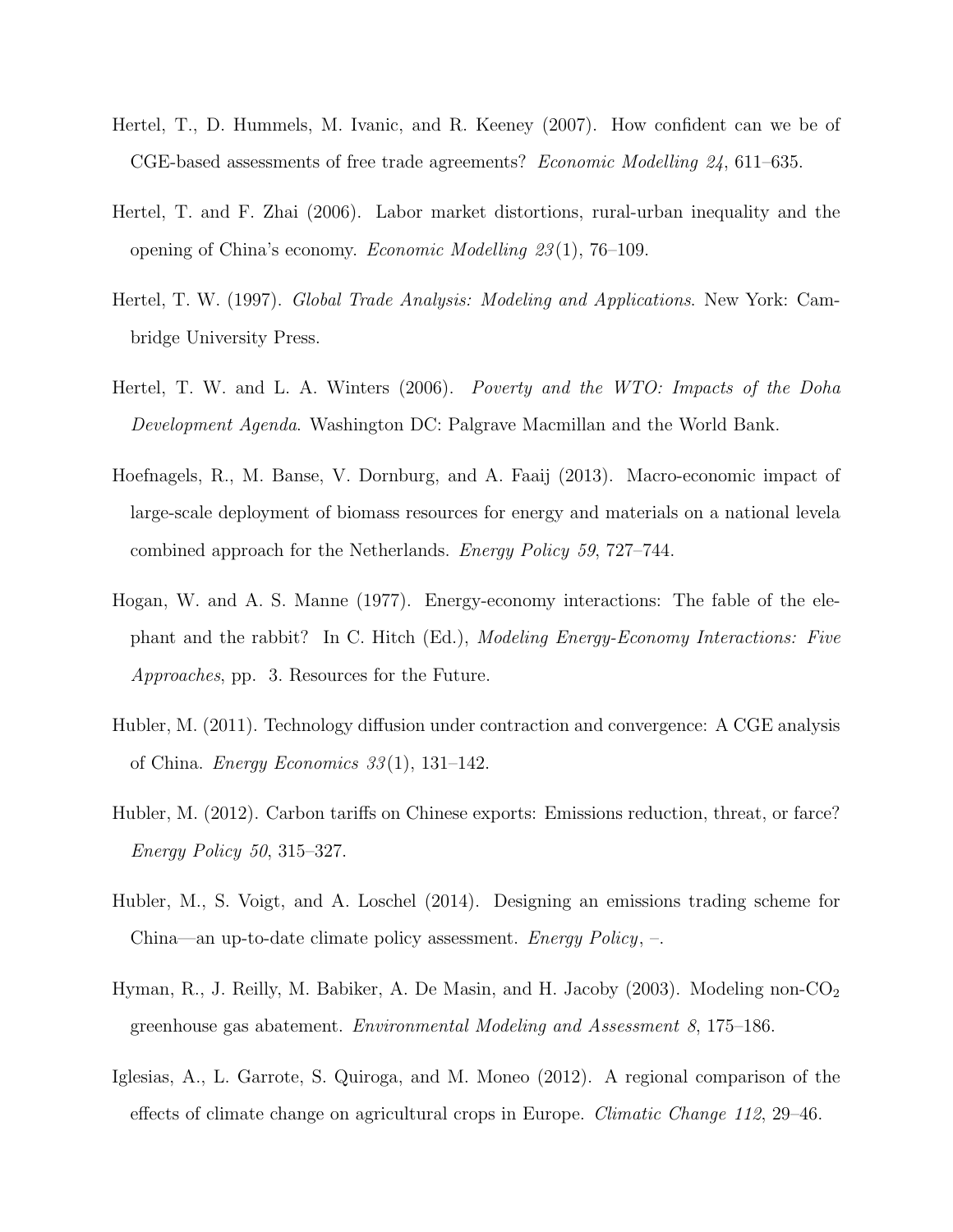- Iglesias, A., S. Quiroga, and A. Diz (2011). Looking into the future of agriculture in a changing climate. European Review of Agricultural Economics 38, 427–447.
- Iregui, A. M. (2005). Decentralised provision of quasi-private goods: The case of Colombia. Economic Modelling  $22(4)$ , 683–706.
- Jacoby, H. D., J. M. Reilly, J. R. McFarland, and S. Paltsev (2006). Technology and technical change in the MIT EPPA model. Energy Economics 28 (5-6), 610–631.
- Jakob, M., R. Marschinski, and M. Hubler (2013). Between a rock and a hard place: A trade-theory analysis of leakage under production- and consumption-based policies. Environmental and Resource Economics 56, 47–72.
- Jean, S., N. Mulder, and M. P. Ramos (2014). A general equilibrium, ex-post evaluation of the EU-Chile free trade agreement. Economic Modelling 41, 33–45.
- Jiang, Z. and B. Lin (2014). The perverse fossil fuel subsidies in China: The scale and effects. Energy 70, 411–419.
- Jin, H. and D. W. Jorgenson (2010). Econometric modeling of technical change. *Journal of* Econometrics 157, 205–219.
- Jin, W. (2012). Can technological innovation help China take on its climate responsibility? an intertemporal general equilibrium analysis. Energy Policy 49, 629–641.
- Jorgenson, D., R. Goettle, B. Hurd, J. Smith, L. Chestnut, and D. Mills (2004). U.S. market consequences of global climate change. Technical report, Pew Center on Global Climate Change, Washington DC.
- Jorgenson, D. and P. Wilcoxen (1993). Reducing U.S. carbon emissions: An econometric general equilibrium assessment. Resource and Energy Economics 15, 7–26.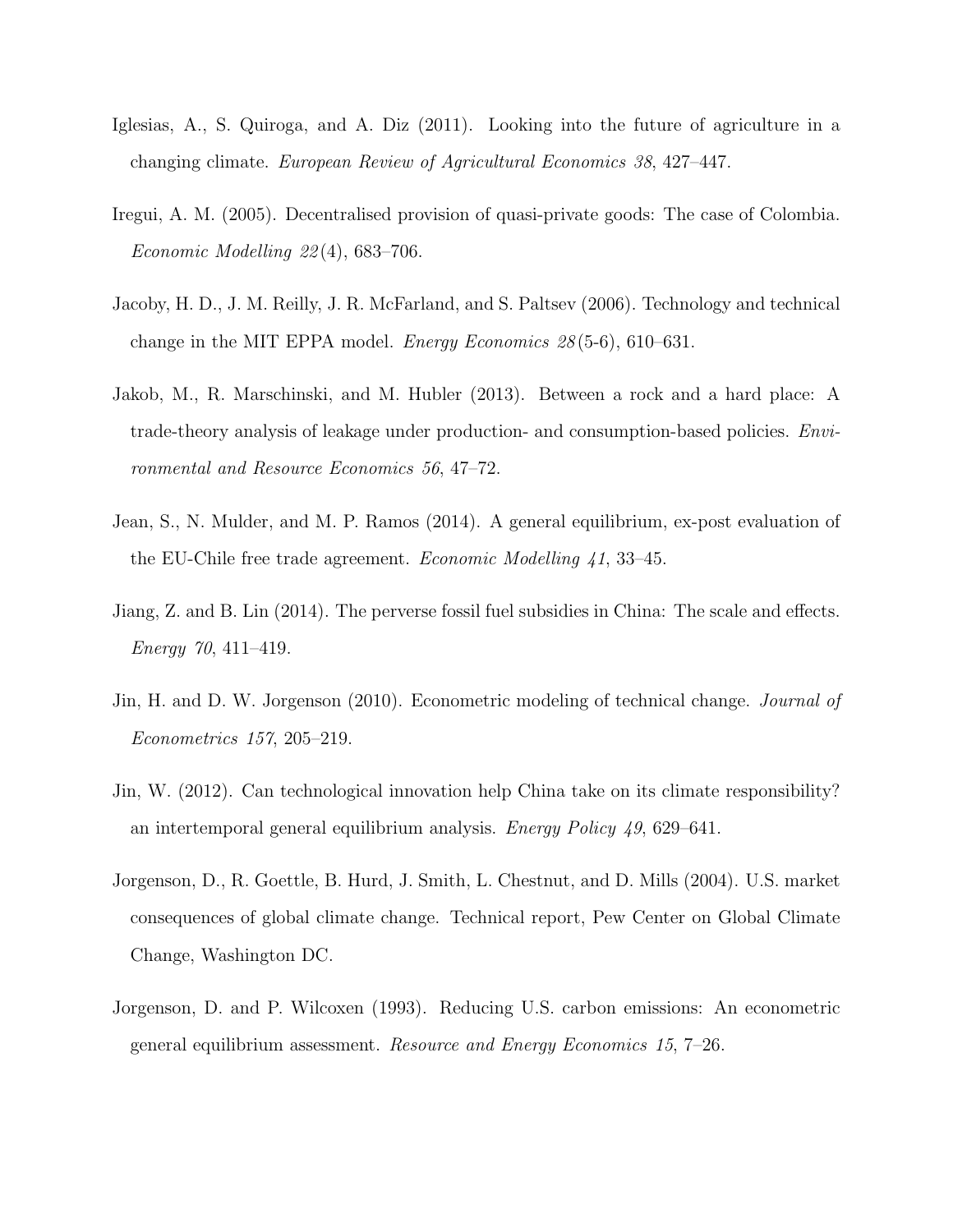- Jorgenson, D. W. (1984). Econometric methods for applied general equilibrium analysis. In H. Scarf and J. B. Shoven (Eds.), Applied General Equilibrium Analysis, pp. 139–207. Cambridge: Cambridge University Press.
- Kallbekken, S. and N. Rive (2007). Why delaying emission reductions is a gamble. *Climatic* Change 82, 27–45.
- Kallbekken, S. and H. Westskog (2005). Should developing countries take on binding commitments in a climate agreement? An assessment of gains and uncertainty. *Energy Journal 26*, 41–60.
- Karami, A., A. Esmaeili, and B. Najafi (2012). Assessing effects of alternative food subsidy reform in Iran. Journal of Policy Modeling 34 (5), 788–799.
- Karplus, V. J., S. Paltsev, M. Babiker, and J. M. Reilly (2013a). Applying engineering and fleet detail to represent passenger vehicle transport in a computable general equilibrium model. Economic Modelling 30, 295–305.
- Karplus, V. J., S. Paltsev, M. Babiker, and J. M. Reilly (2013b). Should a vehicle fuel economy standard be combined with an economy-wide greenhouse gas emissions constraint? implications for energy and climate policy in the United States. Energy Economics 36, 322–333.
- Kasahara, S., S. Paltsev, J. Reilly, H. Jacoby, and A. D. Ellerman (2007). Climate change taxes and energy efficiency in Japan. Environmental and Resource Economics 37, 377–410.
- Kawai, M. and F. Zhai (2009). China-Japan-United States integration amid global rebalancing: A computable general equilibrium analysis. Journal of Asian Economics  $20(6)$ , 688–699.
- Kitwiwattanachai, A., D. Nelson, and G. Reed (2010). Quantitative impacts of alternative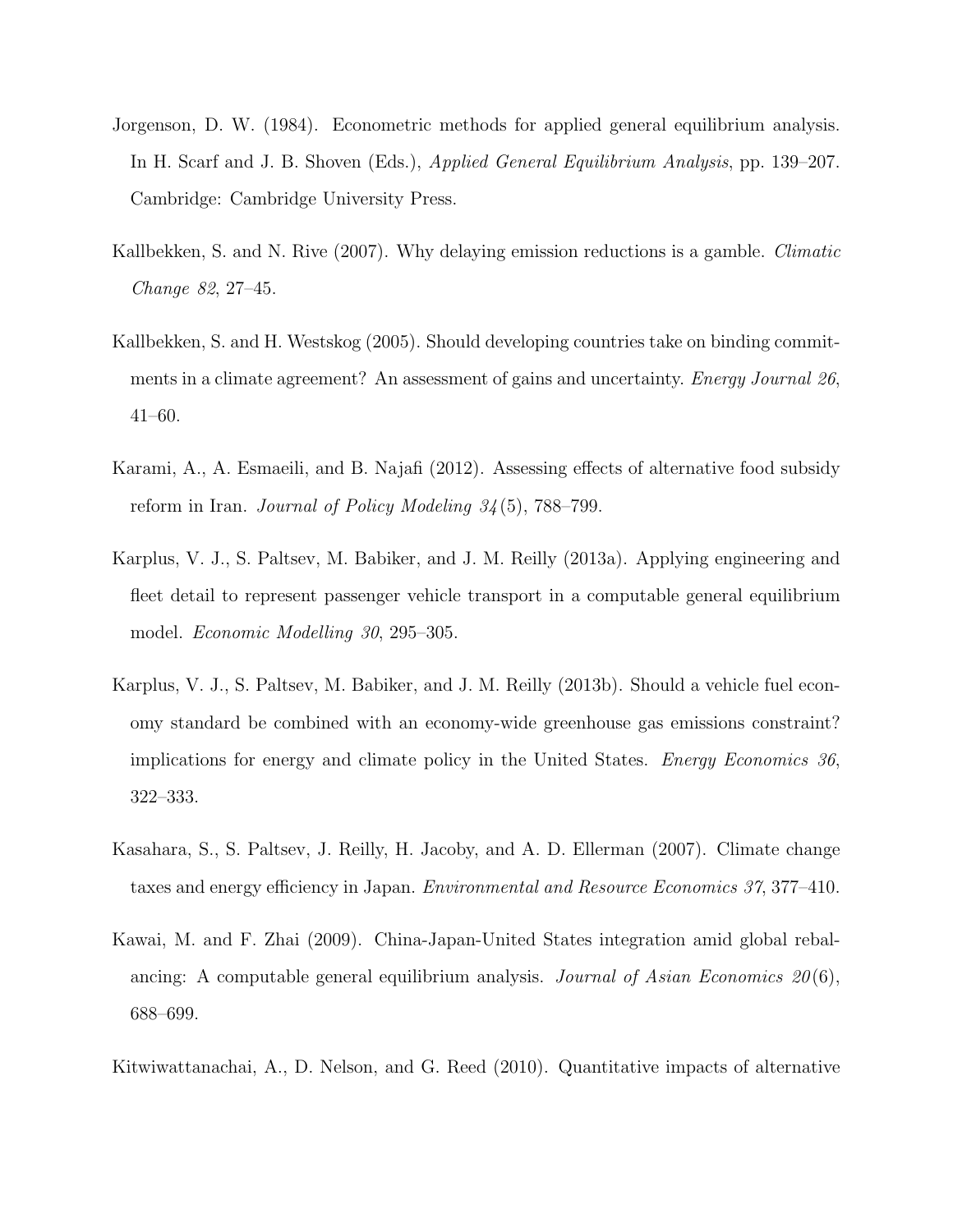East Asia free trade areas: A computable general equilibrium (CGE) assessment. Journal of Policy Modeling 32 (2), 286–301.

- Kjellstrom, T., R. Kovats, S. Lloyd, T. Holt, and R. Tol (2009). The direct impact of climate change on regional labour productivity. Archives of Environmental and Occupational Health 64, 217–227.
- Kleinwechter, U. and H. Grethe (2012). Trade policy impacts under alternative land market regimes in rural China. China Economic Review 23 (4), 1071–1089.
- Klepper, G. and S. Peterson (2005). Trading hot-air. the influence of permit allocation rules, market power and the US withdrawal from the Kyoto Protocol. Environmental and Resource Economics 32, 205–228.
- Klepper, G. and S. Peterson (2006). Emissions trading, CDM, JI, and more: The climate strategy of the EU. Energy Journal 27, 1–26.
- Klepper, G., S. Peterson, and K. Springer (2003). DART97: A description of the multiregional, multi-sectoral trade model for the analysis of climate policies. Working Paper No. 1149, Kiel Institute for the World Economy.
- Konan, D. E. and A. V. Assche (2007). Regulation, market structure and service trade liberalization. *Economic Modelling 24*(6), 895–923.
- Kretschmer, B., D. Narita, and S. Peterson (2009). The economic effects of the EU biofuel target. Energy Economics 31, Supplement 2, S285–S294.
- Kretschmer, B. and S. Peterson (2010). Integrating bioenergy into computable general equilibrium models—a survey. Energy Economics 32 (3), 673–686.
- Kuik, O. and M. Hofkes (2010). Border adjustment for European emissions trading: Competitiveness and carbon leakage. Energy Policy 38 (4), 1741–1748.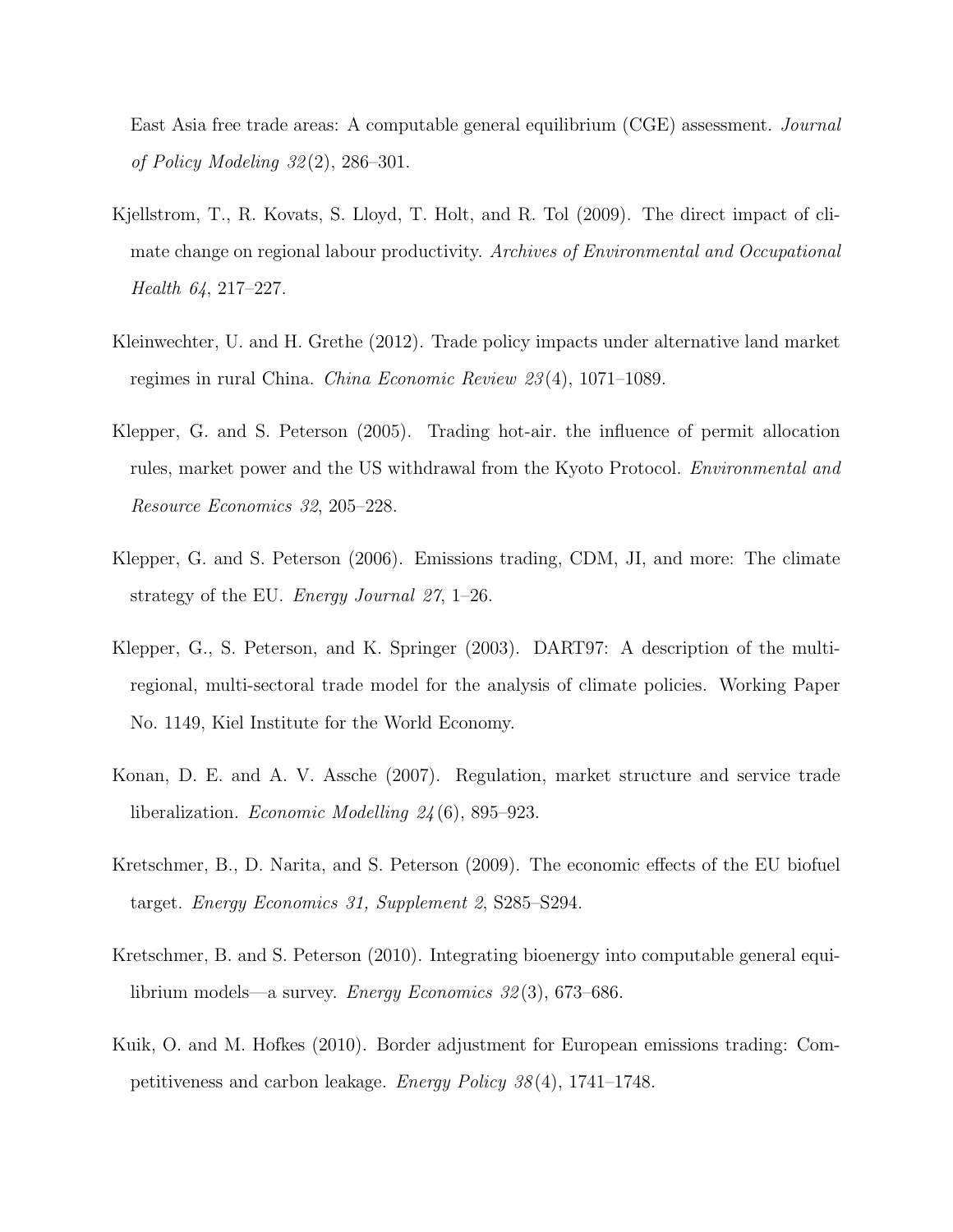- Lanz, B. and S. Rausch (2011). General equilibrium, electricity generation technologies and the cost of carbon abatement: A structural sensitivity analysis. Energy Economics 33, 1035–1047.
- Lanzi, E., J. Chateau, and R. Dellink (2012). Alternative approaches for levelling carbon prices in a world with fragmented carbon markets. Energy Economics 34, Supplement 2, S240–S250.
- Latorre, M. C., O. Bajo-Rubio, and A. G. Gmez-Plana (2009). The effects of multinationals on host economies: A CGE approach. Economic Modelling 26 (5), 851–864.
- Lau, M., A. Pahlke, and T. Rutherford (2002). Approximating infinite-horizon models in a complementarity format: A primer in dynamic general equilibrium analysis. Journal of Economic Dynamics and Control 26, 577–609.
- Lecca, P., P. G. McGregor, J. K. Swales, and K. Turner (2014). The added value from a general equilibrium analysis of increased efficiency in household energy use. Ecological Economics 100, 51–62.
- Lecca, P., K. Swales, and K. Turner (2011). An investigation of issues relating to where energy should enter the production function. *Economic Modelling 28* (6), 2832–2841.
- Lee, H., R. F. Owen, and D. van der Mensbrugghe (2009). Regional integration in Asia and its effects on the EU and North America. Journal of Asian Economics  $20(3)$ , 240–254.
- Lee, H., D. Roland-Holst, and D. van der Mensbrugghe (2004). China's emergence in East Asia under alternative trading arrangements. Journal of Asian Economics 15(4), 697–712.
- Lee, H. and D. van der Mensbrugghe (2004). EU enlargement and its impacts on East Asia. Journal of Asian Economics  $14(6)$ , 843–860.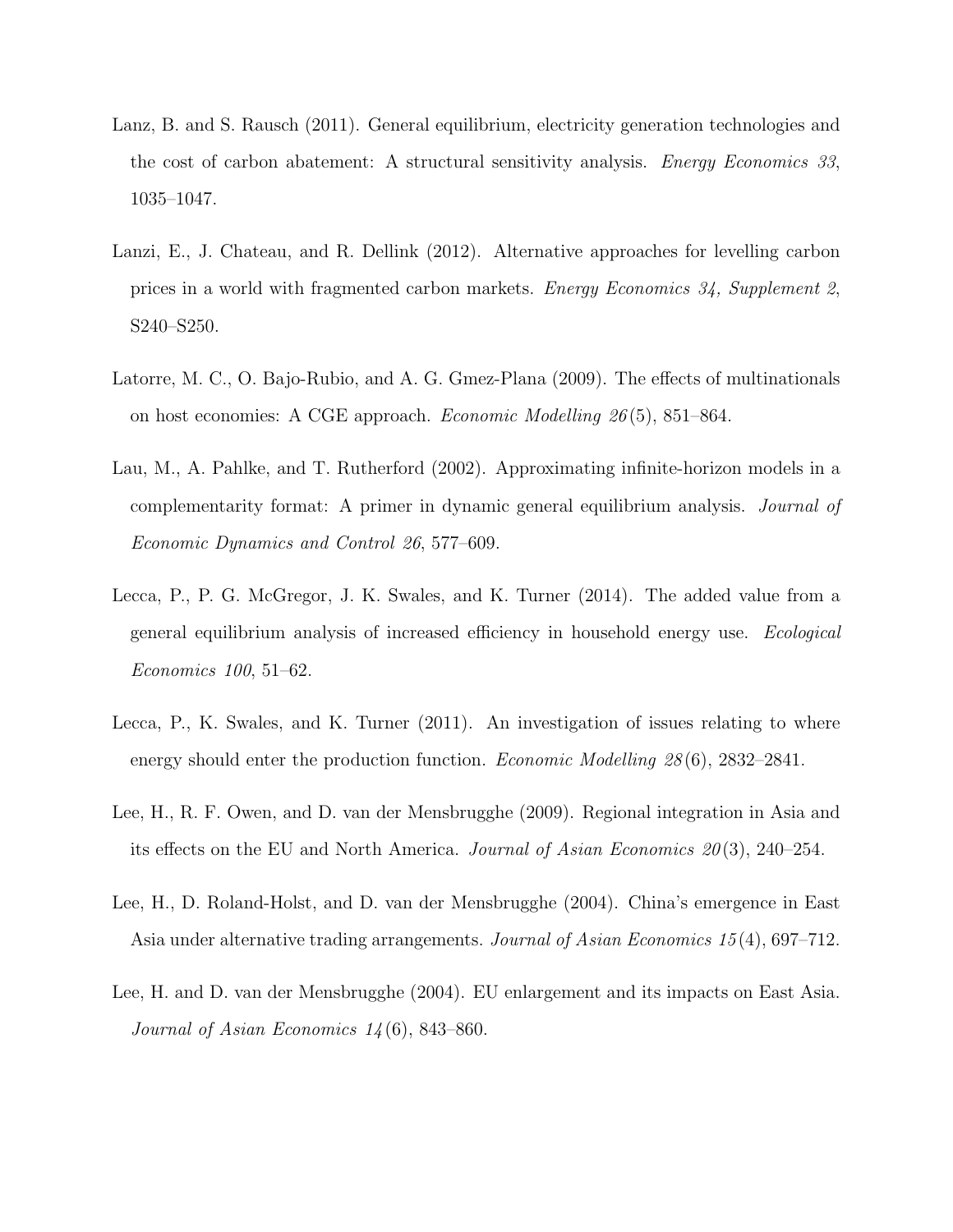- Lejour, A., H. Rojas-Romagosa, and G. Verweij (2008). Opening services markets within Europe: Modelling foreign establishments in a CGE framework. *Economic Modelling 25*(5), 1022–1039.
- Lemelin, A., V. Robichaud, and B. Decaluw (2013). Endogenous current account balances in a world CGE model with international financial assets. *Economic Modelling*  $32(0)$ , 146–160.
- Liang, Q.-M., Y. Fan, and Y.-M. Wei (2007). Carbon taxation policy in China: How to protect energy- and trade-intensive sectors? Journal of Policy Modeling 29 (2), 311–333.
- Lim, J. (2011). Impacts and implications of implementing voluntary greenhouse gas emission reduction targets in major countries and korea. Energy Policy 39 (9), 5086–5095.
- Lin, B. and Z. Jiang (2011). Estimates of energy subsidies in China and impact of energy subsidy reform. Energy Economics  $33(2)$ ,  $273-283$ .
- Lisenkova, K., M. Mrette, and R. Wright (2013). Population ageing and the labour market: Modelling size and age-specific effects. Economic Modelling 35, 981–989.
- Liu, W. and H. Li (2011). Improving energy consumption structure: A comprehensive assessment of fossil energy subsidies reform in China. Energy Policy 39 (7), 4134–4143.
- Loisel, R. (2009). Environmental climate instruments in Romania: A comparative approach using dynamic CGE modelling. *Energy Policy 37*(6), 2190–2204.
- Lu, C., Q. Tong, and X. Liu (2010). The impacts of carbon tax and complementary policies on Chinese economy. *Energy Policy*  $38(11)$ ,  $7278-7285$ .
- Lu, C., X. Zhang, and J. He (2010). A CGE analysis to study the impacts of energy investment on economic growth and carbon dioxide emission: A case of Shaanxi Province in western China. *Energy*  $35(11)$ ,  $4319-4327$ .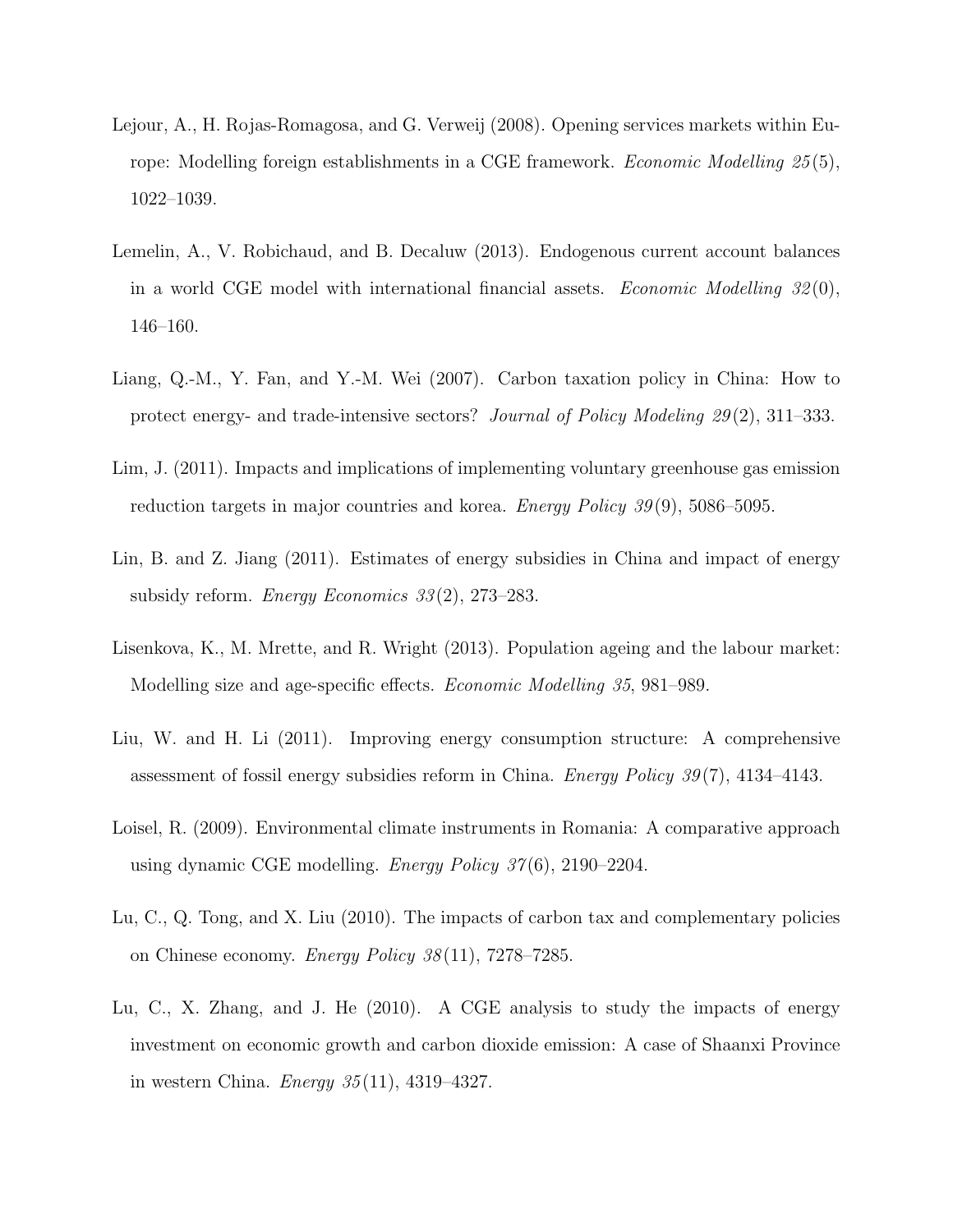- lvarez Martinez, M. T. and C. Polo (2012). A general equilibrium assessment of external and domestic shocks in Spain. Economic Modelling 29 (6), 2486–2493.
- Mabugu, R. and M. Chitiga (2009). Is increased agricultural protection beneficial for South Africa? Economic Modelling 26(1), 256–265.
- Mabugu, R., V. Robichaud, H. Maisonnave, and M. Chitiga (2013). Impact of fiscal policy in an intertemporal CGE model for South Africa. Economic Modelling 31, 775–782.
- Magne, B., J. Chateau, and R. Dellink (2014). Global implications of joint fossil fuel subsidy reform and nuclear phase-out: an economic analysis. *Climatic Change 123*, 677–690.
- Mahmood, A. and C. O. Marpaung (2014). Carbon pricing and energy efficiency improvement – why to miss the interaction for developing economies? an illustrative CGE based application to the Pakistan case. Energy Policy 67, 87–103.
- Maisonnave, H., J. Pycroft, B. Saveyn, and J.-C. Ciscar (2012). Does climate policy make the EU economy more resilient to oil price rises? a CGE analysis. Energy Policy 47, 172–179.
- Maldonado, W. L., O. A. F. Tourinho, and M. Valli (2007). Endogenous foreign capital flow in a CGE model for Brazil: The role of the foreign reserves. *Journal of Policy* Modeling 29(2), 259–276.
- Markandya, A., M. Gonzlez-Eguino, and M. Escapa (2013). From shadow to green: Linking environmental fiscal reforms and the informal economy. *Energy Economics 40, Supplement* 1, S108–S118.
- Markusen, J. (2002). Multinational Firms and The Theory of International Trade. MIT Press.
- Markusen, J., T. Rutherford, and D. Tarr (2005). Trade and direct investment in producer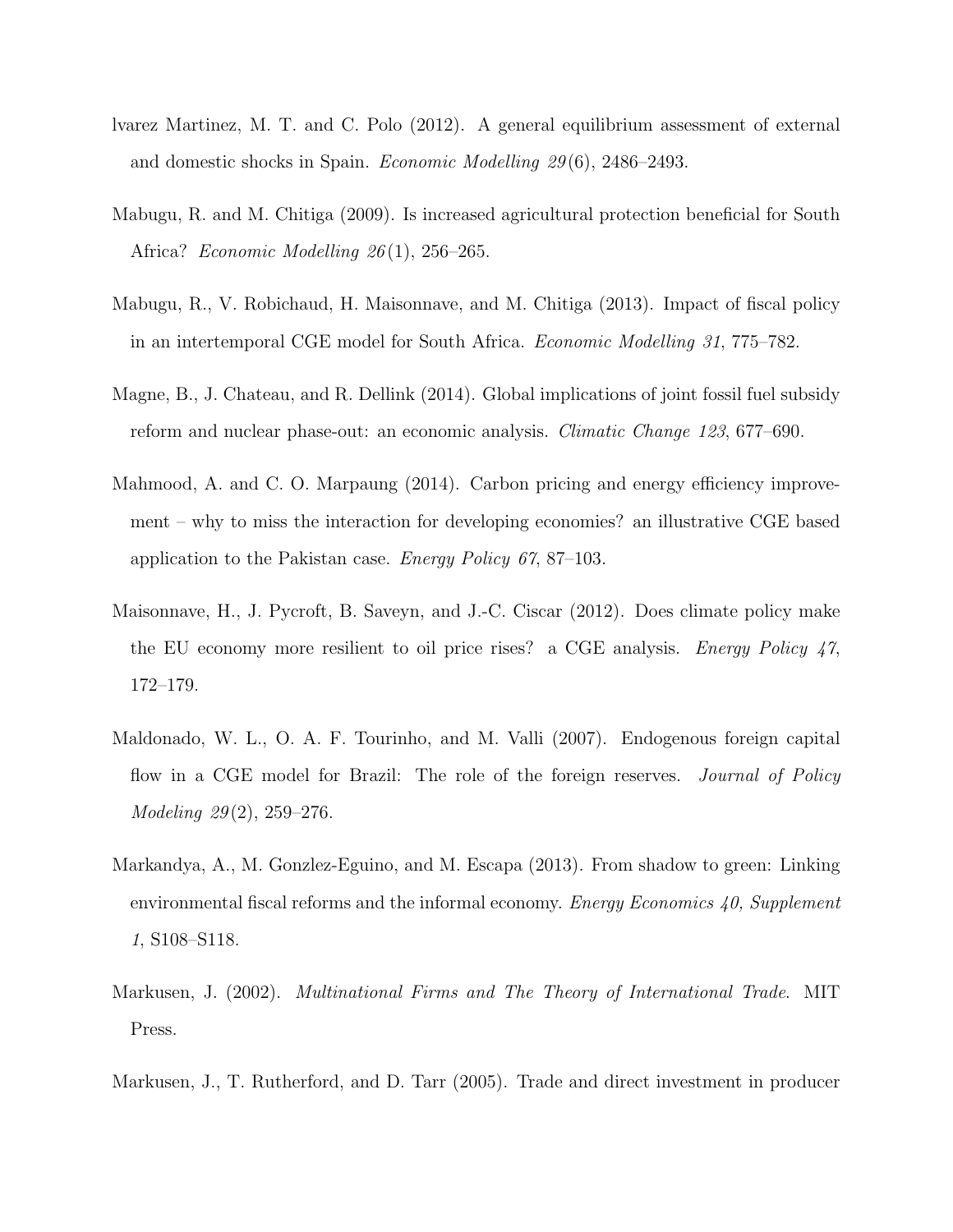services and the domestic market for expertise. Canadian Journal of Economics 38, 758– 777.

- Martinsen, T. (2011). Introducing technology learning for energy technologies in a national CGE model through soft links to global and national energy models. *Energy Policy*  $39(6)$ , 3327–3336.
- McCarl, B. A. and R. D. Sands (2007). Competitiveness of terrestrial greenhouse gas offsets: are they a bridge to the future? Climatic Change 80, 109–126.
- McFarland, J., J. Reilly, and H. Herzog (2004). Representing energy technologies in top-down economic models using bottom-up information. *Energy Economics 26*(4), 685–707.
- McKibbin, W. and P. J. Wilcoxen (1998). The theoretical and empirical structure of the G-Cubed model. Economic Modelling 16, 123–148.
- McKitrick, R. R. (1998). The econometric critique of applied general equilibrium modelling: The role of functional forms. Economic Modelling 15, 543–573.
- Melitz, M. J. (2003). The impact of trade on intra-industry reallocations and aggregate industry productivity. Econometrica 71 (6), 1695–1725.
- Meng, S., M. Siriwardana, and J. McNeill (2013). The environmental and economic impact of the carbon tax in Australia. Environmental and Resource Economics 54, 313–332.
- Michetti, M. and R. Rosa (2012). Afforestation and timber management compliance strategies in climate policy. a computable general equilibrium analysis. Ecological Economics 77, 139–148.
- Mima, S., P. Criqui, and P. Watkiss (2011). The impacts and economic costs of climate change on energy in the European Union: summary of sector results from the CLIMATE-COST project. Climatecost technical policy briefing note no. 4.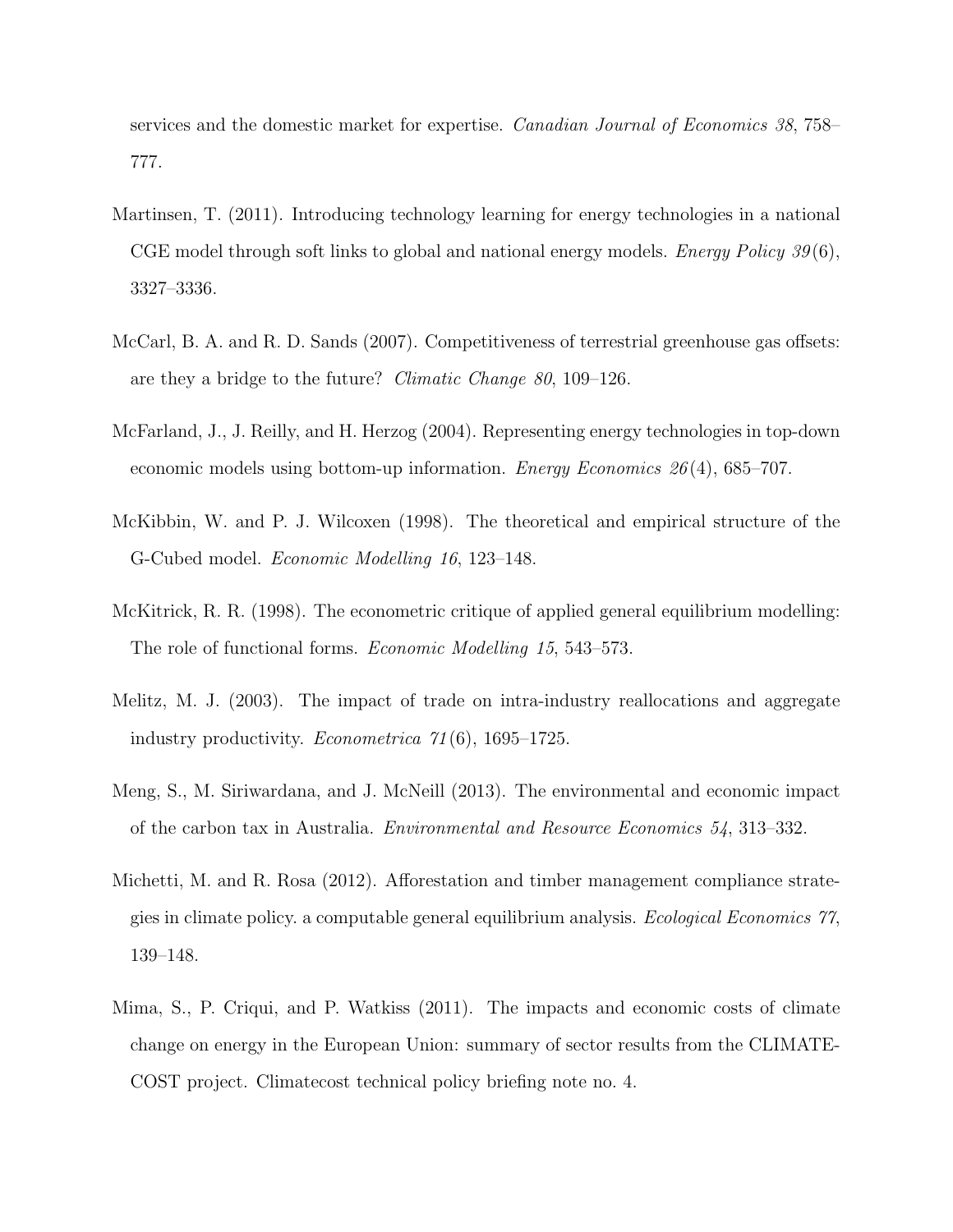- Mirza, T., B. Narayanan, and N. van Leeuwen (2014). Impact of Chinese growth and trade on labor in developed countries. Economic Modelling 38, 522–532.
- Missaglia, M. and G. Valensisi (2014). Trade policy in Palestine: A reassessment. Journal of Policy Modeling, in press.
- Moses, J. W. and B. Letnes (2004). The economic costs to international labor restrictions: Revisiting the empirical discussion. World Development 32 (10), 1609–1626.
- Naranpanawa, A. and J. S. Bandara (2012). Poverty and growth impacts of high oil prices: Evidence from Sri Lanka. Energy Policy 45, 102–111.
- Naranpanawa, A., J. S. Bandara, and S. Selvanathan (2011). Trade and poverty nexus: A case study of Sri Lanka. Journal of Policy Modeling 33 (2), 328–346.
- Narayanan, G. B. and S. Khorana (2014). Tariff escalation, export shares and economy-wide welfare: A computable general equilibrium approach. *Economic Modelling 41*, 109–118.
- Narayanan, G. B. and T. L. Walmsley (2008). Global Trade, Assistance, and Production: The GTAP 7 Data Base. West Lafayette, IN.
- Naud, W. and R. Rossouw (2008). South African quotas on textile imports from China: A policy error? Journal of Policy Modeling 30(5), 737–750.
- Naude, W. and R. Coetzee (2004). Globalisation and inequality in South Africa: modelling the labour market transmission. Journal of Policy Modeling  $26(8-9)$ , 911–925.
- Nijkamp, P., S. Wang, and H. Kremers (2005). Modeling the impacts of international climate change policies in a CGE context: The use of the GTAP-E model. *Economic Mod*elling  $22(6)$ , 955–974.
- Ojha, V. P. (2009). Carbon emissions reduction strategies and poverty alleviation in India. Environment and Development Economics 14, 323–348.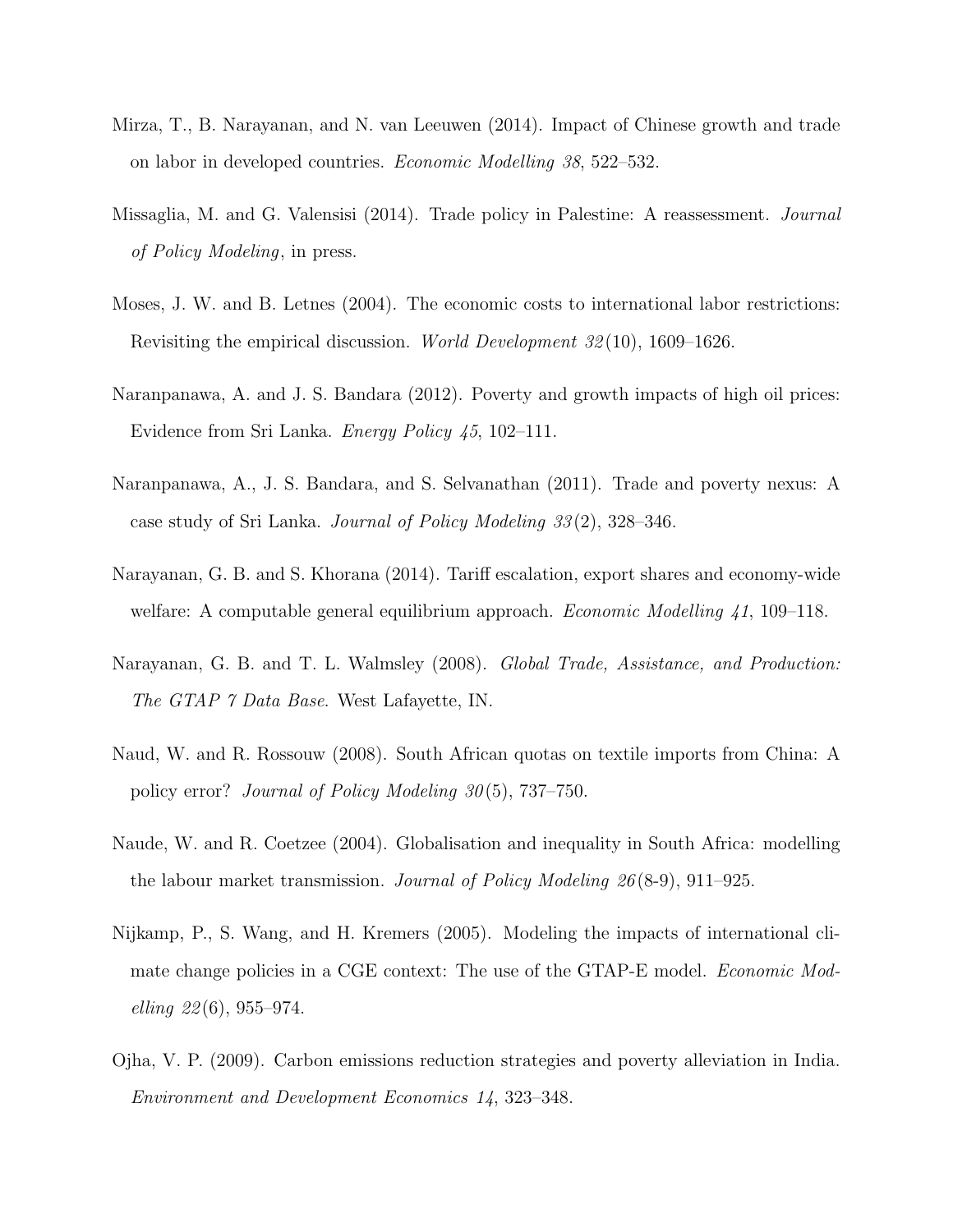- Ojha, V. P., B. K. Pradhan, and J. Ghosh (2013). Growth, inequality and innovation: A CGE analysis of India. Journal of Policy Modeling 35 (6), 909–927.
- Okagawa, A. and K. Ban (2008). Estimation of substitution elasticities for CGE models. Working Paper.
- Okagawa, A., T. Masui, O. Akashi, Y. Hijioka, K. Matsumoto, and M. Kainuma (2012). Assessment of GHG emission reduction pathways in a society without carbon capture and nuclear technologies. Energy Economics 34, Supplement 3, S391–S398.
- Oladosu, G. and A. Rose (2007). Income distribution impacts of climate change mitigation policy in the Susquehanna River Basin economy. Energy Economics 29 (3), 520–544.
- O'Neill, B. C., X. Ren, L. Jiang, and M. Dalton (2012). The effect of urbanization on energy use in India and China in the iPETS model. *Energy Economics 34, Supplement 3,* S339–S345.
- Orlov, A. and H. Grethe (2012). Carbon taxation and market structure: A CGE analysis for Russia. Energy Policy 51, 696–707.
- O'Ryan, R., C. J. de Miguel, S. Miller, and M. Munasinghe (2005). Computable general equilibrium model analysis of economywide cross effects of social and environmental policies in Chile. *Ecological Economics*  $54(4)$ ,  $447-472$ .
- Otto, V., A. Loschel, and J. Reilly (2008). Directed technical change and differentiation of climate policy. Energy Economics 30, 2855–2878.
- Otto, V. M., A. Loschel, and R. Dellink (2007). Energy biased technical change: A CGE analysis. Resource and Energy Economics 29, 137–158.
- Otto, V. M., A. Lschel, and R. Dellink (2007). Energy biased technical change: A CGE analysis. Resource and Energy Economics 29 (2), 137–158.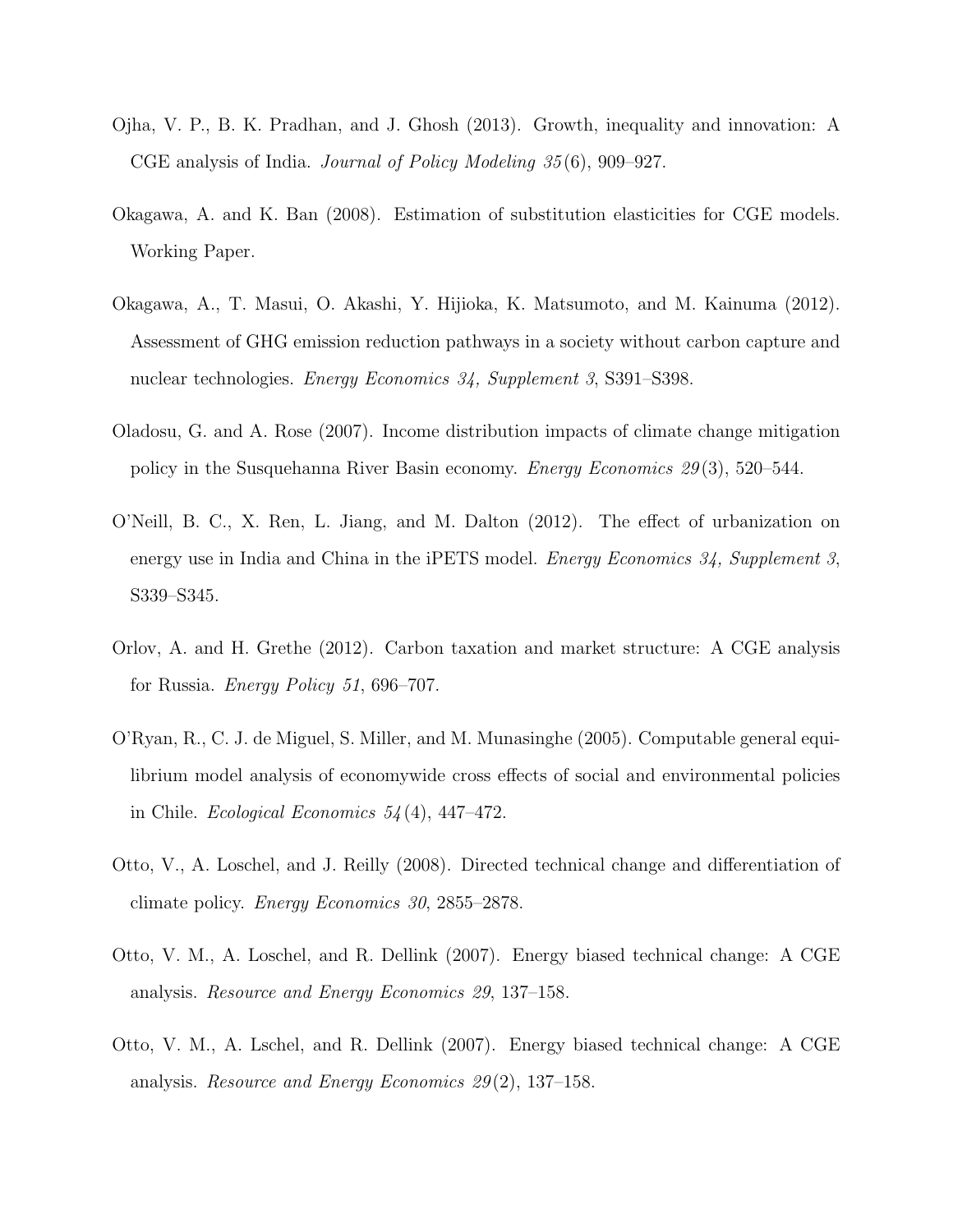- Otto, V. M. and J. M. Reilly (2008). Directed technical change and the adoption of  $CO<sub>2</sub>$ abatement technology: The case of  $CO<sub>2</sub>$  capture and storage. Energy Economics 30, 2879–2898.
- Parrado, R. and E. D. Cian (2014). Technology spillovers embodied in international trade: Intertemporal, regional and sectoral effects in a global CGE framework. *Energy Eco*nomics 41, 76–89.
- Pauw, K. and J. Thurlow (2011). Agricultural growth, poverty, and nutrition in Tanzania. Food Policy 36 (6), 795–804.
- Perali, F., L. Pieroni, and G. Standardi (2012). World tariff liberalization in agriculture: An assessment using a global CGE trade model for EU15 regions. *Journal of Policy* Modeling 34 (2), 155–180.
- Peretto, P. F. (2008). Effluent taxes, market structure, and the rate and direction of endogenous technological change. Environmental and Resource Economics 39, 113–138.
- Perroni, C. and T. F. Rutherford (1993). Regular flexibility of nested CES functions. European Economic Review 39, 335–343.
- Perroni, C. and T. F. Rutherford (1998). A comparison of the performance of flexible functional forms for use in applied general equilibrium modelling. Computational Economics  $11(3)$ ,  $245-263$ .
- Proenca, S. and M. S. Aubyn (2013). Hybrid modeling to support energy-climate policy: Effects of feed-in tariffs to promote renewable energy in Portugal. Energy Economics 38, 176–185.
- Psaltopoulos, D., E. Balamou, D. Skuras, T. Ratinger, and S. Sieber (2011). Modelling the impacts of CAP pillar 1 and 2 measures on local economies in Europe: Testing a case study-based CGE-model approach. *Journal of Policy Modeling 33*(1), 53–69.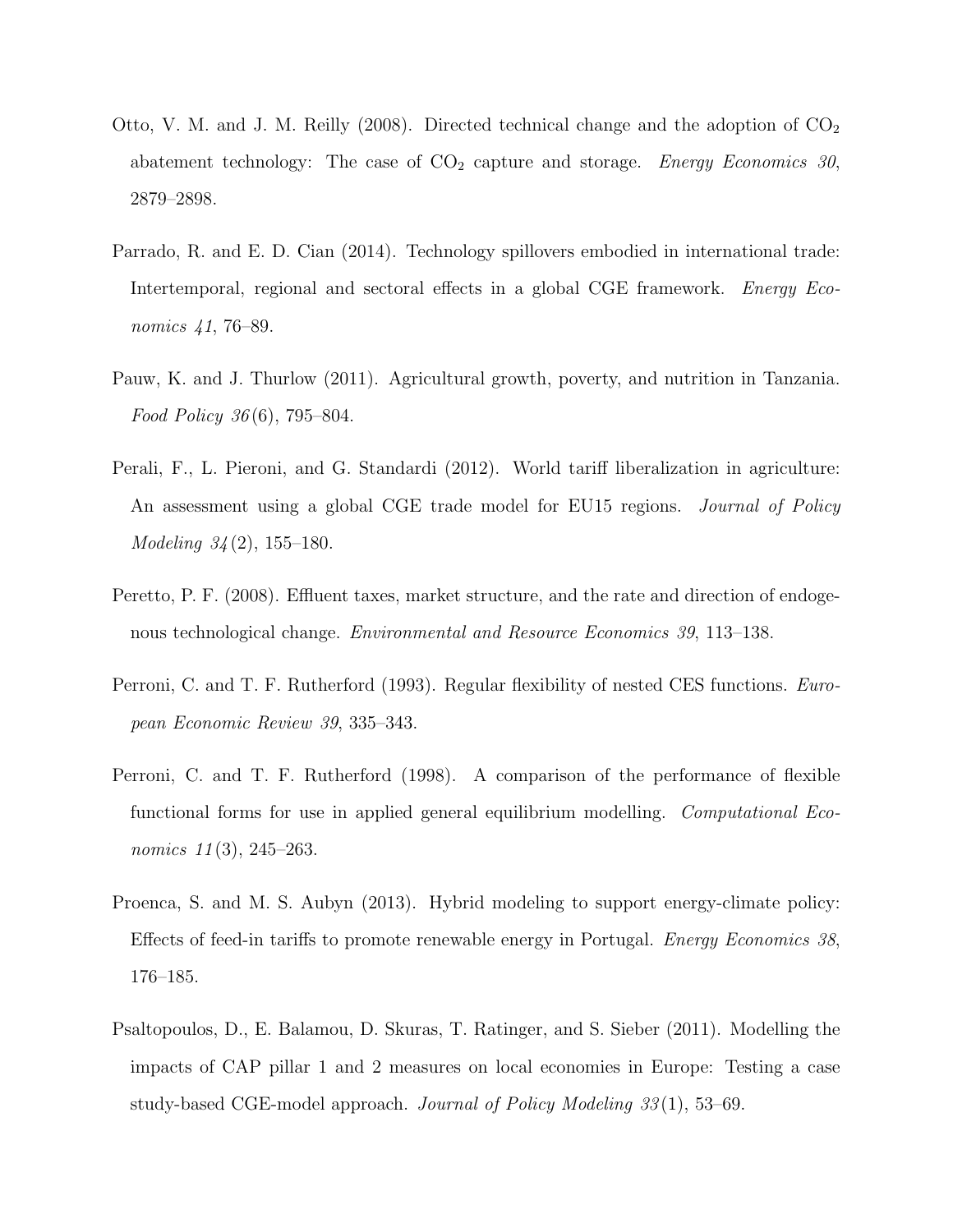- Qi, T., N. Winchester, V. J. Karplus, and X. Zhang (2014). Will economic restructuring in China reduce trade-embodied  $CO<sub>2</sub>$  emissions? *Energy Economics 42*, 204–212.
- Qi, T., X. Zhang, and V. J. Karplus  $(2014)$ . The energy and  $CO<sub>2</sub>$  emissions impact of renewable energy development in China. Energy Policy 68, 60–69.
- Radulescu, D. and M. Stimmelmayr (2010). The impact of the 2008 German corporate tax reform: A dynamic CGE analysis. *Economic Modelling 27*(1), 454–467.
- Rausch, S. and M. Mowers (2014). Distributional and efficiency impacts of clean and renewable energy standards for electricity. *Resource and Energy Economics*  $36(2)$ , 556–585.
- Rausch, S. and T. F. Rutherford (2010). Computation of equilibria in OLG models with many heterogeneous households. Computational Economics 36, 171–189.
- Roos, E. and J. Giesecke (2014). The economic effects of lowering HIV incidence in South Africa: A CGE analysis. Economic Modelling 39, 123–137.
- Rose, A. and G. Guha (2004). Computable general equilibrium modeling of electric utility lifeline losses from earthquakes. In Y. Okuyama and S. Chang (Eds.), Modeling the Spatial Economic Impacts of Natural Hazards, pp. 119–142. Heidelberg: Springer.
- Rose, A. and S. Liao (2005). Modeling regional economic resilience to disasters: A computable general equilibrium analysis of water service disruptions. Journal of Regional Science 45, 75–112.
- Rose, A. and G. Oladosu (2002). Greenhouse gas reduction policy in the United States: Identifying winners and losers in an expanded permit trading system. Energy Journal 23, 1–18.
- Rose, A., G. Oladosu, and D. Salvino (2004). Regional economic impacts of electricity outages in Los Angeles: A computable general equilibrium analysis. In M. Crew and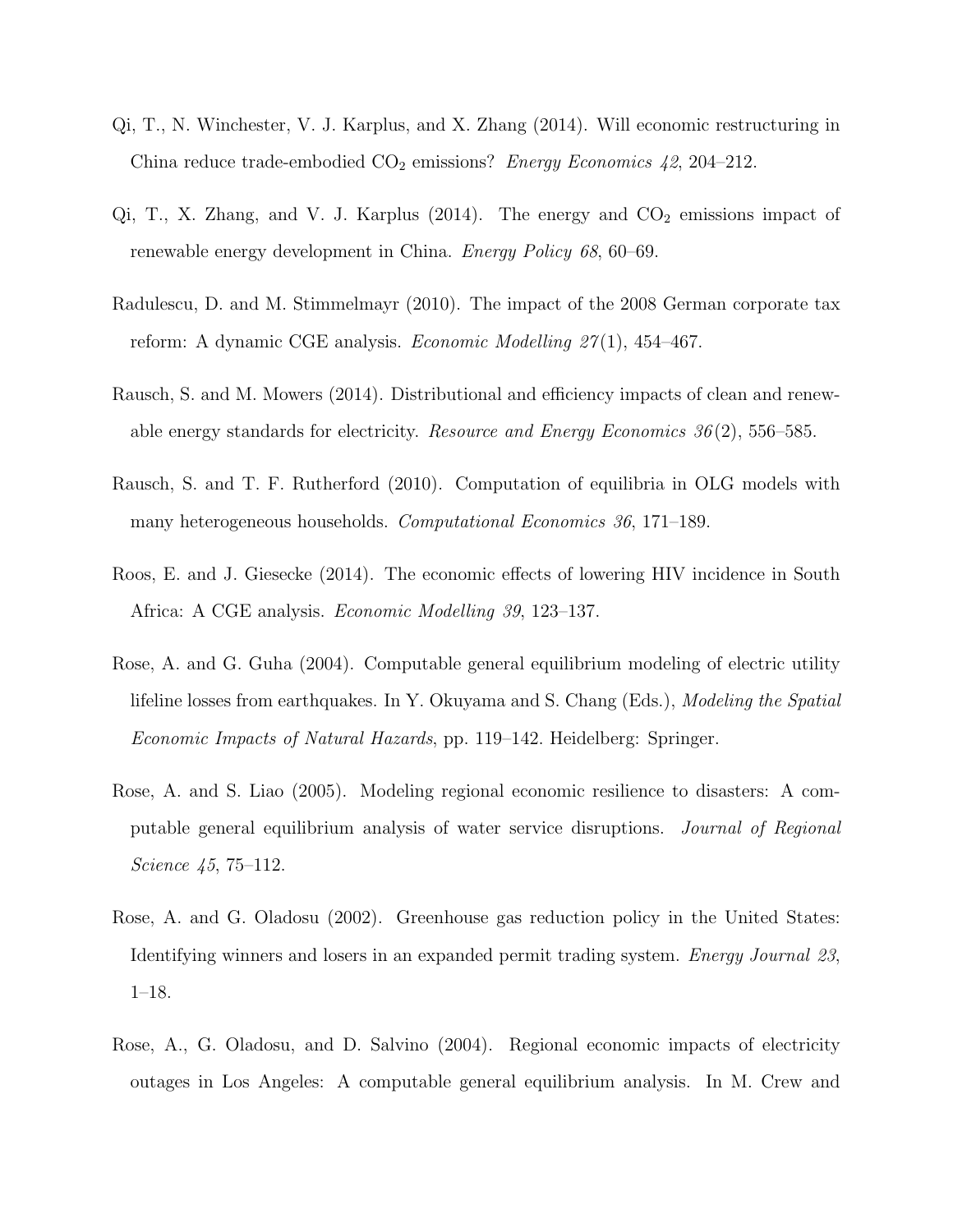M. Spiegel (Eds.), Obtaining the Best from Regulation and Competition, pp. 179–210. Dordrecht: Kluwer.

- Rose, A. Z. (2005). Analyzing terrorist threats to the economy: A computable general equilibrium approach. In H. Richardson, P. Gordon, and J. Moore (Eds.), Economic Impacts of Terrorist Attacks, pp. 196–217. Cheltenham: Edward Elgar.
- Rose, A. Z., G. Oladosu, B. Lee, and G. B. Asay (2009). The economic impacts of the September 11 terrorist attacks: A computable general equilibrium analysis. Peace Economics, Peace Science and Public Policy 15, art. 4.
- Rosegrant, M., C. Ringler, S. Msangi, T. Sulser, T. Zhu, and S. Cline (2008). International model for policy analysis of agricultural commodities and trade (IMPACT). Technical paper, International Food Policy Research Institute, Washington, D.C.
- Roson, R. (2003). Modelling the economic impact of climate change. EEE Programme Working Paper No. 9, International Centre for Theoretical Physics "Abdus Salam", Trieste, Italy.
- Ross, M. T., A. A. Fawcett, and C. S. Clapp (2009). U.S. climate mitigation pathways post-2012: Transition scenarios in ADAGE. Energy Economics 31, Supplement 2, S212–S222.
- Rutherford, T. (2005). GTAP6inGAMS: The dataset and static model. Technical report.
- Sancho, F. (2010). Double dividend effectiveness of energy tax policies and the elasticity of substitution: A CGE appraisal. *Energy Policy 38*(6), 2927–2933.
- Sands, R. D., H. Forster, C. A. Jones, and K. Schumacher (2014). Bio-electricity and land use in the future agricultural resources model (FARM). Climatic Change 123, 719–730.
- Santos, G. F., E. A. Haddad, and G. J. Hewings (2013). Energy policy and regional inequalities in the Brazilian economy. Energy Economics 36, 241–255.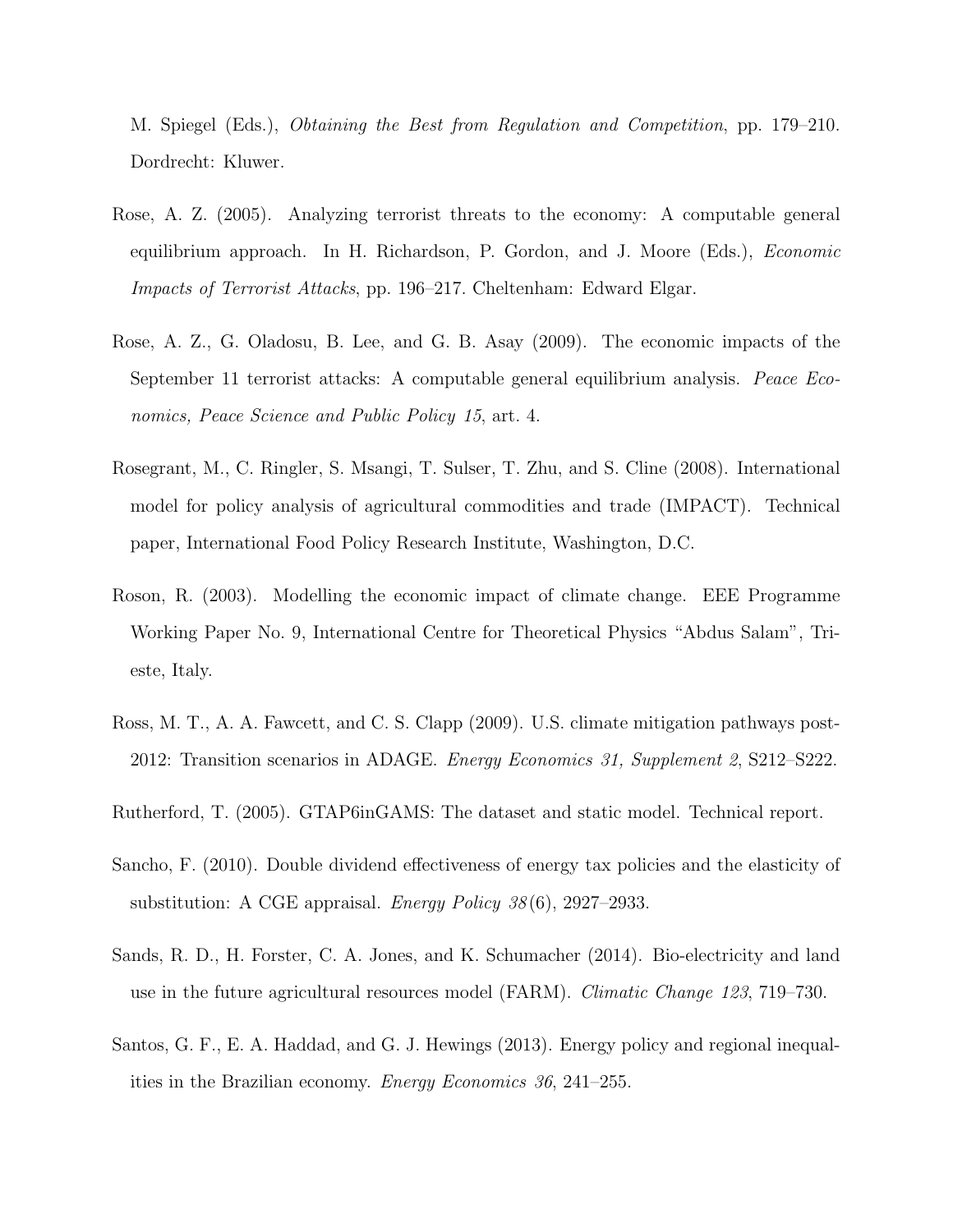- Scaramucci, J. A., C. Perin, P. Pulino, O. F. Bordoni, M. P. da Cunha, and L. A. Cortez (2006). Energy from sugarcane bagasse under electricity rationing in Brazil: a computable general equilibrium model. Energy Policy  $34(9)$ , 986–992.
- Schafer, A. and H. D. Jacoby (2005). Technology detail in a multisector CGE model: Transport under climate policy. Energy Economics 27, 1–24.
- Schumacher, K. and R. D. Sands (2007). Where are the industrial technologies in energyeconomy models? an innovative CGE approach for steel production in Germany. Energy Economics 29 (4), 799–825.
- Shi, X., N. Heerink, and F. Qu (2009). The role of off-farm employment in the rural energy consumption transition—a village-level analysis in Jiangxi Province, China. China *Economic Review 20*(2), 350–359.
- Siddig, K. and H. Grethe (2014). International price transmission in CGE models: How to reconcile econometric evidence and endogenous model response? Economic Modelling 38, 12–22.
- Slemrod, J. and S. Yitzhaki (2001). Integrating expenditure and tax decisions: The marginal cost of funds and the marginal benefit of projects. National Tax Journal  $54(2)$ , 189–202.
- Solaymani, S. and F. Kari (2013). Environmental and economic effects of high petroleum prices on transport sector. Energy 60, 435–441.
- Solaymani, S. and F. Kari (2014). Impacts of energy subsidy reform on the Malaysian economy and transportation sector. Energy Policy 70, 115–125.
- Springmann, M., D. Zhang, and V. J. Karplus (2014). Consumption-based adjustment of emissions-intensity targets: An economic analysis for China's Provinces. Environmental and Resource Economics, in press.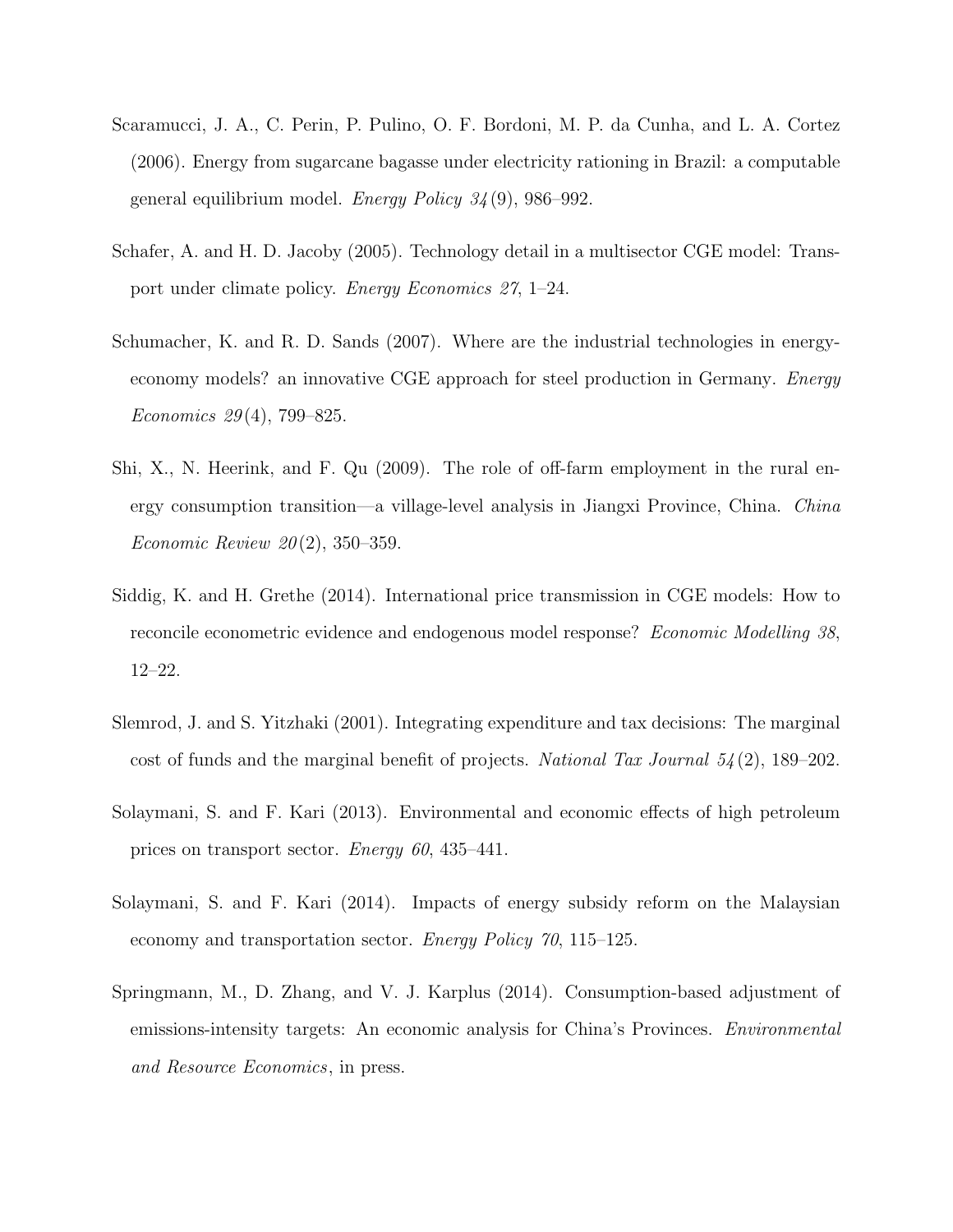- Sue Wing, I. (2006). The synthesis of bottom-up and top-down approaches to climate policy modeling: Electric power technologies and the cost of limiting US  $CO<sub>2</sub>$  emissions. Energy Policy  $34(18)$ ,  $3847-3869$ .
- Sue Wing, I. (2008). The synthesis of bottom-up and top-down approaches to climate policy modeling: Electric power technology detail in a social accounting framework. Energy Economics 30, 547–573.
- Sue Wing, I. (2009). Computable general equilibrium models for the analysis of energy and climate policies. In J. Evans and L. C. Hunt (Eds.), International Handbook On The Economics Of Energy, pp. 332–366. Cheltenham: Edward Elgar.
- Sue Wing, I. (2011). Computable general equilibrium models for the analysis of economyenvironment interactions. In A. Batabyal and P. Nijkamp (Eds.), Research Tools in Natural Resource and Environmental Economics, pp. 255–305. Hackensack: World Scientific.
- Sue Wing, I. and R. S. Eckaus (2007). The implications of the historical decline in US energy intensity for long-run  $CO<sub>2</sub>$  emission projections. Energy Policy 35(11), 5267–5286.
- Telli, C., E. Voyvoda, and E. Yeldan (2008). Economics of environmental policy in Turkey: A general equilibrium investigation of the economic evaluation of sectoral emission reduction policies for climate change. Journal of Policy Modeling 30, 321–340.
- Thepkhun, P., B. Limmeechokchai, S. Fujimori, T. Masui, and R. M. Shrestha (2013). Thailand's low-carbon scenario 2050: The AIM/CGE analyses of  $CO<sub>2</sub>$  mitigation measures. Energy Policy 62, 561–572.
- Tietjen, B., E. Zehe, and F. Jeltsch (2009). Simulating plant water availability in dry lands under climate change: a generic model of two soil layers. Water Resources Research 45, W01418.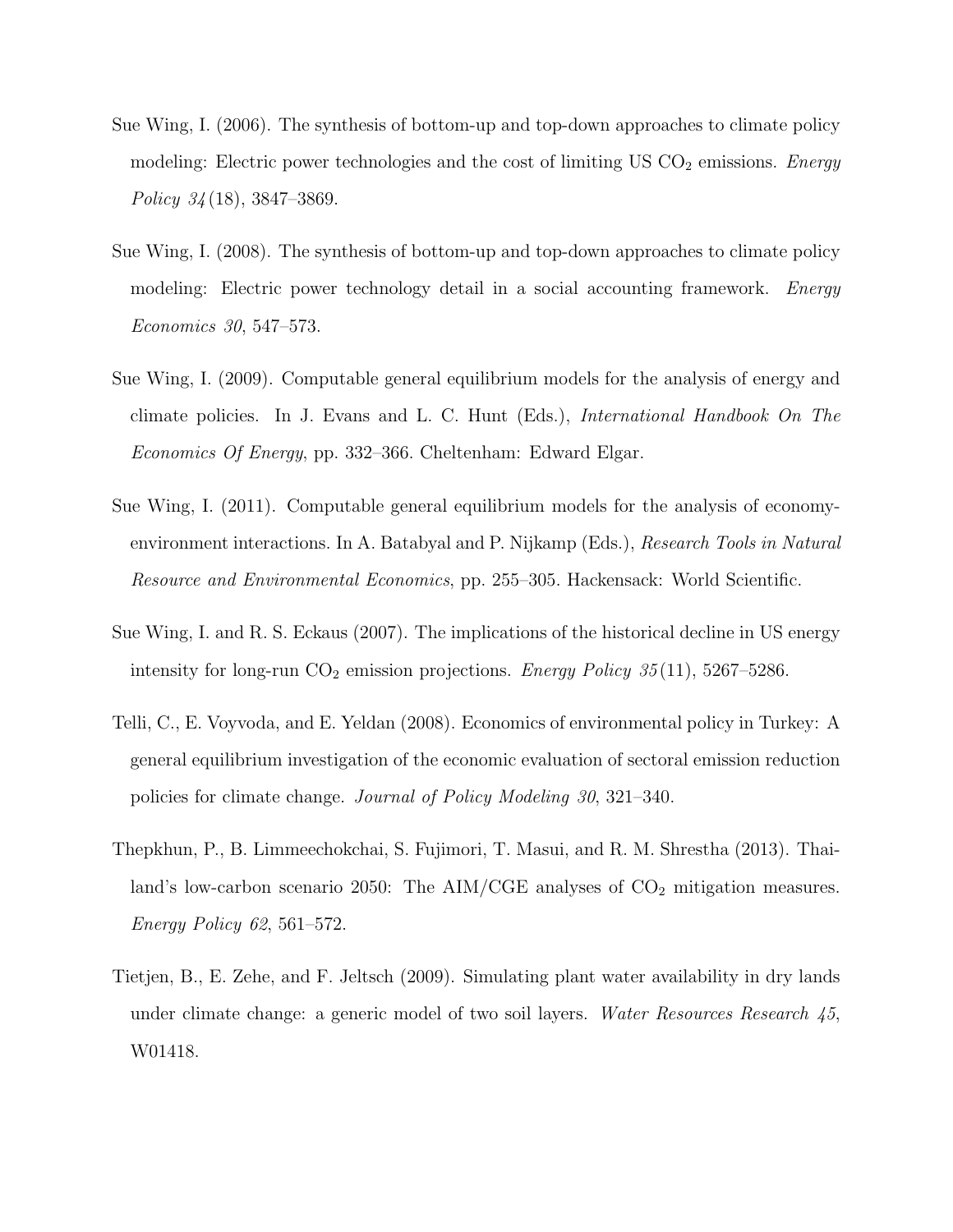- Timilsina, G. R., O. O. Chisari, and C. A. Romero (2013). Economy-wide impacts of biofuels in Argentina. Energy Policy 55, 636–647.
- Timilsina, G. R., S. Csords, and S. Mevel (2011). When does a carbon tax on fossil fuels stimulate biofuels? Ecological Economics  $70(12)$ , 2400–2415.
- Timilsina, G. R. and S. Mevel (2013). Biofuels and climate change mitigation: A CGE analysis incorporating land-use change. Environmental and Resource Economics 55, 1–19.
- Timilsina, G. R., S. Mevel, and A. Shrestha (2011). Oil price, biofuels and food supply. Energy Policy 39 (12), 8098–8105.
- Toh, M.-H. and Q. Lin (2005). An evaluation of the 1994 tax reform in China using a general equilibrium model. *China Economic Review 16* $(3)$ , 246–270.
- Trefler, D. (2004). The long and short of the Canada–U.S. Free Trade Agreement. American Economic Review 94 (4), 870–895.
- Trink, T., C. Schmid, T. Schinko, K. W. Steininger, T. Loibnegger, C. Kettner, A. Pack, and C. Tglhofer (2010). Regional economic impacts of biomass based energy service use: A comparison across crops and technologies for East Styria, Austria. Energy Policy 38 (10), 5912–5926.
- Tuladhar, S. D., M. Yuan, P. Bernstein, W. D. Montgomery, and A. Smith (2009). A top-down bottom-up modeling approach to climate change policy analysis. Energy Economics 31, Supplement 2, S223–S234.
- Turner, K. (2009). Negative rebound and disinvestment effects in response to an improvement in energy efficiency in the UK economy. *Energy Economics* 31(5), 648–666.
- Turner, K. and N. Hanley (2011). Energy efficiency, rebound effects and the environmental Kuznets curve. Energy Economics 33 (5), 709–720.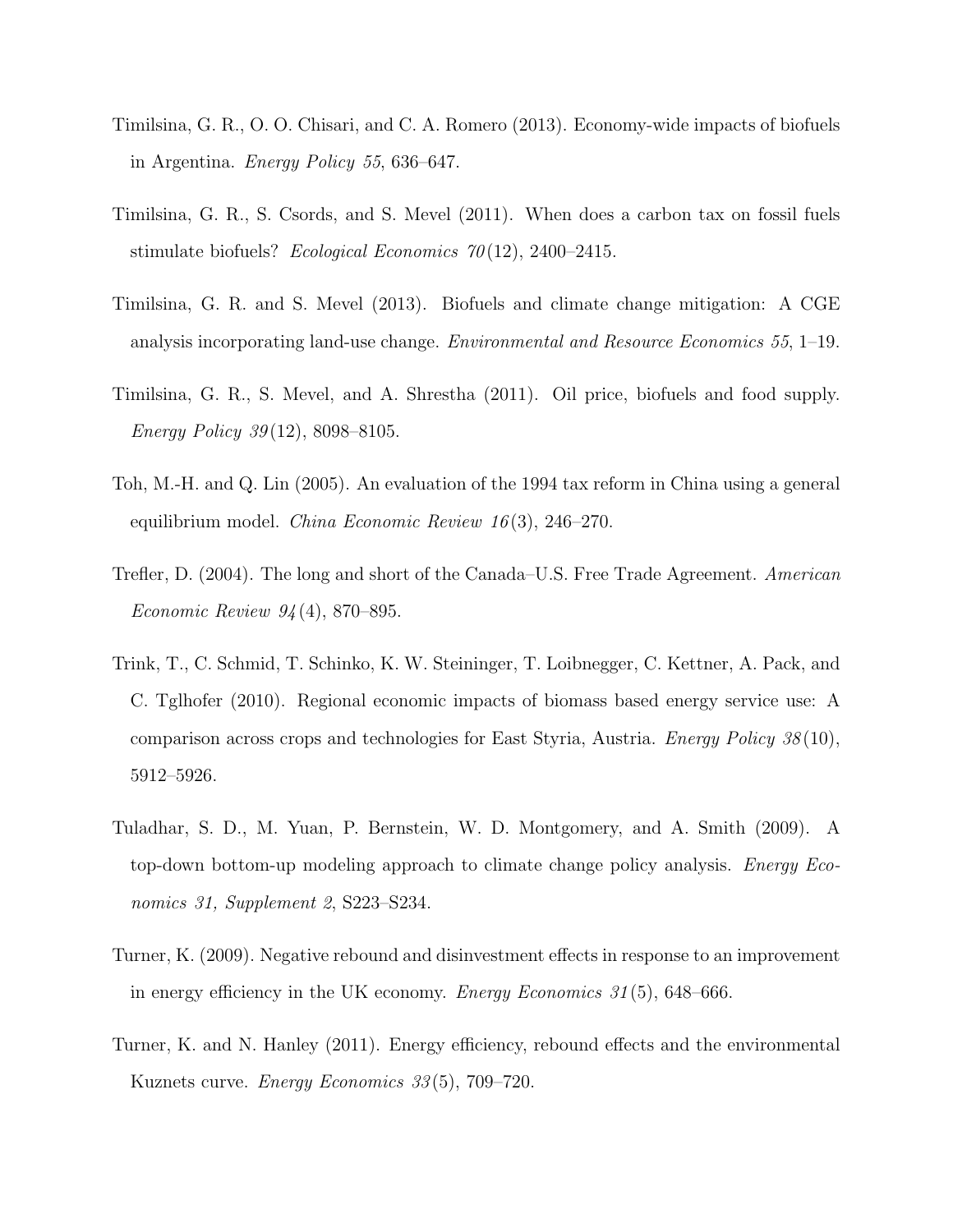- Turner, K., M. Munday, P. McGregor, and K. Swales (2012). How responsible is a region for its carbon emissions? an empirical general equilibrium analysis. Ecological Economics 76, 70–78.
- van den Broek, M., P. Veenendaal, P. Koutstaal, W. Turkenburg, and A. Faaij (2011). Impact of international climate policies on  $CO<sub>2</sub>$  capture and storage deployment: Illustrated in the Dutch energy system. Energy Policy  $39(4)$ , 2000–2019.
- Van Der Knijff, J., J. Younis, and A. De Roo (2010). LISFLOOD: a GIS-based distributed model for river basin scale water balance and flood simulation. *International Journal of* Geographical Information Science 24, 189–212.
- van der Werf, E. (2008). Production functions for climate policy modeling: An empirical analysis. Energy Economics  $30(6)$ , 2964–2979.
- van Heerden, J., R. Gerlagh, J. Blignaut, M. Horridge, S. Hess, R. Mabugu, and M. Mabugu (2006). Searching for triple dividends in South Africa: Fighting  $CO<sub>2</sub>$  pollution and poverty while promoting growth. *Energy Journal 27*, 113–141.
- van Sonsbeek, J.-M. (2010). Micro simulations on the effects of ageing-related policy measures. *Economic Modelling 27*(5), 968–979.
- Vandyck, T. and D. V. Regemorter (2014). Distributional and regional economic impact of energy taxes in Belgium. Energy Policy 72, 190–203.
- Viguier, L., L. Barreto, A. Haurie, S. Kypreos, and P. Rafaj (2006). Modeling endogenous learning and imperfect competition effects in climate change economics. Climatic Change 79, 121–141.
- von Arnim, R. (2009). Recession and rebalancing: How the housing and credit crises will impact US real activity. Journal of Policy Modeling 31 (3), 309–324. Climate Change and Energy Policy.